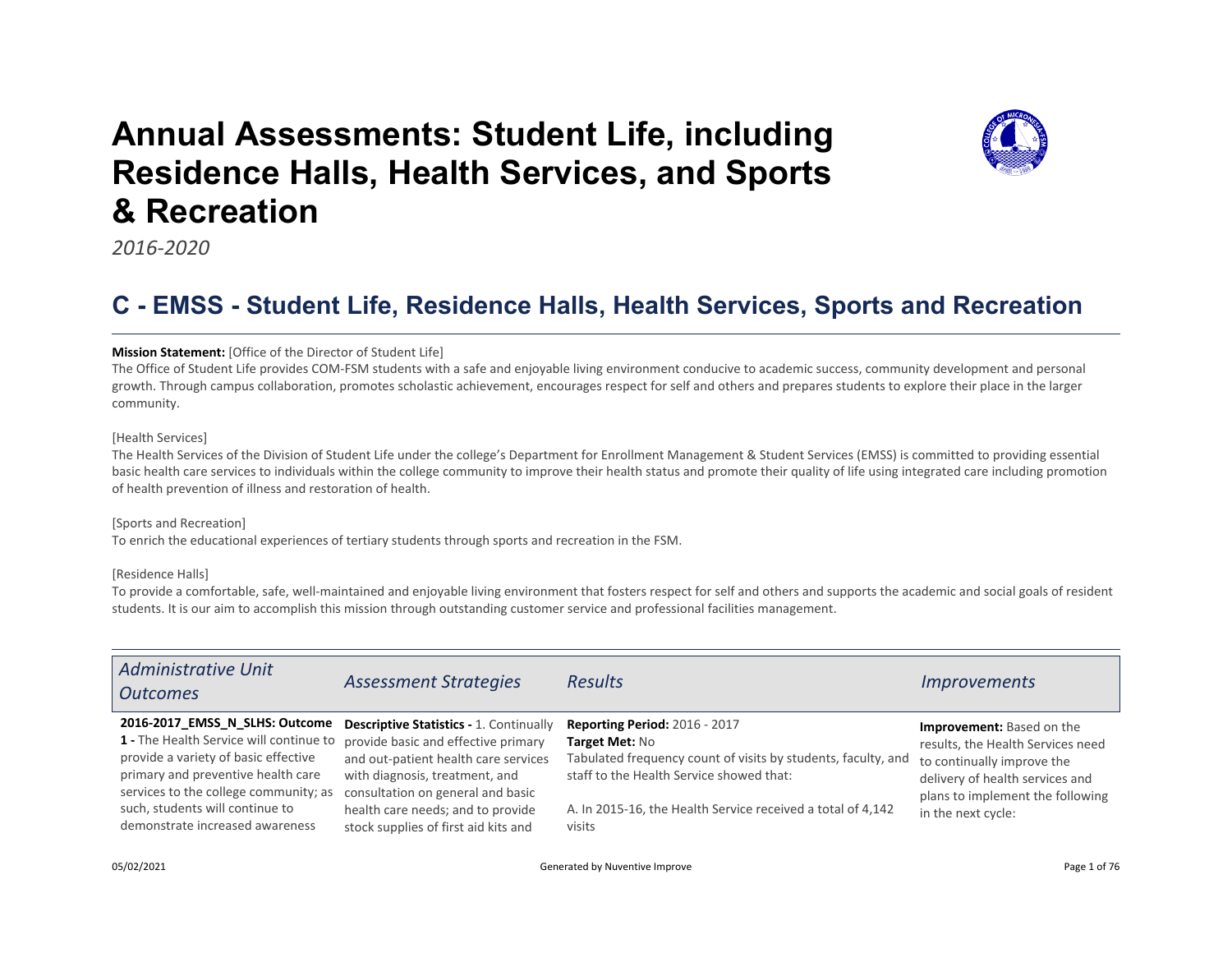| <b>Administrative Unit</b><br><b>Outcomes</b>                                                                                                                                                     | <b>Assessment Strategies</b>                                                                                                                                                                                                                                                                                   | <b>Results</b>                                                                                                                                                                                                                                                                                                                                                                                                                                                                                                                                                                                                                                                                                                                          | <b>Improvements</b>                                                                                                                                                                                                                                                                                                                                                                                                                                                                                                  |
|---------------------------------------------------------------------------------------------------------------------------------------------------------------------------------------------------|----------------------------------------------------------------------------------------------------------------------------------------------------------------------------------------------------------------------------------------------------------------------------------------------------------------|-----------------------------------------------------------------------------------------------------------------------------------------------------------------------------------------------------------------------------------------------------------------------------------------------------------------------------------------------------------------------------------------------------------------------------------------------------------------------------------------------------------------------------------------------------------------------------------------------------------------------------------------------------------------------------------------------------------------------------------------|----------------------------------------------------------------------------------------------------------------------------------------------------------------------------------------------------------------------------------------------------------------------------------------------------------------------------------------------------------------------------------------------------------------------------------------------------------------------------------------------------------------------|
| and knowledge of positive self-care<br>by seeking and utilizing services<br>provided by the college's health<br>services clinic<br><b>AUO Status: Active</b><br>AUO Assessment Cycle: 2016 - 2017 | over the counter medications to<br>residence halls and other offices on<br>campus to ensure availability and<br>accessibility of treatment of<br>common problems/minor injuries<br>and emergencies.                                                                                                            | B. In 2016-17, it received a total of 3,737 visits.<br>C. A decrease of 405 visits; therefore, a decrease by 10 % in<br>the number of visits as compared to prior school year.                                                                                                                                                                                                                                                                                                                                                                                                                                                                                                                                                          | 1. Continually provide basic and<br>effective primary and out-patient<br>health care services daily and<br>exceed the rate of frequency<br>counts of visits by at least 10%<br>from prior year.                                                                                                                                                                                                                                                                                                                      |
|                                                                                                                                                                                                   | <b>Target:</b> Target: 1.1 Exceed the rate<br>of frequency count of visits for<br>primary and preventive health care<br>services by at least 10% from prior<br>year.<br>Target 1.2 At least six offices on<br>campus will be provided stock<br>supplies of first aid kits and over the<br>counter medications. | D. The established criterion for success was "at least 10%<br>increase in the number frequency counts of visits to the<br>Health Service clinic"; therefore, this criterion has not been<br>met.<br>However, the office log of visits also showed that the Health<br>Service had provided stock supplies of first aid and over the<br>counter medications to six offices on campus. The<br>established criterion for success was "at least six offices on<br>campus will be provided stock supplies of first aid kits and<br>over the counter medications"; therefore, this criterion has<br>been met. (09/11/2017)<br><b>Related Documents:</b><br>HS (2015-2016 and 2016-2017)Freg Counts of Visits served<br>by Types of Service.pdf | 2. Ensure stock supplies of first aid<br>kits and over the counter<br>medications are provided to all<br>student service office sites to be<br>dispensed to ensure availability<br>and accessibility of treatment for<br>common/minor problems and to<br>exceed the number of offices to at<br>least 8 from prior year.<br>3. Ensure continuous access to the<br>seasonal influenza vaccines and to<br>increase the rate of students,<br>faculty and staff taking the<br>vaccines by at least 10% from<br>prior year |

4. Organize and facilitate at least one first aid training to student service staff

5. Extend special clinic that provides care and treatment for women-specific problems; and ensure safe and professional health practice and competency through continue upgrading of nursing skills and knowledge including maintaining currency of nursing license.

(10/02/2017)

Descriptive Statistics - 2. Ensure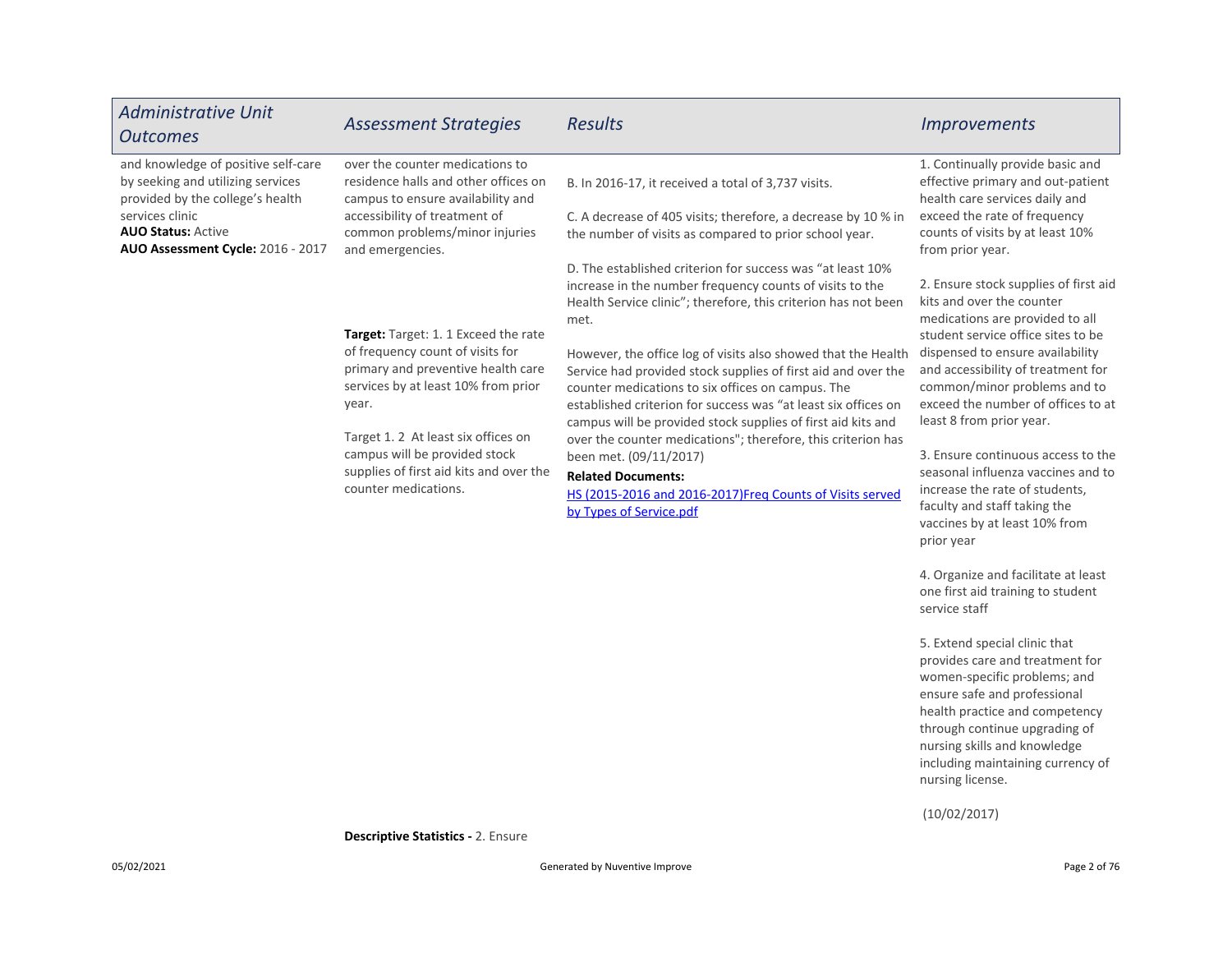| <b>Administrative Unit</b><br><b>Outcomes</b> | <b>Assessment Strategies</b>                                                                                                                                                                                                                                                                                                                                                                                                                                                                 | <b>Results</b>                                                                                                                                                                                                                                                                                                                                                                                                                                                                                                                                                                                                                                                                                                                                                                                                                                                                                                                                                                                                                                                                                                                                                                                                                                                                                                                                                                                                                                                                                                                                                                                                                                   | <i>Improvements</i>                                                          |
|-----------------------------------------------|----------------------------------------------------------------------------------------------------------------------------------------------------------------------------------------------------------------------------------------------------------------------------------------------------------------------------------------------------------------------------------------------------------------------------------------------------------------------------------------------|--------------------------------------------------------------------------------------------------------------------------------------------------------------------------------------------------------------------------------------------------------------------------------------------------------------------------------------------------------------------------------------------------------------------------------------------------------------------------------------------------------------------------------------------------------------------------------------------------------------------------------------------------------------------------------------------------------------------------------------------------------------------------------------------------------------------------------------------------------------------------------------------------------------------------------------------------------------------------------------------------------------------------------------------------------------------------------------------------------------------------------------------------------------------------------------------------------------------------------------------------------------------------------------------------------------------------------------------------------------------------------------------------------------------------------------------------------------------------------------------------------------------------------------------------------------------------------------------------------------------------------------------------|------------------------------------------------------------------------------|
|                                               | continuous access to primary and<br>preventive health care services and<br>treatments that include but not<br>limited to, immunizations,<br>deworming medicines, multi-vitamin<br>supplements, and others.<br>Target: 2.1 Exceed the rate of<br>students, faculty and staff taking the<br>seasonal influenza by at least 10%<br>from prior year.<br>2.2 Exceed the rate of students,<br>faculty and staff taking the<br>preventive/prophylaxis treatments<br>by at least 5% from prior year. | <b>Reporting Period: 2016 - 2017</b><br>Target Met: Yes<br>Tabulated frequency count of visits to the Health Service<br>clinic and office logs on registration of participants to the<br>health activities/workshops hosted and facilitated by the<br>Health Service clinic showed that:<br>A. In 2015-2016, the Health Service received a total of 295<br>students, faculty and staff for the seasonal influenza<br>vaccination.<br>B. In 2016-2017, it received a total of 309 students, faculty<br>and staff for the seasonal influenza vaccination.<br>C. An increase of 14 in headcounts; therefore, an increase<br>by 4.5% in the number of students, faculty and staff who<br>received the flu vaccinations in comparison to prior school<br>year.<br>D. The established criterion for success was to "exceed the<br>number of students, faculty and staff taking the seasonal<br>influenza vaccinations by at least 10%" from prior school<br>year"; therefore, this criterion has not been met.<br>However the office logs also showed that:<br>A. In 2015-2016, the Health Service received a total of 2,065<br>visits by students, faculty and staff specifically for treatment<br>of health maintenance/prophylaxis including deworming<br>medicines, multi-vitamin supplements and others.<br>B. in 2016-17 the dispensary received_2,235 visits for the<br>same kind of treatment.<br>C. An increase of 170 visits; therefore, an increase by 8% in<br>the number of visits for the health maintenance/prophylaxis<br>treatment in comparison to prior school year.<br>D. The established criterion for success was to "exceed the | <b>Improvement:</b> See improvement<br>plan under Strategy I<br>(10/02/2017) |

г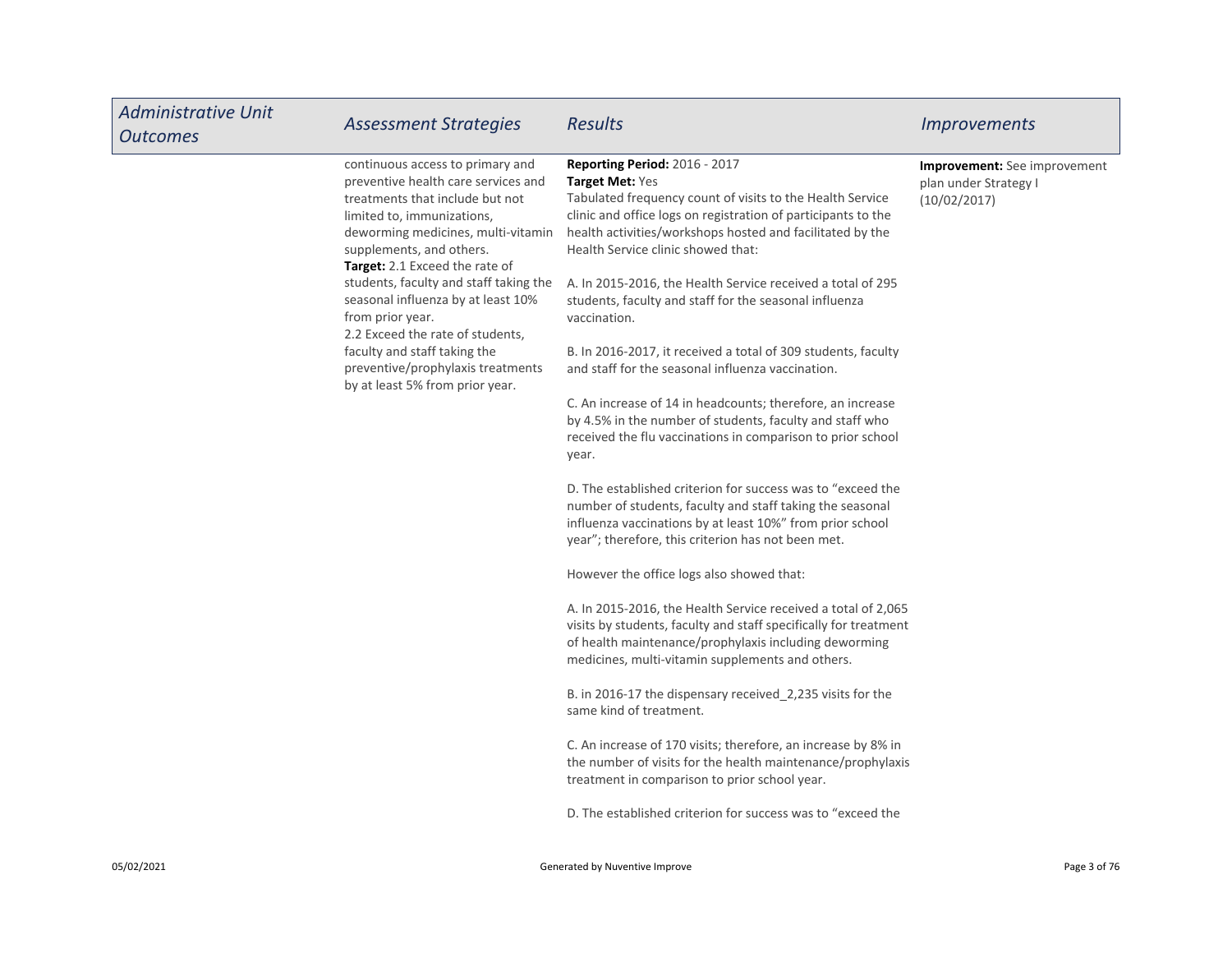| <b>Administrative Unit</b><br><b>Outcomes</b>                                                                                                                                        | <b>Assessment Strategies</b>                                                                                                                                                                                                                                                                                                                                                                                                                                                                                                                                  | <b>Results</b>                                                                                                                                                                                                                                                                                                                                                                                                                                                                                                                                                                                                                                                                                                                                                                                                                                                                                        | <i><u><b>Improvements</b></u></i>                                                            |
|--------------------------------------------------------------------------------------------------------------------------------------------------------------------------------------|---------------------------------------------------------------------------------------------------------------------------------------------------------------------------------------------------------------------------------------------------------------------------------------------------------------------------------------------------------------------------------------------------------------------------------------------------------------------------------------------------------------------------------------------------------------|-------------------------------------------------------------------------------------------------------------------------------------------------------------------------------------------------------------------------------------------------------------------------------------------------------------------------------------------------------------------------------------------------------------------------------------------------------------------------------------------------------------------------------------------------------------------------------------------------------------------------------------------------------------------------------------------------------------------------------------------------------------------------------------------------------------------------------------------------------------------------------------------------------|----------------------------------------------------------------------------------------------|
|                                                                                                                                                                                      | <b>Descriptive Statistics - 3. Extend</b><br>special clinic that provides care and<br>treatment for women-specific<br>problems; and ensure safe and<br>professional health practice and<br>competency through continue<br>upgrading of nursing skills and<br>knowledge including maintaining<br>currency of nursing license<br>Target: 3.1 At least two special<br>women's health clinics will be<br>conducted during the fiscal year<br>3.2 At least participate in two or<br>three on and off-island nursing or<br>health-related<br>workshops/conferences. | number of students, faculty and staff taking the health<br>maintenance/prophylaxis treatment by at least 5% from<br>prior years"; therefore, this criterion has been met.<br>(09/11/2017)<br><b>Related Documents:</b><br>HS (FY2015-2016 and FY2016-2017). Freg Counts of Visits<br>Servedby types of Service.pdf<br>Reporting Period: 2016 - 2017<br>Target Met: No<br>Because of unavailability of appropriate nursing staff<br>qualified to assist in conducting the women's health clinic<br>this activity could not be implemented.<br>Also due to scheduling problems and other matters, the<br>nurse was able to participate in only one nursing<br>conference/workshop. The established criterion for success<br>was "participate in at least two or three on and off-island<br>nursing or health-related workshops/conference";<br>therefore, this criterion has not been met. (10/02/2017) | <b>Improvement:</b> See improvement<br>plan under Strategy I<br>(10/02/2017)                 |
|                                                                                                                                                                                      | Descriptive Statistics - 4. Continually<br>conduct inventory of medical<br>supplies at least quarterly to ensure<br>timely procurement of medicines<br>and to prevent stock outs; and<br>prepare POs, receive, unpack &<br>redistribute to state campus clinics.<br><b>Target:</b> 4.1 At least four inventories<br>of medical supplies will be<br>conducted during the school year.                                                                                                                                                                          | Reporting Period: 2016 - 2017<br>Target Met: No<br>According to stock cards, three physical inventories were<br>carried out on most of the medical supplies. The established<br>criterion for success was "at least four inventories of<br>medical supplies will be conducted during the school year";<br>therefore, this criterion has not been met. (10/02/2017)                                                                                                                                                                                                                                                                                                                                                                                                                                                                                                                                    | Improvement: See improvement<br>plan under Strategy I<br>(10/02/2017)                        |
| 2016-2017_EMSS_N_SLHS: Outcome Exam/Quiz - Pre-Post - 1. Increase<br>2 - The Health Service will continue to the rate of students' participation in<br>provide and facilitate health | the Health Service facilitated health                                                                                                                                                                                                                                                                                                                                                                                                                                                                                                                         | Reporting Period: 2016 - 2017<br><b>Target Met: Yes</b><br>The office log on registrations of participants to the health                                                                                                                                                                                                                                                                                                                                                                                                                                                                                                                                                                                                                                                                                                                                                                              | <b>Improvement:</b> Based on the<br>results of Outcome 2 of<br>Assessment Cycle 2016-17, the |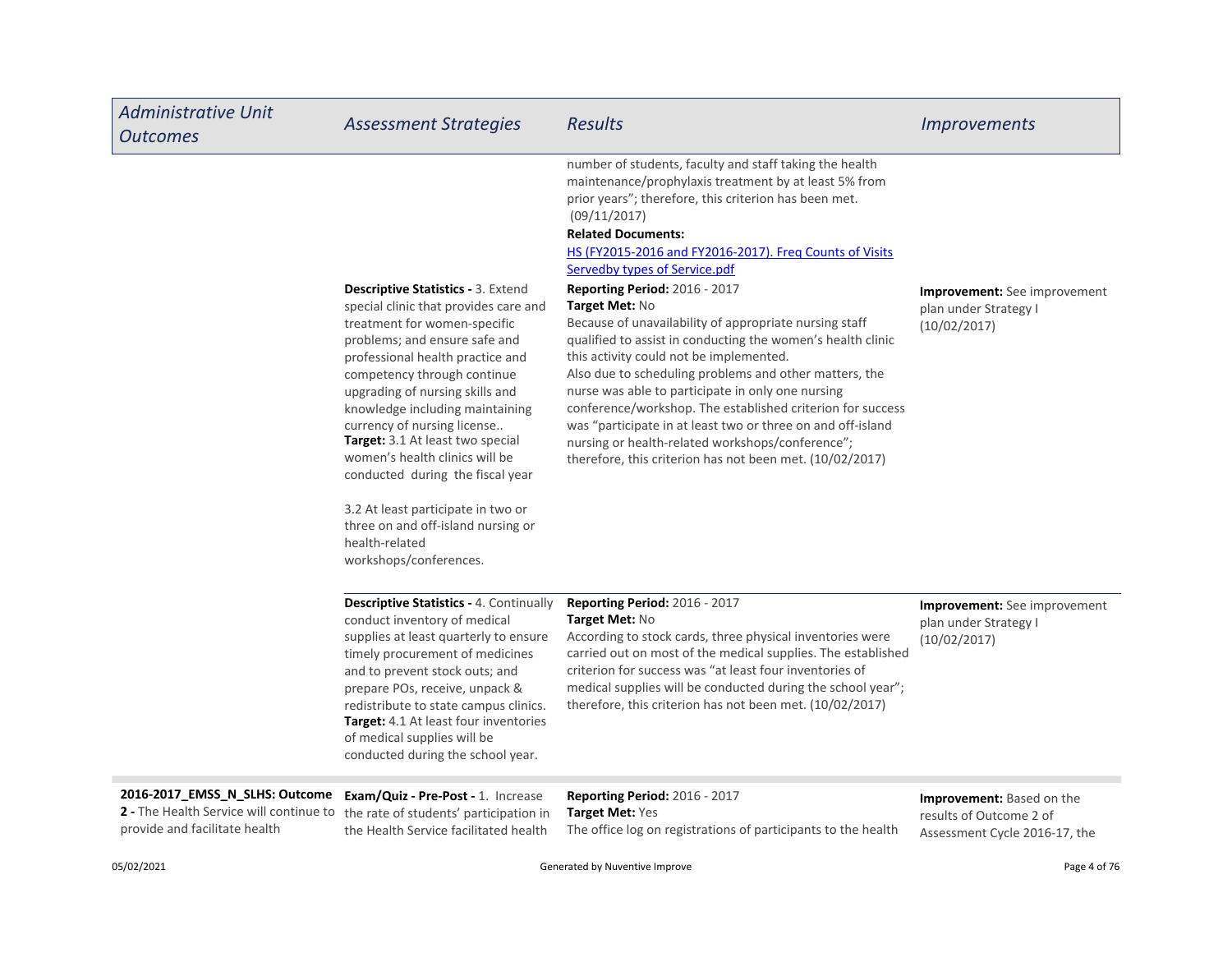| <b>Administrative Unit</b><br><b>Outcomes</b>                                                                    | <b>Assessment Strategies</b>                                                                                                                                                                           | Results                                                                                                                                                                                                                                                                                                                                                                                                                     | <i><u><b>Improvements</b></u></i>                                                                                                                                                    |
|------------------------------------------------------------------------------------------------------------------|--------------------------------------------------------------------------------------------------------------------------------------------------------------------------------------------------------|-----------------------------------------------------------------------------------------------------------------------------------------------------------------------------------------------------------------------------------------------------------------------------------------------------------------------------------------------------------------------------------------------------------------------------|--------------------------------------------------------------------------------------------------------------------------------------------------------------------------------------|
| education awareness and well-being<br>outreach programs/activities to the<br>college community; as such students | workshops/activities by encouraging<br>involvement of more<br>students/student clubs in the                                                                                                            | activities/workshops hosted and facilitated by the Health<br>Service clinic showed that:                                                                                                                                                                                                                                                                                                                                    | Health Service needs to continue<br>to provide as well as improve the<br>implementations of health                                                                                   |
| will continue to demonstrate<br>increased awareness and knowledge<br>about current health issues and the         | planning and implementation of<br>activities.                                                                                                                                                          | A. In 2015-16 the office hosted five health<br>activities/workshops participated by about 1,028 students                                                                                                                                                                                                                                                                                                                    | workshop/activities held on<br>campus. The following are<br>planned to be implemented:                                                                                               |
| role of healthy lifestyle choices in<br>improving and preserving their<br>health.<br><b>AUO Status: Active</b>   | 2. Continue to organize and facilitate<br>at least five health<br>workshops/activities in collaboration<br>with the college's health science                                                           | B. In 2016-2017, the office hosted the same number and<br>types of health activities/workshops participated by about<br>1,085 students                                                                                                                                                                                                                                                                                      | 1. Encourage involvement of more<br>students or student clubs in the<br>planning and implementation of                                                                               |
| AUO Assessment Cycle: 2016 - 2017                                                                                | program including external health<br>services providers and government<br>agencies.                                                                                                                    | C. An increase of 57 participants in head counts; therefore,<br>an increase by 5.26 % in the number of student participants<br>as compared to prior year.                                                                                                                                                                                                                                                                   | activities.<br>2. Increase the rate of students'                                                                                                                                     |
|                                                                                                                  | 3. Continue to plan and organize<br>activities at least one month prior to                                                                                                                             | D. The established criterion for success was "at least 10%"<br>increase in the number of students, faculty and staff                                                                                                                                                                                                                                                                                                        | participation in the Health Service<br>facilitate health<br>workshops/activities by providing                                                                                        |
|                                                                                                                  | schedule date of events/activities to<br>review progress and to ensure wide<br>awareness of events.                                                                                                    | participating in the Health Service facilitated<br>workshop/health activities from prior school year;<br>therefore, this criterion has not been met.                                                                                                                                                                                                                                                                        | incentives.<br>3. Continue to plan and<br>coordinate health                                                                                                                          |
|                                                                                                                  | 4. Coordinate and facilitate at least<br>two individual health<br>presentations/training/workshops to<br>students and staff.<br>Target: Target 1.1 At least 10%<br>increase in the number of students, | However, to determine the effectiveness of the Health<br>activities in terms of increased knowledge of students based<br>on their perceptions, specifically with issues on sexually<br>transmitted infections, a survey consisted of five questions<br>was administered to a sample of 191 non- non-randomly<br>selected cohort of participants to the World Aids Day                                                       | workshops/activities in<br>collaboration with the college's<br>health science program including<br>external health services providers<br>and government agencies.                    |
|                                                                                                                  | participating in the Health Service<br>facilitated workshops/activities from<br>prior year.                                                                                                            | activities.<br>The overall results of the survey were positive with 180 (or<br>94.73%) of the 191 subjects perceived the World Aids Day<br>activities as informative with only 9 (or 4.74%) perceived as                                                                                                                                                                                                                    | 4. Coordinate and facilitate at one<br>individual health<br>presentations/training/workshops<br>to students and staff.                                                               |
|                                                                                                                  | Target 1.2 At least 80% positive<br>rating on the results of survey<br>administer to a cohort of<br>participants to the Health Service<br>facilitated workshops/health<br>activities.                  | not informative and 1 (or .53%) with no comment. The<br>results also showed that 186 (or 97.84) of the subjects<br>agreed that participating in the World Aids Day activities<br>had increased their understanding about HIV/AIDS and<br>ways to prevent and control its spread with only 4 (or<br>2.11%) signifying disagreement. While 186 (or 97.89%) of<br>the subjects agreed that participating in the World Aids Day | 5. Continue to plan and organize<br>activities at least one month prior<br>to schedule date of<br>events/activities to review<br>progress and to ensure wide<br>awareness of events. |
|                                                                                                                  | Target 1.3 Statistically significant<br>difference between the scores in the<br>pre-tests and post-tests                                                                                               | activities had motivated them to practice safe sex, only 2.10<br>% expressed disagreement.<br>The results further showed that 185 (or 97.89%) of the                                                                                                                                                                                                                                                                        | 6. Continually update and provide<br>current health information                                                                                                                      |
| 05/02/2021                                                                                                       |                                                                                                                                                                                                        | Generated by Nuventive Improve                                                                                                                                                                                                                                                                                                                                                                                              | Page 5 of 76                                                                                                                                                                         |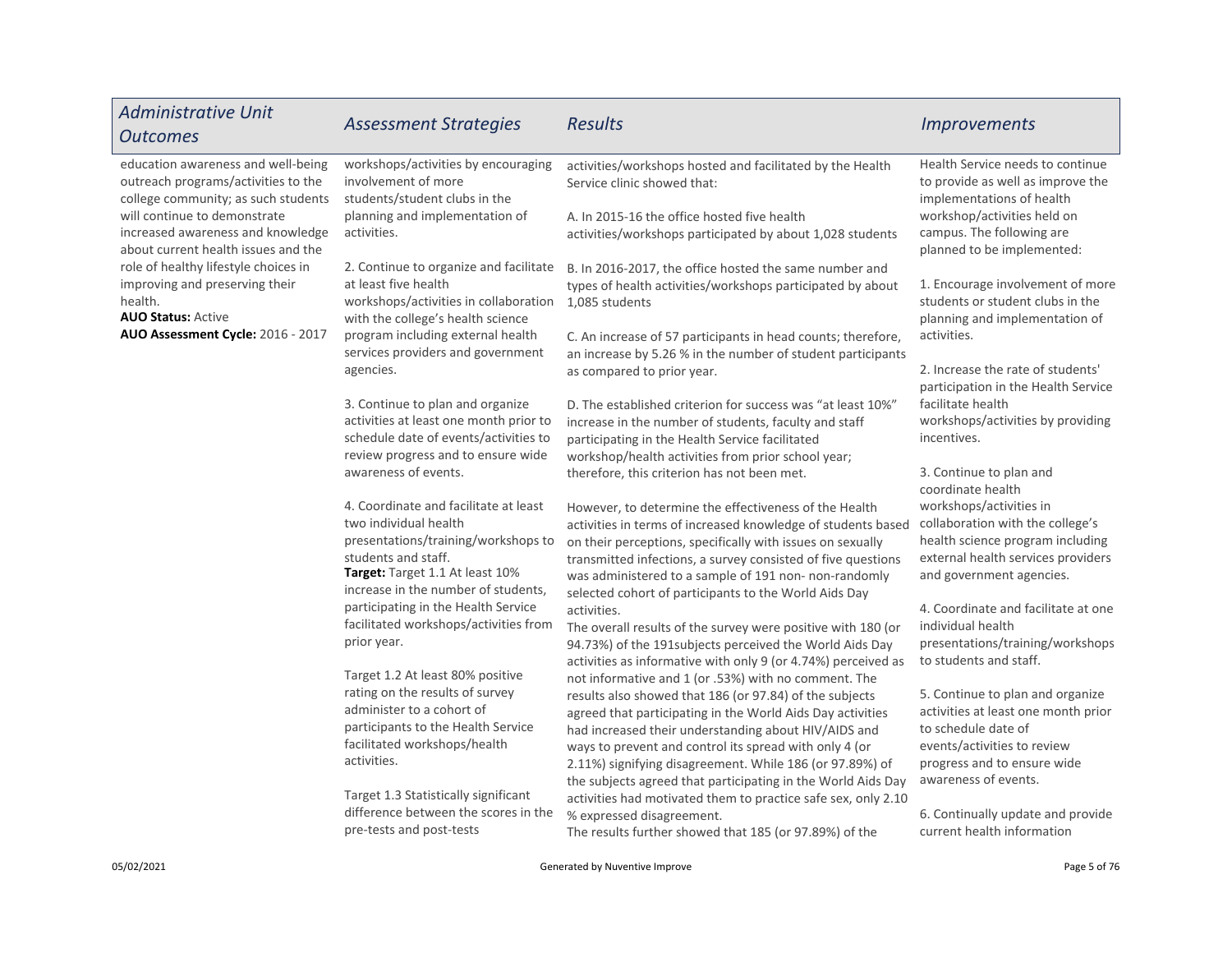| <b>Administrative Unit</b><br><b>Outcomes</b> | <b>Assessment Strategies</b>                                                                                 | <b>Results</b>                                                                                                                                                                                                                                                                                                                                                                                                                                                                                                                                                                                                                                                                                                                                                                                                                                                                                                                                                                                                                                                                                                                                                                                                                                                                                                                                                                                                                                                                                                                                                                                                                                                                                                                                                                                                                                                                                                                                                                                                                                                                                                                                                                                                                                                                                                                                          | <i><u><b>Improvements</b></u></i>                                                                                                                                                                             |
|-----------------------------------------------|--------------------------------------------------------------------------------------------------------------|---------------------------------------------------------------------------------------------------------------------------------------------------------------------------------------------------------------------------------------------------------------------------------------------------------------------------------------------------------------------------------------------------------------------------------------------------------------------------------------------------------------------------------------------------------------------------------------------------------------------------------------------------------------------------------------------------------------------------------------------------------------------------------------------------------------------------------------------------------------------------------------------------------------------------------------------------------------------------------------------------------------------------------------------------------------------------------------------------------------------------------------------------------------------------------------------------------------------------------------------------------------------------------------------------------------------------------------------------------------------------------------------------------------------------------------------------------------------------------------------------------------------------------------------------------------------------------------------------------------------------------------------------------------------------------------------------------------------------------------------------------------------------------------------------------------------------------------------------------------------------------------------------------------------------------------------------------------------------------------------------------------------------------------------------------------------------------------------------------------------------------------------------------------------------------------------------------------------------------------------------------------------------------------------------------------------------------------------------------|---------------------------------------------------------------------------------------------------------------------------------------------------------------------------------------------------------------|
|                                               | administered to a cohort of<br>participants to Health Service<br>facilitated workshops/health<br>activities. | subjects agreed that participating in the World Aids Day<br>activities had motivated them to have screening for sexually<br>transmitted diseases on a regular basis with only 2.12%<br>signifying disagreement.<br>The results also showed that 61 (or 32.11%) of the subjects<br>perceived the special presentation on the topic on HIV/AIDS<br>most beneficial to them. While 44 (or 23.16%) of the<br>subjects perceived the singing and dancing contests as most<br>beneficial, 30 (or 15.79) and 55 (or 28.95%) of the subjects<br>perceived the dramas and IEC materials as most beneficial<br>to them respectively.<br>To further determine the level of knowledge of participants<br>about other health issues specifically diabetes, a post survey<br>consisted of five questions was administered to a non-<br>probability sample of 197 participants to the World<br>Diabetes Day activities. The survey was designed to assess<br>the level of basic knowledge of participants about diabetes,<br>its symptoms, ways to prevent and control it, some of the<br>risk factors of diabetes and long-term complications.<br>Basically the results showed that the subjects had some<br>basic knowledge about diabetes with the highest rating of<br>95.43% on Q4 (e.g., diabetes can be controlled by diet and<br>exercise) and lowest rating of 63.45% on Q3, (i.e., diabetes<br>means there is too much salt in your blood). The results also<br>showed that 177 (or 89.85%) of the 197 know some of the<br>common symptoms of diabetes indicating "all the above"<br>on Q5 (i.e. signs and symptoms of diabetes include<br>increased thirst, frequent urination, blurry vision, feeling<br>tired, all the above) with only 4 (or 2.03%) of the subjects<br>indicating only "increased thirst" and 2 (or 1.02% and 14 (or<br>7.11%) of the subjects indicating only "blurry vision" and<br>"feeling tired" as common symptoms of diabetes<br>respectively.<br>The results further showed that 170 (or 86.29%) of the<br>subjects know some of the risk factors in developing<br>Diabetes Type by indicting "all the above" on Q6 (i.e., some<br>risk factors in developing type II diabetes include a family<br>history of diabetes, lack of physical activities, overweight, all<br>the above) with 21 (or 10.66%) indication only "a family | resources including developing<br>and publishing the unit's IEC<br>materials<br>7. Continually update and renew<br>current subscriptions to nursing<br>journals and other health<br>magazines<br>(10/02/2017) |
| 05/02/2021                                    |                                                                                                              | Generated by Nuventive Improve                                                                                                                                                                                                                                                                                                                                                                                                                                                                                                                                                                                                                                                                                                                                                                                                                                                                                                                                                                                                                                                                                                                                                                                                                                                                                                                                                                                                                                                                                                                                                                                                                                                                                                                                                                                                                                                                                                                                                                                                                                                                                                                                                                                                                                                                                                                          | Page 6 of 76                                                                                                                                                                                                  |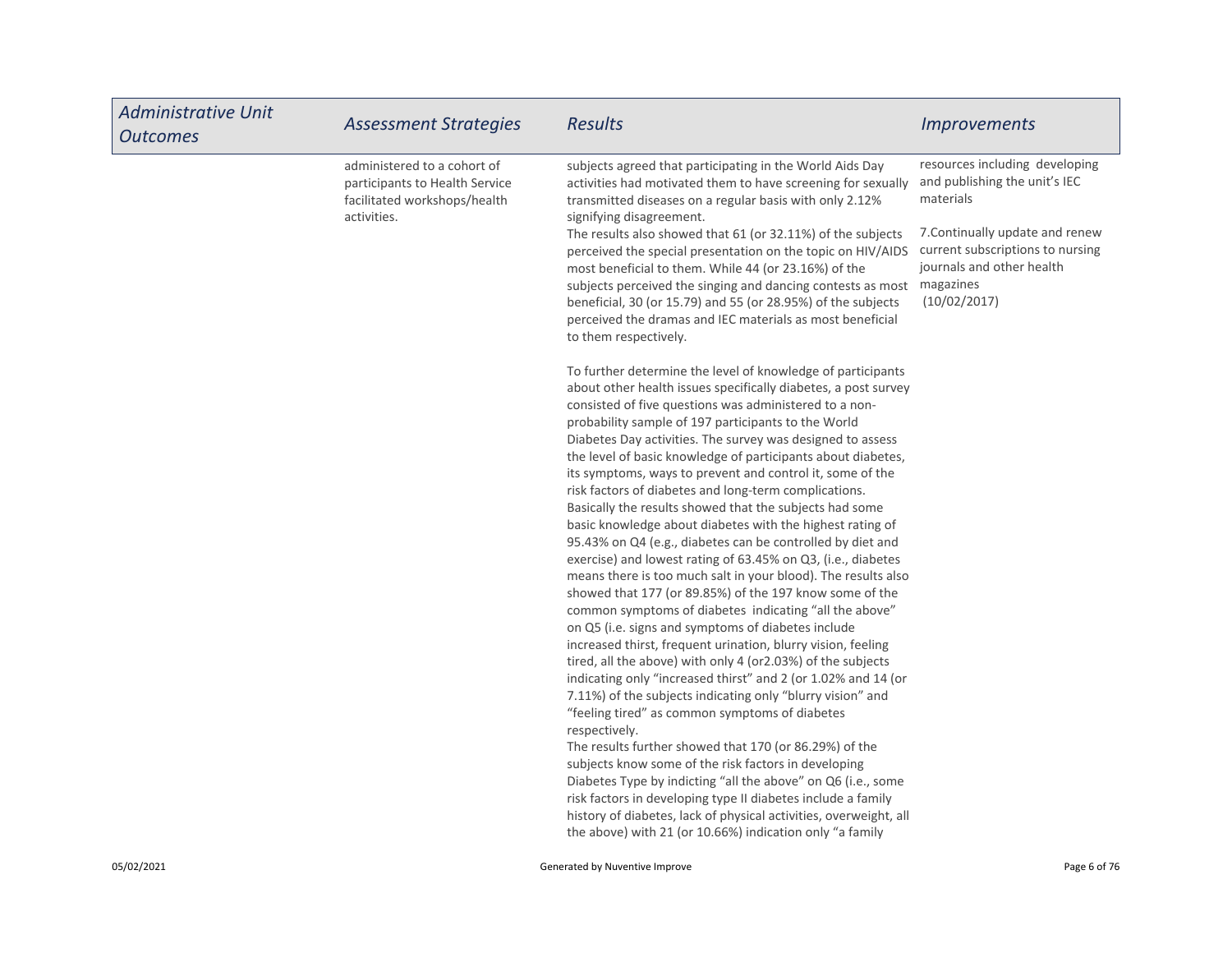| <b>Administrative Unit</b><br><b>Outcomes</b> | <b>Assessment Strategies</b>                                                                                                                                                                                                                     | Results                                                                                                                                                                                                                                                                                                                                                                                                                                                                                                                                                                                                                                                                                              | <b>Improvements</b>                                                           |
|-----------------------------------------------|--------------------------------------------------------------------------------------------------------------------------------------------------------------------------------------------------------------------------------------------------|------------------------------------------------------------------------------------------------------------------------------------------------------------------------------------------------------------------------------------------------------------------------------------------------------------------------------------------------------------------------------------------------------------------------------------------------------------------------------------------------------------------------------------------------------------------------------------------------------------------------------------------------------------------------------------------------------|-------------------------------------------------------------------------------|
|                                               |                                                                                                                                                                                                                                                  | history of diabetes" and 5 (or 2.54%) indicating only "lack of<br>physical activities" and "overweight".<br>The results also showed that 170 (or 86.29%) had some<br>knowledge about some of the long-term complications of<br>uncontrolled diabetes by indicating "all the above" on Q7<br>(i.e., long-term complications of uncontrolled diabetes<br>include stroke, blindness, heart attacks, kidney problems, all<br>the above) with 8 (or 4.06%) indicating only "heart attack" 7<br>(or 3.55%) only "stroke" and 6 (or 3.05%) only "blindness"<br>and "kidney problems".<br>(10/02/2017)<br><b>Related Documents:</b><br>HS (FY2016-2017). Health Service Calendar of Activities -<br>Copy.xls |                                                                               |
|                                               | <b>Descriptive Statistics - 5. Continue</b><br>to provide and conduct annual<br>health screenings to include but not<br>limited to sexually transmitted<br>infections, diabetes, hypertension<br>and others.<br>Target: 5.1 Exceed the number of | Reporting Period: 2016 - 2017<br>Target Met: No<br>The office log on registrations of participants to the health<br>screening activities hosted and facilitated by the Health<br>Service clinic showed that:<br>A. In 2015-2016, the office hosted eight screening activities                                                                                                                                                                                                                                                                                                                                                                                                                        | <b>Improvement:</b> See improvement<br>plan under Strategy I.<br>(10/02/2017) |
|                                               | students, faculty and staff<br>participating in the health screening<br>activities by at least 10% from prior                                                                                                                                    | participated by<br>1, 319 students, faculty and staff.                                                                                                                                                                                                                                                                                                                                                                                                                                                                                                                                                                                                                                               |                                                                               |
|                                               | year.<br>5.2 At least 50% of the students                                                                                                                                                                                                        | B. In 2016-2017 the office hosted the same number and<br>types of health screenings activities participated by<br>1, 230 students, faculty and staff.                                                                                                                                                                                                                                                                                                                                                                                                                                                                                                                                                |                                                                               |
|                                               | residing in the residence halls will<br>participate in the STIs/HIV/AIDS<br>screening activity.<br>5.3 Statistically significant difference<br>between the scores in the pre-tests                                                               | C. A decrease of 89 in headcounts; therefore a decrease by<br>7% in the number of students, faculty and staff participated<br>in the health screening activities in comparison to prior<br>school year.                                                                                                                                                                                                                                                                                                                                                                                                                                                                                              |                                                                               |
|                                               | and post-tests administered to a<br>cohort of participants to health<br>service facilitated<br>workshops/programs/presentations.                                                                                                                 | D. The established criterion for success was to "exceed the<br>number of students, faculty and staff participated in the<br>health screening activities by at least 10%" from prior<br>school year"; therefore, this criterion has not been met.                                                                                                                                                                                                                                                                                                                                                                                                                                                     |                                                                               |
|                                               |                                                                                                                                                                                                                                                  | Also, the office log on registration of participants to the<br>annual screening specifically for the HIV/AIDS and other                                                                                                                                                                                                                                                                                                                                                                                                                                                                                                                                                                              |                                                                               |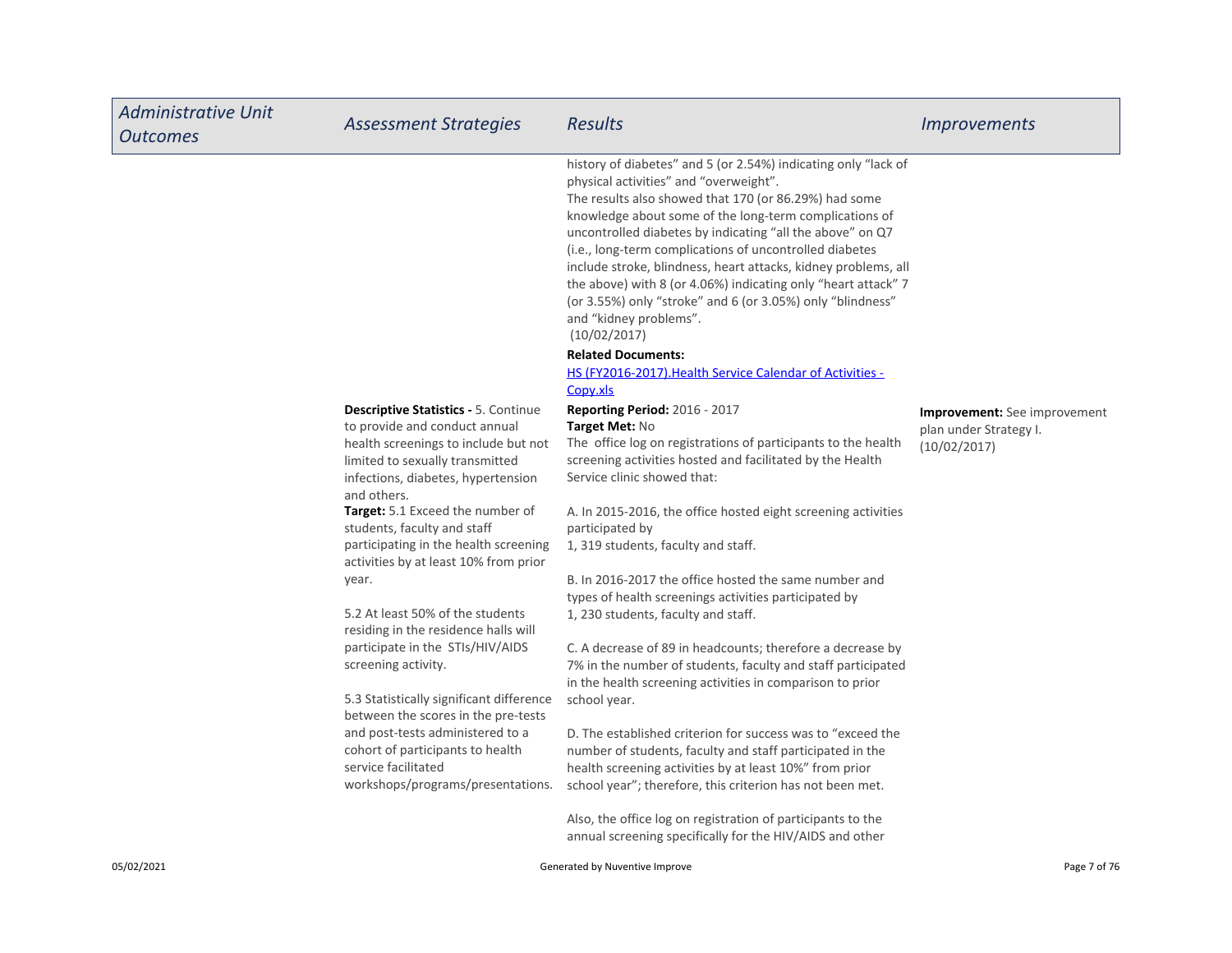| <b>Administrative Unit</b><br><b>Outcomes</b>                                                                                                                                                                                                                         | <b>Assessment Strategies</b>                                                                                                                                                                                                                                                                                                                                                                                                  | <b>Results</b>                                                                                                                                                                                                                                                                                                                                                                                                                                                                                                                                                                                                                                                                                                                                                                                                                                                                                                                                                                                                                                                                                                                                                                                                                                                                                                                                                                                                                                                                              | <i><u><b>Improvements</b></u></i>                                                                                                                        |
|-----------------------------------------------------------------------------------------------------------------------------------------------------------------------------------------------------------------------------------------------------------------------|-------------------------------------------------------------------------------------------------------------------------------------------------------------------------------------------------------------------------------------------------------------------------------------------------------------------------------------------------------------------------------------------------------------------------------|---------------------------------------------------------------------------------------------------------------------------------------------------------------------------------------------------------------------------------------------------------------------------------------------------------------------------------------------------------------------------------------------------------------------------------------------------------------------------------------------------------------------------------------------------------------------------------------------------------------------------------------------------------------------------------------------------------------------------------------------------------------------------------------------------------------------------------------------------------------------------------------------------------------------------------------------------------------------------------------------------------------------------------------------------------------------------------------------------------------------------------------------------------------------------------------------------------------------------------------------------------------------------------------------------------------------------------------------------------------------------------------------------------------------------------------------------------------------------------------------|----------------------------------------------------------------------------------------------------------------------------------------------------------|
|                                                                                                                                                                                                                                                                       | <b>Descriptive Statistics - 6. Ensure the</b><br>currency of information in<br>information, education, and<br>communication (IEC) and continually<br>update health care information<br>resource/materials including<br>developing and publishing the unit's<br>IEC materials.<br>Target: 6.1 Exceed the rate of<br>students using/requesting health<br>care information/resource materials<br>by at least 5% from prior year. | STIs showed that a total of 111 students and staff<br>participate in the activity. Of the 111, 91 were students of<br>which 40 (or 44 %) of them were from the residence halls.<br>Residence hall records showed a total of 103 residents in<br>the Residence halls. The established criterion for success<br>was "at least 50% of the students residing in the residence<br>halls will participate in the HIV/AIDS/STIs screening<br>activity"; therefore, this criterion has not been met.<br>(10/02/2017)<br><b>Related Documents:</b><br>HS (FY2015-2016 and FY2016-2017) Annual Health<br><b>Education and Outreach Activities.doc</b><br>Reporting Period: 2016 - 2017<br>Target Met: No<br>Tabulated frequency count of visits to the Health Service<br>clinic showed that:<br>A. In 2015-2016, a total of 3,070 visits were made by<br>students. Of the number, 2, 703 were recorded to use or<br>provided information education and communication.<br>B. In 2016-2017, a total of 2, 559 visits were made by<br>students. Of the number 1, 9 04 visits were recorded to use<br>or provided information education and communication.<br>C. A decrease of 799 visits; therefore, a decrease by 30% in<br>the number of visits for IEC.<br>D. The established criterion for success was "exceed the<br>rate of students using/requesting health care<br>information/resource materials by at least 5% from prior<br>year; therefore, this criterion has not been met.<br>(10/02/2017) | <b>Improvement:</b> See improvement<br>plan under Strategy I.<br>(10/02/2017)                                                                            |
| 2016-2017_EMSS_N_SLHS: Outcome<br>3 - The Health Service will continue to to provide reproductive health and<br>provide quality family planning and<br>reproductive health services; as such,<br>students will demonstrate increased<br>knowledge and awareness about | <b>Descriptive Statistics - 1. Continue</b><br>family planning services including<br>screening and testing for pregnancy<br>and administration of contraceptive                                                                                                                                                                                                                                                               | Reporting Period: 2016 - 2017<br>Target Met: No<br>Tabulated frequency count of visits to the Health Service<br>showed that:<br>A. A total of 2, 599 visits were made by students. Of this                                                                                                                                                                                                                                                                                                                                                                                                                                                                                                                                                                                                                                                                                                                                                                                                                                                                                                                                                                                                                                                                                                                                                                                                                                                                                                  | Improvement: Based on the<br>results, the Health Service needs<br>to improve the services for family<br>planning and plan to implement<br>the following: |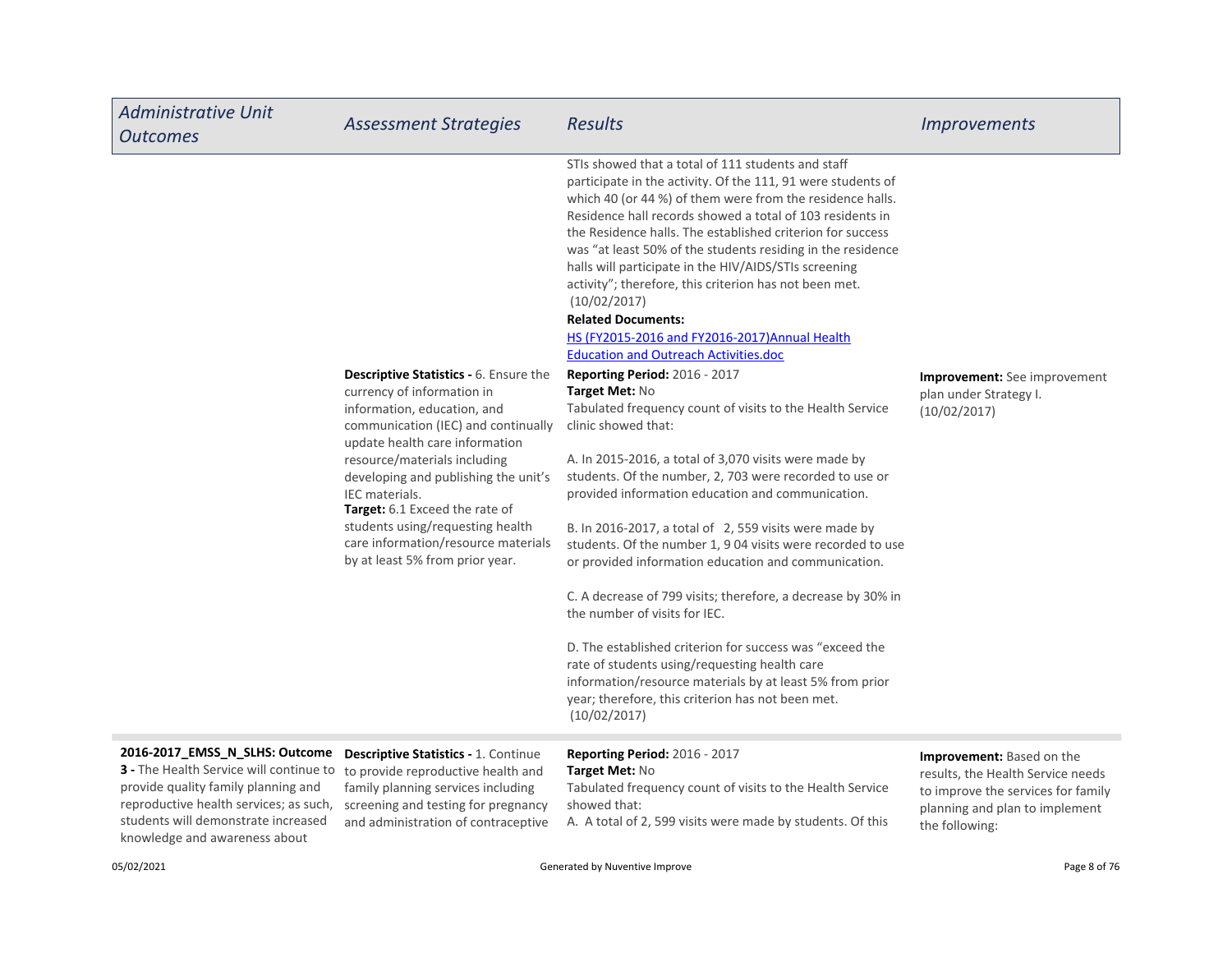| <b>Administrative Unit</b><br><b>Outcomes</b>                                                                                                                                                                                                                                                   | <b>Assessment Strategies</b>                                                                                                                                                                                                                                                                                                                              | <b>Results</b>                                                                                                                                                                                                                                                                                                                                                                                                                      | <b>Improvements</b>                                                                                                                                                                                                                                                           |
|-------------------------------------------------------------------------------------------------------------------------------------------------------------------------------------------------------------------------------------------------------------------------------------------------|-----------------------------------------------------------------------------------------------------------------------------------------------------------------------------------------------------------------------------------------------------------------------------------------------------------------------------------------------------------|-------------------------------------------------------------------------------------------------------------------------------------------------------------------------------------------------------------------------------------------------------------------------------------------------------------------------------------------------------------------------------------------------------------------------------------|-------------------------------------------------------------------------------------------------------------------------------------------------------------------------------------------------------------------------------------------------------------------------------|
| their sexual and reproductive health<br>needs by making informed, healthy,<br>and appropriate decisions that impact<br>positively on their sexual and<br>reproductive lives.                                                                                                                    | methods.                                                                                                                                                                                                                                                                                                                                                  | number 334 (or 13%) visits were specifically for family<br>planning.                                                                                                                                                                                                                                                                                                                                                                | 1. Ensure continuous access to<br>family planning and reproductive<br>health services including screening                                                                                                                                                                     |
|                                                                                                                                                                                                                                                                                                 | Target: 1.1 At least 15% of the visits<br>to the dispensary made by students<br>will be for reproductive health and<br>family planning services.                                                                                                                                                                                                          | B. The established criterion for success was "at least 15% of<br>the visits to the dispensary made by students will be for<br>reproductive health and family planning services";<br>therefore, this criterion has not been met.                                                                                                                                                                                                     | and testing for pregnancy as well<br>as administration of contraceptive<br>methods.                                                                                                                                                                                           |
| <b>AUO Status: Active</b><br>AUO Assessment Cycle: 2016 - 2017                                                                                                                                                                                                                                  | 1.2 At least 5% of the residents in<br>the residence halls will use the<br>contraceptive methods provided by<br>the Health Service clinic.                                                                                                                                                                                                                | Also of the 334 visits for family planning, 124 were made by<br>the residents from the Residence hall of and only 14 (or 4%)<br>in headcount were using the contraceptive methods.<br>The established criterion for success was "at least 5% of the<br>residents in the residence halls will use the contraceptive<br>method provided by the Health Service clinic"; therefore,<br>this criterion has not been met.<br>(10/02/2017) | 2. Increase awareness of family<br>services by conducting<br>presentations on the topic and<br>distributing condoms etc.,<br>especially in the Residence halls<br>(10/02/2017)                                                                                                |
|                                                                                                                                                                                                                                                                                                 | <b>Exam/Quiz - Pre-Post - 2. Provide at</b><br>least two presentations on<br>reproductive health/family planning<br>and other subject areas to<br>individuals or groups.<br>Target: 2.1 Statistically significant<br>difference between the scores in the<br>pre-tests and post-tests<br>administered to a cohort of<br>participants.                     | Reporting Period: 2016 - 2017<br>Target Met: No<br>Due to lack of time, activity could not be implemented.<br>(10/02/2017)                                                                                                                                                                                                                                                                                                          | Improvement: See improvement<br>plan under Strategy I.<br>(10/02/2017)                                                                                                                                                                                                        |
| FY2017_EMSS_N_SLSR: Outcome 1 -<br>Students will exhibit the values of<br>sportsmanship, teamwork and<br>camaraderie and demonstrate the<br>basic knowledge in coaching,<br>officiating and organizing a mini-<br>tournament.<br><b>AUO Status: Active</b><br>AUO Assessment Cycle: 2016 - 2017 | <b>Descriptive Statistics - 1.1 Conduct</b><br>several training on organizing a<br>basketball tournament for one hour<br>twice a week in Spring 2017.<br>Target: 80% of the participants in<br>the sports clinics and programs will<br>build competent and demonstrate<br>their skills by assisting with the<br>college's spots and other<br>tournaments. | <b>Reporting Period: 2016 - 2017</b><br>Target Met: No<br>This goal was not reached as the Sports and Recreation<br>department was down personnel throughout the reporting<br>period. This included the instrumental role of the Sports<br>and Recreation Coordinator. Efforts were instead focused<br>on maintaining all services that were previously provided,<br>when fully staffed. (10/02/2017)                               | <b>Improvement:</b> Two vacancies are<br>currently in the hiring process, this<br>includes the Sport and Recreation<br>Coordinator. Having these<br>positions filled will allow us more<br>man power and time needed to<br>provide these additional services.<br>(10/02/2017) |
| <b>Start Date: 10/01/2016</b>                                                                                                                                                                                                                                                                   | Descriptive Statistics - 1.2 Conduct a                                                                                                                                                                                                                                                                                                                    | Reporting Period: 2016 - 2017                                                                                                                                                                                                                                                                                                                                                                                                       | <b>Improvement:</b> Two vacancies are                                                                                                                                                                                                                                         |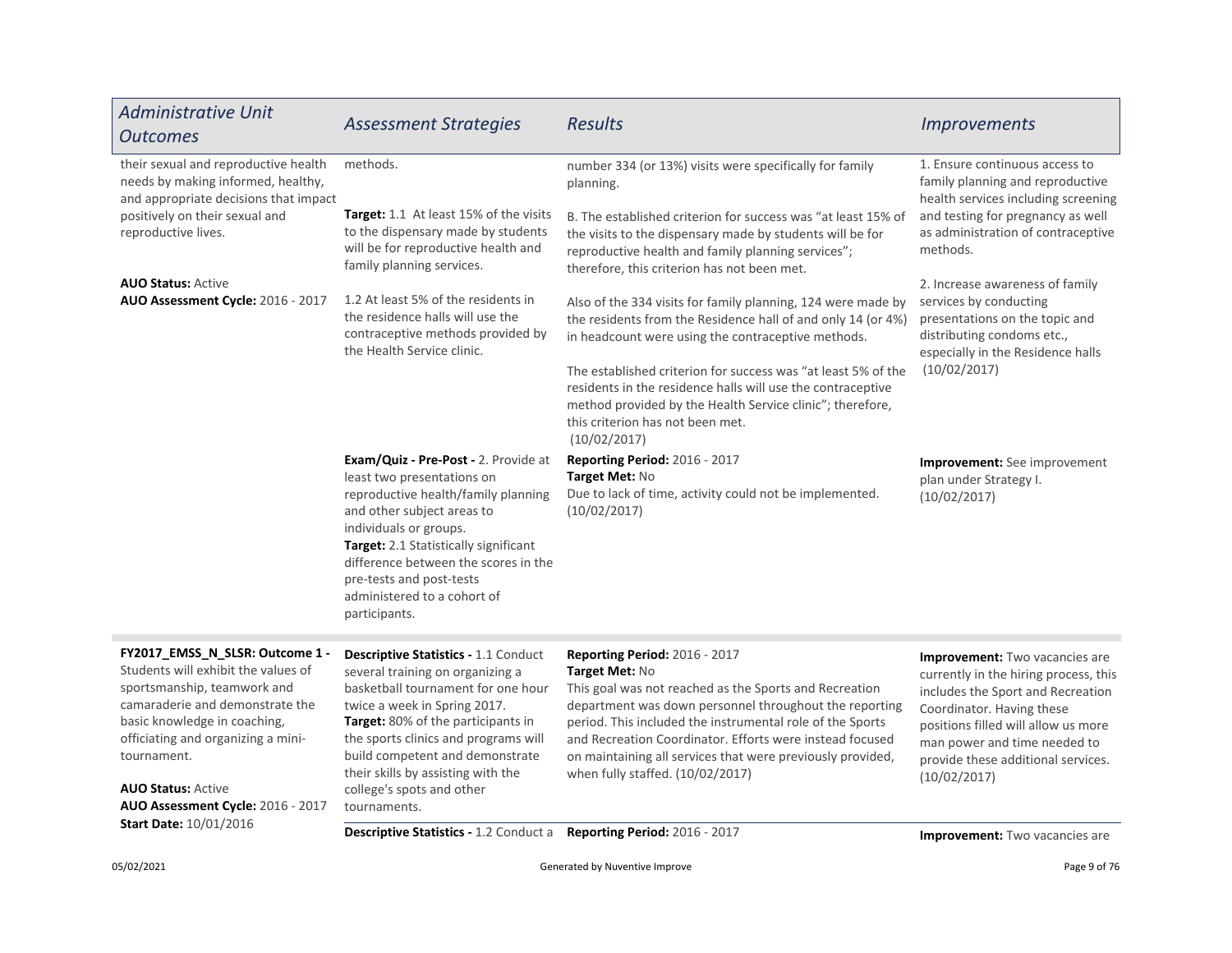| <b>Administrative Unit</b><br><b>Outcomes</b> | <b>Assessment Strategies</b>                                                                                                                                                                                                                                                                                                                                                    | <b>Results</b>                                                                                                                                                                                                                                                                                                                                                                                        | <i><u><b>Improvements</b></u></i>                                                                                                                                                                                                                                             |
|-----------------------------------------------|---------------------------------------------------------------------------------------------------------------------------------------------------------------------------------------------------------------------------------------------------------------------------------------------------------------------------------------------------------------------------------|-------------------------------------------------------------------------------------------------------------------------------------------------------------------------------------------------------------------------------------------------------------------------------------------------------------------------------------------------------------------------------------------------------|-------------------------------------------------------------------------------------------------------------------------------------------------------------------------------------------------------------------------------------------------------------------------------|
| Inactive Date: 10/01/2017                     | training in December 2016 on<br>documenting individual skills<br>performance in a rubric format for<br>participants to document progress<br>and improvement.<br>Target: 80% of the participants in<br>the sports clinics and programs will<br>build competent and demonstrate<br>their skills by assisting with the<br>college's spots and other<br>tournaments.                | Target Met: No<br>This goal was not reached as the Sports and Recreation<br>department was down personnel throughout the reporting<br>period. This included the instrumental role of the Sports<br>and Recreation Coordinator. Efforts were instead focused<br>on maintaining all services that were previously provided,<br>when fully staffed. (10/02/2017)                                         | currently in the hiring process, this<br>includes the Sport and Recreation<br>Coordinator. Having these<br>positions filled will allow us more<br>man power and time needed to<br>provide these additional services.<br>(10/02/2017)                                          |
|                                               | <b>Descriptive Statistics - 1.3 Provide</b><br>opportunities to all interested<br>students to access sports training or<br>workshops available on and off<br>campus.<br><b>Target:</b> 80% of the participants in<br>the sports clinics and programs will<br>build competent and demonstrate<br>their skills by assisting with the<br>college's spots and other<br>tournaments. | <b>Reporting Period: 2016 - 2017</b><br>Target Met: No<br>This goal was not reached as the Sports and Recreation<br>department was down personnel throughout the reporting<br>period. This included the instrumental role of the Sports<br>and Recreation Coordinator. Efforts were instead focused<br>on maintaining all services that were previously provided,<br>when fully staffed. (10/02/2017) | <b>Improvement:</b> Two vacancies are<br>currently in the hiring process, this<br>includes the Sport and Recreation<br>Coordinator. Having these<br>positions filled will allow us more<br>man power and time needed to<br>provide these additional services.<br>(10/02/2017) |
|                                               | <b>Descriptive Statistics - 1.4 Conduct</b><br>refereeing and table officiating<br>clinics at the beginning of each<br>spring semester 2017<br>Target: 80% of the participants in<br>the sports clinics and programs will<br>build competent and demonstrate<br>their skills by assisting with the<br>college's spots and other<br>tournaments.                                 | <b>Reporting Period: 2016 - 2017</b><br>Target Met: No<br>This goal was not reached as the Sports and Recreation<br>department was down personnel throughout the reporting<br>period. This included the instrumental role of the Sports<br>and Recreation Coordinator. Efforts were instead focused<br>on maintaining all services that were previously provided,<br>when fully staffed. (10/02/2017) | <b>Improvement:</b> Two vacancies are<br>currently in the hiring process, this<br>includes the Sport and Recreation<br>Coordinator. Having these<br>positions filled will allow us more<br>man power and time needed to<br>provide these additional services.<br>(10/02/2017) |
|                                               | Descriptive Statistics - 1.5 Develop a<br>spreadsheet of all the students that<br>are going through our referee and<br>officiating clinics to recommend<br>them to assist with the Micro Games<br>2018 in Yap.<br>Target: 80% of the participants in                                                                                                                            | <b>Reporting Period: 2016 - 2017</b><br>Target Met: No<br>This was not met, as the referee and officiating clinics were<br>not held. (10/02/2017)                                                                                                                                                                                                                                                     | Improvement: Two vacancies are<br>currently in the hiring process, this<br>includes the Sport and Recreation<br>Coordinator. Having these<br>positions filled will allow us more<br>man power and time needed to                                                              |
| 05/02/2021                                    |                                                                                                                                                                                                                                                                                                                                                                                 | Generated by Nuventive Improve                                                                                                                                                                                                                                                                                                                                                                        | Page 10 of 76                                                                                                                                                                                                                                                                 |

П

┑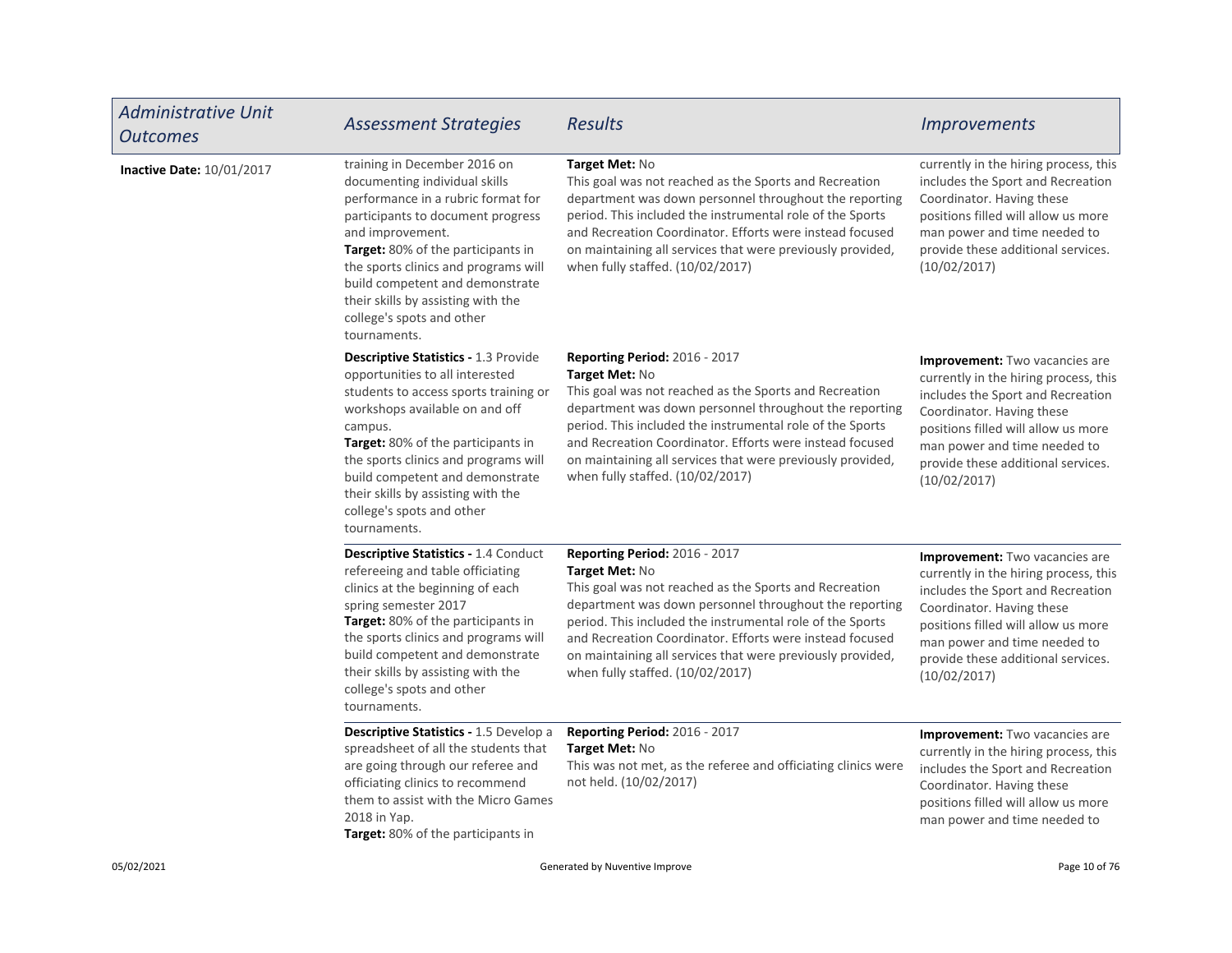| <b>Administrative Unit</b><br><b>Outcomes</b>                                                                                                                                                                                                                            | <b>Assessment Strategies</b>                                                                                                                                                                                                                                                                    | <b>Results</b>                                                                                                                                                                                                                                                                                                                                                                                        | <i><u><b>Improvements</b></u></i>                                                                                                                                                                                                                                             |
|--------------------------------------------------------------------------------------------------------------------------------------------------------------------------------------------------------------------------------------------------------------------------|-------------------------------------------------------------------------------------------------------------------------------------------------------------------------------------------------------------------------------------------------------------------------------------------------|-------------------------------------------------------------------------------------------------------------------------------------------------------------------------------------------------------------------------------------------------------------------------------------------------------------------------------------------------------------------------------------------------------|-------------------------------------------------------------------------------------------------------------------------------------------------------------------------------------------------------------------------------------------------------------------------------|
|                                                                                                                                                                                                                                                                          | the sports clinics and programs will<br>build competent and demonstrate<br>their skills by assisting with the<br>college's spots and other<br>tournaments.                                                                                                                                      |                                                                                                                                                                                                                                                                                                                                                                                                       | provide these additional services.<br>(10/02/2017)                                                                                                                                                                                                                            |
| FY2017_EMSS_N_SLSR: Outcome 2 -<br>2016-2017 Sports and Recreation<br>Outcome 2 Organize and conduct<br>sports competitions and other<br>recreation activities to enhance<br>participation from the college<br>community and the local<br>communities around the island. | <b>Descriptive Statistics - 2.1. Extend</b><br>invitations to all student clubs,<br>organizations and national offices to<br>participate in the college intramural<br>ball games by Fall 2016.<br>Target: 90% of the said sports<br>competitions will be completed by<br>this cycle             | <b>Reporting Period: 2016 - 2017</b><br>Target Met: Yes<br>Several promotional attempts were made to inform and<br>encourage student participation in the intramural games.<br>These advertisements included: posters, announcements<br>made on social media, as well as, word of mouth.<br>(10/02/2017)                                                                                              |                                                                                                                                                                                                                                                                               |
| <b>AUO Status: Active</b><br><b>AUO Assessment Cycle: 2015 - 2016,</b><br>2016 - 2017<br><b>Start Date: 10/01/2016</b><br><b>Inactive Date: 10/01/2017</b>                                                                                                               | <b>Descriptive Statistics - 2.2. Outreach</b><br>to all local municipalities on island to<br>take part in the college sponsored<br>sports and activities in academic<br>vear 2016 and 2017.<br>Target: 90% of the said sports<br>competitions will be completed by<br>this cycle                | Reporting Period: 2016 - 2017<br>Target Met: No<br>This goal was not reached as the Sports and Recreation<br>department was down personnel throughout the reporting<br>period. This included the instrumental role of the Sports<br>and Recreation Coordinator. Efforts were instead focused<br>on maintaining all services that were previously provided,<br>when fully staffed. (10/02/2017)        | <b>Improvement:</b> Two vacancies are<br>currently in the hiring process, this<br>includes the Sport and Recreation<br>Coordinator. Having these<br>positions filled will allow us more<br>man power and time needed to<br>provide these additional services.<br>(10/02/2017) |
|                                                                                                                                                                                                                                                                          | <b>Descriptive Statistics - 2.3. Organize</b><br>off campus tour to eight local<br>communities to do friendship games<br>in the academic year 2016 and 2017.<br><b>Target:</b> 90% of the said sports<br>competitions will be completed by<br>this cycle                                        | <b>Reporting Period: 2016 - 2017</b><br>Target Met: No<br>This goal was not reached as the Sports and Recreation<br>department was down personnel throughout the reporting<br>period. This included the instrumental role of the Sports<br>and Recreation Coordinator. Efforts were instead focused<br>on maintaining all services that were previously provided,<br>when fully staffed. (10/02/2017) | Improvement: Two vacancies are<br>currently in the hiring process, this<br>includes the Sport and Recreation<br>Coordinator. Having these<br>positions filled will allow us more<br>man power and time needed to<br>provide these additional services.<br>(10/02/2017)        |
|                                                                                                                                                                                                                                                                          | <b>Descriptive Statistics - 2.4.</b><br>Coordinate an invitational basketball<br>tournament to all the sister state<br>campuses and other colleges with in<br>the north pacific to region to<br>participate in a 3x3 basketball<br>tournament by Summer 2017.<br>Target: 90% of the said sports | Reporting Period: 2016 - 2017<br>Target Met: No<br>This goal was not reached as the Sports and Recreation<br>department was down personnel throughout the reporting<br>period. This included the instrumental role of the Sports<br>and Recreation Coordinator. Efforts were instead focused<br>on maintaining all services that were previously provided,<br>when fully staffed. (10/02/2017)        | <b>Improvement:</b> Two vacancies are<br>currently in the hiring process, this<br>includes the Sport and Recreation<br>Coordinator. Having these<br>positions filled will allow us more<br>man power and time needed to<br>provide these additional services.<br>(10/02/2017) |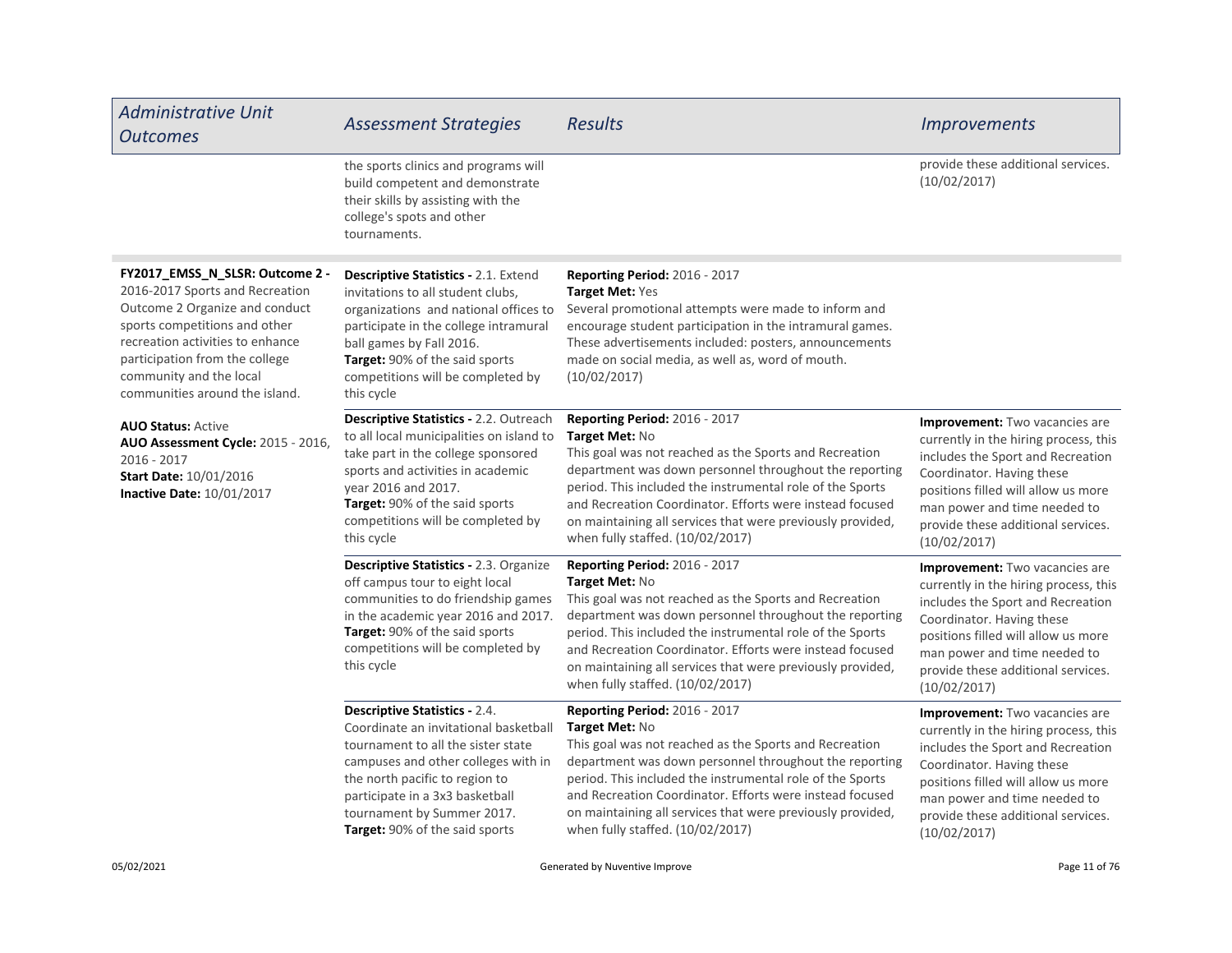| <b>Administrative Unit</b><br><b>Outcomes</b>                                                                                                                                                                                                                                                                                                                                                                                                 | <b>Assessment Strategies</b>                                                                                                                                                                                                                                                                | <b>Results</b>                                                                                                                                                                                                                                                                                                                                                                                        | <b>Improvements</b>                                                                                                                                                                                                                                                    |
|-----------------------------------------------------------------------------------------------------------------------------------------------------------------------------------------------------------------------------------------------------------------------------------------------------------------------------------------------------------------------------------------------------------------------------------------------|---------------------------------------------------------------------------------------------------------------------------------------------------------------------------------------------------------------------------------------------------------------------------------------------|-------------------------------------------------------------------------------------------------------------------------------------------------------------------------------------------------------------------------------------------------------------------------------------------------------------------------------------------------------------------------------------------------------|------------------------------------------------------------------------------------------------------------------------------------------------------------------------------------------------------------------------------------------------------------------------|
|                                                                                                                                                                                                                                                                                                                                                                                                                                               | competitions will be completed by<br>this cycle                                                                                                                                                                                                                                             |                                                                                                                                                                                                                                                                                                                                                                                                       |                                                                                                                                                                                                                                                                        |
| FY2017_EMSS_N_SLSR: Outcome 3 -<br>Ensure services are provided on a<br>daily basis and recreational facilities<br>are adequate and environmentally<br>safe for the college community and<br>all other steak holders utilizing the<br>services at the FSM-China Friendship<br>Sports Center, National Campus.<br><b>AUO Status: Active</b><br>AUO Assessment Cycle: 2016 - 2017<br><b>Start Date: 10/01/2016</b><br>Inactive Date: 10/01/2017 | <b>Descriptive Statistics - 3.1. Conduct</b><br>a satisfaction survey at the end of<br>spring 2016 on the services<br>pertaining physical resources and<br>adequate of the facility.<br>Target: 95% of the activities said<br>above will be completed by the end<br>of this reporting cycle | <b>Reporting Period: 2016 - 2017</b><br>Target Met: No<br>This goal was not reached as the Sports and Recreation<br>department was down personnel throughout the reporting<br>period. This included the instrumental role of the Sports<br>and Recreation Coordinator. Efforts were instead focused<br>on maintaining all services that were previously provided,<br>when fully staffed. (10/02/2017) | Improvement: Two vacancies are<br>currently in the hiring process, this<br>includes the Sport and Recreation<br>Coordinator. Having these<br>positions filled will allow us more<br>man power and time needed to<br>provide these additional services.<br>(10/02/2017) |
|                                                                                                                                                                                                                                                                                                                                                                                                                                               | <b>Descriptive Statistics - 3.2. Provide</b><br>daily monitoring and mentoring to<br>all students accessing the sports and<br>recreation programs and services.<br>Target: 95% of the activities said<br>above will be completed by the end<br>of this reporting cycle                      | <b>Reporting Period: 2016 - 2017</b><br><b>Target Met: Yes</b><br>Employees were on hand 6 days a week to monitor the<br>sports center and assist the students as they participated in<br>various sporting events. This support was provided during<br>the days, as well as, into the evenings. (10/02/2017)                                                                                          |                                                                                                                                                                                                                                                                        |
|                                                                                                                                                                                                                                                                                                                                                                                                                                               | Descriptive Statistics - 3.3.<br>Encourage office staff monthly<br>meetings to identify strengths and<br>weaknesses in the delivery of the<br>office operation.<br>Target: 95% of the activities said<br>above will be completed by the end<br>of this reporting cycle                      | Reporting Period: 2016 - 2017<br>Target Met: No<br>This goal was not reached as the Sports and Recreation<br>department was down personnel throughout the reporting<br>period. This included the instrumental role of the Sports<br>and Recreation Coordinator. Efforts were instead focused<br>on maintaining all services that were previously provided,<br>when fully staffed. (10/02/2017)        | Improvement: Two vacancies are<br>currently in the hiring process, this<br>includes the Sport and Recreation<br>Coordinator. Having these<br>positions filled will allow us more<br>man power and time needed to<br>provide these additional services.<br>(10/02/2017) |
|                                                                                                                                                                                                                                                                                                                                                                                                                                               | Descriptive Statistics - 3.4. Provide<br>custodial services daily to foster a<br>safe and healthy environment to all<br>facility users.<br>Target: 95% of the activities said<br>above will be completed by the end<br>of this reporting cycle                                              | Reporting Period: 2016 - 2017<br><b>Target Met: Yes</b><br>Custodial cleaning services and utility workers are on hand<br>and available, specifically designated to the sports center,<br>during all working hours. (10/02/2017)                                                                                                                                                                      |                                                                                                                                                                                                                                                                        |
| FY2017_EMSS_N_SL: Outcome 1 -<br>Student Life will design and<br>implement an action plan in<br>conjunction with the Student Body                                                                                                                                                                                                                                                                                                             | Project-Group - Student Life will<br>hold an Officer's Retreat to develop<br>an action plan for the year that                                                                                                                                                                               | <b>Reporting Period: 2016 - 2017</b><br><b>Target Met: Yes</b><br>Student Life held a retreat in October of 2016 for the<br>addresses the needs and concerns of SBA/SBO officers. One of the outcomes of this retreat was                                                                                                                                                                             | Improvement: Calendars for each<br>month of the year should be<br>printed and posted prior to the<br>beginning of each month. This was                                                                                                                                 |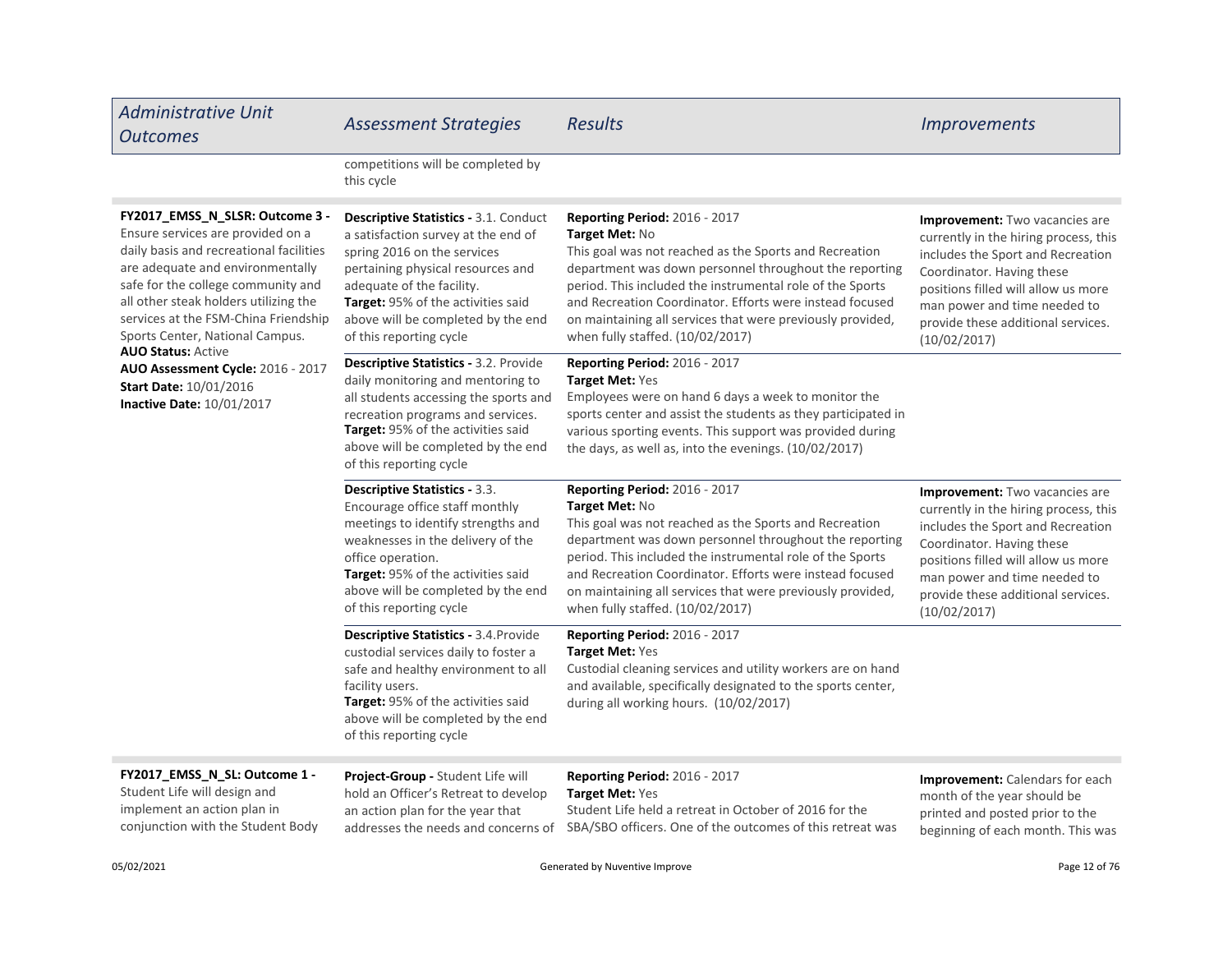| <b>Administrative Unit</b><br><b>Outcomes</b>                                                                                                                                                                           | <b>Assessment Strategies</b>                                                                                                                                                                                                                                                                                                                    | <b>Results</b>                                                                                                                                                                                                                                                                                                                                                                                                                                                                                                                                                                                                                                                                                                                                                                                                                                                                                                                                              | <b>Improvements</b>                                                                                                                                                                                                                                                           |
|-------------------------------------------------------------------------------------------------------------------------------------------------------------------------------------------------------------------------|-------------------------------------------------------------------------------------------------------------------------------------------------------------------------------------------------------------------------------------------------------------------------------------------------------------------------------------------------|-------------------------------------------------------------------------------------------------------------------------------------------------------------------------------------------------------------------------------------------------------------------------------------------------------------------------------------------------------------------------------------------------------------------------------------------------------------------------------------------------------------------------------------------------------------------------------------------------------------------------------------------------------------------------------------------------------------------------------------------------------------------------------------------------------------------------------------------------------------------------------------------------------------------------------------------------------------|-------------------------------------------------------------------------------------------------------------------------------------------------------------------------------------------------------------------------------------------------------------------------------|
| Association and student club and<br>organizations that promotes student<br>leadership, student engagement, and<br>student success, and which fosters a<br>positive and open working<br>relationship between the student | the diverse student population.<br>Target: Student Life, in conjunction<br>with student officers, will compile a<br>plan and calendar of events for the<br>2016-2017 academic year by the end<br>of October 2016.                                                                                                                               | the creation of a student calendar of activities for the 2016-<br>2017 school year that reflected the needs and interests of<br>the student body. (09/25/2017)<br><b>Related Documents:</b><br>2016-2017 Calendar.pdf                                                                                                                                                                                                                                                                                                                                                                                                                                                                                                                                                                                                                                                                                                                                       | only done for Spring & Summer<br>2017, it should be done year-<br>round. (09/25/2017)                                                                                                                                                                                         |
| body and administration.<br><b>AUO Status: Active</b><br>AUO Assessment Cycle: 2016 - 2017                                                                                                                              | Project-Group - Student Life will<br>facilitate workshops and meetings<br>based around student leadership,<br>engagement and success for club<br>and SBA officers.<br>Target: Student Life will hold 3<br>meetings, events or workshops a<br>semester devoted to developing<br>student leadership skills and<br>encouraging student engagement. | <b>Reporting Period: 2016 - 2017</b><br>Target Met: No<br>Multiple meetings and workshops were held throughout<br>the school year, which promoted student engagement and<br>developed students' leadership skills. For the Fall 2016<br>semester a total of 7 events were held, for the Spring 2017<br>semester a total of 3 events were held; however, only one<br>leadership activity was held during the Summer 2017<br>semester. The events held are as follows:<br>Fall 2016:<br>- SBO Meeting (10/5/16)<br>- Induction Ceremony (10/7/16)<br>- SBO Meeting (10/12/16)<br>- Club Fair (10/19/16)<br>- SBO Meeting (10/21/17)<br>- Leadership Retreat (10/28 - 10/29/17)<br>- SBO Meeting (11/25/16)<br><b>Spring 2017:</b><br>- SBO Meeting (1/11/17)<br>- SBO Meeting $(3/6/17)$<br>- Leadership Retreat (4/12/17)<br>Summer 2017:<br>- Peer Coach Training (7/20-7/21/17) (09/25/2017)<br><b>Related Documents:</b><br><b>SBO Event Surveys.docx</b> | <b>Improvement:</b> More efforts need<br>to be put forth in engaging<br>student clubs during the Summer<br>semester; this includes holding<br>meetings, providing leadership<br>building opportunities, and<br>encouraging club engagement and<br>participation. (09/25/2017) |
|                                                                                                                                                                                                                         | <b>Survey - Student Life will use</b><br>assessments and evaluations for<br>continuous improvement of staff,<br>facilities, programs and services.<br><b>Target:</b> Student Life will receive an                                                                                                                                               | Reporting Period: 2016 - 2017<br>Target Met: Yes<br>On average, Student Life received a 93% satisfactory rating<br>from students on the activities and events held.<br>(09/25/2017)                                                                                                                                                                                                                                                                                                                                                                                                                                                                                                                                                                                                                                                                                                                                                                         |                                                                                                                                                                                                                                                                               |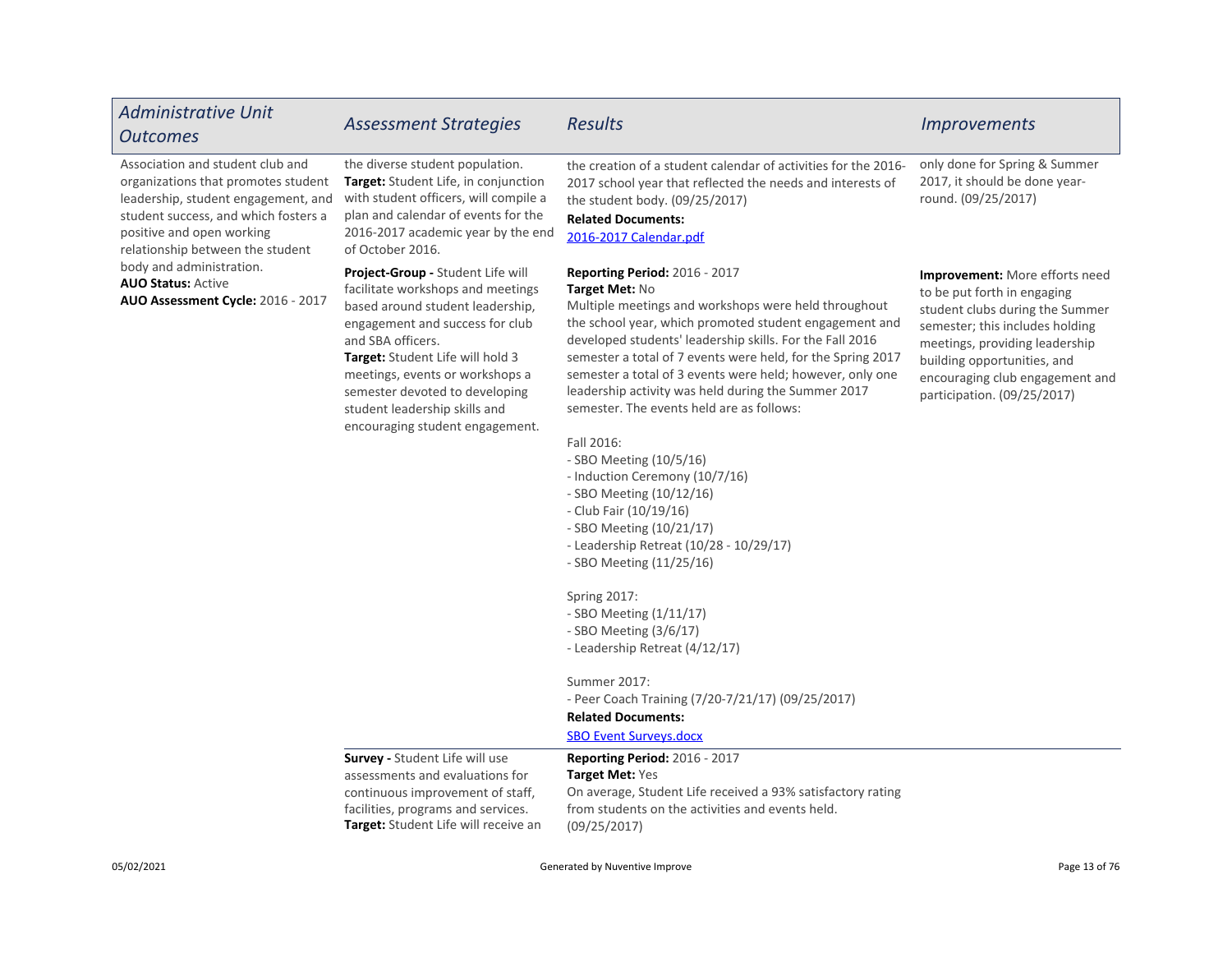| <b>Administrative Unit</b><br><b>Outcomes</b>                                                                                                                                                                                                                                                       | <b>Assessment Strategies</b>                                                                                                                                                                                                                                                                                                                                                                                                                     | <b>Results</b>                                                                                                                                                                                                                                                                                                                                                                                                                                                                                    | <b>Improvements</b>                                                                                                                                                                                                                    |
|-----------------------------------------------------------------------------------------------------------------------------------------------------------------------------------------------------------------------------------------------------------------------------------------------------|--------------------------------------------------------------------------------------------------------------------------------------------------------------------------------------------------------------------------------------------------------------------------------------------------------------------------------------------------------------------------------------------------------------------------------------------------|---------------------------------------------------------------------------------------------------------------------------------------------------------------------------------------------------------------------------------------------------------------------------------------------------------------------------------------------------------------------------------------------------------------------------------------------------------------------------------------------------|----------------------------------------------------------------------------------------------------------------------------------------------------------------------------------------------------------------------------------------|
|                                                                                                                                                                                                                                                                                                     | 80% satisfactory rating from<br>students, in terms of services,<br>activities, and events offered.                                                                                                                                                                                                                                                                                                                                               | <b>Related Documents:</b><br>2016-2017 Event Overview.pdf                                                                                                                                                                                                                                                                                                                                                                                                                                         |                                                                                                                                                                                                                                        |
| FY2017_EMSS_N_SL: Outcome 2 -<br>Student Life will provide<br>comprehensive academic, social,<br>health-related, recreational and<br>residential services, activities and<br>events that promote student<br>learning and success.<br><b>AUO Status: Active</b><br>AUO Assessment Cycle: 2016 - 2017 | Project-Group - Student Life will<br>hold various events or activities each<br>semester, which will focus on<br>diverse topics aimed at fostering and<br>promoting student engagement,<br>involvement and success.<br>engagement and supplement student Target: Student Life will hold at least<br>4 events a semester focused on<br>improving and promoting student<br>engagement.                                                              | <b>Reporting Period: 2016 - 2017</b><br>Target Met: Yes<br>A total of 18 events of various variety were held throughout<br>the 2016-2017 year, in attempts to foster and promote<br>student engagement, involvement and success. A total of 7<br>events were held in the Fall 2016 Semester, 5 events were<br>held in the Spring 2017 Semester, and 6 events were held<br>during Summer 2017. (09/25/2017)<br><b>Related Documents:</b><br>2016-2017 Calendar.pdf<br>2016-2017 Event Overview.pdf |                                                                                                                                                                                                                                        |
|                                                                                                                                                                                                                                                                                                     | Project-Group - Student Life will<br>support registered clubs in their<br>efforts to provide topic-specific<br>services and activities to the student<br>body.<br>Target: Student Life will engage at<br>least 70% of students in club-<br>sponsored activities, events and<br>meetings.                                                                                                                                                         | Reporting Period: 2016 - 2017<br>Target Met: Yes<br>An estimated total of 970 students were enrolled in 24<br>different clubs throughout the 2016-2017 year. However,<br>this number is misleading, as some students were active in<br>multiple clubs. That being said, it can be deduced that<br>overall, a majority of the student body was actively engaged<br>in student clubs and organization. (09/25/2017)<br><b>Related Documents:</b><br>Student Clubs 2016-2017.pdf                     | Improvement: Improved tracking<br>methods for club membership and<br>participation will help to ensure<br>accurate numbers moving<br>forward. Special attention should<br>be given to membership overlaps<br>among clubs. (09/25/2017) |
|                                                                                                                                                                                                                                                                                                     | Descriptive Statistics - Student Life<br>will provide up-to-date information<br>about programs and services offered<br>to students, by promoting<br>awareness and creating dialogue<br>about the events and activities<br>offered by Student Life and student-<br>led clubs and organizations.<br>Target: Student Life will reach 80%<br>of students in terms of outreach and<br>awareness regarding services, events<br>and activities offered. | Reporting Period: 2016 - 2017<br><b>Target Met: Yes</b><br>In order to promote events and activities, Student Life<br>utilized a number of resources to advertise and provide<br>real-time, up-to-date information for the students, faculty<br>and staff at COM-FSM. Resources used to promote events<br>included: posters, social media, COM-FSM website and<br>word of mouth. (09/25/2017)                                                                                                     |                                                                                                                                                                                                                                        |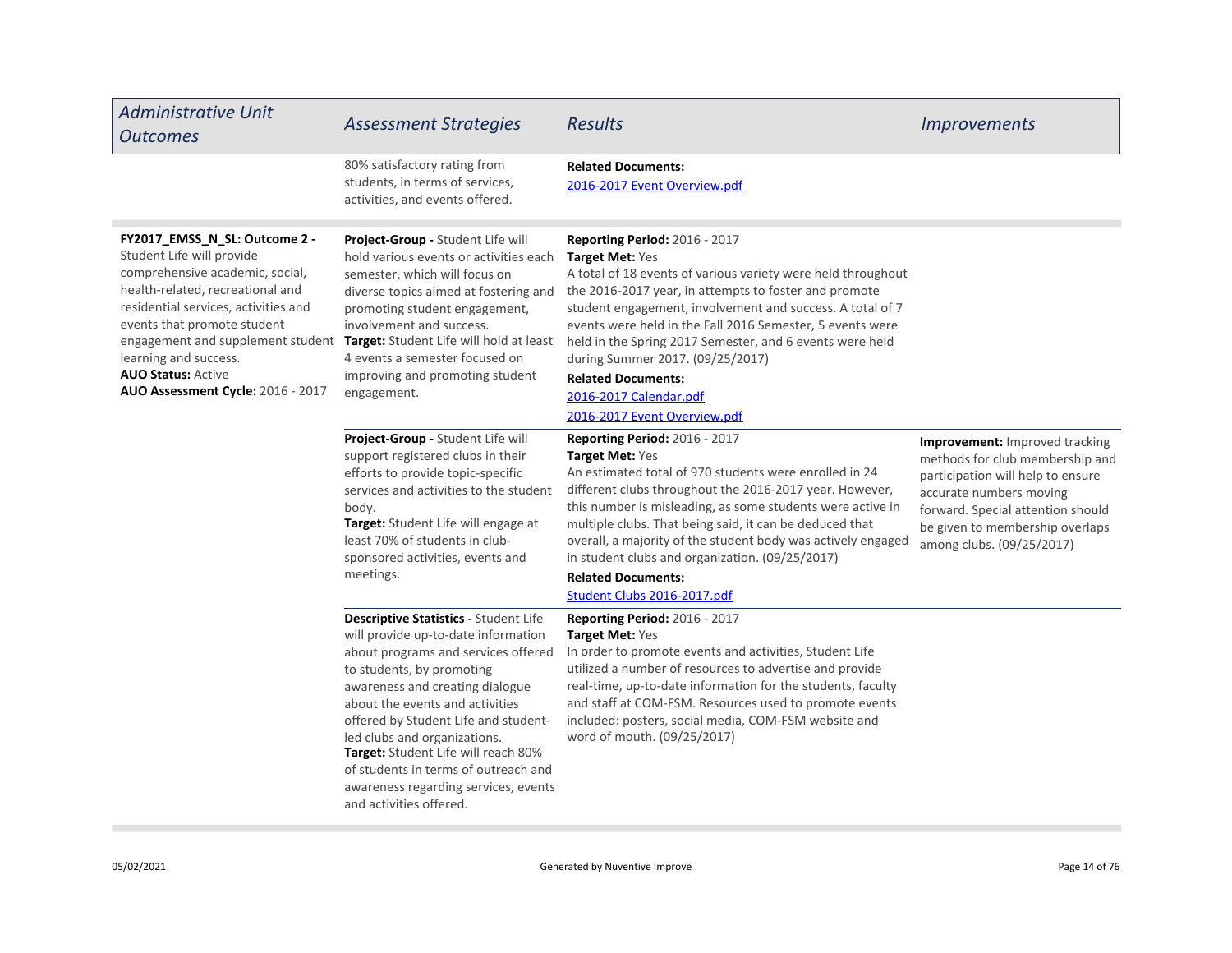## Administrative Unit Outcomes Assessment Strategies Results Improvements

#### FY2017\_EMSS\_N\_SL: Outcome 3 -

AUO Status: Active AUO Assessment Cycle: 2016 - 2017 Student Life will identify strategic partnerships with internal and external entities to provide further support to students in terms of academic, social, health-related, recreational and residential service[s.](https://comfsm.tracdat.com:443/tracdat/viewDocument?y=MjZzSazgEC4v)

Project-Group - Student Life will collaborate and support internal efforts to provide extra- and cocurricular activities, events and services.

Target: During the 2016-2017 [yea](https://comfsm.tracdat.com:443/tracdat/viewDocument?y=EsazNBLc3QHv)r, student Life will support the outreach efforts of at least 5 other individuals or departments on campus, in their attempts to engage students and provide services.

Project-Group - Student Life will foster and enhance external relationships within the community by reaching out and promoting collaboration between community members and the college.

Target: During the 2016-2017 year, Student Life will collaborate and coordinate with at least 3 separate individuals or business/organizations within the community on providing services, activities or events to students.

#### Reporting Period: 2017 - 2018 Target Met: Yes

Student Life directly supported 5 different COM-FSM offices, in their attempts to work with and engage the student body. This support consisted of everything from promoting and encouraging student participation, to playing a role in the planning and implementa[tion](https://comfsm.tracdat.com:443/tracdat/viewDocument?y=Gtx11w5Zavah) of events and activities. (09/28/2017)

### Related Documents:

COM-FSM Collborations.pdf

#### Reporting Period: 2016 - 2017 Target Met: Yes

Student Life partnered with 5 different community organizations throughout the year, assisting in their attempts to further various community-based initiatives. These opportunities allowed Student Life to further develop relationships between the community and the College. (09/28/2017)

#### Related Documents:

Community Collaborations.pdf

### FY2017\_EMSS\_N\_SL: Outcome 4 -

Student Life will work with the Student Body Association and student club organizations to identify and address areas of student need, in terms of access to and quality of transportation, food, fitness, health, learning resources, social supports, and any and all student-centered services deemed necessary and important.

AUO Status: Active AUO Assessment Cycle: 2016 - 2017

Project-Group - Student Life will hold an Officer's Retreat to identify and prioritize areas of student concerns and suggested

Target: By the end of October 2016, Student Life, in conjunction with student officers, will compile a list of priorities and initiatives that will be addressed during the 2016-2017 school year. improvements.

## Reporting Period: 2016 - 2017

#### Target Met: Yes

A leadership retreat was held from October 28 - 29, 2016 for SBA & club officers. A total of 30 students attended this retreat, which provided participants the opportunity to work together to identify specific needs, concerns and initiatives that they wanted to address throughout the year. As a result of this, 5 student committees were formed, with each committee compiling a complete list of their goals and objectives. Students in these committees were then responsible for addressing the concerns they had identified. (09/29/2017)

#### Related Documents:

Retreat Committees.docx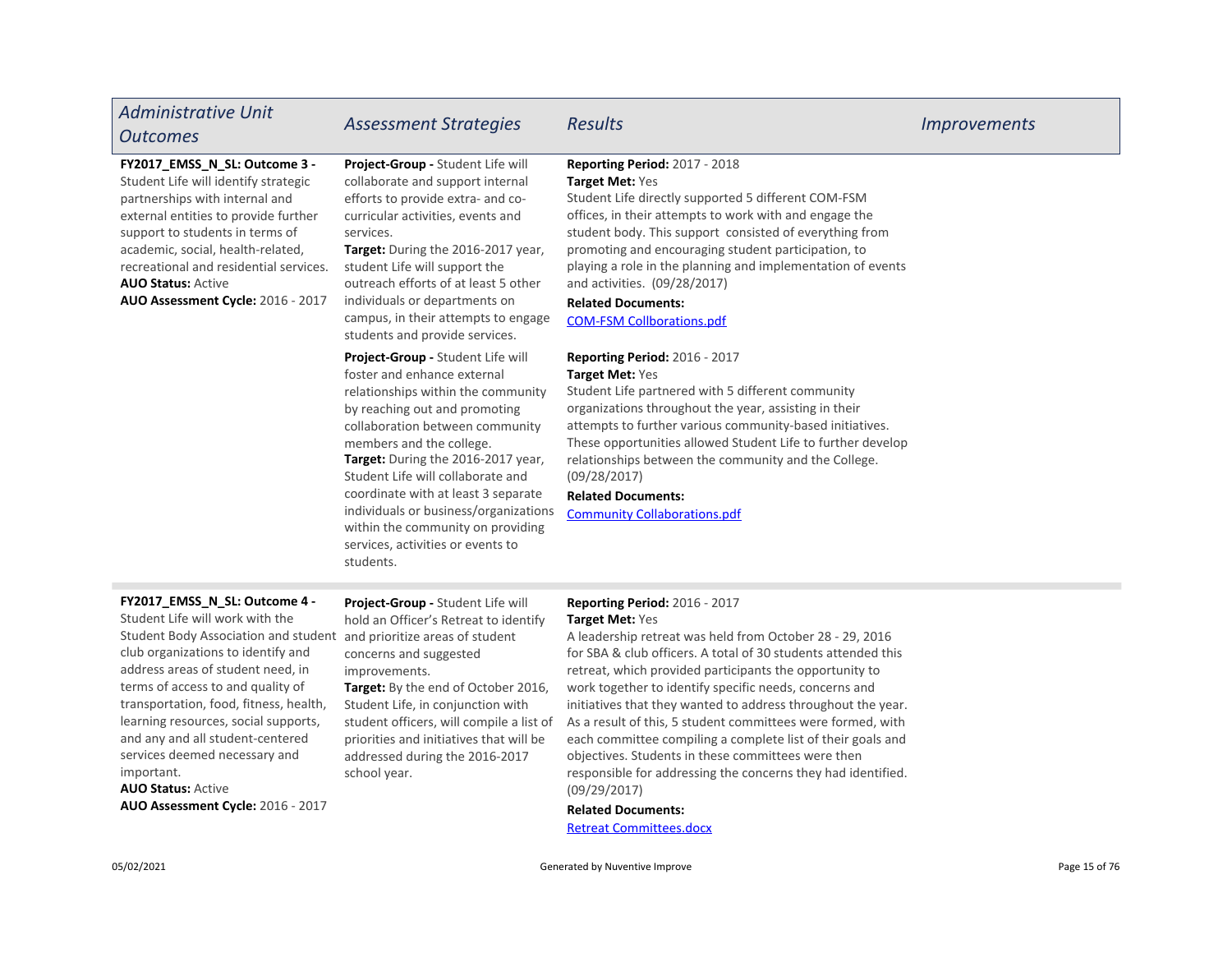| <b>Administrative Unit</b><br><b>Outcomes</b>                                                                                                                                                                                                                                                                                            | <b>Assessment Strategies</b>                                                                                                                                                                                                                                                                                                                                        | <b>Results</b>                                                                                                                                                                                                                                                                                                                                                                                                                                                                          | <b>Improvements</b>                                                                                                                                                                                                                                                         |
|------------------------------------------------------------------------------------------------------------------------------------------------------------------------------------------------------------------------------------------------------------------------------------------------------------------------------------------|---------------------------------------------------------------------------------------------------------------------------------------------------------------------------------------------------------------------------------------------------------------------------------------------------------------------------------------------------------------------|-----------------------------------------------------------------------------------------------------------------------------------------------------------------------------------------------------------------------------------------------------------------------------------------------------------------------------------------------------------------------------------------------------------------------------------------------------------------------------------------|-----------------------------------------------------------------------------------------------------------------------------------------------------------------------------------------------------------------------------------------------------------------------------|
|                                                                                                                                                                                                                                                                                                                                          | <b>Survey - Student Life will use</b><br>assessments and evaluations to<br>gauge students' level of satisfaction<br>and to provide continuous<br>improvement of staff, facilities,<br>programs and services.<br>Target: Student Life will receive an<br>80% satisfactory rating from<br>students, in terms of services,<br>activities, and events offered.          | <b>Retreat Agenda.docx</b><br><b>Reporting Period: 2016 - 2017</b><br><b>Target Met: Yes</b><br>Over the course of the year, Student Life received an<br>average 93% satisfactory rating from the student body.<br>(09/29/2017)<br><b>Related Documents:</b><br>2016-2017 Event Overview.pdf                                                                                                                                                                                            |                                                                                                                                                                                                                                                                             |
| FY_2017_EMSS_N_SLRH: Outcome 1<br>- Residential Life will provide<br>comprehensive and unified academic, implementation for continuous<br>social, health; recreational and<br>residential support services to meet<br>the changing needs of the student<br>population.<br><b>AUO Status: Active</b><br>AUO Assessment Cycle: 2016 - 2017 | Survey - Residential Life will use<br>assessment, evaluation, and<br>improvement of staff, programs,<br>facilities, and services.<br>Target: At least 85% of respondents<br>will specify an elevated level of<br>satisfaction in regards to services,<br>programs and student co- and extra-<br>curricular activities including<br>facilities, safety and security. | Reporting Period: 2016 - 2017<br>Target Met: Yes<br>Surveyed random residents to find out the level of<br>satisfaction in regards to services, programs, and student<br>co- and extra-curricular activities including facilities, safety,<br>and security. According to the survey, 87% respondents<br>were satisfied with their overall experience in regards to<br>services, programs, extra and co-curricular activities<br>including facilities safety and securities. (10/02/2017) | <b>Improvement:</b> RH will attempt to<br>provide more activities for<br>residents and improve more<br>quality services to residents to<br>meet the changing needs of the<br>student population. (10/02/2017)                                                               |
|                                                                                                                                                                                                                                                                                                                                          | Survey - Provide professional and<br>paraprofessional training for staff<br>prior to and during each semester to<br>meet the set expectations<br>Target: At least 85% of the residents<br>will report that their staff are<br>meeting expectations                                                                                                                  | Reporting Period: 2016 - 2017<br><b>Target Met: Yes</b><br>Response from the residents signified levels of satisfaction<br>related to RH staff concerning availability; ability and<br>concerns are consistent. (10/02/2017)                                                                                                                                                                                                                                                            | <b>Improvement:</b> Rh will provide<br>more training opportunities for<br>the staff to develop and acquire<br>new skills, build self-esteem,<br>decrease the need for supervision.<br>Enhance department unit image.<br>(10/02/2017)                                        |
|                                                                                                                                                                                                                                                                                                                                          | <b>Descriptive Statistics - Develop</b><br>knowledge of, and engage in positive<br>behaviors regarding, alcohol & drug<br>issues, sexual health, nutrition, sleep<br>habits, exercise, mental health,<br>coping mechanisms, advocacy,<br>campus safety, personal safety,<br>spirituality, and relationship                                                          | Reporting Period: 2016 - 2017<br>Target Met: No<br>The overall response from the residents in terms of safe,<br>healthy and compliance with the Rh rules and regulations<br>are rated satisfactory. Although compliance of rules such as<br>alcohol violations have increased. (10/02/2017)                                                                                                                                                                                             | Improvement: The residence hall<br>will continue to implement a<br>monthly general assembly and<br>Freshmen orientation to ensure<br>that all policies and procedures in<br>the residence hall are well-<br>understood including college<br>policies and state laws.working |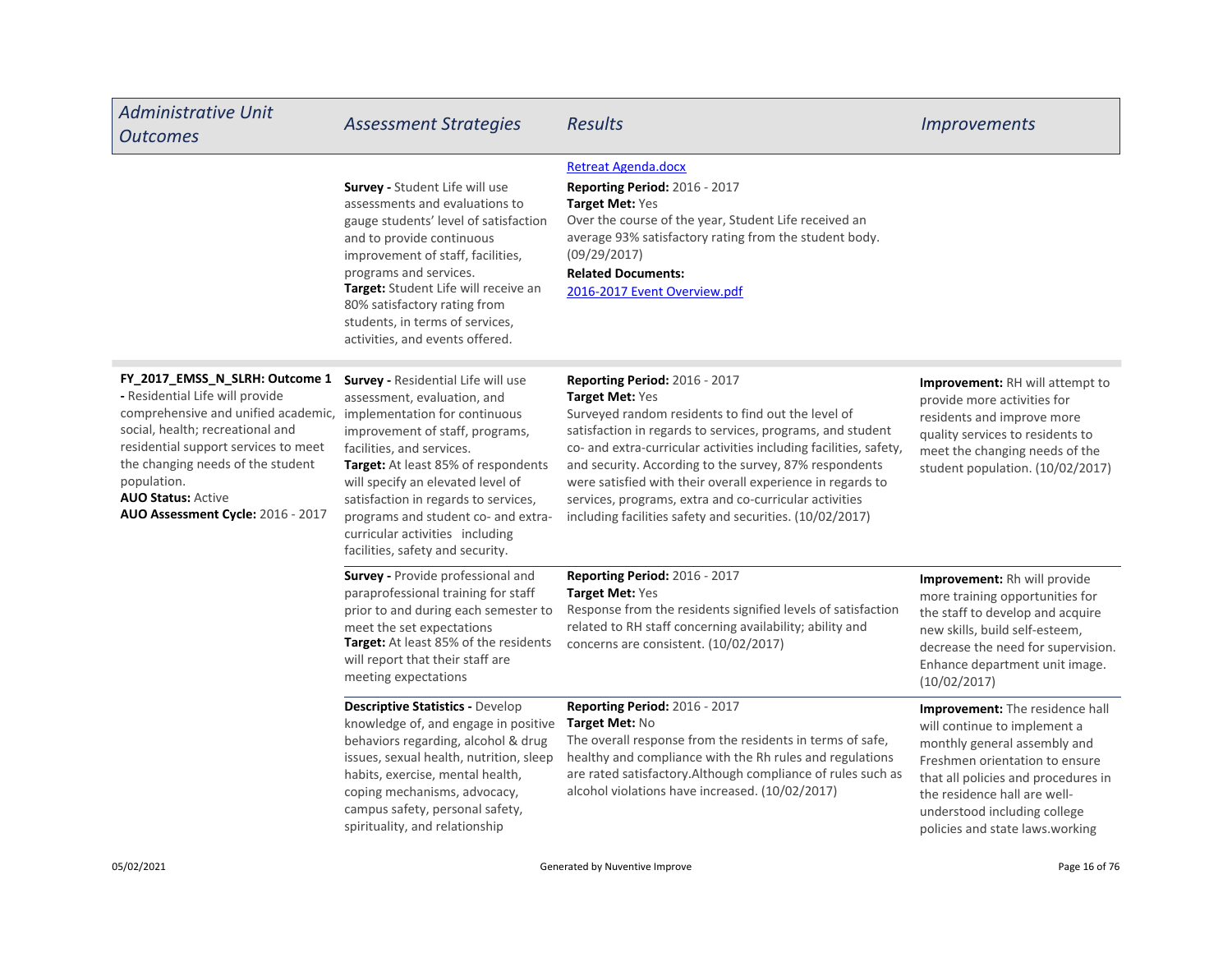| <b>Administrative Unit</b><br><b>Outcomes</b>                                                                                                                                                                                                                       | <b>Assessment Strategies</b>                                                                                                                                                                                                                                                                                                                                                                                                                                                                                                                            | <b>Results</b>                                                                                                                                                                                                                                                          | <i><u><b>Improvements</b></u></i>                                                                                                                                                                                                        |
|---------------------------------------------------------------------------------------------------------------------------------------------------------------------------------------------------------------------------------------------------------------------|---------------------------------------------------------------------------------------------------------------------------------------------------------------------------------------------------------------------------------------------------------------------------------------------------------------------------------------------------------------------------------------------------------------------------------------------------------------------------------------------------------------------------------------------------------|-------------------------------------------------------------------------------------------------------------------------------------------------------------------------------------------------------------------------------------------------------------------------|------------------------------------------------------------------------------------------------------------------------------------------------------------------------------------------------------------------------------------------|
|                                                                                                                                                                                                                                                                     | dynamics.<br>Target: At least 90% of the residents<br>will be satisfied being in a safe and<br>healthy living environment, as such,<br>will learn to show responsible<br>behaviours. Adherence and<br>compliance of rules and regulations<br>will decrease the number of<br>violators. ?                                                                                                                                                                                                                                                                |                                                                                                                                                                                                                                                                         | closely with other EMSS and<br>college staff on a daily basis for<br>student support and needs.<br>(10/02/2017)                                                                                                                          |
| FY2017_EMSS_N_SLRH: Outcome 2 -<br>Residence hall will continue to<br>provide clean, safe, accessible and<br>modern and include amenities and<br>furnishing that contribute student's<br>success.<br><b>AUO Status: Active</b><br>AUO Assessment Cycle: 2016 - 2017 | Survey - Resume to coordinate with<br>Director of facilities maintenance<br>and security in regards to overall<br>physical condition of the residence<br>hall., safety issues including<br>furnishing and maintaining adequate<br>stock of residence hall furniture's<br>assess and advocate for continued<br>major residence hall improvement<br>projects.<br>Target: At least 85% of residents will<br>report satisfaction with the overall<br>physical condition of the residence<br>hall including furnishing and<br>residents safety and security. | Reporting Period: 2016 - 2017<br>Target Met: Yes<br>The maintenance staff was rated satisfactory for request,<br>repairs, and cleanliness in the residence hall including the<br>overall physical condition of the residence hall.<br>(10/02/2017)                      | <b>Improvement:</b> Continue to work<br>closely with Director of Facilities<br>and maintenance with all his staff<br>and crew to ensure clean, safe,<br>accessible residence hall that<br>contributes student's success.<br>(10/02/2017) |
|                                                                                                                                                                                                                                                                     | Project-Group - Continue the<br>monthly general cleanup and<br>inspections are closely supervised to<br>ensure complete and thorough<br>cleaning results.<br>Target: At least 80% of residents will<br>participate in monthly general clean<br>up.                                                                                                                                                                                                                                                                                                      | <b>Reporting Period: 2016 - 2017</b><br>Target Met: Yes<br>As a result of the increased floor meetings conducted by<br>residence hall officers and student RA's, 90% of the<br>resident's participates in the residence hall monthly general<br>clean ups. (10/02/2017) | Improvement: Continue to<br>provide incentives to all residents<br>who actively participate in<br>monthly general clean up in the<br>residence hall. (10/02/2017)                                                                        |
| FY2017_EMSS_N_SLRH: Outcome 3 -<br>Residence Hall will play an essential<br>role in effort towards development of<br>active student leaders in order to<br>serve the interest and needs of our                                                                      | <b>Survey - The residence hall will</b><br>integrate cultural awareness and<br>respect for diversity more<br>intentionally in residential<br>programing by further training                                                                                                                                                                                                                                                                                                                                                                             | Reporting Period: 2016 - 2017<br>Target Met: Yes<br>As a result of the implemented volunteer program in which<br>student leaders can learn to be fully certified as a student<br>RA and or RH officers. The Levels of certification are                                 | Improvement: The residence hall<br>will continue to provide<br>comprehensive training for<br>student leaders to become more<br>effective and efficient leaders.                                                                          |
| 05/02/2021                                                                                                                                                                                                                                                          | Generated by Nuventive Improve                                                                                                                                                                                                                                                                                                                                                                                                                                                                                                                          |                                                                                                                                                                                                                                                                         | Page 17 of 76                                                                                                                                                                                                                            |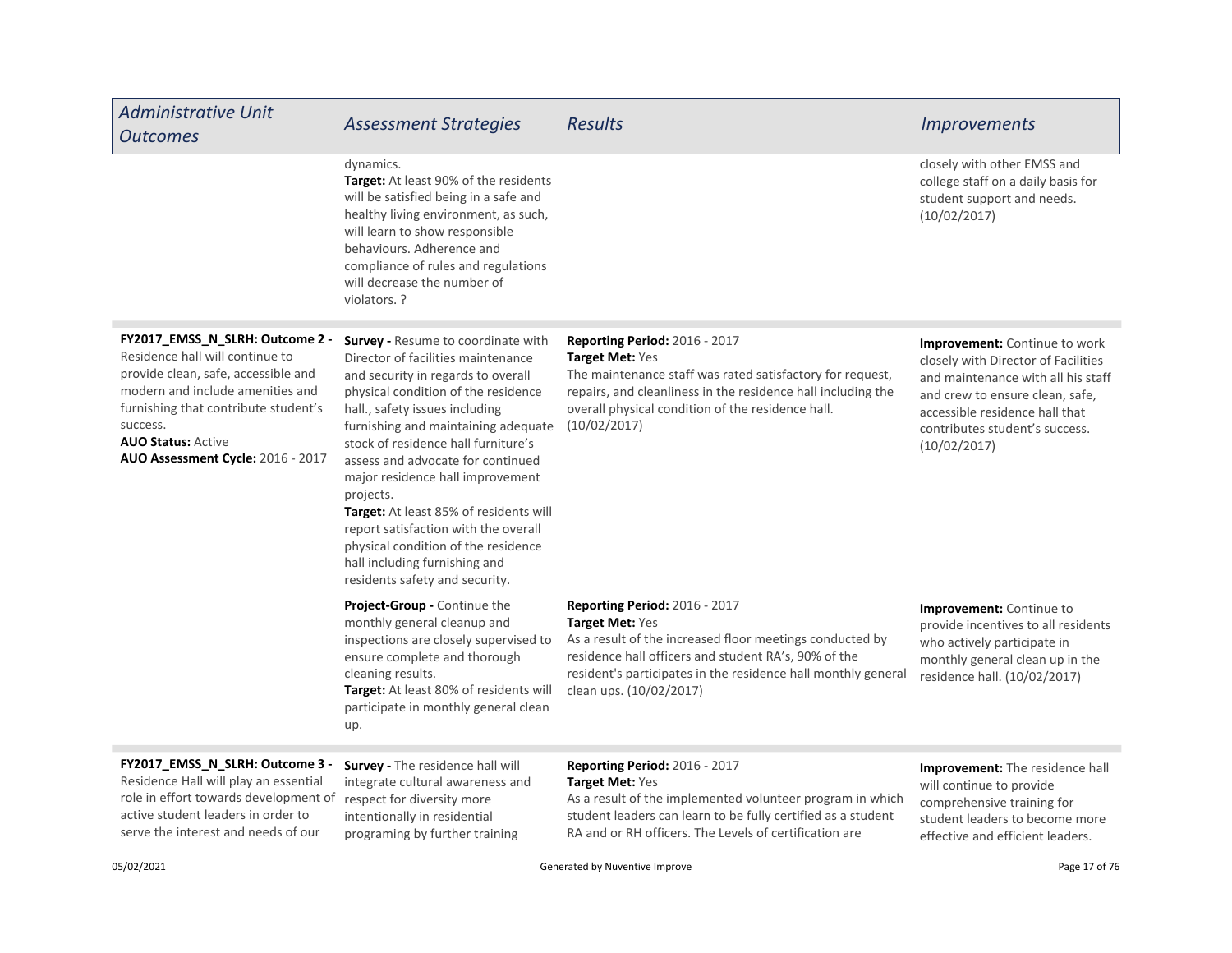| <b>Administrative Unit</b><br><b>Outcomes</b>                                                 | <b>Assessment Strategies</b>                                                                                                                                                                                                                                                                                                                                                                                                                                                                                                                                           | <b>Results</b>                                                                                                                                                                                                                                                                             | <i><u><b>Improvements</b></u></i>                                                                                                                                                                                                                                                                                 |
|-----------------------------------------------------------------------------------------------|------------------------------------------------------------------------------------------------------------------------------------------------------------------------------------------------------------------------------------------------------------------------------------------------------------------------------------------------------------------------------------------------------------------------------------------------------------------------------------------------------------------------------------------------------------------------|--------------------------------------------------------------------------------------------------------------------------------------------------------------------------------------------------------------------------------------------------------------------------------------------|-------------------------------------------------------------------------------------------------------------------------------------------------------------------------------------------------------------------------------------------------------------------------------------------------------------------|
| diverse students residents.<br><b>AUO Status: Active</b><br>AUO Assessment Cycle: 2016 - 2017 | resident assistant in how to be an<br>effective leader.<br>Target: At least 80% of residents will<br>report satisfaction with the overall<br>student staff plus availability and<br>approachability                                                                                                                                                                                                                                                                                                                                                                    | dependent upon involvement in leadership training, event<br>planning participation, and volunteer efforts. (10/02/2017)                                                                                                                                                                    | (10/02/2017)                                                                                                                                                                                                                                                                                                      |
|                                                                                               | <b>Descriptive Statistics - Provide</b><br>structure and to hold students<br>accountable for their actions in<br>regard to the residence hall policies<br>and procedures and the College<br>student code of conduct. Through<br>the discipline process of students<br>who have violated College and/or<br>Housing policy an opportunity to<br>learn from their previous decisions,<br>so they are able to make better<br>decisions for the future.<br>Target: At least 90% of residents will<br>comply with the current rules and<br>procedures in the residence hall. | <b>Reporting Period: 2016 - 2017</b><br>Target Met: No<br>As a result of engaging in the student conduct process,<br>students will be able to Articulate the reasoning behind<br>their behavioral choices and decisions effectively using<br>verbal and written communication (10/02/2017) | <b>Improvement:</b> The residence hall<br>will continue to put into effect a<br>general assembly, new residents<br>orientation, urgent floor meetings<br>to ensure that all policies and<br>procedures in the residence hall<br>are well-understood including<br>college policies and state laws.<br>(10/02/2017) |
|                                                                                               | Survey - RA's will create and deliver<br>innovative strategies maximizing<br>student success, and encourage<br>students to effectively take<br>advantage of resources and<br>opportunities available on campus.<br>Target: At least 85% of residents will                                                                                                                                                                                                                                                                                                              | Reporting Period: 2016 - 2017<br><b>Target Met: Yes</b><br>The Residence Hall continues to train Student resident staff<br>to echo all needed information to all resident and work with<br>the residents closely for support. (10/02/2017)                                                 | Improvement: Rh will provide<br>comprehensive trainings for<br>incoming and interested<br>individuals for Student resident<br>positions in the residence hall.<br>(10/02/2017)                                                                                                                                    |
|                                                                                               | echo that RAs have many<br>opportunities to facilitate<br>meaningful academic-related<br>conversations, provide educational<br>resources, tutor, and refer residents<br>to academic support.                                                                                                                                                                                                                                                                                                                                                                           | <b>Reporting Period: 2016 - 2017</b><br>Target Met: Yes<br>as the result of the volunteer program implemented in the<br>residence hall student leaders gain knowledge and<br>understanding of service and of opportunities to engage in<br>service. (10/02/2017)                           | Improvement: The residence hall<br>will continue to provide volunteer<br>programs training to attract more<br>residents to be future student<br>leaders or student staff to<br>facilitate, provide and support<br>residents and other students<br>achieve academic success.                                       |

FY2017\_EMSS\_N\_SLRH: Outcome 4 - Survey - surveys about living with Reporting Period: 2016 - 2017 **Improvement: Continue to work** 

(10/02/2017)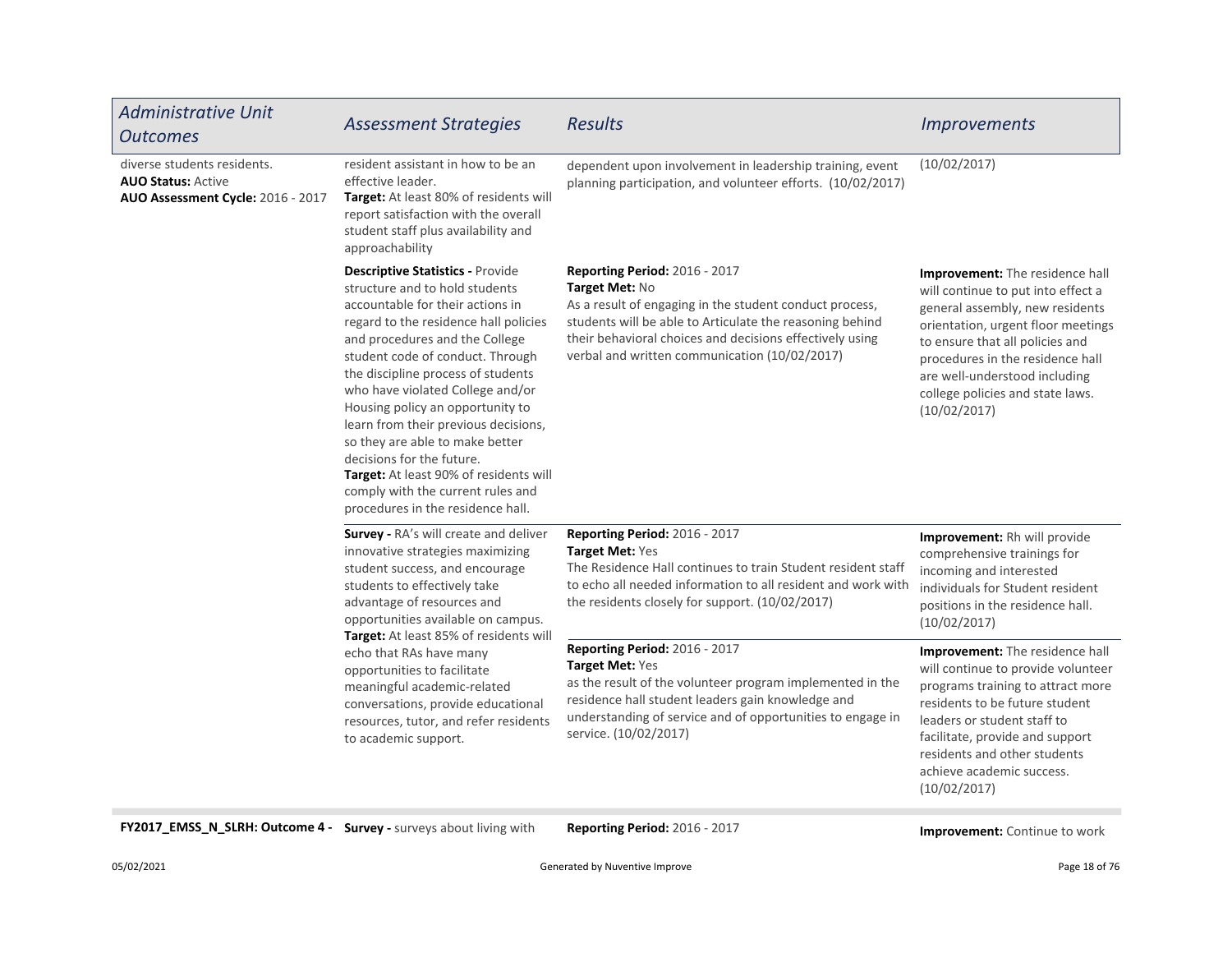| <b>Administrative Unit</b><br><b>Outcomes</b>                                                                                                                                                                                                                                                                                                                        | <b>Assessment Strategies</b>                                                                                                                                                                                                                                                    | <b>Results</b>                                                                                                                                                                                                                                                                                                                                                                                                                         | <b>Improvements</b>                                                                                                                                                                                                                                                                                                          |
|----------------------------------------------------------------------------------------------------------------------------------------------------------------------------------------------------------------------------------------------------------------------------------------------------------------------------------------------------------------------|---------------------------------------------------------------------------------------------------------------------------------------------------------------------------------------------------------------------------------------------------------------------------------|----------------------------------------------------------------------------------------------------------------------------------------------------------------------------------------------------------------------------------------------------------------------------------------------------------------------------------------------------------------------------------------------------------------------------------------|------------------------------------------------------------------------------------------------------------------------------------------------------------------------------------------------------------------------------------------------------------------------------------------------------------------------------|
| RH will play an essential role in<br>helping students to grow/develop<br>their social and communication skills<br>as evidenced by their ability to live<br>and work collaboratively with others,<br>engage in respectful relationships and<br>assume shared responsibility for the<br>common good.<br><b>AUO Status: Active</b><br>AUO Assessment Cycle: 2016 - 2017 | others, and activities such monthly<br>cleans ups, floor meeting cook out<br>etc.<br>Target: at least 87% of residents<br>actively participates in monthly<br>scheduled movement outlined for<br>residents including social, spiritual,<br>fun, community and health activities | Target Met: Yes<br>as a result of effective promotion done by the office of DSL<br>95% of the residents are engaged in social, spiritual, fun and<br>community health activities. (10/02/2017)                                                                                                                                                                                                                                         | closely with DSL in regards to<br>extracurricular activities including<br>RHO and student RA for the<br>residents planned activities. The<br>residence hall will make an effort<br>to add or increase more activities<br>in the residence hall in the coming<br>semesters. (10/02/2017)                                      |
| FY2017_EMSS_CTEC_SLHS: Outcome<br>1 - To support students in their<br>pursuit of academic success by<br>providing services that are timely,<br>personalized, accessible and cost<br>effective to fullfil what they need and<br>would recommend to their peers.                                                                                                       | <b>Survey - Provide patient satisfaction</b><br>survey every clinic visits and ensures<br>to complete written evaluation in<br>regarding services provided<br>Target: Student will indicate an<br>overall satisfaction rating of 85% or<br>higher.                              | Reporting Period: 2016 - 2017<br>Target Met: No<br>Unfortunately, CTEC HS are unable to gather enough<br>responses in surveys provided to clients. CTEC HS do not get<br>an adequately completed questionnaire or no information<br>at all from the target population. (10/02/2017)                                                                                                                                                    | Improvement: Ensure that<br>surveys are provided in the future<br>to determine the level of<br>satisfaction from the clients after<br>rendering services. (10/02/2017)                                                                                                                                                       |
| AUO Assessment Cycle: 2016 - 2017                                                                                                                                                                                                                                                                                                                                    | Descriptive Statistics - Continue to<br>provide updated Health Brochures<br>for all individual who visits the clinic<br>office.<br>Target: At least 80% will be able to<br>identify the most appropriate<br>resource that is pertinent to their<br>health concern.              | Reporting Period: 2016 - 2017<br>Target Met: Yes<br>As a result of a continuous collaboration with primary<br>health care, CTEC clinic has been provided with all the<br>support in terms of educational supplies like brochures and<br>pamphlets of various topics in regards to diseases, health<br>information, including emerging diseases and health alerts.<br>(10/02/2017)                                                      | Improvement: Continue to<br>collaborate with Primary health<br>care and re-establish working with<br>the department of health services<br>and other private health sectors<br>to seek support in regards to<br>healthcare. (10/02/2017)                                                                                      |
|                                                                                                                                                                                                                                                                                                                                                                      | Survey - Continue to ensure that all<br>visits are given necessary<br>information, right treatment and<br>schedule for follow-up care<br>Target: At least 80% of Student<br>respondents will recognize the need<br>for follow-up care.                                          | Reporting Period: 2016 - 2017<br>Target Met: Yes<br>as a result of providing the right services needed for every<br>visit at CTEC student clinic, care plans are developed in<br>order to assess patients needs including a plan that should<br>specifically outline which observations to make, what<br>nursing actions to carry out, and what instructions the<br>family members or patients required for self-care.<br>(10/02/2017) | Improvement: Continue and<br>improve the individualized health<br>care plan to all patients in order to<br>offer the right care and<br>information. Maintain follow-up<br>care to repeat instructions they<br>have been taught about their care<br>for quick recovery and reduce visit<br>of recurring illness. (10/02/2017) |
| FY2017 EMSS CTEC SLHS: Outcome<br>2 - Health services will continue to                                                                                                                                                                                                                                                                                               | Descriptive Statistics - Continue to<br>provide nursing assessment and                                                                                                                                                                                                          | Reporting Period: 2016 - 2017<br><b>Target Met: Yes</b>                                                                                                                                                                                                                                                                                                                                                                                | <b>Improvement:</b> Continue to<br>collaborate with other health                                                                                                                                                                                                                                                             |

provide tertiary prevention as

provide nursing assessment and treatment for minor, chronic/acute **Target Met: Yes** Counseling and health education enhances the ability of

agencies to provide the quality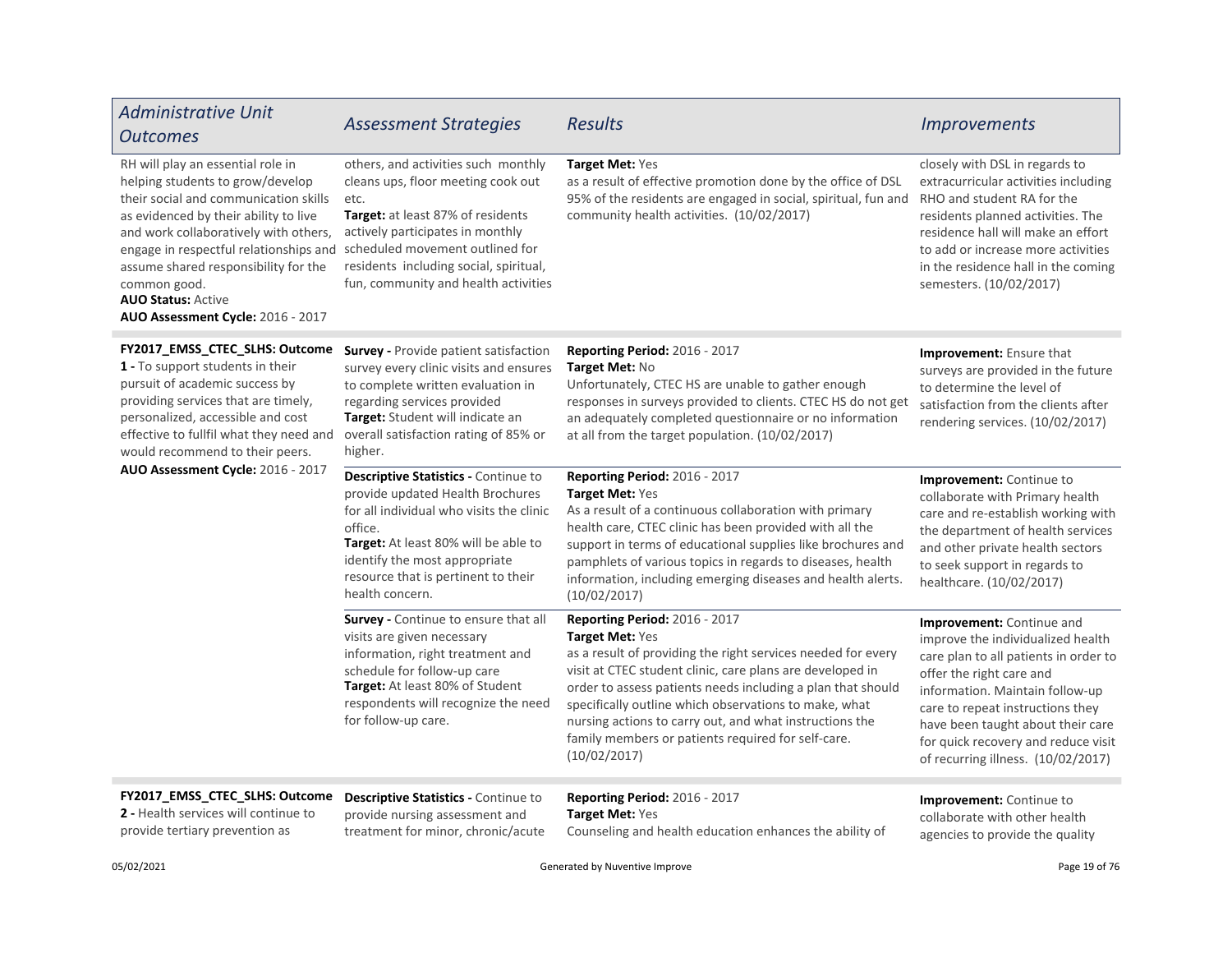| <b>Administrative Unit</b><br><b>Outcomes</b>                                                                                                                                                                                                         | <b>Assessment Strategies</b>                                                                                                                                                                                                                                                                                                                                                                                                                          | <b>Results</b>                                                                                                                                                                                                                                                                                                                                                                        | <b>Improvements</b>                                                                                                                                                                                                                                                                                                 |
|-------------------------------------------------------------------------------------------------------------------------------------------------------------------------------------------------------------------------------------------------------|-------------------------------------------------------------------------------------------------------------------------------------------------------------------------------------------------------------------------------------------------------------------------------------------------------------------------------------------------------------------------------------------------------------------------------------------------------|---------------------------------------------------------------------------------------------------------------------------------------------------------------------------------------------------------------------------------------------------------------------------------------------------------------------------------------------------------------------------------------|---------------------------------------------------------------------------------------------------------------------------------------------------------------------------------------------------------------------------------------------------------------------------------------------------------------------|
| directed services to student who<br>seeks treatment for physical and<br>medical illness and other problems.<br>AUO Assessment Cycle: 2016 - 2017                                                                                                      | illness and injuries.<br>Target: At least 80% of students will<br>be able to identify at least one way<br>their illness or health issues might<br>affect them to achieve academic<br>success.                                                                                                                                                                                                                                                         | patients to remember, and, if necessary, convey to family<br>members, the content of interactions with their<br>caregiver. Supports greater patient engagement in making<br>good choices about healthy behaviors and the self-<br>management of chronic conditions, which<br>is essential to improving clinical- and patient-oriented<br>quality outcomes. (10/02/2017)               | services and right information<br>through transparency, by giving<br>patients and family members an<br>opportunity to see information in<br>their records so they can help the<br>caregiver identify and correct<br>errors. (10/02/2017)                                                                            |
|                                                                                                                                                                                                                                                       | Descriptive Statistics - Continue to<br>collaborate with other medical<br>facilities for referring more extensive<br>and or specialized medical<br>treatments.<br>Target: At least 90% of students will<br>be to remember where to seek<br>specific medical attention for more<br>extensive and specialize medical<br>treatment.                                                                                                                      | Reporting Period: 2016 - 2017<br>Target Met: Yes<br>As a result of effective working relationships with other<br>health agencies, the patient takes advantage of all services<br>offered, utilize the caregiver-patient relationship to address<br>treatment goals until needs are met, and moves toward full<br>independence until the patient no longer needs help.<br>(10/02/2017) | <b>Improvement:</b> Strengthen the<br>working relationship with other<br>health agencies to support clients<br>needs in terms of health in order<br>to achieve academic success.<br>(10/02/2017)                                                                                                                    |
|                                                                                                                                                                                                                                                       | Survey - Continue to provide<br>students over the counter<br>medications and supply.<br>Target: At least 90% of students will<br>be able to remember the 5 rights to<br>be safe with every dose of medicine.                                                                                                                                                                                                                                          | Reporting Period: 2016 - 2017<br>Target Met: Yes<br>As a result of the monthly medication and supplies<br>inventory, CTEC clinic is able to provide the medication and<br>supplies needed to all clients/visits regarding their choice<br>and needs. (10/02/2017)                                                                                                                     | Improvement: Continue to work<br>with college business office and<br>medical pharmacies in a timely<br>manner to ensure that supply at<br>CTEC clinic is always in stock,<br>updated and enough for clients<br>use and need. (10/02/2017)                                                                           |
| FY2017_EMSS_CTEC_SLHS: Outcome<br>3 - Student health clinic will improve<br>and expand web page in order to<br>increase student access to health<br>information, services and educational<br>program/activities.<br>AUO Assessment Cycle: 2016 - 2017 | <b>Survey - Coordinate with</b><br>information technology staff and<br>collaborate with other campus<br>nurses to share uniform information<br>regarding services, programs and<br>information of various health and<br>services their campus clinic provides.<br>Target: At least 85%Students will be<br>able to utilize web technology to<br>accurately and successfully access<br>information in regards to services,<br>programs and other health | Reporting Period: 2016 - 2017<br>Target Met: No<br>This objective was not met due to web technology issues at<br>state campuses including the lack of knowledge to design<br>health page. (10/02/2017)                                                                                                                                                                                | Improvement: Coordinate with<br>NC IT staff regarding developing a<br>centralized web page for health<br>on campus, information regarding<br>clinic and staff. Online health sign-<br>ups and other health care issues<br>and information to support<br>student including staff and faculty<br>health. (10/02/2017) |

information.

÷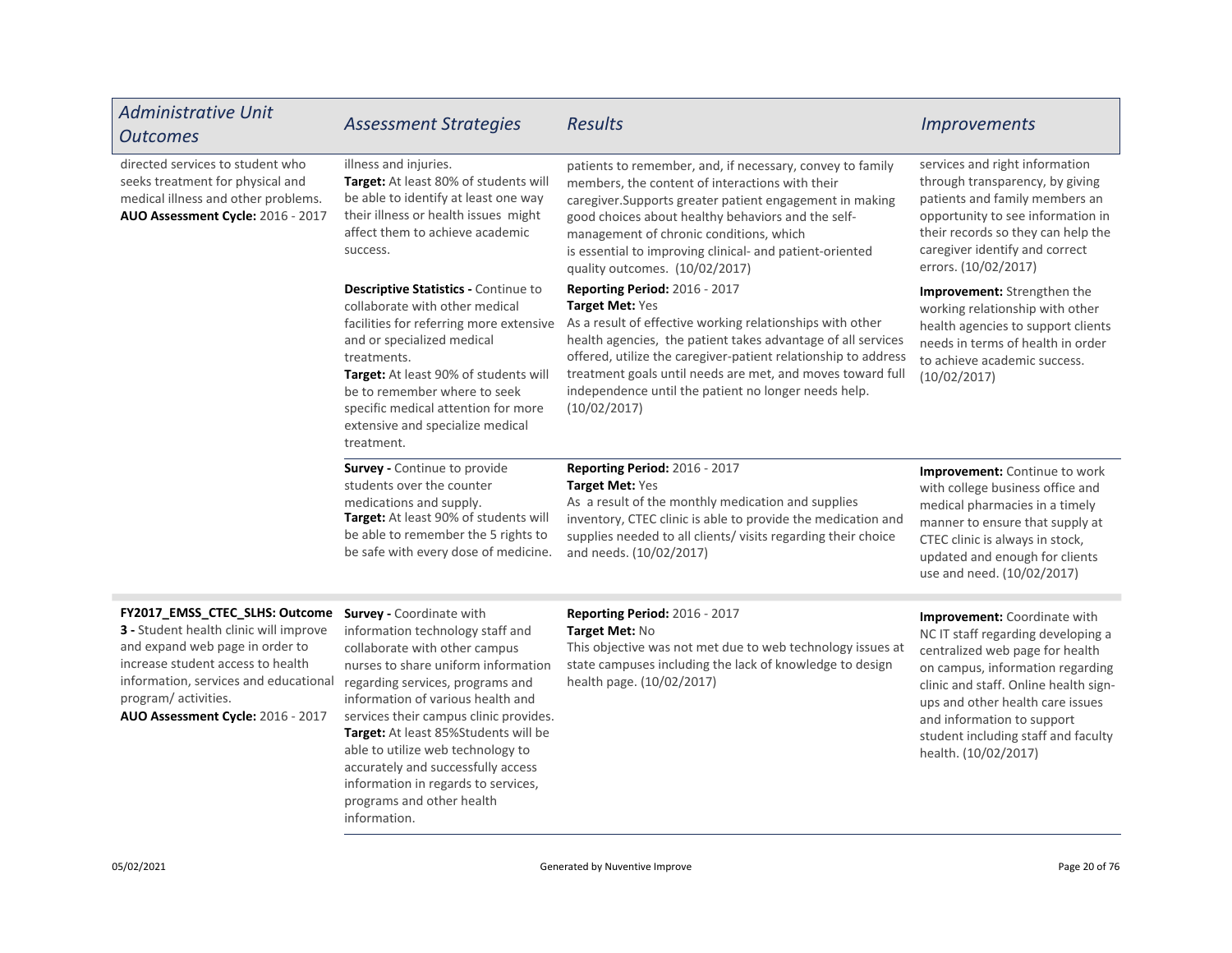| <b>Administrative Unit</b><br><b>Outcomes</b>                                                                                                                                                                                                                                                                                                                                | <b>Assessment Strategies</b>                                                                                                                                                                                                                                                                                                                                                                                                                                                                                                            | <b>Results</b>                                                                                                                                                                                                                                                                                                                                                                                      | <b>Improvements</b>                                                                                                                                                                                                                                                                                                                                         |
|------------------------------------------------------------------------------------------------------------------------------------------------------------------------------------------------------------------------------------------------------------------------------------------------------------------------------------------------------------------------------|-----------------------------------------------------------------------------------------------------------------------------------------------------------------------------------------------------------------------------------------------------------------------------------------------------------------------------------------------------------------------------------------------------------------------------------------------------------------------------------------------------------------------------------------|-----------------------------------------------------------------------------------------------------------------------------------------------------------------------------------------------------------------------------------------------------------------------------------------------------------------------------------------------------------------------------------------------------|-------------------------------------------------------------------------------------------------------------------------------------------------------------------------------------------------------------------------------------------------------------------------------------------------------------------------------------------------------------|
|                                                                                                                                                                                                                                                                                                                                                                              | <b>Survey - By using the enhanced and</b><br>expanded student health services<br>webpage, students will develop<br>attention to detail and will enhance<br>their computer skills by following<br>specific information in regards to self<br>care and or minor procedure for<br>caring ones self and other health<br>related issues including services<br>available and offered.<br>Target: At least 80% of students will<br>be able to demonstrate how to<br>navigate the enhanced and<br>expanded student health services<br>web-page. | <b>Reporting Period: 2016 - 2017</b><br>Target Met: No<br>As part of the goal to expand the health services web page,<br>this objective was not met due to web technology issues at<br>the state campus. (10/02/2017)                                                                                                                                                                               | <b>Improvement:</b> develop a web<br>page for CTEC health services and<br>coordinate with NC IT staff to<br>support the health needs of<br>students including staff and<br>faculty in regards to disease<br>information, clinic operation,<br>Health alerts, Activities and<br>needed information to support<br>daily need of every client.<br>(10/02/2017) |
| FY2018_EMSS_N_SL: Outcome 1 -<br>Student Life will promote College<br>unity among students, by working<br>with the Student Body Association in<br>developing and maintaining open<br>lines of communication and cross-<br>campus collaboration among and<br>between SBA Officers from all six<br>campuses.<br><b>AUO Status: Active</b><br>AUO Assessment Cycle: 2017 - 2018 | Project-Group - Student Life will<br>hold a leadership retreat for SBA<br>representatives from all six<br>campuses, focused on the<br>development of student<br>partnerships, the promotion of<br>teamwork, and the importance of<br>cross-campus communication.<br>Target: By the end of September<br>2017, Student Life, in conjunction<br>with the SBA Officers, will compile a<br>list of priorities, initiatives, and plans<br>for collaboration that will be<br>implemented and addressed during<br>the 2017-2018 academic year.  | <b>Reporting Period: 2017 - 2018</b><br>Target Met: Yes<br>A Student Body Association Officer Leadership Retreat was<br>held from Monday, September 11 - Friday, September 15,<br>2017 at National Campus in Pohnpei. All 6 campuses<br>(Chuuk, CTEC, FMI, Kosrae, National, Yap) were present for<br>the duration of the Retreat. (09/23/2018)<br><b>Related Documents:</b><br>2017 SBA Report.pdf | Improvement: It is anticipated<br>that the College wide SBA Officer<br>Leadership Retreat will become an<br>annual event, with the location of<br>the retreat shifting, so all<br>campuses may take turns hosting.<br>(09/23/2018)                                                                                                                          |
|                                                                                                                                                                                                                                                                                                                                                                              | Project-Group - Student Life will<br>hold monthly meetings with SBA<br>representatives from all six<br>campuses, to ensure the<br>continuation of communication and<br>collaboration.<br>Target: These monthly SBA meetings<br>will be held according to the                                                                                                                                                                                                                                                                            | <b>Reporting Period: 2017 - 2018</b><br>Target Met: No<br>College wide SBA conference calls were held on the<br>following dates:<br>- September 29, 2017<br>- October 20, 2017<br>- November 1, 2017                                                                                                                                                                                                | <b>Improvement:</b> Consistent meeting<br>minutes and agendas need to be<br>kept by the elected Committee<br>Secretary. There were some<br>difficulties in accountability and<br>follow through on the part of the<br>serving Secretary. (09/23/2018)                                                                                                       |

г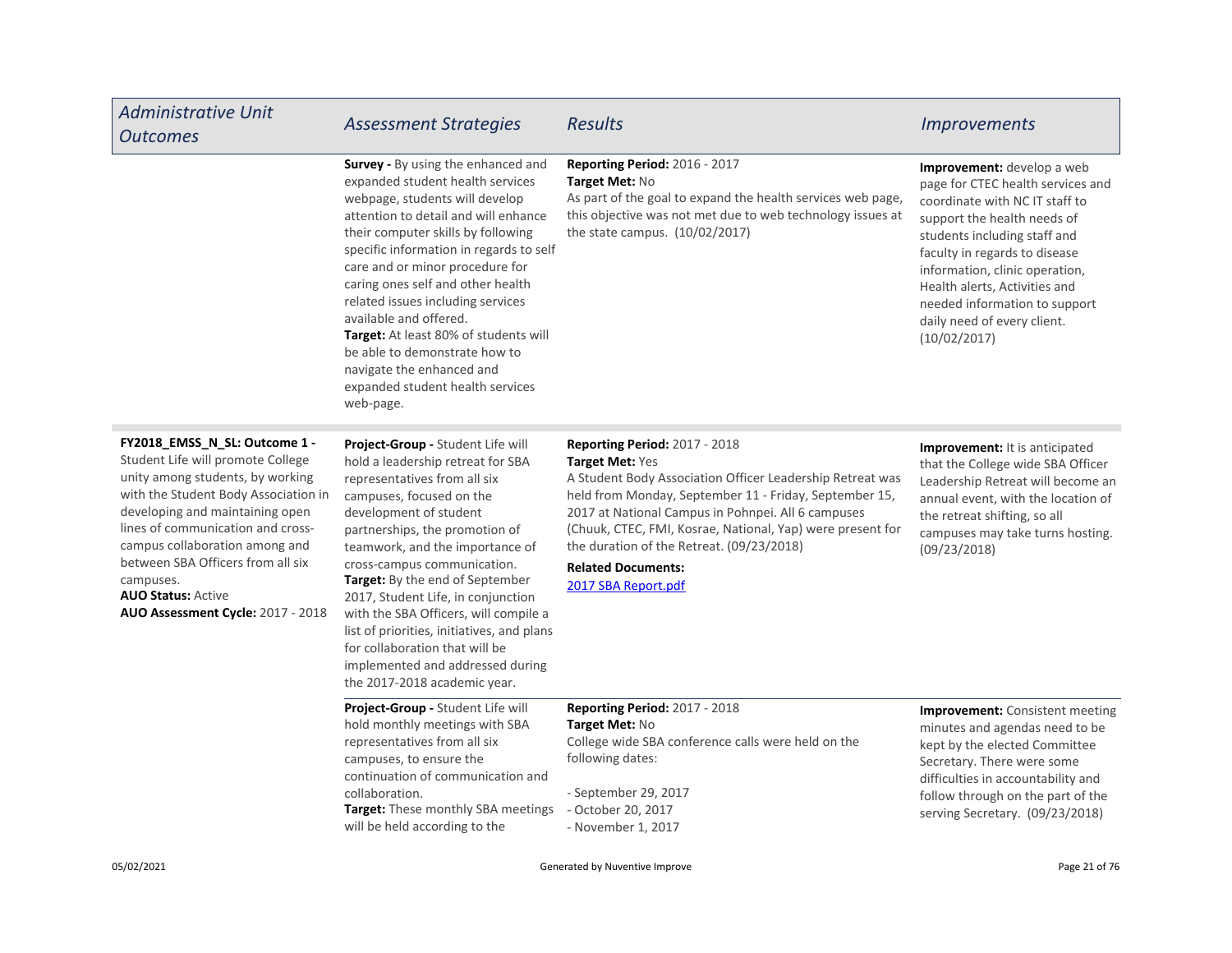| <b>Administrative Unit</b><br><b>Outcomes</b>                                      | <b>Assessment Strategies</b>                                                                                                                                 | <b>Results</b>                                                                                                                                                                                                                                                                                                     | <i><u><b>Improvements</b></u></i>                                                                                                                                                    |
|------------------------------------------------------------------------------------|--------------------------------------------------------------------------------------------------------------------------------------------------------------|--------------------------------------------------------------------------------------------------------------------------------------------------------------------------------------------------------------------------------------------------------------------------------------------------------------------|--------------------------------------------------------------------------------------------------------------------------------------------------------------------------------------|
|                                                                                    | following schedule: September 2017, - February 23, 2018<br>October 2017, November 2017,<br>January 2018, February 2018, March<br>2018, and April 2018.       | - March 16, 2018<br>- April 13, 2018                                                                                                                                                                                                                                                                               |                                                                                                                                                                                      |
|                                                                                    |                                                                                                                                                              | *SBA missed one conference call date in January of 2018,<br>this was due to needed transitions, which required the<br>special election of vacant SBA positions at multiple<br>campuses for the start of Spring 2018 semester.<br>(09/23/2018)<br><b>Related Documents:</b><br>SBA Conference Calls (2017-2018).doc |                                                                                                                                                                                      |
|                                                                                    | Project-Group - Student Life will<br>work with SBA representatives, to<br>ensure that college-wide events are<br>held in conjunction at all six<br>campuses. | <b>Reporting Period: 2017 - 2018</b><br>Target Met: Yes<br>During the Fall of 2017 the following events were held at all<br><b>COM-FSM Campuses:</b>                                                                                                                                                               | <b>Improvement:</b> While it would be<br>ideal to hold the same events<br>across all campuses on the same<br>dates, this proved to be difficult<br>and ineffective, given the varied |
|                                                                                    | Target: Student Life will hold 2<br>college-wide events a semester.                                                                                          | - Micro-Green Up Day (10/27/18) *<br>- Equality Day $(11/24/18)$                                                                                                                                                                                                                                                   | schedules of the campuses,<br>especially for FMI. Moving                                                                                                                             |
|                                                                                    |                                                                                                                                                              | * Please note, Yap Campus and FMI held their Micro-Green<br>Up Days on the same date as their Equality Day.                                                                                                                                                                                                        | forward, initiatives and events will<br>be identified with flexibility<br>provided in terms of scheduling                                                                            |
|                                                                                    |                                                                                                                                                              | During the Spring of 2018 the following events were held at<br>all COM-FSM Campuses:                                                                                                                                                                                                                               | dates. (09/23/2018)                                                                                                                                                                  |
|                                                                                    |                                                                                                                                                              | - 25th Anniversary Fundraising Efforts (April 2018)<br>- 25th Anniversary Founding Day Celebrations (April 2018)<br>(09/23/2018)                                                                                                                                                                                   |                                                                                                                                                                                      |
|                                                                                    |                                                                                                                                                              | <b>Related Documents:</b>                                                                                                                                                                                                                                                                                          |                                                                                                                                                                                      |
|                                                                                    |                                                                                                                                                              | Fall 2017 Events.docx<br><b>Spring 2018 Events.docx</b>                                                                                                                                                                                                                                                            |                                                                                                                                                                                      |
|                                                                                    |                                                                                                                                                              |                                                                                                                                                                                                                                                                                                                    |                                                                                                                                                                                      |
| FY2018_EMSS_N_SL: Outcome 2 -<br>والمستحق والمتحدث والترابي وأكثره والمحرور والمرا | Project-Group - Student Life will                                                                                                                            | <b>Reporting Period: 2017 - 2018</b>                                                                                                                                                                                                                                                                               | Improvement: Student                                                                                                                                                                 |

### development of leadership and active based around student leadership, Student Life will promote the student engagement by providing comprehensive trainings, workshops, retreats, activities and services for

student leaders active in the Student Target: Student Life will hold 3 engagement and success for Student dates: facilitate trainings and workshops Body Organization and Student Body Association officers.

# Target Met: No

Student leadership trainings were held on the following

- September 11th to 15th, 2017: SBA Officer Leadership Retreat

participation is very limited during the summer semester. Moving forward it will be necessary to elicit more student interaction and engagement, by providing more opportunities for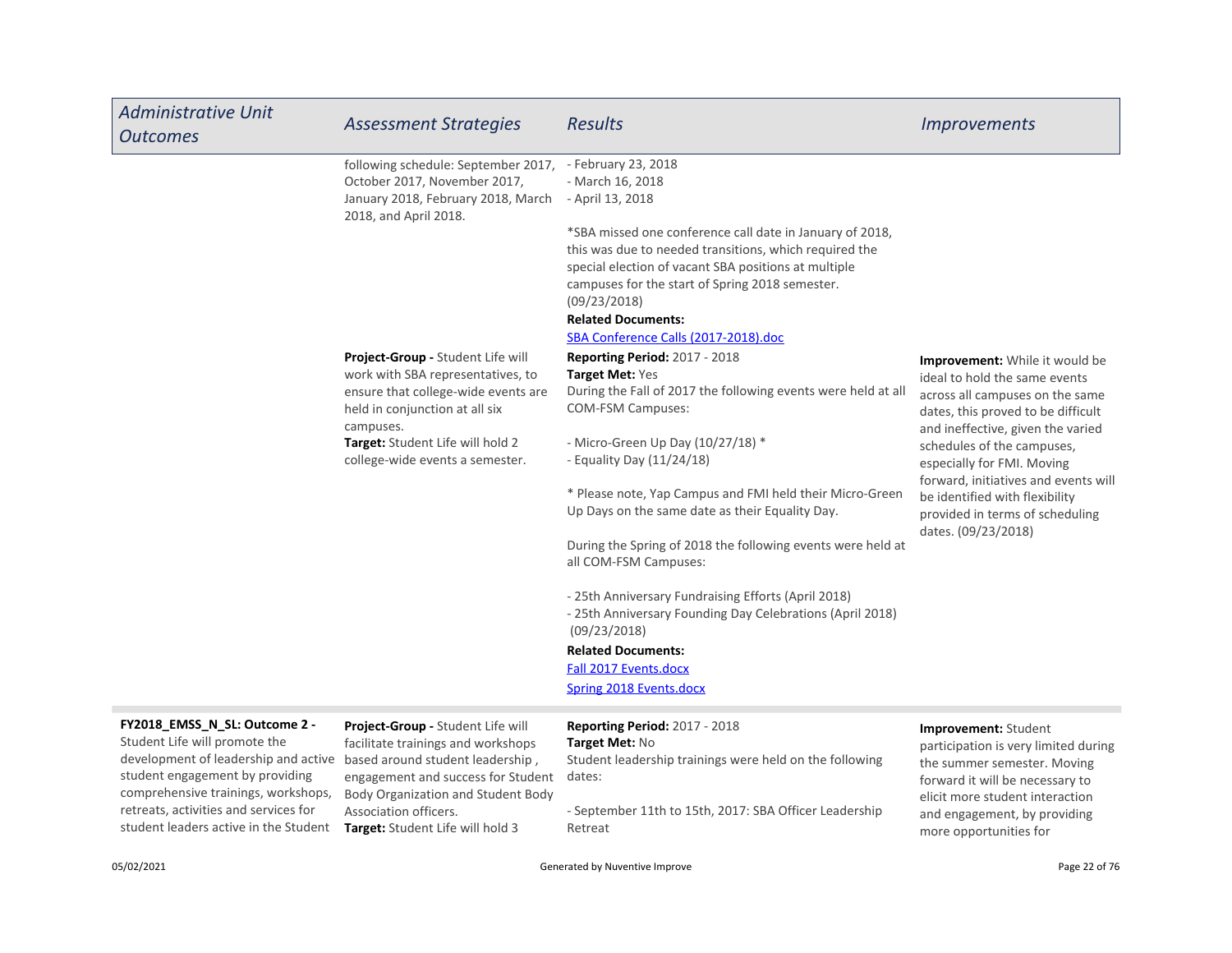| <b>Administrative Unit</b><br><b>Outcomes</b>                                                                            | <b>Assessment Strategies</b>                                                                                                                                                                                                                                                                                                                                                                                                                                                                  | <b>Results</b>                                                                                                                                                                                                                                                                                                                                                                                                                                                                                                                             | <i><u><b>Improvements</b></u></i>                                                                                                                                                                                                                                                                                                                                                                                                                       |
|--------------------------------------------------------------------------------------------------------------------------|-----------------------------------------------------------------------------------------------------------------------------------------------------------------------------------------------------------------------------------------------------------------------------------------------------------------------------------------------------------------------------------------------------------------------------------------------------------------------------------------------|--------------------------------------------------------------------------------------------------------------------------------------------------------------------------------------------------------------------------------------------------------------------------------------------------------------------------------------------------------------------------------------------------------------------------------------------------------------------------------------------------------------------------------------------|---------------------------------------------------------------------------------------------------------------------------------------------------------------------------------------------------------------------------------------------------------------------------------------------------------------------------------------------------------------------------------------------------------------------------------------------------------|
| Body Association and the Student<br>Body Organization.<br><b>AUO Status: Active</b><br>AUO Assessment Cycle: 2017 - 2018 | trainings or workshops during the<br>Fall & Spring semesters, and 2 during<br>the Summer semester, devoted to<br>developing student leadership.                                                                                                                                                                                                                                                                                                                                               | - September 29, 2017: SBO Secretary/Treasurer Training<br>- February 10th - 11th, 2018: SBO Leadership Retreat<br>- August 2nd - 3rd, 2018: Peer Coach Training<br>* While 3 trainings and/or workshops were held throughout<br>the Fall 2017 and Spring 2018 semesters, only one training<br>was held during the Summer 2018 semester. (09/23/2018)<br><b>Related Documents:</b><br>Fall 2017 Events.docx<br><b>Spring 2018 Events.docx</b><br><b>Summer 2018 Events.docx</b>                                                             | participation, training and<br>leadership building. (09/23/2018)                                                                                                                                                                                                                                                                                                                                                                                        |
|                                                                                                                          | Project-Group - Student Life will<br>facilitate in-depth retreats, led by<br>the Student Body Association<br>officers, focused on leadership,<br>teamwork, and student engagement.<br>Target: Student Life will hold one<br>retreat dedicated to student<br>leadership in the Fall semester and<br>one in the Spring semester.                                                                                                                                                                | Reporting Period: 2017 - 2018<br>Target Met: Yes<br>The following leadership retreats were held for student<br>officers:<br>- September 11th to 15th, 2017 (Fall 2017): SBA Officer<br>Leadership Retreat<br>- February 10th to 11th, 2018 (Spring 2018): SBO Leadership<br>Retreat (09/23/2018)<br><b>Related Documents:</b><br>Fall 2017 Events.docx<br><b>Spring 2018 Events.docx</b><br><b>SBA Retreat Report</b>                                                                                                                      | <b>Improvement:</b> Plans are in place<br>to continue with the annual SBA<br>Leadership Retreat for officers<br>College-wide, additionally the<br>retreat for SBO Officers in Pohnpei<br>will continue, on at least a yearly<br>basis. (09/23/2018)                                                                                                                                                                                                     |
|                                                                                                                          | Project-Group - Student Life will<br>encourage and promote<br>collaboration between and among<br>students leaders and their advisors,<br>to further develop student<br>leadership skills and knowledge,<br>while at the same time encouraging<br>the development of positive<br>relationships and mentorships.<br>Target: Student Life will hold one<br>event in the Fall semester and one<br>event in the Spring semester,<br>designed specifically for direct<br>collaboration and teamwork | Reporting Period: 2017 - 2018<br>Target Met: Yes<br>In attempts to help build positive relationships between<br>student organizations and their advisors, as well as,<br>between students, faculty and staff in a more general sense,<br>the following events were held:<br>- September 13, 2017: Student Induction Ceremony<br>- December 1, 2017: Academic Talent Show (Chuuk<br>Campus)<br>- March 27, 2018: RHO Alcohol Workshops (09/23/2018)<br><b>Related Documents:</b><br>Fall 2017 Events.docx<br><b>Spring 2018 Events.docx</b> | <b>Improvement:</b> One of the biggest<br>obstacles faced by Student Life is<br>getting more engagement and<br>participation from the advisors<br>(faculty/staff). Moving forward, it<br>is going to become more<br>important to elicit their help and<br>support in terms of providing<br>services to students. More efforts<br>need to be made to identify why<br>they are not participating and<br>what can be done to address this.<br>(09/23/2018) |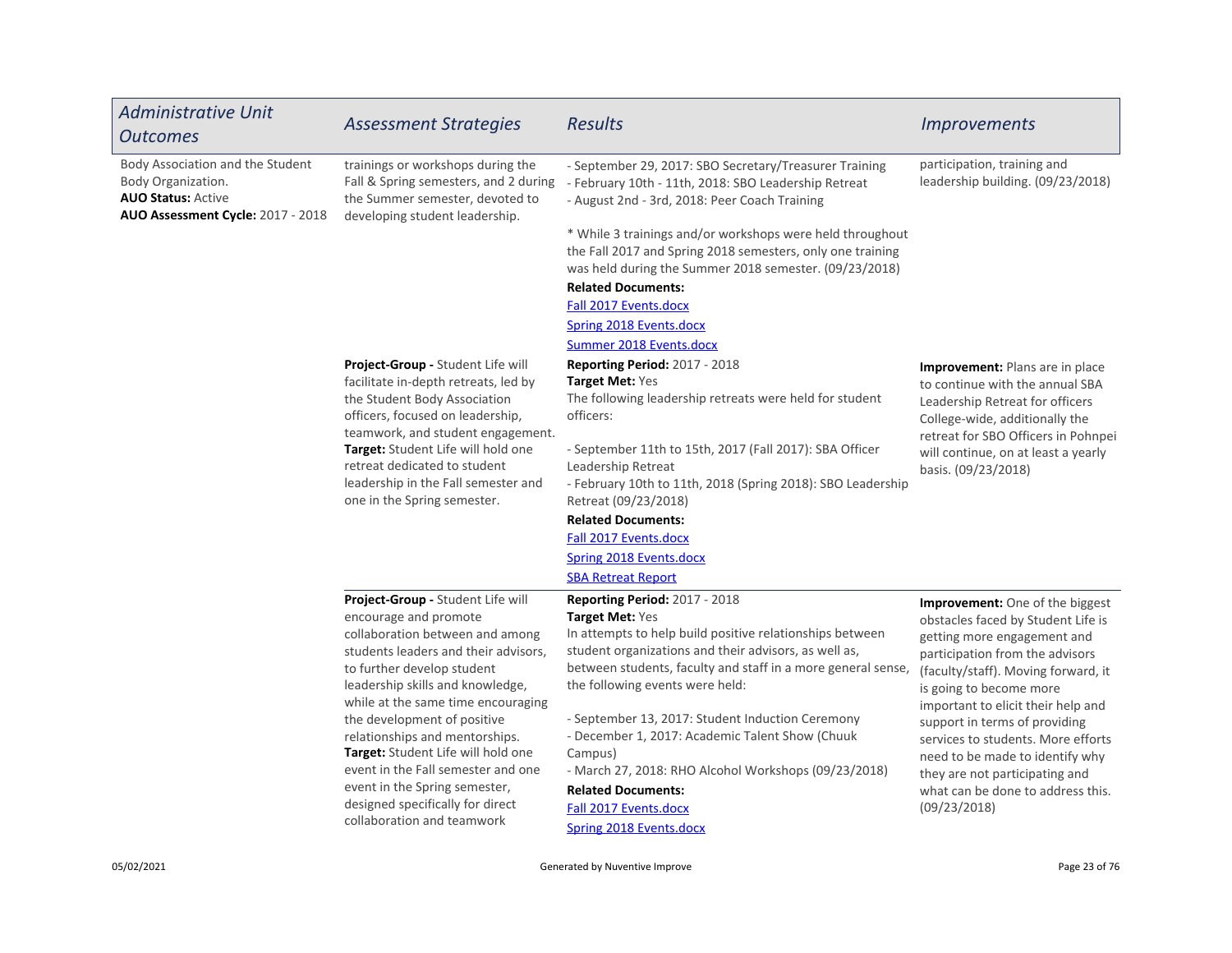| <b>Administrative Unit</b><br><b>Outcomes</b>                                                                                                                                                                                                                                                                                                                                   | <b>Assessment Strategies</b>                                                                                                                                                                                                                                                                                                                                                                                                      | <b>Results</b>                                                                                                                                                                                                                                                                                                                                                                                                                                                                                                                                                                                                                                                                                                                                                                                                                                                                                                                                                                                                                                                                                                                                                                                                                                                                                                                                                     | <i>Improvements</i>                                                                                                                                                                                                                                                                                                                                                                                                                 |
|---------------------------------------------------------------------------------------------------------------------------------------------------------------------------------------------------------------------------------------------------------------------------------------------------------------------------------------------------------------------------------|-----------------------------------------------------------------------------------------------------------------------------------------------------------------------------------------------------------------------------------------------------------------------------------------------------------------------------------------------------------------------------------------------------------------------------------|--------------------------------------------------------------------------------------------------------------------------------------------------------------------------------------------------------------------------------------------------------------------------------------------------------------------------------------------------------------------------------------------------------------------------------------------------------------------------------------------------------------------------------------------------------------------------------------------------------------------------------------------------------------------------------------------------------------------------------------------------------------------------------------------------------------------------------------------------------------------------------------------------------------------------------------------------------------------------------------------------------------------------------------------------------------------------------------------------------------------------------------------------------------------------------------------------------------------------------------------------------------------------------------------------------------------------------------------------------------------|-------------------------------------------------------------------------------------------------------------------------------------------------------------------------------------------------------------------------------------------------------------------------------------------------------------------------------------------------------------------------------------------------------------------------------------|
|                                                                                                                                                                                                                                                                                                                                                                                 | between club officers and their<br>advisors.                                                                                                                                                                                                                                                                                                                                                                                      |                                                                                                                                                                                                                                                                                                                                                                                                                                                                                                                                                                                                                                                                                                                                                                                                                                                                                                                                                                                                                                                                                                                                                                                                                                                                                                                                                                    |                                                                                                                                                                                                                                                                                                                                                                                                                                     |
| FY2018_EMSS_N_SL: Outcome 3 -<br>Student Life will foster and encourage<br>student and faculty/staff interactions,<br>in efforts to promote the formation of<br>positive relationships, and to<br>integrate students' out-of-class<br>experiences and interests with their<br>academic goals and aspirations.<br><b>AUO Status: Active</b><br>AUO Assessment Cycle: 2017 - 2018 | Project-Group - Student Life will<br>provide comprehensive activities,<br>services and events, that directly<br>promote and encourage student and<br>faculty/staff interactions outside of<br>the classroom.<br>Target: Student Life will host 3<br>events in the Fall and Spring<br>semesters and 1 event in the<br>Summer semester, specifically<br>designed to promote and encourage<br>student and faculty/staff interaction. | Reporting Period: 2017 - 2018<br>Target Met: Yes<br>In attempts to promote student and faculty/staff<br>interactions, the following events were held in Fall 2017:<br>- August 18, 2017: Welcome Back Carnival<br>- September 6, 2017: Club Fair<br>- September 13, 2017: Student Induction Ceremony<br>- September 23, 2017: Campus Clean-Up (Chuuk)<br>- October 27, 2017: Micro-Green Up Day (All Campuses)<br>- October 27, 2017: Halloween Movie Night (Yap/FMI)<br>- October 30, 2017: Halloween Costume Competition<br>- November, 2017: No Shave November<br>- November 3, 2017: Nature Conservation Trip (Kosrae)<br>- November 24, 2017: Equality Day (All Campuses)<br>- December 1, 2017: Academic Talent Show (Chuuk)<br>- December 1, 2017: 2nd Annual Talent Show<br>In attempts to promote student and faculty/staff<br>interactions, the following events were held in Spring 2018:<br>- January 26, 2018: RHO Welcome Back<br>- February 7, 2018: Club Fair<br>- February 10-11, 2018: SBO Retreat<br>- March 10, 2018: Day of Service<br>- March 19 - 23, 2018: Spirit Week<br>- March 27, 2018: RHO Alcohol Workshops<br>- April 16, 2018: Dodgeball<br>- May 9, 2018: Award Day (Yap)<br>- All Semester: Trivia Nights<br>In attempts to promote student and faculty/staff<br>interactions, the following events were held in Summer<br>2018: | Improvement: While many<br>opportunities are being provided<br>for faculty and staff to join and<br>participate in student activities,<br>there continues to be low turn out<br>from employees. Moving forward,<br>Student Life will need to dialogue<br>and collaborate more with<br>departments and employees to<br>see what can be done to increase<br>their involvement outside of the<br>office and classroom.<br>(09/23/2018) |
|                                                                                                                                                                                                                                                                                                                                                                                 |                                                                                                                                                                                                                                                                                                                                                                                                                                   | - June 8, 2018: Splash Bash                                                                                                                                                                                                                                                                                                                                                                                                                                                                                                                                                                                                                                                                                                                                                                                                                                                                                                                                                                                                                                                                                                                                                                                                                                                                                                                                        |                                                                                                                                                                                                                                                                                                                                                                                                                                     |

- June 18, 2018: Dodgeball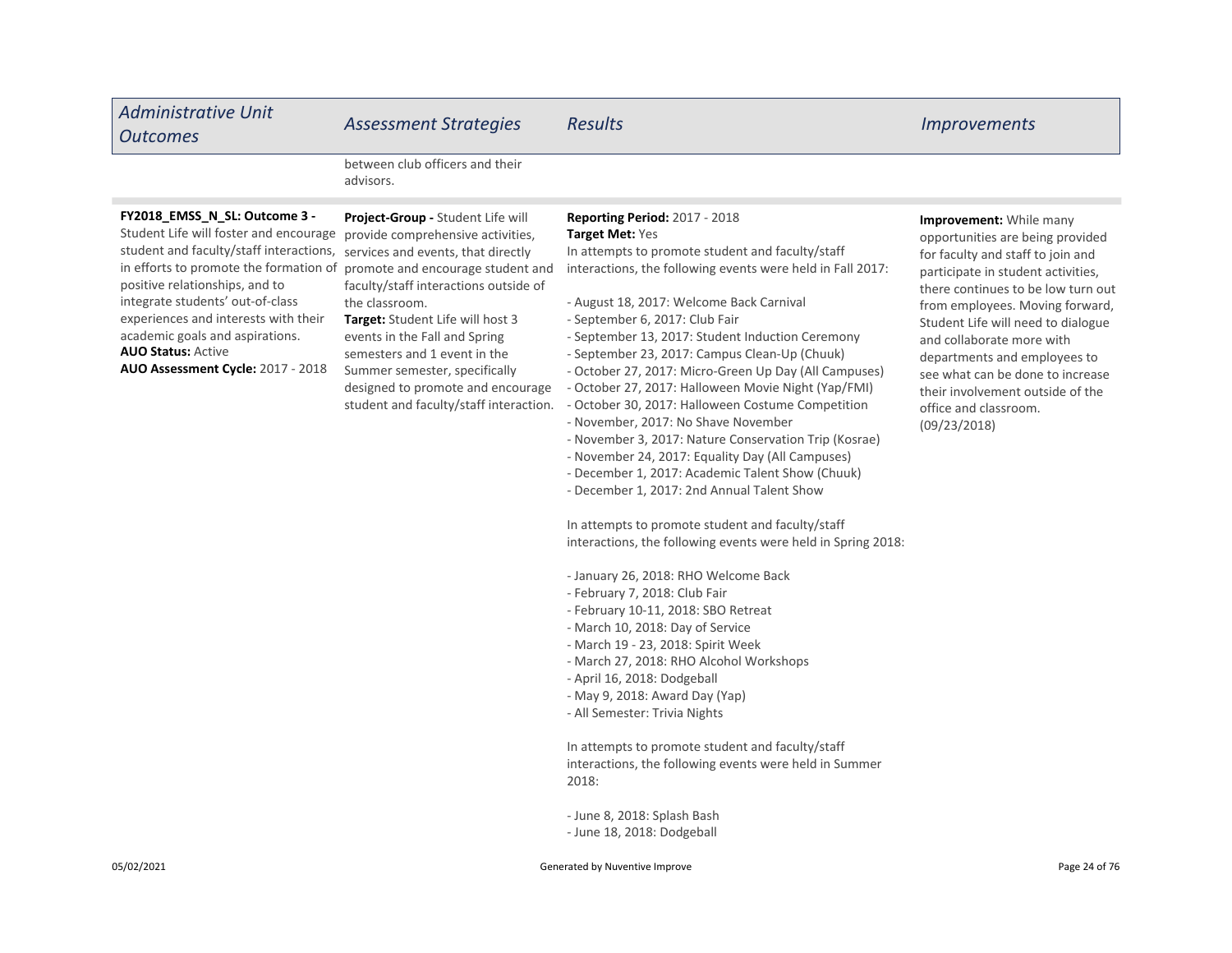| <b>Administrative Unit</b><br><b>Outcomes</b> | <b>Assessment Strategies</b>                                                                                                                                                                                                                                                                                                                                                                                                       | <b>Results</b>                                                                                                                                                                                                                                                                                                                                                                                                                                                                                                                                                                                                                                                                                                                                                                                                                                                                                                                                                                                                                                                                                                                                                                                                                                                                                                                                                                                                                              | <i><u><b>Improvements</b></u></i>                                                                                                                                                                                       |
|-----------------------------------------------|------------------------------------------------------------------------------------------------------------------------------------------------------------------------------------------------------------------------------------------------------------------------------------------------------------------------------------------------------------------------------------------------------------------------------------|---------------------------------------------------------------------------------------------------------------------------------------------------------------------------------------------------------------------------------------------------------------------------------------------------------------------------------------------------------------------------------------------------------------------------------------------------------------------------------------------------------------------------------------------------------------------------------------------------------------------------------------------------------------------------------------------------------------------------------------------------------------------------------------------------------------------------------------------------------------------------------------------------------------------------------------------------------------------------------------------------------------------------------------------------------------------------------------------------------------------------------------------------------------------------------------------------------------------------------------------------------------------------------------------------------------------------------------------------------------------------------------------------------------------------------------------|-------------------------------------------------------------------------------------------------------------------------------------------------------------------------------------------------------------------------|
|                                               | Project-Group - Student Life will<br>work directly with faculty member<br>representatives to ensure that<br>events, services, and activities being<br>offered are related to and<br>compliment students' academic<br>work.<br>Target: Student Life will work<br>directly with faculty on planning and<br>implementing 3 activities for the Fall<br>semester and 3 for the Spring<br>semester that supplement in class<br>learning. | - June 29-30, 2018: MSO Retreat (CTEC)<br>- July 6, 2018: Capture the Flag<br>- July 13 - 14, 2018: Walung Field Trip (Kosrae)<br>- July 19, 2018: Encouragement & Dedication Ceremony<br>(Chuuk)<br>- July 31, 2018: SBA Hut Building (Chuuk) (09/23/2018)<br><b>Related Documents:</b><br>Fall 2017 Events.docx<br><b>Spring 2018 Events.docx</b><br><b>Summer 2018 Events.docx</b><br><b>Reporting Period: 2017 - 2018</b><br>Target Met: Yes<br>The following events for Fall 2017 were planned in direct<br>collaboration with faculty/staff:<br>- August 15, 2017: RHO Cultural Exchange (Akiko Kamikubo -<br>National)<br>- September 22, 2017: Financial Literacy 101 Forum Lecture<br>(Business Office - National)<br>- September 23, 2017: Campus Clean Up (Dean Kind Kanto -<br>Chuuk)<br>- October 16, 2017: Ecology & Botany Forum Lecture (Dana<br>Lee Ling - National)<br>- November 3, 2017: Nature Conservation Trip (SC 111 -<br>Kosrae)<br>- December 1, 2017: Academic Talent Show (All<br>Departments - Chuuk)<br>The following events for Spring 2018 were planned in direct<br>collaboration with faculty/staff:<br>- March 16, 2018: Against the Tide Forum Lecture (Denise<br>Oen - National)<br>- March 26, 2018: Song Writing Competition (Michael<br>Muller - National)<br>- March 27, 2018: RH Alcohol Workshops (Marlou Gorospe -<br>National)<br>- April 2018: Founding Day (Administrators, Staff & Faculty | <b>Improvement:</b> Student Life will<br>continue efforts to collaborate<br>with faculty and staff, providing<br>quality, educationally-relevant<br>out-of-the-classroom<br>opportunities for students.<br>(09/23/2018) |
|                                               |                                                                                                                                                                                                                                                                                                                                                                                                                                    | Members - All Campuses)                                                                                                                                                                                                                                                                                                                                                                                                                                                                                                                                                                                                                                                                                                                                                                                                                                                                                                                                                                                                                                                                                                                                                                                                                                                                                                                                                                                                                     |                                                                                                                                                                                                                         |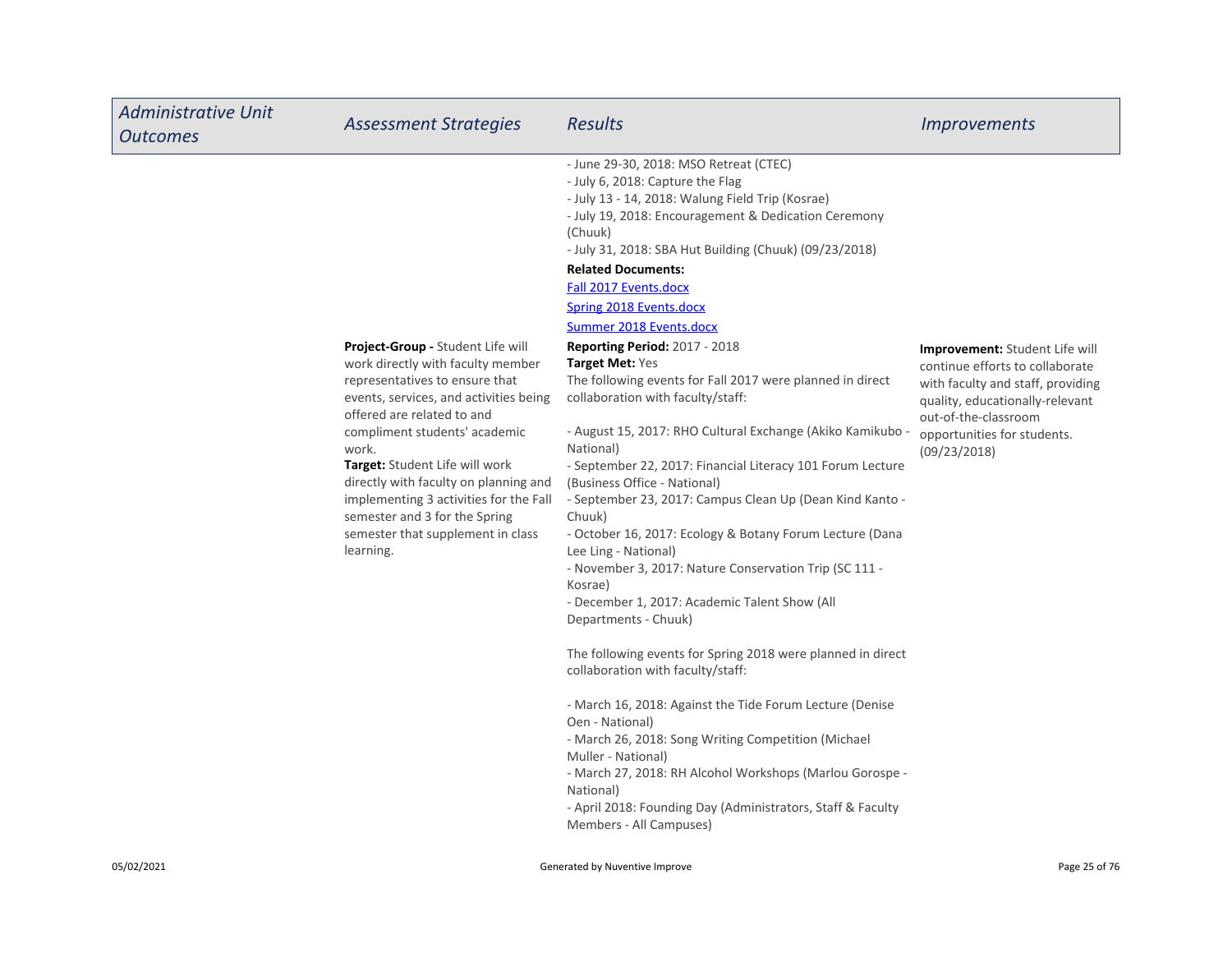| <b>Administrative Unit</b><br><b>Outcomes</b>                                                                                                                                                                                                                                                                                 | <b>Assessment Strategies</b>                                                                                                                                                                                                                                                                                                                                                                                                        | <b>Results</b>                                                                                                                                                                                                                                                                                                                                                                                                                                                                                                                                                                                                                                                                                                                                                                                                                            | <i><u><b>Improvements</b></u></i>                                                                                                                                                                                                                                                                                  |
|-------------------------------------------------------------------------------------------------------------------------------------------------------------------------------------------------------------------------------------------------------------------------------------------------------------------------------|-------------------------------------------------------------------------------------------------------------------------------------------------------------------------------------------------------------------------------------------------------------------------------------------------------------------------------------------------------------------------------------------------------------------------------------|-------------------------------------------------------------------------------------------------------------------------------------------------------------------------------------------------------------------------------------------------------------------------------------------------------------------------------------------------------------------------------------------------------------------------------------------------------------------------------------------------------------------------------------------------------------------------------------------------------------------------------------------------------------------------------------------------------------------------------------------------------------------------------------------------------------------------------------------|--------------------------------------------------------------------------------------------------------------------------------------------------------------------------------------------------------------------------------------------------------------------------------------------------------------------|
|                                                                                                                                                                                                                                                                                                                               | <b>Survey - Student Life will seek direct</b><br>feedback, concerns, and ideas from<br>faculty and staff on providing<br>services and activities that promote<br>student interaction.<br>Target: Student Life will conduct a<br>survey, specifically designed for<br>faculty and staff, which solicits<br>feedback and advice on improving<br>student and faculty/staff<br>interactions outside of the<br>classroom.                | - April 9, 2018: Before the Flood Forum Movie (Denise Oen -<br>National)<br>- April 18, 2018: Open Mic Night (Denise Oen - National)<br>- April 23, 2018: Sexual Assault Awareness Movie Showing<br>(Denise Oen - National) (09/23/2018)<br><b>Related Documents:</b><br>Fall 2017 Events.docx<br><b>Spring 2018 Events.docx</b><br>Forum Lectures (2017-2018).docx<br><b>Reporting Period: 2017 - 2018</b><br>Target Met: No<br>A survey was crafted in the Spring of 2018 with the support<br>of the Student Success Committee. However, due to time<br>constraints with the 25th Anniversary Celebrations and<br>Fundraising efforts, the survey was never actually<br>formatted and dispersed to the faculty and staff for their<br>input and feedback. (09/23/2018)<br><b>Related Documents:</b><br><b>Faculty:Staff Survey.docx</b> | Improvement: Moving forward,<br>Student Life will continue to work<br>with the Student Success<br>Committee and IRPO to<br>disseminate the survey and<br>calculate/analyze the results. In<br>this way, informed decisions can<br>be made in eliciting further faculty<br>and staff participation.<br>(09/23/2018) |
| FY2018_EMSS_N_SLSR: Outcome 1 -<br>Sports & Recreation will plan,<br>implement and run sports<br>competitions and other recreational<br>activities of interest to the student<br>body and beyond to enhance<br>participation from the college<br>community.<br><b>AUO Status: Active</b><br>AUO Assessment Cycle: 2017 - 2018 | Project-Group - Sports and<br>Recreation will develop and<br>implement a calendar of events,<br>ensuring that all activities are<br>properly advertised and promoted in<br>a timely manner for student, staff<br>and faculty information.<br>Target: Sports and Recreation will<br>create an activity calendar for the<br>facility on a semesterly basis, this<br>calendar will be posted one month in<br>advance of each semester. | <b>Reporting Period: 2017 - 2018</b><br>Target Met: Yes<br>Intramural games were held during the Fall 2017 and 2018<br>semesters; Departmental Games were held during the<br>Summer 2018 semester. Calendars for each of these<br>tournaments are attached in the related documents.<br>(09/23/2018)<br><b>Related Documents:</b><br>2018 COM-FSM FOUNDING DAY BASKETBALL SCHEDULE.xls<br>2018 COM-FSM FOUNDING DAY VOLLEYBALL SCHEDULE.xls<br>Re-Re-Revised 2017 COM-FSM INTRAMURAL Basketball<br><b>Games Schedule.xls</b><br>Revised 2017 COM-FSM INTRAMURAL Volleyball Games<br>Schedule.xls<br>and a stronger and a strong of the<br>- - -                                                                                                                                                                                           | Improvement: Plans are in place<br>to continue to offer semesterly<br>sporting events for registered<br>students. Additional efforts will be<br>made to expand offerings, based<br>on the input and feedback<br>received from students, faculty<br>and staff. (09/23/2018)                                         |

3rd Annual World Cancer Inter-Department Basketball League.xls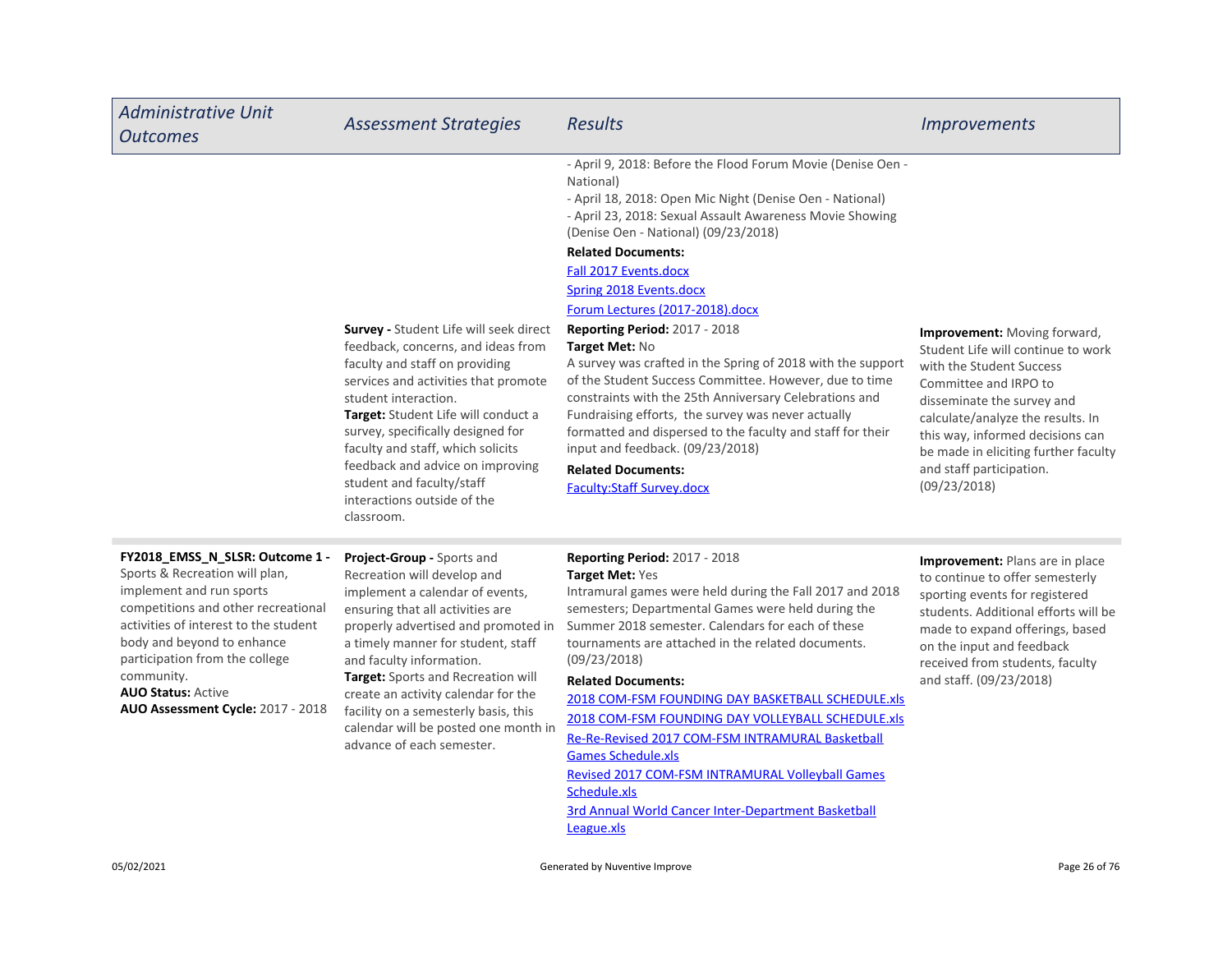| <b>Administrative Unit</b><br><b>Outcomes</b>                                                                                                                                                                                                                                                                                                                                                                             | <b>Assessment Strategies</b>                                                                                                                                                                                                                                                                                                                                                                                                              | <b>Results</b>                                                                                                                                                                                                                                                                                                                                                                                                  | <i><u><b>Improvements</b></u></i>                                                                                                                                                               |
|---------------------------------------------------------------------------------------------------------------------------------------------------------------------------------------------------------------------------------------------------------------------------------------------------------------------------------------------------------------------------------------------------------------------------|-------------------------------------------------------------------------------------------------------------------------------------------------------------------------------------------------------------------------------------------------------------------------------------------------------------------------------------------------------------------------------------------------------------------------------------------|-----------------------------------------------------------------------------------------------------------------------------------------------------------------------------------------------------------------------------------------------------------------------------------------------------------------------------------------------------------------------------------------------------------------|-------------------------------------------------------------------------------------------------------------------------------------------------------------------------------------------------|
|                                                                                                                                                                                                                                                                                                                                                                                                                           | Descriptive Statistics - Sports and<br>Recreation will survey the student<br>body to better determine student<br>interest in new sporting<br>opportunities and other recreational<br>activities. This information will be<br>used in the development of the<br>semesterly calendars.<br>Target: Sports and Recreation will<br>survey 75% of the student body, in<br>order to better understand the<br>interest and needs of the students. | 2018 COM-FSM SUMMER 3X3 BASKETBALL TOURNAMENT<br>Schedule.docx<br>Reporting Period: 2017 - 2018<br>Target Met: No<br>This survey was not created and, therefore, not distributed<br>to the Student Body. As the Sports & Recreation<br>Department was down a Sports & Recreation Coordinator<br>for the majority of the reporting period, efforts were<br>instead focused on maintaining services. (09/23/2018) | <b>Improvement:</b> Sports &<br>Recreation will work to ensure<br>students' thoughts, opinions and<br>ideas are being heard by<br>conducting survey feed-back and<br>focus groups. (09/23/2018) |
| FY2018_EMSS_N_SLSR: Outcome 2 -<br>Sports and Recreation will ensure that Recreation will hold two workshops<br>students and athletes alike exhibit the a semester: one on sportsmanship<br>values of sportsmanship, teamwork,<br>and camaraderies; as well as,<br>demonstrate the basic knowledge of<br>coaching, officiating and organizing<br>sports competitions and other<br>recreational activities that take place | Project-Group - Sports and<br>and teamwork, one on coaching<br>officiating and running programs.<br>Target: Out of those students who<br>are engaged in sporting events, 80%<br>of them will participate in these<br>workshops.                                                                                                                                                                                                           | <b>Reporting Period: 2017 - 2018</b><br>Target Met: No<br>This target was not met, as student workshops were not<br>held during the 2017-2018 reporting period. As the Sports &<br>Recreation Department was down a Sports & Recreation<br>Coordinator for the majority of the reporting period, efforts<br>were instead focused on maintaining services. (09/23/2018)                                          | <b>Improvement:</b> Sports and<br>recreation will focus more on<br>developing workshops and<br>training opportunities for<br>students. (09/23/2018)                                             |
| in the facility.<br><b>AUO Status: Active</b><br>AUO Assessment Cycle: 2017 - 2018                                                                                                                                                                                                                                                                                                                                        | Project-Group - Sports and<br>Recreation will provide the<br>resources and preparation that will<br>ensure the Sports and Recreation<br>work study students participate in<br>sports training workshops off<br>campus.<br>Target: 90% of the work study<br>students, who work in Sports and<br>Recreation, will participate in at least<br>one off campus workshop a<br>semester.                                                         | <b>Reporting Period: 2017 - 2018</b><br>Target Met: No<br>Opportunities for off campus workshops were not provided<br>for any work study students during the reporting period. As<br>the Sports & Recreation Department was down a Sports &<br>Recreation Coordinator for the majority of the reporting<br>period, efforts were instead focused on maintaining<br>services. (09/23/2018)                        | Improvement: Spots and<br>recreation will coordinate<br>workshop and training<br>opportunities for work study<br>students.<br>(09/23/2018)                                                      |
| FY2018 EMSS N SLSR: Outcome 3 -                                                                                                                                                                                                                                                                                                                                                                                           | <b>Survey - Sports and Recreation will</b>                                                                                                                                                                                                                                                                                                                                                                                                | Reporting Period: 2017 - 2018                                                                                                                                                                                                                                                                                                                                                                                   | <b>Improvement:</b> Sports and                                                                                                                                                                  |

Sports and Recreation will ensure

survey participants in sports

Reporting Period: 2017 - 2018 **Improvement:** Sports and Target Met: No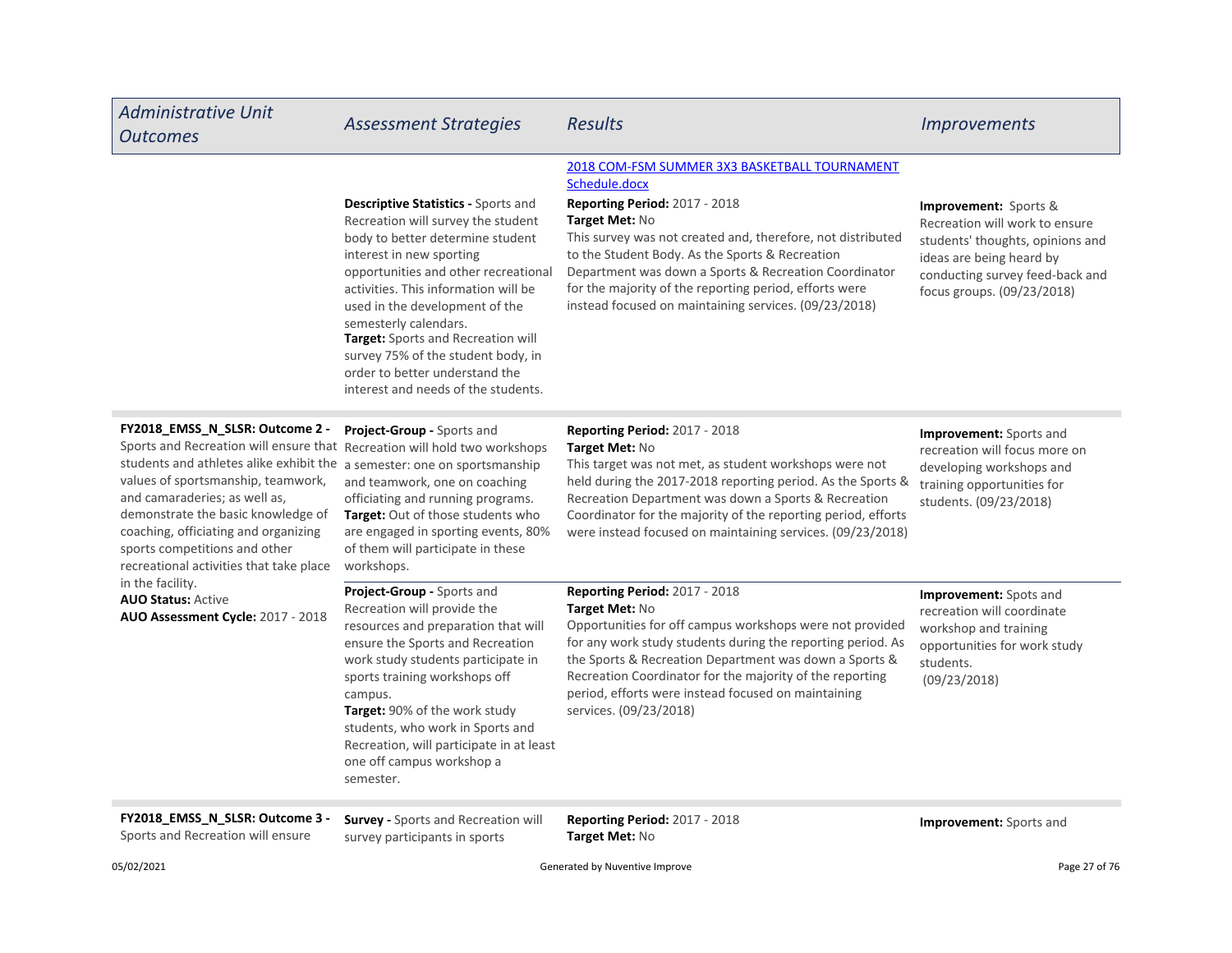| <b>Administrative Unit</b><br><b>Outcomes</b>                                                                                                                                                                                                                                                                                                                                                                                                                  | <b>Assessment Strategies</b>                                                                                                                                                                                                                                                                                                                                                                                                                                                             | Results                                                                                                                                                                                                                                                                                                                                  | <b>Improvements</b>                                                                                                                                                                                                                                                                                                                                                                                                                                       |
|----------------------------------------------------------------------------------------------------------------------------------------------------------------------------------------------------------------------------------------------------------------------------------------------------------------------------------------------------------------------------------------------------------------------------------------------------------------|------------------------------------------------------------------------------------------------------------------------------------------------------------------------------------------------------------------------------------------------------------------------------------------------------------------------------------------------------------------------------------------------------------------------------------------------------------------------------------------|------------------------------------------------------------------------------------------------------------------------------------------------------------------------------------------------------------------------------------------------------------------------------------------------------------------------------------------|-----------------------------------------------------------------------------------------------------------------------------------------------------------------------------------------------------------------------------------------------------------------------------------------------------------------------------------------------------------------------------------------------------------------------------------------------------------|
| that services are provided on a daily<br>basis, and that all facilities and<br>resources/equipments made<br>available for use are adequate and<br>environmentally safe for the College<br>community and all other stakeholders Target: Sports and Recreation will<br>utilizing the services at the FSM-China survey 75% of facility users<br>Friendship Sports Center at National<br>Campus.<br><b>AUO Status: Active</b><br>AUO Assessment Cycle: 2017 - 2018 | competitions and recreational<br>activities, as well as, all other<br>stakeholders utilizing our facilities,<br>to ensure satisfaction for facilities<br>and equipment use.                                                                                                                                                                                                                                                                                                              | This survey was not created and, therefore, not distributed<br>to participants who utilize the Sports & Recreation Facilities.<br>As the Sports & Recreation Department was down a Sports<br>& Recreation Coordinator for the majority of the reporting<br>period, efforts were instead focused on maintaining<br>services. (09/23/2018) | recreation will develop a survey to<br>get feedback from participants<br>and stakeholders to improve<br>satisfaction levels. (09/23/2018)                                                                                                                                                                                                                                                                                                                 |
|                                                                                                                                                                                                                                                                                                                                                                                                                                                                | Project-Group - Sports and<br>Recreation will hold monthly staff<br>meetings to identify strengths and<br>weaknesses in the delivery of day to<br>day operations, and will review and<br>prepare for the following month's<br>activity calendar.<br>Target: Each month, Sports and<br>Recreation will establish 2 goals for<br>the staff as a whole, and will<br>designate duties for the upcoming<br>Student Life and Sports & Recreation<br>events.                                    | Reporting Period: 2017 - 2018<br>Target Met: No<br>Once the Sports & Recreation Coordinator was hired in April<br>of 2018, regular meetings were scheduled and held.<br>However, prior to this, in the absence of a Coordinator,<br>meetings were not regularly held among the staff.<br>(09/23/2018)                                    | Improvement: Sports and<br>recreation will focus more on<br>recruitment, staff development,<br>communication and designation<br>of duties as well as goal setting.<br>(09/23/2018)                                                                                                                                                                                                                                                                        |
| FY2018_EMSS_N_SLRH Outcome 1 -<br>Residence hall will plan, implement<br>and assess learning connections<br>aimed to achieve the desired learning<br>outcomes and the objectives in the<br>residence hall.<br><b>AUO Status: Active</b><br>AUO Assessment Cycle: 2017 - 2018                                                                                                                                                                                   | Survey - 1.1 Residence hall will<br>obtain completed responses that<br>support interest in academics<br>through a variety of means such as<br>promoting or attending speakers or<br>events that might be of interest to<br>students and in the community,<br>bulletin boards, etc.<br>1.2 Residence hall will provide<br>academic assistance to students<br>when possible, and direct students<br>to the appropriate academic<br>resources. (i.e. Learning Center,<br>academic advisors, | <b>Reporting Period: 2017 - 2018</b><br>Target Met: Yes<br>As a result of the satisfaction survey done in fall 2017, 90%<br>of the respondents reported that participating in the<br>residential programs has provided them opportunity to<br>enhance their social skills and had fun.<br>(09/16/2018)                                   | Improvement: The residence hall<br>staff will continue to work closely<br>with the DSL for diverse initiatives<br>to continue to boost residents<br>skills within their student roles,<br>Additionally, the residence hall<br>will resume working with other<br>department to provide a quality<br>other than quantity services,<br>modifying sections of the staff<br>role to implement and meet the<br>changing needs of the residents.<br>(09/16/2018) |

Target: 1.1.90% of the Survey

professors/Tutors, etc.)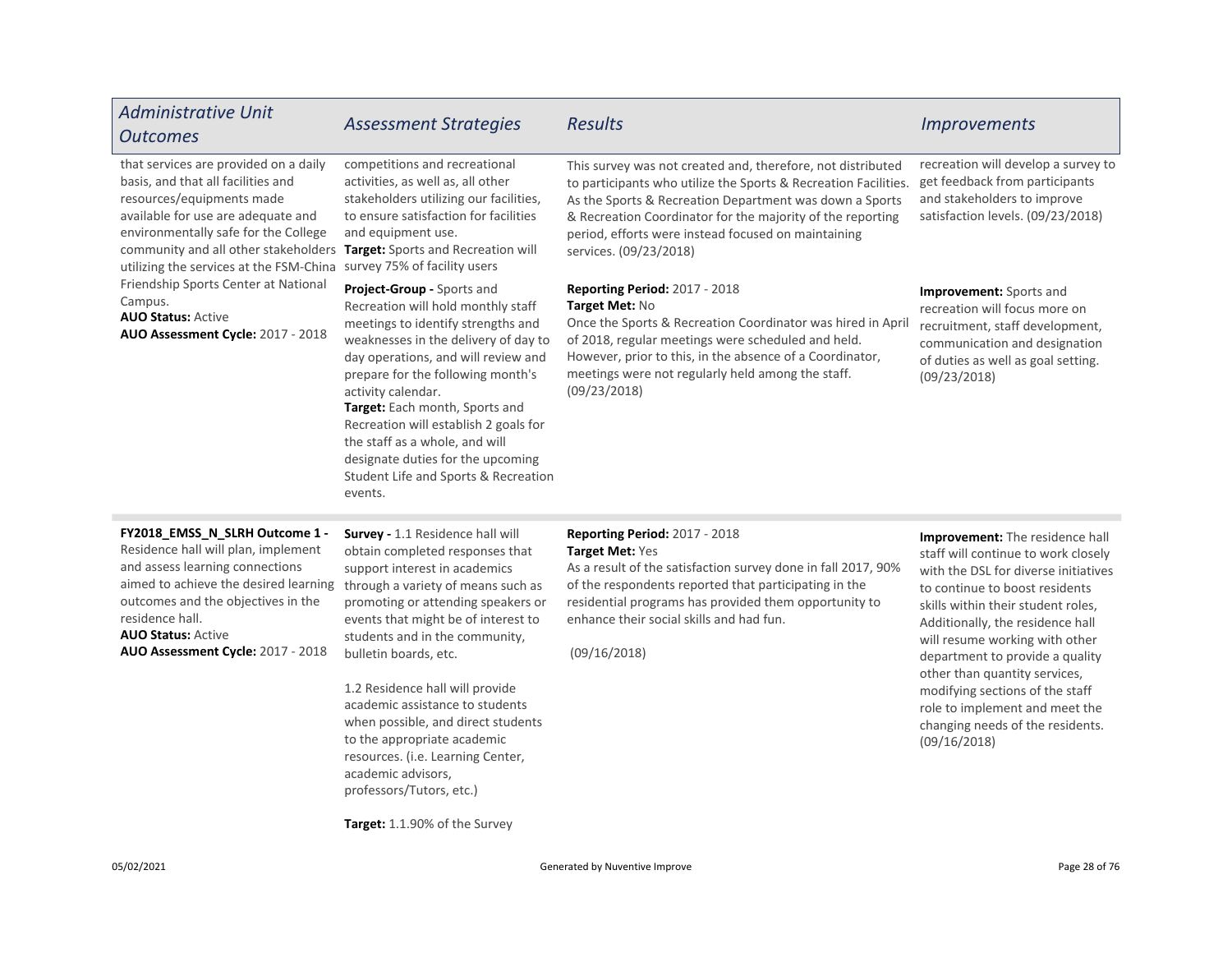| <b>Administrative Unit</b><br><b>Outcomes</b>                                                                                                                                                                                                                                                                                                                                                                   | <b>Assessment Strategies</b>                                                                                                                                                                                                                                                                                                                                                                                | <b>Results</b>                                                                                                                                                                                                                                                                                                                                                          | <b>Improvements</b>                                                                                                                                                                                                                                                                                                                                                                                                                                                                                  |
|-----------------------------------------------------------------------------------------------------------------------------------------------------------------------------------------------------------------------------------------------------------------------------------------------------------------------------------------------------------------------------------------------------------------|-------------------------------------------------------------------------------------------------------------------------------------------------------------------------------------------------------------------------------------------------------------------------------------------------------------------------------------------------------------------------------------------------------------|-------------------------------------------------------------------------------------------------------------------------------------------------------------------------------------------------------------------------------------------------------------------------------------------------------------------------------------------------------------------------|------------------------------------------------------------------------------------------------------------------------------------------------------------------------------------------------------------------------------------------------------------------------------------------------------------------------------------------------------------------------------------------------------------------------------------------------------------------------------------------------------|
|                                                                                                                                                                                                                                                                                                                                                                                                                 | respondents will report that<br>residential program participation has<br>provided them information<br>conducive to their academic and<br>personal success as students.                                                                                                                                                                                                                                      |                                                                                                                                                                                                                                                                                                                                                                         |                                                                                                                                                                                                                                                                                                                                                                                                                                                                                                      |
|                                                                                                                                                                                                                                                                                                                                                                                                                 | 1.2.By Spring 2018, residence hall<br>coordinate with other department<br>(i.e. Learning Center, academic<br>advisors, professors/Tutors, etc.) to<br>ensure that support/assistance in<br>regards to academic resources are<br>continuous.                                                                                                                                                                 |                                                                                                                                                                                                                                                                                                                                                                         |                                                                                                                                                                                                                                                                                                                                                                                                                                                                                                      |
|                                                                                                                                                                                                                                                                                                                                                                                                                 | Project-Group - 1.3 Residence hall<br>will plan and focus on the group<br>specific activities that will help build<br>community and prepare students for<br>their academic coursework.<br>Target: By Spring 2018 At least 60%<br>of the total residents per semester<br>will participate all activities that<br>residence hall planned and<br>implemented.                                                  | <b>Reporting Period: 2017 - 2018</b><br>Target Met: Yes<br>As a result of the 2017 satisfaction survey, 90% of the<br>residents reported that they have participated in the<br>activities planned by the RHO these activities includes cook<br>out, welcome party, community services, social night,<br>general clean up, fundraising event and others.<br>(09/16/2018) | Improvement: Maintain in<br>providing activities to all residents<br>and continue to encourage all to<br>participate, opportunity to<br>socialize with other residents,<br>meet new friends, gain knowledge<br>and skills. (10/01/2018)                                                                                                                                                                                                                                                              |
| <b>FY2018 EMSS SLRH Outcome 2 -</b><br>Residence hall will continue to<br>enforce the community values,<br>procedure, and assist residents in<br>holding themselves and other<br>community members accountable for<br>observing their community standards, 2.2 Help students become aware of<br>college policies and Residential<br>policies.<br><b>AUO Status: Active</b><br>AUO Assessment Cycle: 2017 - 2018 | Survey - 2.1 Residence hall will<br>continue and increase rapport with<br>residents to help facilitate open lines<br>of communication for questions,<br>problems, and concerns.<br>the College's expectations of them<br>as expressed in the Student<br>Handbook thru general assembly,<br>floor meetings and orientation.<br>Target: 2.1 At the end of Fall 2017 at<br>least 80% of residents who violates | Reporting Period: 2017 - 2018<br>Target Met: No<br>Records shows that out of the 104 residents who breached<br>the college polices including the rules and regulations of the<br>residence hall, Only 30% demonstrated personal<br>responsibility by adjusting their daily routine/ habits in<br>compliance with the policy. (09/16/2018)                               | Improvement: The residence hall<br>will continue RH orientation every<br>semester. In addition, floor<br>meetings and residence hall<br>assembly to ensure all students<br>are fully aware of the residence<br>hall rules and regulation, updates,<br>new directives and information<br>comprising college policies.<br>Increase the dialogue and<br>collaboration with the campus<br>security office, Counseling, Health<br>clinic, office of admission, record<br>and retention to withhold grades |

the policy will demonstrate personal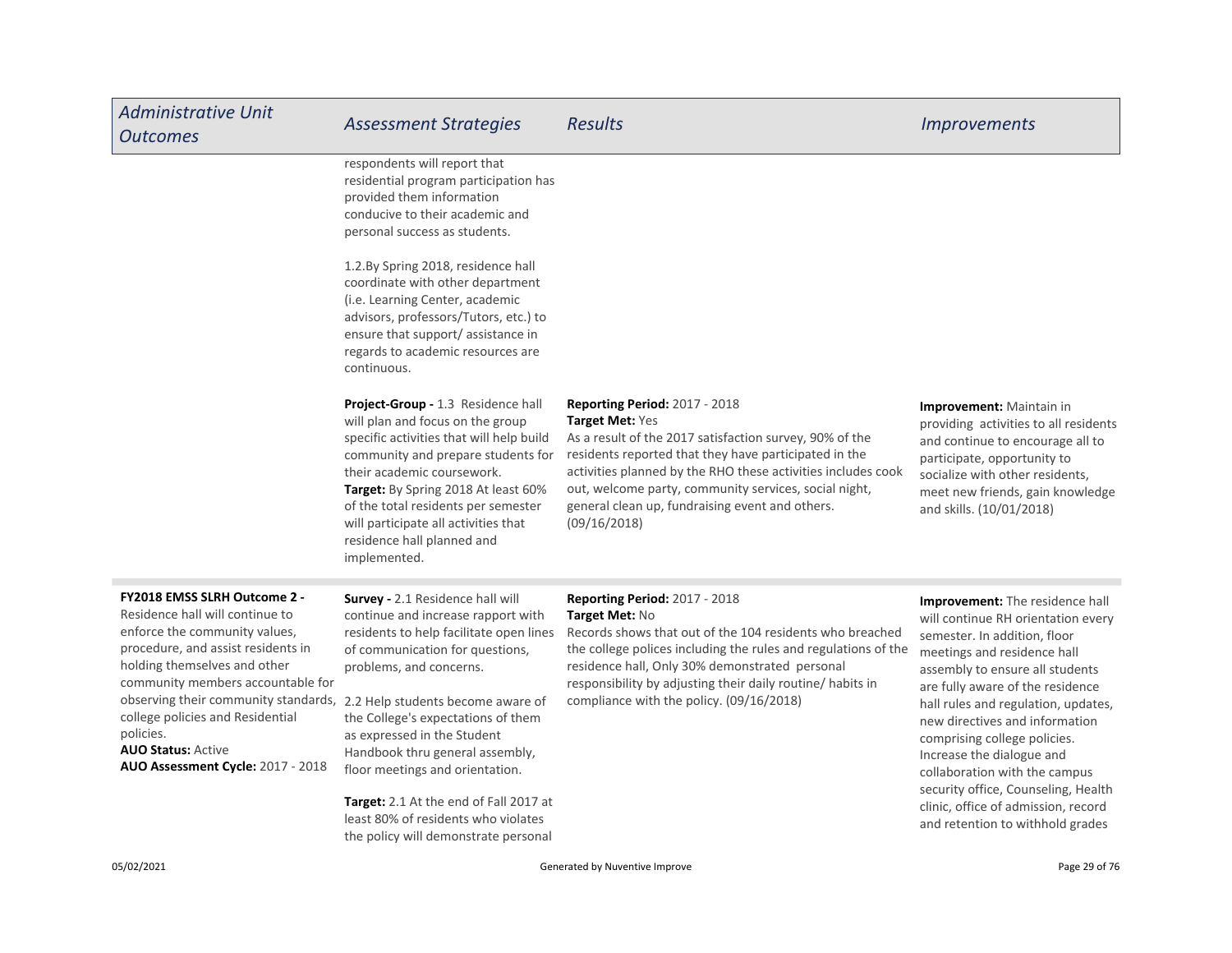| <b>Administrative Unit</b><br><b>Outcomes</b>                                                                                                                                                                                                                                             | <b>Assessment Strategies</b>                                                                                                                                                                                                                                                                                        | <b>Results</b>                                                                                                                                                                                                                                                                                                                                                          | <b>Improvements</b>                                                                                                                                                                                                                                                                                         |
|-------------------------------------------------------------------------------------------------------------------------------------------------------------------------------------------------------------------------------------------------------------------------------------------|---------------------------------------------------------------------------------------------------------------------------------------------------------------------------------------------------------------------------------------------------------------------------------------------------------------------|-------------------------------------------------------------------------------------------------------------------------------------------------------------------------------------------------------------------------------------------------------------------------------------------------------------------------------------------------------------------------|-------------------------------------------------------------------------------------------------------------------------------------------------------------------------------------------------------------------------------------------------------------------------------------------------------------|
|                                                                                                                                                                                                                                                                                           | responsibility by adjusting their daily<br>routine/ habits in compliance with<br>the policy.                                                                                                                                                                                                                        |                                                                                                                                                                                                                                                                                                                                                                         | or transcripts and office of<br>director of student life in regards<br>to student conduct, prevention<br>and intervention and ensuring                                                                                                                                                                      |
|                                                                                                                                                                                                                                                                                           | 2.2 Residence Hall will hold 3 floor<br>meetings to address questions,<br>issues and concerns.                                                                                                                                                                                                                      |                                                                                                                                                                                                                                                                                                                                                                         | that all incidents are documented<br>and addressed appropriately.<br>(09/16/2018)                                                                                                                                                                                                                           |
|                                                                                                                                                                                                                                                                                           | Project-Group - 2.3 Encourage<br>residents to exercise responsibility<br>through active participation in<br>assisting with policy decisions,<br>addressing disruptive behavior,<br>mediating conflict within the<br>community, and evaluating the<br>residential life program.                                      | <b>Reporting Period: 2017 - 2018</b><br>Target Met: No<br>Additional survey questions are needed to address the<br>outcome in regards to residents participation in assisting<br>policy decisions, mediating conflict with in the community<br>and evaluating residence hall life programs. (09/30/2018)                                                                | <b>Improvement:</b> Continue to<br>collaborate with other peer<br>leaders or groups to develop a<br>program for the term. in addition,<br>Plan, implement and evaluate<br>residence hall programs that<br>encourages participation and<br>developments of residents<br>meeting expectations as              |
|                                                                                                                                                                                                                                                                                           | Target: 2.3.At least 80% of survey<br>respondents will agree that<br>participation in policy decision<br>addressing issues in the residence<br>hall will provide them information<br>and connect them with resources<br>conducive to their success as<br>students.                                                  |                                                                                                                                                                                                                                                                                                                                                                         | stablished by the residence hall.<br>(09/30/2018)                                                                                                                                                                                                                                                           |
| FY2018 EMSS SLRH Outcome 3 - Plan,<br>implement, and evaluate educational<br>and social programs each term that<br>encourage the development of<br>students meeting expectations as<br>established by Residential Life.<br><b>AUO Status: Active</b><br>AUO Assessment Cycle: 2017 - 2018 | Project-Group - Collaborate with<br>other EMSS staff and selected<br>faculty to develop programs<br>exclusively for the residence hall to<br>support student success<br>Target: By the end of Fall 2017 90%<br>of the survey respondents will report<br>that residential program<br>participation has provided them | <b>Reporting Period: 2017 - 2018</b><br>Target Met: No<br>Additional survey questions are needed to address the<br>intended outcomes of educational and social programs. This<br>will allow us to better determine if the outcomes were met.<br>Additionally, the current questions need to be evaluated<br>and reconstructed to better reflect the goals. (09/16/2018) | Improvement: Collaborate with<br>office of institutional effectiveness<br>(OIE) to work on the survey<br>questions and modifying sections<br>related to educational and social<br>programs tailored for the<br>residence hall to implement and<br>meet the changing needs of the<br>residents. (09/16/2018) |

**College** 

information conducive to their academic and personal success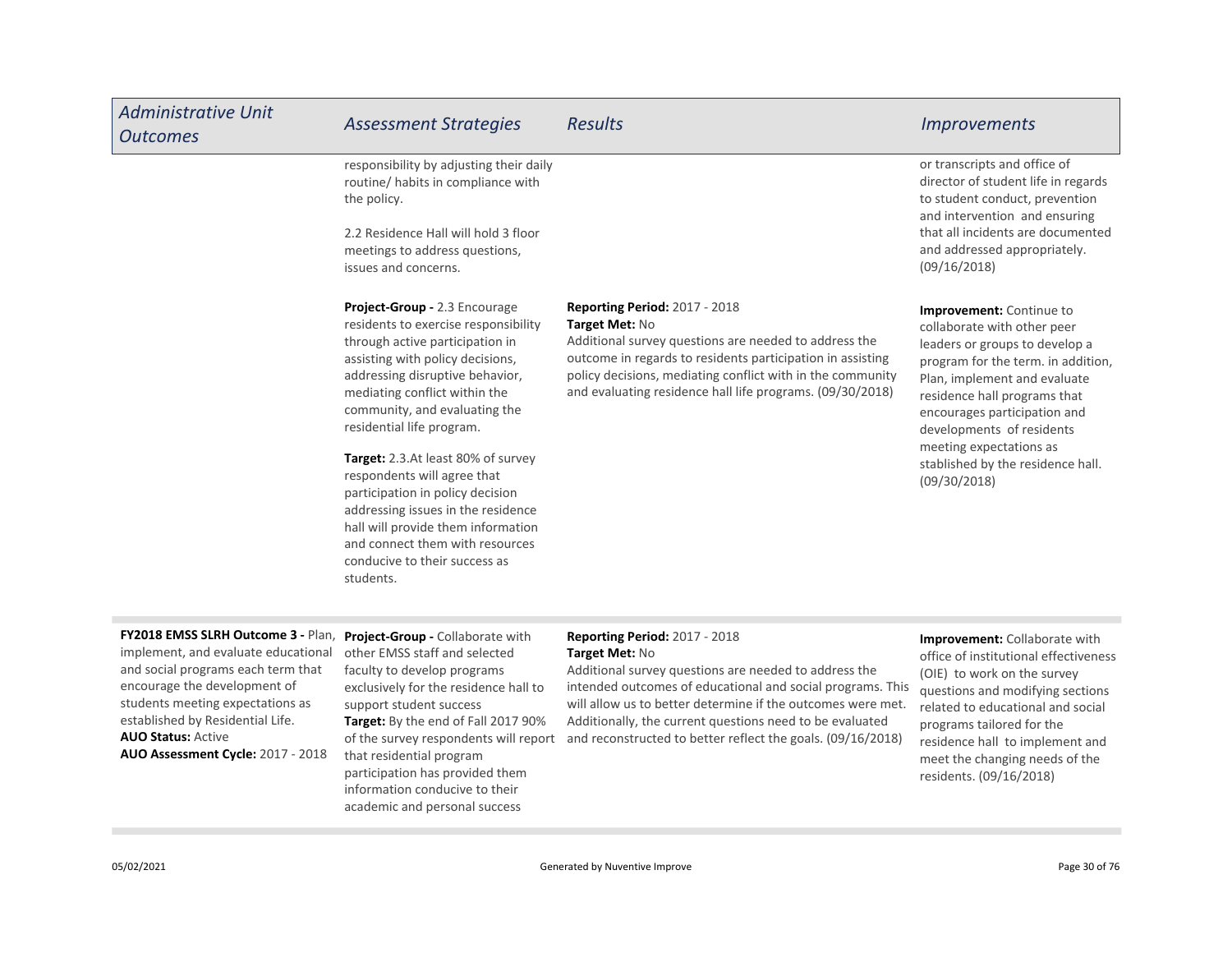| <b>Administrative Unit</b><br><b>Outcomes</b>                                                                                                                                                                                                                                                                                                                                                                                                                                                                                                                                                                                                                                                                                                                                                                                                                                                                                                                                                                                                                                                                                                                                                                                                                                                                                                                                                                                                                                                                                                                                                                                                                                                                                                                                              | <b>Assessment Strategies</b>                                                                                                                                                                                                                                                        | <b>Results</b>                                                                                                                                                                                                                                                                                                                                                    | <i><u><b>Improvements</b></u></i>                                                                                                                                                                                                                                                                                                                                                                                                                                                                                                                     |
|--------------------------------------------------------------------------------------------------------------------------------------------------------------------------------------------------------------------------------------------------------------------------------------------------------------------------------------------------------------------------------------------------------------------------------------------------------------------------------------------------------------------------------------------------------------------------------------------------------------------------------------------------------------------------------------------------------------------------------------------------------------------------------------------------------------------------------------------------------------------------------------------------------------------------------------------------------------------------------------------------------------------------------------------------------------------------------------------------------------------------------------------------------------------------------------------------------------------------------------------------------------------------------------------------------------------------------------------------------------------------------------------------------------------------------------------------------------------------------------------------------------------------------------------------------------------------------------------------------------------------------------------------------------------------------------------------------------------------------------------------------------------------------------------|-------------------------------------------------------------------------------------------------------------------------------------------------------------------------------------------------------------------------------------------------------------------------------------|-------------------------------------------------------------------------------------------------------------------------------------------------------------------------------------------------------------------------------------------------------------------------------------------------------------------------------------------------------------------|-------------------------------------------------------------------------------------------------------------------------------------------------------------------------------------------------------------------------------------------------------------------------------------------------------------------------------------------------------------------------------------------------------------------------------------------------------------------------------------------------------------------------------------------------------|
| FY2018 EMSS SLRH Outcome 4 -<br>Project-Group - 4.1 In support of<br>Residence hall will be designed in<br>their essential responsibilities, All<br>such a way that all RH staff will<br>residence hall staff are expected to<br>provide effective leadership and<br>uphold the highest standards of<br>support in the planning,<br>competence thru trainings and<br>implementation and evaluation of the workshops.<br>RH objectives, the creation of a<br>stimulating environment for learning;<br>4.2 Residence hall will conduct in<br>the effective use of resources to<br>house annual performance<br>achieve these objectives; and<br>assessment to encourage<br>contribution to the development and<br>professional growth and<br>improvement of Residence hall<br>improvement, to recognize<br>programs and services.<br>outstanding performance and to<br><b>AUO Status: Active</b><br>implement corrective and<br>AUO Assessment Cycle: 2017 - 2018<br>improvement processes related to<br>administrative and professional-<br>technical performance when<br>appropriate.<br>4.3 Thru trainings, exercises, drills<br>and workshops, Residence hall will<br>guarantee that all staff are: (A)<br>implementing College policies<br>including residence hall procedures,<br>process and programs accurately<br>and constructively, (B) provide up-to<br>date developments relating to<br>his/her area of responsibility, (C)<br>maintain a positive attitude toward<br>change in order to improve the<br>operations of his/her unit, (D)<br>maintain effective communication<br>with the a immediate supervisor and<br>perform any other duties assigned.<br>Target: 4.1.1 By Spring 2018 training<br>will be provided to all regular current<br>staff and expected that 90% will |                                                                                                                                                                                                                                                                                     | Reporting Period: 2017 - 2018<br>Target Met: Yes<br>Based on the satisfaction survey conducted in fall 2017,<br>respondent reported that they are very much satisfied<br>interms of services, performance and efficiency of staff.<br>(09/16/2018)                                                                                                                | Improvement: SL RH will continue<br>to provide planned staff<br>development opportunities that<br>provide the learning necessary to<br>enable the employee to perform<br>at the level of competency<br>required in current and future<br>position assignments and foster a<br>climate that facilitates personal<br>self-fulfillment, institutional<br>effectiveness, human creativity,<br>and system renewal To serve the<br>school system's primary goals:<br>enhancing and achieving quality<br>coaching and learning for<br>students. (10/01/2018) |
|                                                                                                                                                                                                                                                                                                                                                                                                                                                                                                                                                                                                                                                                                                                                                                                                                                                                                                                                                                                                                                                                                                                                                                                                                                                                                                                                                                                                                                                                                                                                                                                                                                                                                                                                                                                            | Reporting Period: 2017 - 2018<br>Target Met: Yes<br>Fall 2017 survey shows that overall performance of the<br>residence hall staff is at 82%. Residence hall will also<br>provide a new survey in Fall 2018 and use these results as<br>starting point moving forward. (10/01/2018) | Improvement: Residence hall will<br>continue to to provide surveys to<br>gather meaningful opinions,<br>comments and feedback.Develop<br>sensible decisions based on<br>analyzed results, address topics of<br>importance and identify<br>improvement opportunities.<br>(10/01/2018)                                                                              |                                                                                                                                                                                                                                                                                                                                                                                                                                                                                                                                                       |
|                                                                                                                                                                                                                                                                                                                                                                                                                                                                                                                                                                                                                                                                                                                                                                                                                                                                                                                                                                                                                                                                                                                                                                                                                                                                                                                                                                                                                                                                                                                                                                                                                                                                                                                                                                                            |                                                                                                                                                                                                                                                                                     | Reporting Period: 2017 - 2018<br>Target Met: Yes<br>As a result of the satisfaction survey done in Fall 2017 87%<br>of the respondent reported that all residence hall staff are<br>consistent with their job related duties and responsibilities,<br>corteous and efficient. (10/01/2018)<br><b>Related Documents:</b><br>Residence hall survey 2017 results.pdf | Improvement: Continue to survey<br>staff performace, level their<br>expertise in regards to their<br>related duties and responsibilities<br>and continue to evaluate their<br>performance every 6 months in<br>order to address their weakness<br>and improve their current skills.<br>(10/01/2018)                                                                                                                                                                                                                                                   |

learn to demonstrate higher standard of competence to best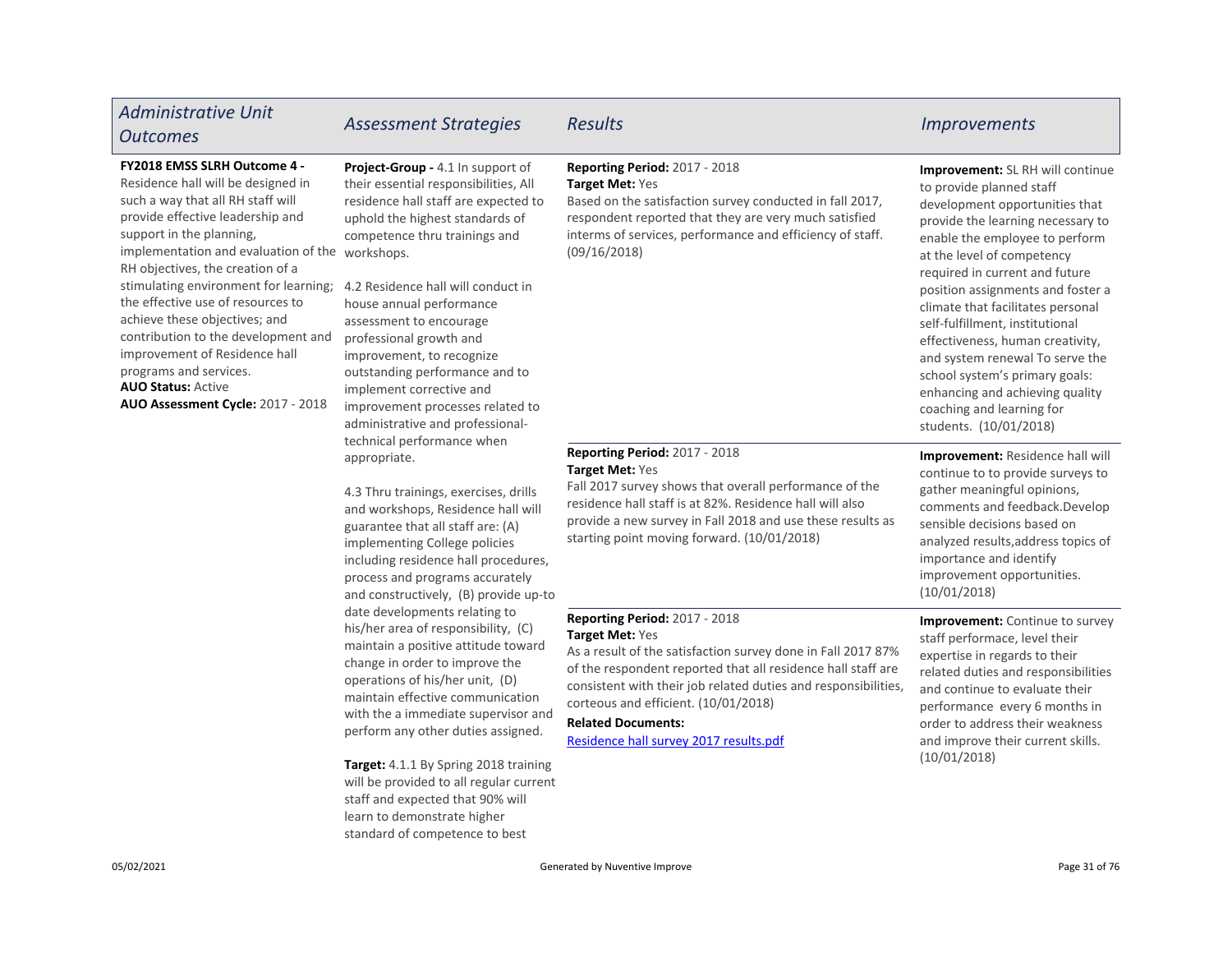| <b>Administrative Unit</b><br><b>Outcomes</b>                                                                                                                   | <b>Assessment Strategies</b>                                                                                                                                                                                                                                                                                                                                                                                                                          | <b>Results</b>                                                                                                                                                                                                                                                                           | <i><u><b>Improvements</b></u></i>                                                                                                                                                                                                                                                                                                                                                                                             |
|-----------------------------------------------------------------------------------------------------------------------------------------------------------------|-------------------------------------------------------------------------------------------------------------------------------------------------------------------------------------------------------------------------------------------------------------------------------------------------------------------------------------------------------------------------------------------------------------------------------------------------------|------------------------------------------------------------------------------------------------------------------------------------------------------------------------------------------------------------------------------------------------------------------------------------------|-------------------------------------------------------------------------------------------------------------------------------------------------------------------------------------------------------------------------------------------------------------------------------------------------------------------------------------------------------------------------------------------------------------------------------|
|                                                                                                                                                                 | address residents concerns, how<br>best to refer students.                                                                                                                                                                                                                                                                                                                                                                                            |                                                                                                                                                                                                                                                                                          |                                                                                                                                                                                                                                                                                                                                                                                                                               |
|                                                                                                                                                                 | 4.2.2 By the end of Fall 2018, Basing<br>on their in house performance<br>evaluations, staff will take the steps<br>towards improvement and grow<br>professionally at least 20% annually<br>until 100% is achieved                                                                                                                                                                                                                                    |                                                                                                                                                                                                                                                                                          |                                                                                                                                                                                                                                                                                                                                                                                                                               |
|                                                                                                                                                                 | 4.3.3 Beginning of Spring 2018 staff<br>will be expected to apprise their<br>knowledge, level of expertise,<br>understanding regarding their job<br>related duties and responsibilities at<br>least 40% increase with in 6 months<br>until 100% is achieved with 12<br>months time frame.                                                                                                                                                             |                                                                                                                                                                                                                                                                                          |                                                                                                                                                                                                                                                                                                                                                                                                                               |
|                                                                                                                                                                 | Project-Group - 4.4 In support of<br>their essential responsibilities, All<br>residence hall staff are expected to<br>uphold the highest standards of<br>competence thru trainings and<br>workshops.<br>Target: By Spring 2018 training will<br>be provided to all regular current<br>staff and expected that 90% will<br>learn to demonstrate higher<br>standard of competence to best<br>address residents concerns, how<br>best to refer students. | <b>Reporting Period: 2017 - 2018</b><br><b>Target Met: Yes</b><br>There were few staff training done during the Fall 2017-<br>Spring 2018 including FIrst aid CPR, FIre alarm operation<br>and procedure including fire drill, Report writing and<br>computer literacy 101. (10/01/2018) | Improvement: Continue to<br>coordinate with other<br>departments or goverment and<br>non-goverment trainers and<br>educators to increase the<br>standard of competence,<br>increased job satisfaction and<br>morale among employees,<br>motivated, efficiencient, ability to<br>adopt new technologies and<br>methods, provide or promote<br>innovative strategies and<br>enhance/boost residence hall<br>image. (10/01/2018) |
| FY2018 EMSS SLRH Outcome 5 -<br>Residence hall will Improve student<br>knowledge/skills in civic engagement<br>through shared governance of<br>residence halls. | Survey - 5.1 Residence hall will<br>develop a student assistant training<br>program along with a<br>pretest/posttest during the 2017/18<br>academic years with a launch date of                                                                                                                                                                                                                                                                       | Reporting Period: 2017 - 2018<br><b>Target Met: Yes</b><br>SL-RH will continue to motivate and recognize success by<br>recognizing the outstanding things that residents<br>accomplish, both inside and outside of the building.                                                         | Improvement: Resume to<br>recognize resident's<br>accomplishments and continue to<br>offer incentives to all top-<br>performing residents.                                                                                                                                                                                                                                                                                    |

AUO Status: Active

O5/02/2021 **Generated by Nuventive Improve** Generated by Nuventive Improve Page 32 of 76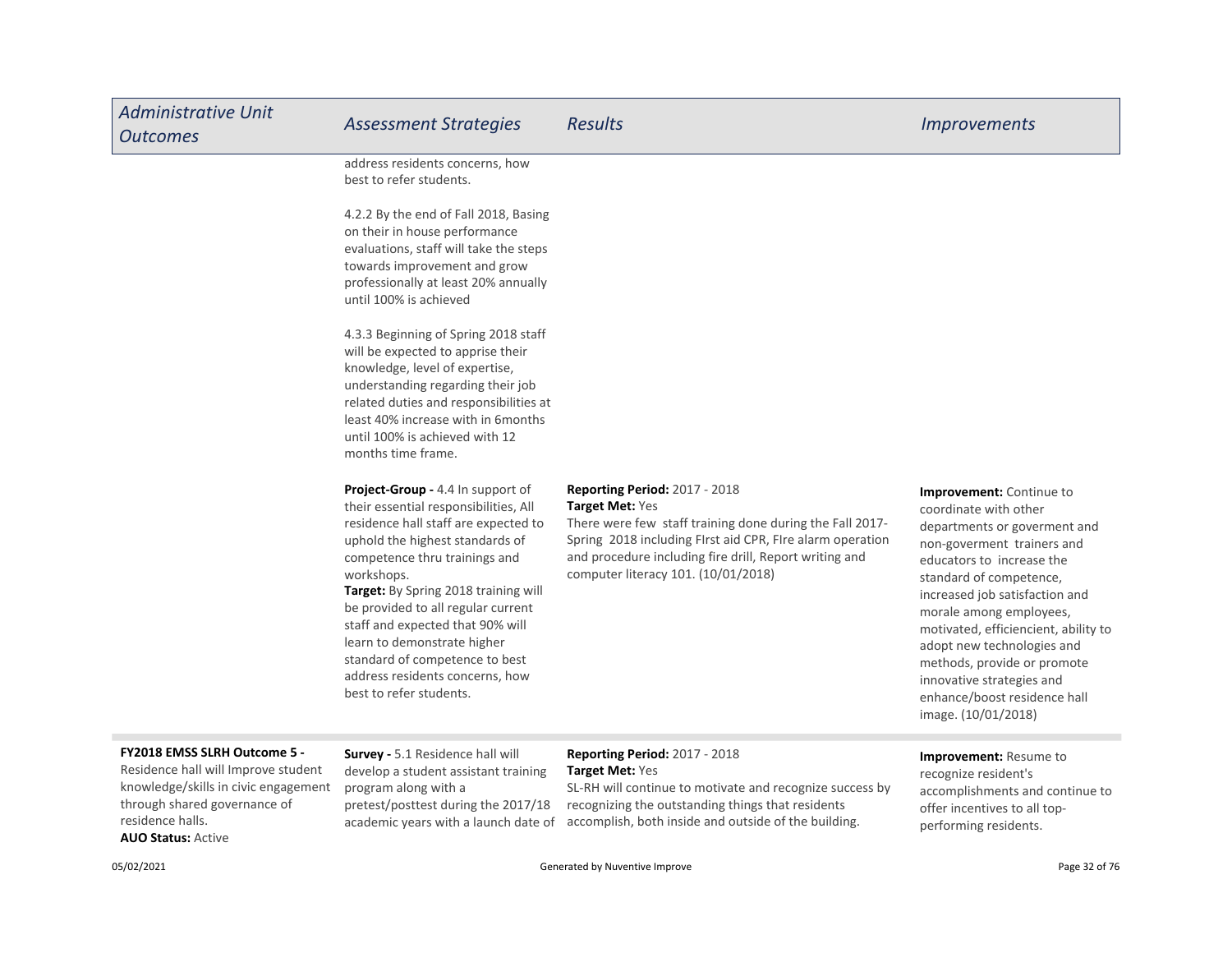| <b>Administrative Unit</b><br><b>Outcomes</b>                                                                                                                                                                                                                                                                                       | <b>Assessment Strategies</b>                                                                                                                                                                                                                                                       | <b>Results</b>                                                                                                                                                                                                                                                                                                                                                                                                                | <i><u><b>Improvements</b></u></i>                                                                                                                                                                                                                       |
|-------------------------------------------------------------------------------------------------------------------------------------------------------------------------------------------------------------------------------------------------------------------------------------------------------------------------------------|------------------------------------------------------------------------------------------------------------------------------------------------------------------------------------------------------------------------------------------------------------------------------------|-------------------------------------------------------------------------------------------------------------------------------------------------------------------------------------------------------------------------------------------------------------------------------------------------------------------------------------------------------------------------------------------------------------------------------|---------------------------------------------------------------------------------------------------------------------------------------------------------------------------------------------------------------------------------------------------------|
| AUO Assessment Cycle: 2017 - 2018                                                                                                                                                                                                                                                                                                   | Spring 2018.<br>5.2 Develop a recognition program<br>for RAs who are going above and<br>beyond what is expected in making<br>meaningful connections with<br>residents.                                                                                                             | Celebrating students growth and accomplishing their goals<br>and fosters strong relationships among students, faculty,<br>and the community and creates a positive school culture<br>where students feel valued. More formally, a day of Good<br>behavior reward is held at the end of every semester, which<br>invites the top-performing residents to a lunch and<br>recognition ceremony at an outside venue. (09/16/2018) | (10/01/2018)                                                                                                                                                                                                                                            |
|                                                                                                                                                                                                                                                                                                                                     | Target: 5.1 90% of the survey<br>respondents will report that their<br>Resident Assistant engaged them<br>and made them aware of the<br>available services, plans and<br>resources.                                                                                                |                                                                                                                                                                                                                                                                                                                                                                                                                               |                                                                                                                                                                                                                                                         |
|                                                                                                                                                                                                                                                                                                                                     | 5.2 By the end of every semester all<br>RA student staff will be recognized<br>thru recognition program developed<br>by the RH to foster strong<br>relationships with students, and the<br>community that creates a positive<br>college culture where Student RA's<br>feel valued. |                                                                                                                                                                                                                                                                                                                                                                                                                               |                                                                                                                                                                                                                                                         |
| FY2018 EMSS SLRH Outcome 6 -<br>Residence hall will Improve the<br>residence hall environments, which in facilities and maintenance including<br>turn, increase demand for students to<br>live on campus including the increase<br>of satisfaction rate for students living<br>in the residence halls.<br><b>AUO Status: Active</b> | Survey - Residence hall will continue<br>to coordinate with Director of<br>resident's inputs to address student-<br>learning needs.<br>Target: RH will Improve residence                                                                                                           | Reporting Period: 2017 - 2018<br><b>Target Met: Yes</b><br>Satisfaction survey during fall 2017 shows that residents<br>overall satisfaction is at 88%<br>(09/16/2018)<br><b>Related Documents:</b><br>Residence hall survey 2017 results.pdf                                                                                                                                                                                 | Improvement: Residence hall will<br>continue to collaborate with the<br>office of researcha and planning<br>to administer satisfaction survey<br>every other year to all residents<br>and use the results as a baseline<br>moving forward. (10/01/2018) |
| AUO Assessment Cycle: 2017 - 2018                                                                                                                                                                                                                                                                                                   | hall environment by 10% annually<br>until 90% or greater is achieved.<br>At the end of fall 2017, minimum<br>80% of the survey respondents will<br>account that the overall satisfaction                                                                                           |                                                                                                                                                                                                                                                                                                                                                                                                                               |                                                                                                                                                                                                                                                         |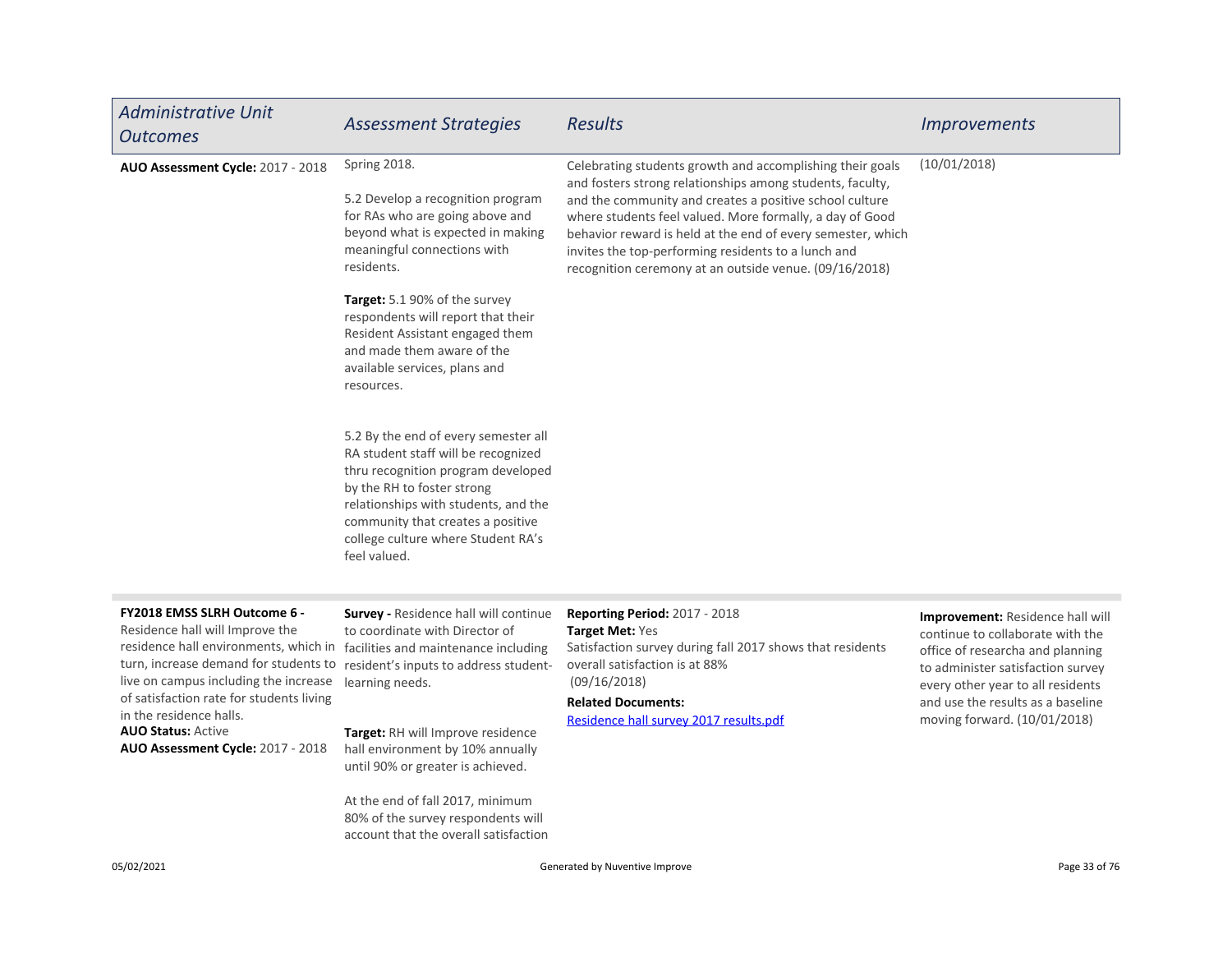| <b>Administrative Unit</b><br><b>Outcomes</b>                                                                                                                                                                                                                                                                                                                                                                        | <b>Assessment Strategies</b>                                                                                                                                                                                                                                                                                                                                                                                                                                     | <b>Results</b>                                                                                                                                                                                                                                                                                                                                                                                                                                                                                                                                                                                                                                                                                                                                                                                                                                                                                                                                                                                                                                                                                                                                                                                                                 | <i><u><b>Improvements</b></u></i>                                                                                                                                                                                                                                                                                                                                                                                                                                                                                                                                                                                                                                                                                                      |
|----------------------------------------------------------------------------------------------------------------------------------------------------------------------------------------------------------------------------------------------------------------------------------------------------------------------------------------------------------------------------------------------------------------------|------------------------------------------------------------------------------------------------------------------------------------------------------------------------------------------------------------------------------------------------------------------------------------------------------------------------------------------------------------------------------------------------------------------------------------------------------------------|--------------------------------------------------------------------------------------------------------------------------------------------------------------------------------------------------------------------------------------------------------------------------------------------------------------------------------------------------------------------------------------------------------------------------------------------------------------------------------------------------------------------------------------------------------------------------------------------------------------------------------------------------------------------------------------------------------------------------------------------------------------------------------------------------------------------------------------------------------------------------------------------------------------------------------------------------------------------------------------------------------------------------------------------------------------------------------------------------------------------------------------------------------------------------------------------------------------------------------|----------------------------------------------------------------------------------------------------------------------------------------------------------------------------------------------------------------------------------------------------------------------------------------------------------------------------------------------------------------------------------------------------------------------------------------------------------------------------------------------------------------------------------------------------------------------------------------------------------------------------------------------------------------------------------------------------------------------------------------|
|                                                                                                                                                                                                                                                                                                                                                                                                                      | rate in the residence hall will be<br>higher than the previous surveys.                                                                                                                                                                                                                                                                                                                                                                                          |                                                                                                                                                                                                                                                                                                                                                                                                                                                                                                                                                                                                                                                                                                                                                                                                                                                                                                                                                                                                                                                                                                                                                                                                                                |                                                                                                                                                                                                                                                                                                                                                                                                                                                                                                                                                                                                                                                                                                                                        |
| 2017-2018 EMSS N SLHS: Outcome 1<br>- Students will demonstrate<br>increased awareness of services<br>available at and provided by the<br>Health Services by frequenting the<br>Health Service clinics for information,<br>resources, and basic first aid and<br>immediate emergency treatment as<br>appropriate.<br><b>AUO Status: Active</b><br>AUO Assessment Cycle: 2017 - 2018<br><b>Start Date: 09/16/2018</b> | <b>Descriptive Statistics - Continually</b><br>provide basic and effective out-<br>patient and primary health care<br>services to students and staff.<br><b>Target:</b> Exceed the rate of frequency<br>visits made by students, faculty and<br>staff to at least 10% from prior<br>school year.<br>At least 75% of visits made by<br>students, faculty and staff to the<br>Health Service clinic will receive the<br>treatments requested and/or<br>prescribed. | <b>Reporting Period: 2017 - 2018</b><br>Target Met: Yes<br>Tabulated frequency count of visits by students faculty, and<br>staff to the Health Services showed that:<br>A. In 2016-2017, the Health Services received a total of<br>3,737 visits.<br>B. In 2017-2018, it received a total of 2,617 visits.<br>C. A negative difference of 2, 068 visits; therefor, a decrease<br>by 36 % in the number of visits as compared to prior school<br>year.<br>D. The established criterion for success was "at least 10%"<br>increase in the frequency of visits to the Health Services<br>clinic; therefore, this criterion has not been met.<br>However, the office log of visits also showed that of the<br>2,617 visits 2,562 (or 98%) received the treatments<br>requested and/or prescribed.<br>The established criterion for success was "at least 75%" of<br>visits made by students, faculty and staff to the Health<br>Services clinic will receive the treatment requested and/or<br>prescribed; therefore, this criterion has been met.<br>(09/18/2018)<br><b>Related Documents:</b><br>HS (2016-2017 and 2017-2018)Frequency Counts of Visits<br>served by Types of Service.pdf<br>HS (May-August 2018) BOR Report.pdf | Improvement: Based on the<br>results, the Health Services need<br>to improve the delivery of health<br>services and plans to implement<br>the following in the next cycle:<br>1. Continually provide basic and<br>effective outpatient and primary<br>preventive health services.<br>2. Exceed the rate of frequency<br>visits made by students and staff<br>to at least 20% from prior year.<br>3. Ensure timely procurement of<br>medical supplies to prevent stock<br>outs.<br>4. Further develop and update the<br>Health Service webpage in<br>collaboration with the State<br>campus nurses, the Student Life<br>staff and Information Technology<br>staff to ensure wide awareness of<br>services and programs.<br>(09/18/2018) |
|                                                                                                                                                                                                                                                                                                                                                                                                                      | <b>Descriptive Statistics - Continually</b><br>provide health<br>maintenance/prophylaxis<br>treatments that include but are not                                                                                                                                                                                                                                                                                                                                  | <b>Reporting Period: 2017 - 2018</b><br>Target Met: No<br>The office logs showed that:                                                                                                                                                                                                                                                                                                                                                                                                                                                                                                                                                                                                                                                                                                                                                                                                                                                                                                                                                                                                                                                                                                                                         | <b>Improvement:</b> Based on the<br>results, the Health Services plan to<br>implement the following:                                                                                                                                                                                                                                                                                                                                                                                                                                                                                                                                                                                                                                   |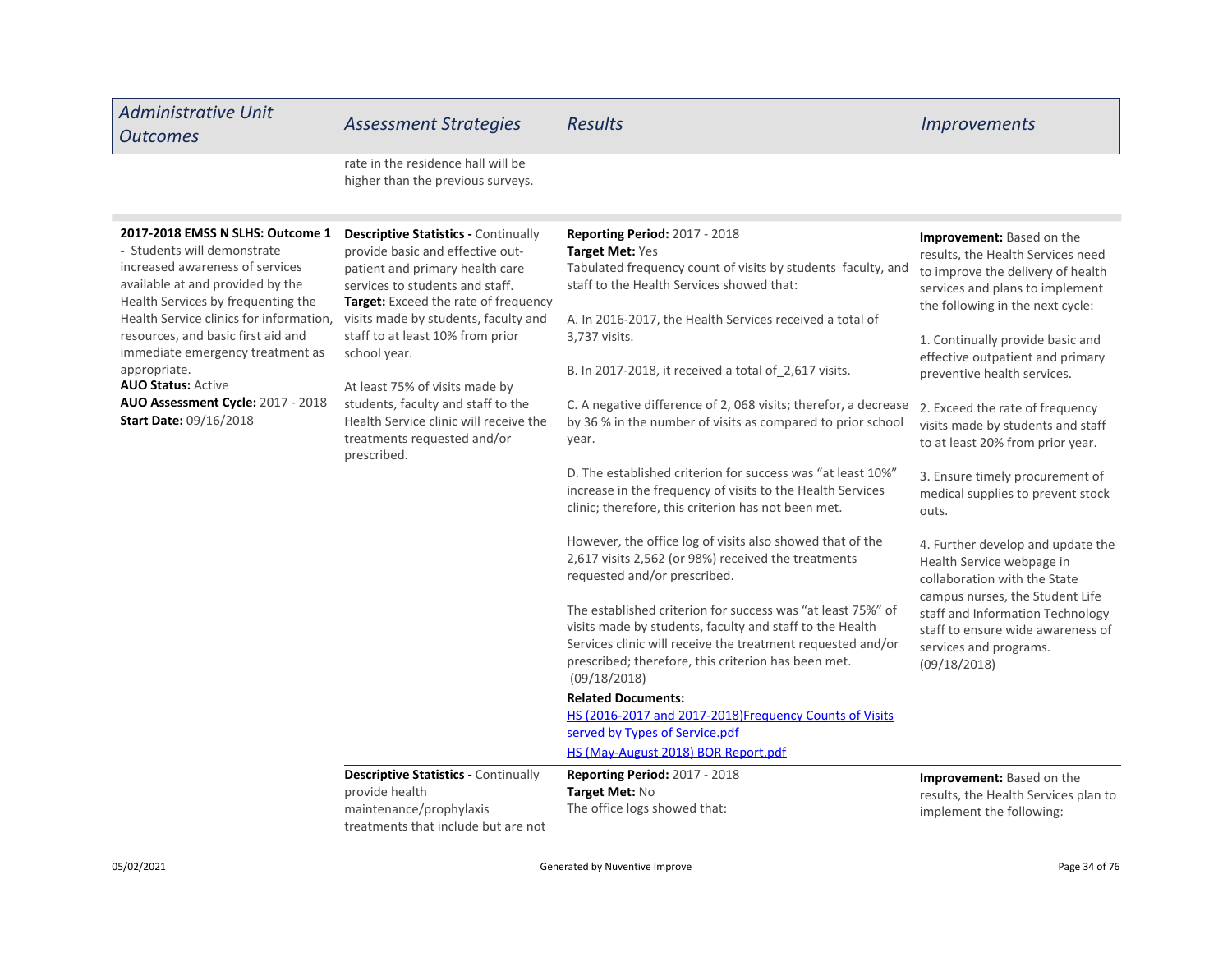| <b>Administrative Unit</b><br><b>Outcomes</b> | <b>Assessment Strategies</b>                                                                                                                                                                                                                                                                                                                                                                                                                         | <b>Results</b>                                                                                                                                                                                                                                                                                                                                                                                                                                                                                                                                                                                                                                                                                                                                                                                                                                                                                                                                                                                                                                                                                                                                                                                                                                                                                                                                                                                                                                                                                                                                                                                                                                                                                                                                                              | <b>Improvements</b>                                                                                                                                                                                                                                                                                                                                                                                                                                                                                                                                                        |
|-----------------------------------------------|------------------------------------------------------------------------------------------------------------------------------------------------------------------------------------------------------------------------------------------------------------------------------------------------------------------------------------------------------------------------------------------------------------------------------------------------------|-----------------------------------------------------------------------------------------------------------------------------------------------------------------------------------------------------------------------------------------------------------------------------------------------------------------------------------------------------------------------------------------------------------------------------------------------------------------------------------------------------------------------------------------------------------------------------------------------------------------------------------------------------------------------------------------------------------------------------------------------------------------------------------------------------------------------------------------------------------------------------------------------------------------------------------------------------------------------------------------------------------------------------------------------------------------------------------------------------------------------------------------------------------------------------------------------------------------------------------------------------------------------------------------------------------------------------------------------------------------------------------------------------------------------------------------------------------------------------------------------------------------------------------------------------------------------------------------------------------------------------------------------------------------------------------------------------------------------------------------------------------------------------|----------------------------------------------------------------------------------------------------------------------------------------------------------------------------------------------------------------------------------------------------------------------------------------------------------------------------------------------------------------------------------------------------------------------------------------------------------------------------------------------------------------------------------------------------------------------------|
|                                               | limited to the seasonal influenza<br>vaccinations, multivitamin<br>supplements, baby aspirin,<br>deworming medicines and others.<br><b>Target:</b> Exceed the rate of students,<br>faculty and staff taking health<br>maintenance/prophylaxis<br>treatments by at least 10% from<br>prior school year.<br>Exceed the rate of students, faculty<br>and staff taking the seasonal<br>influenza vaccinations by at least<br>10% from prior school year. | A. In 2016-2017, the Health Services received a total of<br>2,235 visits by students, faculty and staff specifically for<br>treatment of health maintenance/prophylaxis including<br>deworming medicines, multi-vitamin supplements and<br>others.<br>B. In 2017-2018 the dispensary received a total of 1,149<br>visits for the same kind of treatment.<br>C. A negative difference of 1, 086 visits; therefor, a decrease<br>by 49 % in the number of visits for health<br>maintenance/prophylaxis as compared to prior school year.<br>D. The established criterion for success was "at least 10%"<br>increase in the number of visits specifically for treatment of<br>health maintenance/prophylaxis; therefore, this criterion<br>has not been met.<br>Also, tabulated frequency counts of visits to the Health<br>Services clinic and office logs on registration of participants<br>to the health activities/workshops hosted and facilitated by<br>the Health Services clinic showed that:<br>A. In 2016-2017 the Health Services received a total of 309<br>students, faculty and staff for the seasonal influenza<br>vaccination.<br>B. In 2017-2018 the dispensary received a total of 221 visits<br>for the seasonal influenza vaccinations.<br>C. A negative difference of 88 number of participants for<br>the seasonal influenza vaccinations; therefor, a decrease by<br>29 % in the number of students, faculty and staff who<br>received the flu vaccinations in comparison to prior school<br>year.<br>D. The established criterion for success was to "exceed the<br>number of students, faculty and staff taking the seasonal<br>influenza vaccinations by "at least 10%" from prior school<br>year; therefore, this criterion has also not been met. | 1. Continually coordinate with the<br>Pohnpei State immunization<br>program to ensure the seasonal<br>influenza vaccinations are<br>provided at the clinic and at every<br>health activities held on campus.<br>2. Ensure health maintenance and<br>prophylaxis treatment such as the<br>multivitamin supplements,<br>deworming medicines, baby<br>aspirin etc., are available and<br>accessible at all times.<br>3. Increase the rate of students<br>and staff taking the health<br>maintenance/prophylaxis<br>treatment by at least 10% from<br>prior year. (09/18/2018) |
| 05/02/2021                                    |                                                                                                                                                                                                                                                                                                                                                                                                                                                      | Generated by Nuventive Improve                                                                                                                                                                                                                                                                                                                                                                                                                                                                                                                                                                                                                                                                                                                                                                                                                                                                                                                                                                                                                                                                                                                                                                                                                                                                                                                                                                                                                                                                                                                                                                                                                                                                                                                                              | Page 35 of 76                                                                                                                                                                                                                                                                                                                                                                                                                                                                                                                                                              |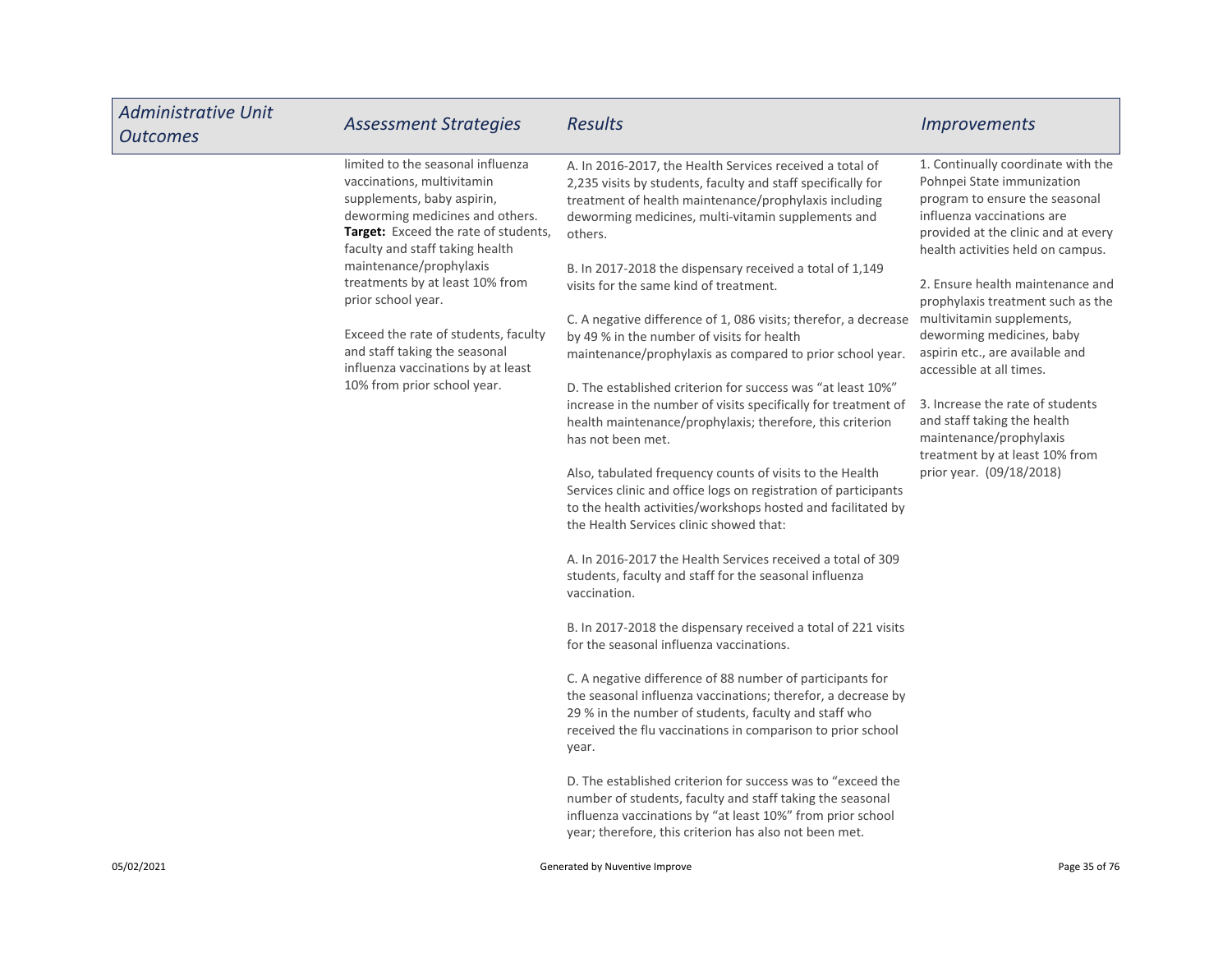| <b>Administrative Unit</b><br><b>Outcomes</b> | <b>Assessment Strategies</b>                                                                                                                                                                                                                                                                                                                                                                                                                                                                   | <b>Results</b>                                                                                                                                                                                                                                                                                                                                                                                                                                                                                                                                                              | <i><u><b>Improvements</b></u></i>                                                                                                                                                                                                                                                                                                                                                                                                                                                                                                               |
|-----------------------------------------------|------------------------------------------------------------------------------------------------------------------------------------------------------------------------------------------------------------------------------------------------------------------------------------------------------------------------------------------------------------------------------------------------------------------------------------------------------------------------------------------------|-----------------------------------------------------------------------------------------------------------------------------------------------------------------------------------------------------------------------------------------------------------------------------------------------------------------------------------------------------------------------------------------------------------------------------------------------------------------------------------------------------------------------------------------------------------------------------|-------------------------------------------------------------------------------------------------------------------------------------------------------------------------------------------------------------------------------------------------------------------------------------------------------------------------------------------------------------------------------------------------------------------------------------------------------------------------------------------------------------------------------------------------|
|                                               | <b>Descriptive Statistics - Continually</b><br>schedule and conduct physical<br>inventories of medical supplies at<br>least quarterly to ensure timely<br>procurement of medicines and to<br>avoid stock outs.<br>Target: At least four physical<br>inventories of medical supplies will<br>be conducted during the assessment<br>cycle.                                                                                                                                                       | (09/18/2018)<br><b>Related Documents:</b><br>HS (2016-2017 and 2017-2018)Frequency Counts of Visits<br>served by Types of Service.pdf<br>HS (FY2017-2018) Health Service Calendar of Activities.pdf<br>Reporting Period: 2017 - 2018<br>Target Met: No<br>According to the stock cards, two physical inventories were<br>carried out on most of the medical supplies. The established<br>criterion for success was "at least four inventories of<br>medical supplies will be conducted during the school year";<br>therefore, this criterion has not been met. (09/18/2018) | Improvement: Based on the<br>result, the Health Services plan to<br>implement the following:<br>1. Schedule and conduct monthly<br>inventory of medical supplies to<br>ensure availability of medical<br>supplies at all times.<br>2. Prepare and place at least three<br>orders of needed medical supplies<br>during the reporting period.<br>(09/18/2018)                                                                                                                                                                                     |
|                                               | <b>Descriptive Statistics - Extend</b><br>special clinic that provides care and<br>treatment for women-specific<br>problems; and ensure safe and<br>professional health practice and<br>competency through continue<br>upgrading of nursing knowledge and<br>skills including maintaining currency<br>of nursing license.<br>Target: At least one women's health<br>clinic will be conducted, and at least<br>two on and off-island<br>conferences/workshops will be<br>attended by the nurse. | <b>Reporting Period: 2017 - 2018</b><br>Target Met: Yes<br>Due to scheduling problem, activity could not be<br>implemented at this time. However, the nurse had<br>participated in the American Pacific Nurse Leadership<br>conference and in a workshop on Syphilis/HIV Test kit. The<br>established criterion for success was "at least two on and<br>off-island conference/workshop will be attended by the<br>nurse; therefore, this criterion has been met (09/18/2018)                                                                                                | <b>Improvement:</b> Based on the<br>results, the Health Services plan to<br>implement the following for the<br>next cycle:<br>1. Coordinate with Pohnpei State<br>Family Planning/Maternal Child<br>Health program to assist in<br>conducting a special health clinic<br>for women at least twice per year.<br>2. Ensure the College Nurse<br>continues to upgrade knowledge<br>and nursing skills and maintains<br>currency of nursing license by<br>participating in at least two<br>health-related<br>workshops/conferences.<br>(09/19/2018) |

Descriptive Statistics - Continually Reporting Period: 2017 - 2018 **Improvement:** The Health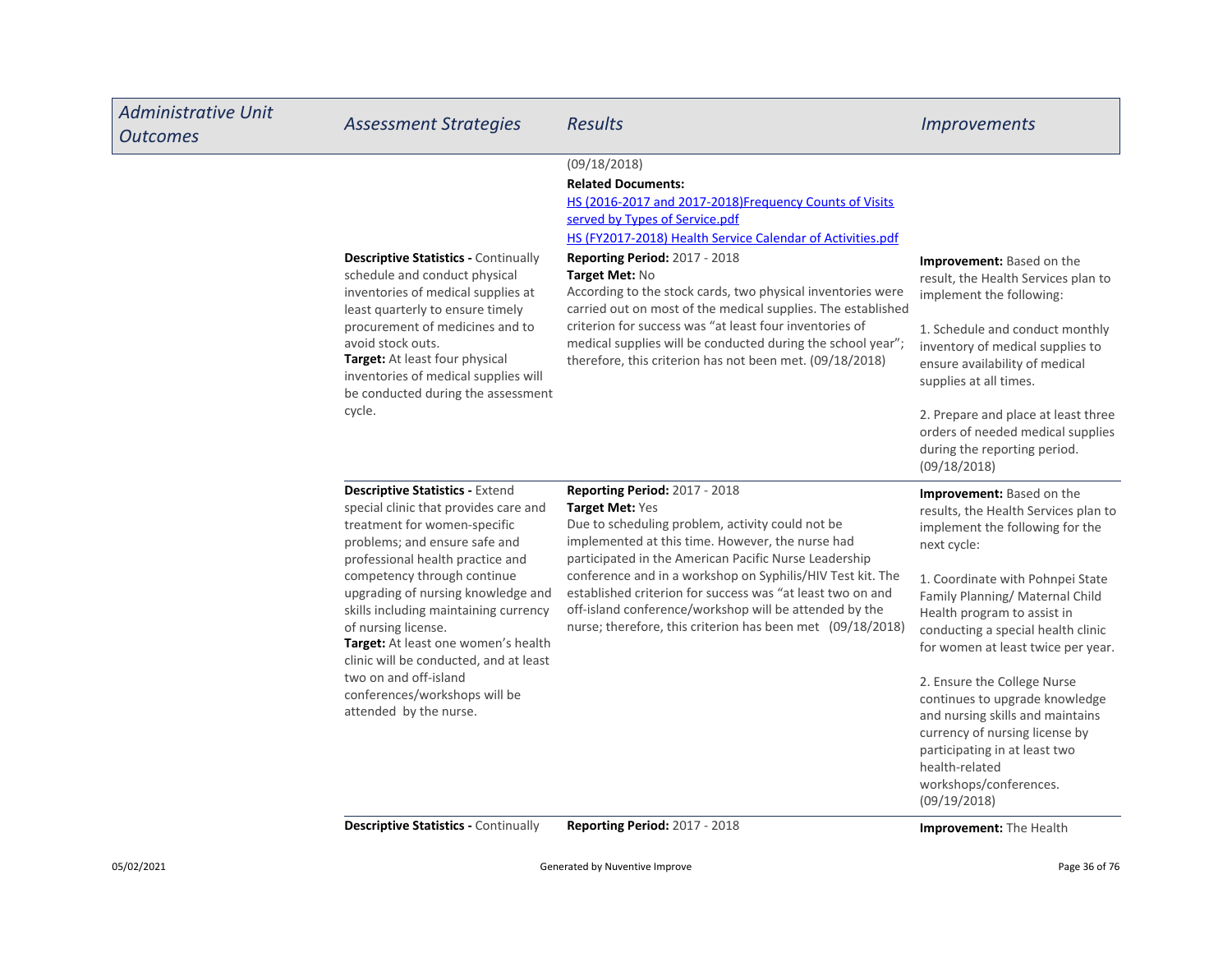| <b>Administrative Unit</b><br><b>Outcomes</b>                                                                                                                                                                                                                                                                                                                                       | <b>Assessment Strategies</b>                                                                                                                                                                                                                                                                                                                                                                                                                                                                                                                                                                                        | <b>Results</b>                                                                                                                                                                                                                                                                                                                                                                                                                                                                                                                                                                                                                                                                                                                                                                                                                                           | <b>Improvements</b>                                                                                                                                                                                                                                                                                                                                                                                                                                                                       |
|-------------------------------------------------------------------------------------------------------------------------------------------------------------------------------------------------------------------------------------------------------------------------------------------------------------------------------------------------------------------------------------|---------------------------------------------------------------------------------------------------------------------------------------------------------------------------------------------------------------------------------------------------------------------------------------------------------------------------------------------------------------------------------------------------------------------------------------------------------------------------------------------------------------------------------------------------------------------------------------------------------------------|----------------------------------------------------------------------------------------------------------------------------------------------------------------------------------------------------------------------------------------------------------------------------------------------------------------------------------------------------------------------------------------------------------------------------------------------------------------------------------------------------------------------------------------------------------------------------------------------------------------------------------------------------------------------------------------------------------------------------------------------------------------------------------------------------------------------------------------------------------|-------------------------------------------------------------------------------------------------------------------------------------------------------------------------------------------------------------------------------------------------------------------------------------------------------------------------------------------------------------------------------------------------------------------------------------------------------------------------------------------|
|                                                                                                                                                                                                                                                                                                                                                                                     | update and provide current health<br>information resources; and renew<br>current nursing and other health<br>magazines subscriptions including<br>developing and publishing unit's own<br>ICE materials<br>Target: Exceed the rate of students<br>using/requesting health care<br>information/resource materials by at<br>least 5% from prior school year.                                                                                                                                                                                                                                                          | Target Met: Yes<br>Tabulated frequency count of visits to the Health Services<br>clinic showed that:<br>A. In 2016-2017, a total of 2, 559 visits were made by<br>students. Of the number of the visits, 1, 904 were<br>recorded to use or provided information education and<br>communication.<br>B. In 2017-2018, a total of 2, 571 visits were made by<br>students. Of the number of visits, 2, 155 were recorded to<br>use or provided information education and communication.<br>C. An increase of 251 visits made by students; therefore, an<br>increase by 12% in the number of visits for IEC.<br>D. The established criterion for success was "exceed the<br>rate of students using/requesting health care<br>information/resource materials by at least 5% from prior<br>school year; therefore, this criterion has been met.<br>(09/18/2018) | Services will continue to ensure<br>availability and accessibility of<br>information, education,<br>communication (IEC) materials by<br>continually<br>1. Update and provide current<br>health information and resources.<br>2. Renew current subscriptions of<br>nursing and other health<br>magazines.<br>3. Order/re-order<br>pamphlets/booklets on various<br>health-related topics.<br>(09/18/2018)                                                                                  |
| 2017-2018 EMSS N SLHS: Outcome 2<br>- Students will continue to<br>demonstrate increased awareness<br>and knowledge about current health<br>issues and the relationship between<br>lifestyle choices and wellness as a<br>result of participation in the outreach<br>activities.<br><b>AUO Status: Active</b><br>AUO Assessment Cycle: 2017 - 2018<br><b>Start Date: 09/16/2018</b> | <b>Exam/Quiz - Pre-Post - Continually</b><br>organize and facilitate health<br>education awareness and outreach<br>programs/activities in collaboration<br>with the college's health science<br>program and community and<br>government health agencies; and<br>encourage involvement of more<br>students including the Student Body<br>Association and the Student Clubs<br>Organizations in the planning and<br>implementation of activities.<br>Target: At least 10% increase in the<br>number of students participating in<br>the Health Service facilitated<br>workshops/activities from prior<br>school year. | <b>Reporting Period: 2017 - 2018</b><br>Target Met: No<br>The office log on registrations of participants to the health<br>activities/workshops hosted and facilitated by the Health<br>Services clinic showed that:<br>A. In 2016-2017, the office hosted five health<br>activities/workshops participated by about 1, 085 students.<br>B. In 2017-2018, the office hosted the same number of<br>health activities participated by about 617 students.<br>C. A decrease of 468 participants in headcounts; therefore,<br>a decrease by 43% in the number of student participants as<br>compared to prior school year.<br>D. The established criterion for success was "at least 10%"<br>increase in the number of students participating in the                                                                                                         | <b>Improvement:</b> Based on the<br>results, the Health Services need<br>to improve the<br>coordination/facilitation of health<br>awareness/outreach activities and<br>plan to implement the following:<br>1. Continue to organize and<br>facilitate health education<br>awareness activities in<br>collaboration with the college's<br>health science program and<br>community and government<br>health agencies.<br>2. Encourage involvement of more<br>students including SBA, student |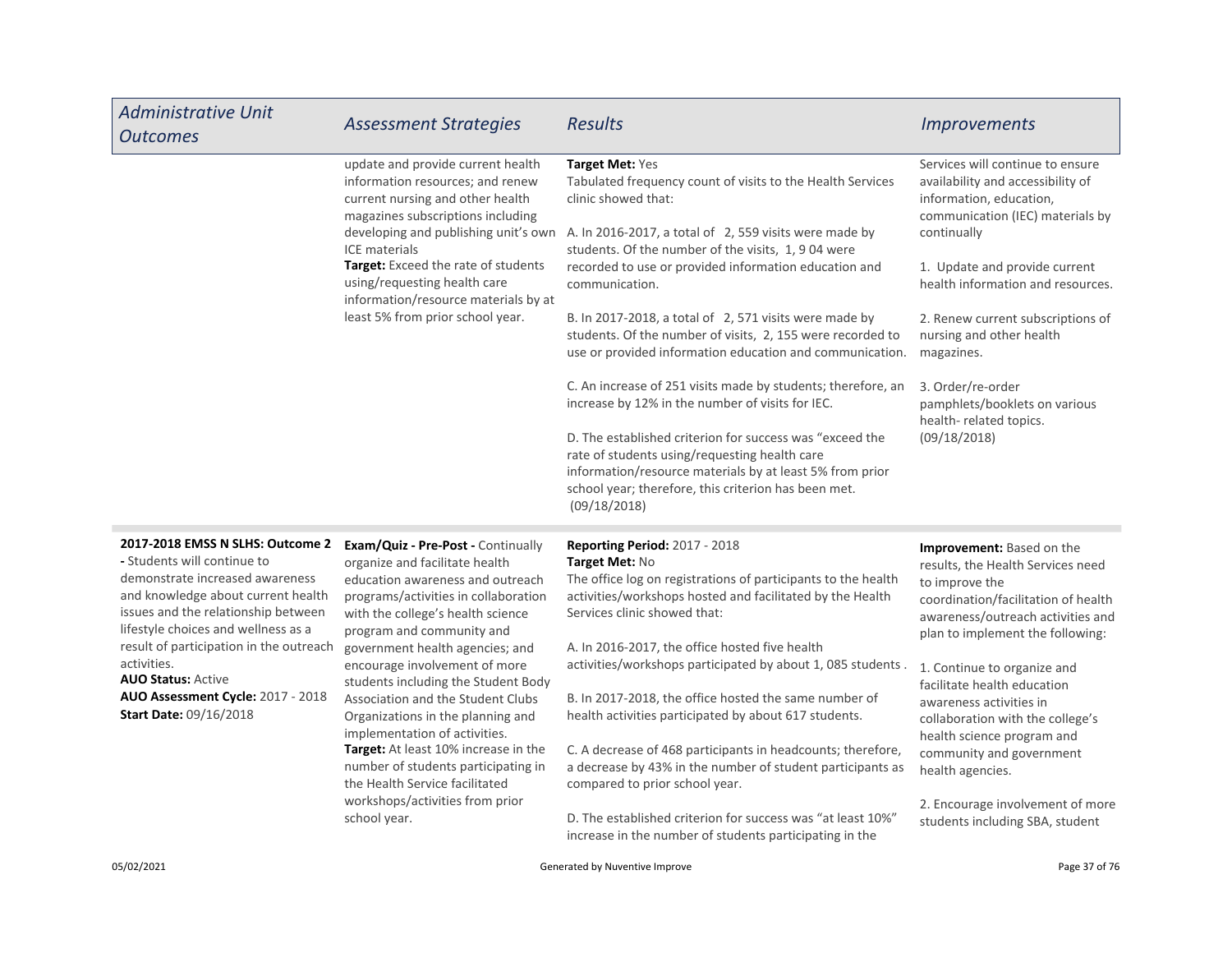| <b>Administrative Unit</b><br><b>Outcomes</b> | <b>Assessment Strategies</b>                                                                                                                                                                                             | <b>Results</b>                                                                                                                                                                                                                                                                                                    | <b>Improvements</b>                                                                                                                                                                               |
|-----------------------------------------------|--------------------------------------------------------------------------------------------------------------------------------------------------------------------------------------------------------------------------|-------------------------------------------------------------------------------------------------------------------------------------------------------------------------------------------------------------------------------------------------------------------------------------------------------------------|---------------------------------------------------------------------------------------------------------------------------------------------------------------------------------------------------|
|                                               | Statistically significant difference<br>between the scores in the pre and<br>post-tests administered to a cohort                                                                                                         | Health Services facilitated workshop/health activities from<br>prior school year; therefore, this criterion has not been met.                                                                                                                                                                                     | clubs organizations in the planning<br>and implementation of activities.                                                                                                                          |
|                                               | of participants to health service<br>facilitated workshops/activities.                                                                                                                                                   | And to measure the level of knowledge about the TB<br>disease as a result of participation in the World TB Day<br>activities, pre and post tests were administered to a total of<br>47 participants. The result showed that:                                                                                      | 3. Continue to assess the level of<br>knowledge of participants about<br>health activities by designing and<br>developing effective surveys in<br>collaboration with the office of                |
|                                               |                                                                                                                                                                                                                          | (1) Of the 47 participants taking the test, 40 (or 85.11%)<br>scored >=median and 7 (or 14.90 %) scored < the median in<br>the pre-test.                                                                                                                                                                          | the Vice President for Institutional<br><b>Effectiveness and Quality</b><br>Assurance (VPIEQA) to ensure<br>good survey outcomes.                                                                 |
|                                               |                                                                                                                                                                                                                          | (2) Of the 47 participants, also 40 (or 85.11%) scored<br>>=median and 7 (or 14.90%) scored <the in="" median="" post<br="" the="">test.</the>                                                                                                                                                                    | (09/18/2018)                                                                                                                                                                                      |
|                                               |                                                                                                                                                                                                                          | (3) Therefore, there is no significant difference between the<br>scores in the pre and post-tests; therefore no significant<br>knowledge gained.                                                                                                                                                                  |                                                                                                                                                                                                   |
|                                               |                                                                                                                                                                                                                          | (09/18/2018)<br><b>Related Documents:</b><br><b>WorldTB PreTest.pdf</b>                                                                                                                                                                                                                                           |                                                                                                                                                                                                   |
|                                               |                                                                                                                                                                                                                          | <b>WorldTB PostTest.pdf</b><br>HS (FY2017-2018) Health Service Calendar of Activities.pdf<br>HS (2017-2018) Annunal Health Education Awareness and                                                                                                                                                                |                                                                                                                                                                                                   |
|                                               | <b>Exam/Quiz - Pre-Post - Continue to</b><br>organize and conduct annual health<br>screening activities that include but<br>are not limited to sexually<br>transmitted infections, diabetes,<br>hypertension and others. | <b>Outreach Programs.pdf</b><br><b>Reporting Period: 2017 - 2018</b><br>Target Met: Yes<br>Due to insufficient data, this target could not be analyzed<br>and evaluated.<br>However, to measure the effectiveness of the screening                                                                                | <b>Improvement:</b> Based on the result<br>and to ensure maintenance of<br>health for the college community,<br>the Health Services plan the<br>following to be implemented in<br>the next cycle. |
|                                               | Target: Exceed the number of<br>students, faculty and staff<br>participating in the health screening<br>activities by at least 10% from prior<br>school year.                                                            | activities facilitated by the Health Services in terms of<br>increased knowledge about diabetes including risk factors<br>and complications of diabetes etc., pre- and post tests were<br>administered to a total number of 85 students participating<br>in the World Diabetes Day activities. The results showed | 1. Continually organize and<br>facilitate annual health screening<br>activities in collaboration with the<br>Pohnpei State Public Health                                                          |
| 05/02/2021                                    |                                                                                                                                                                                                                          | Generated by Nuventive Improve                                                                                                                                                                                                                                                                                    | Page 38 of 76                                                                                                                                                                                     |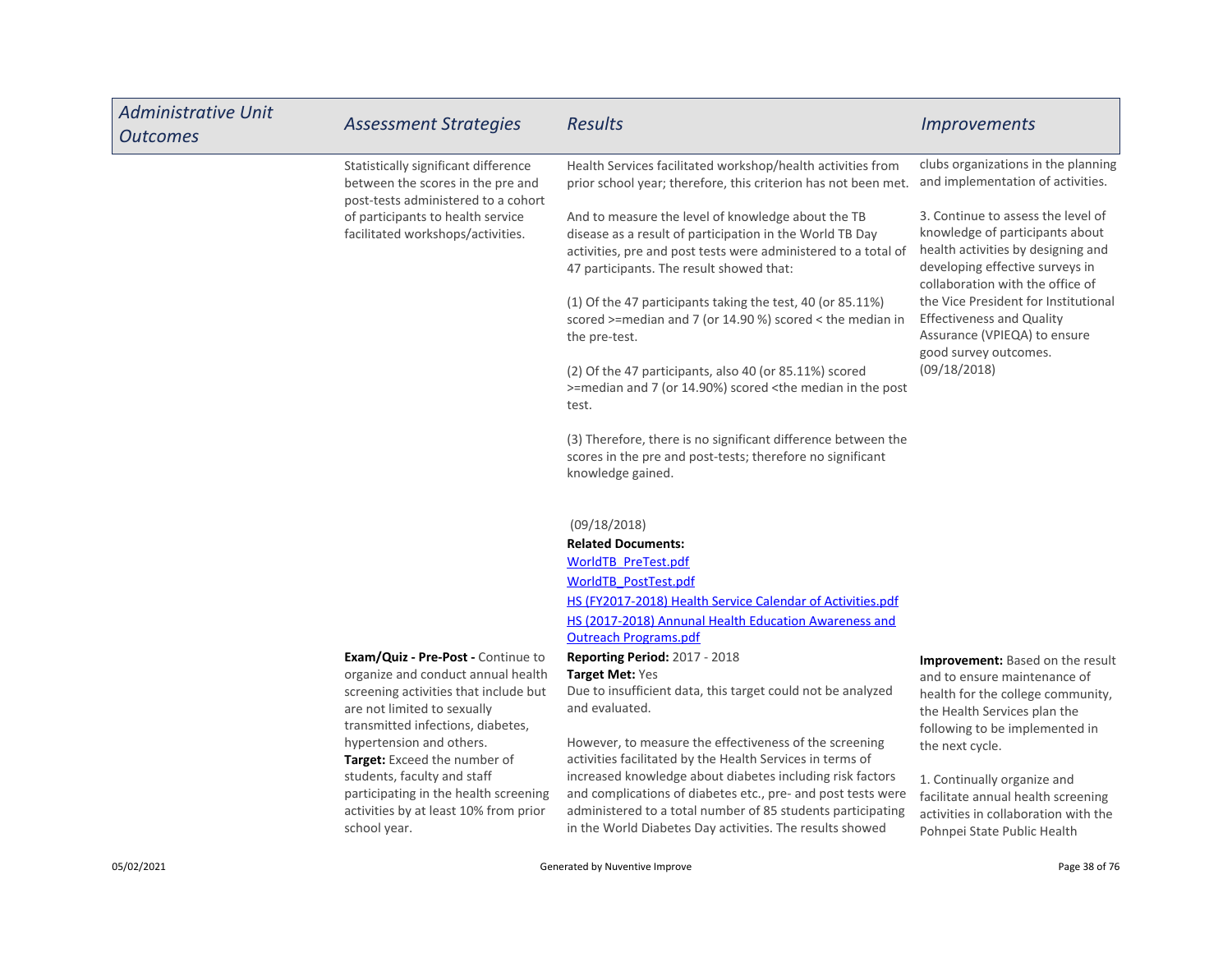| <b>Administrative Unit</b><br><b>Outcomes</b>                                                                                                      | <b>Assessment Strategies</b>                                                                                                                                                                 | <b>Results</b>                                                                                                                                  | <i><u><b>Improvements</b></u></i>                                                                                                                                                                                        |
|----------------------------------------------------------------------------------------------------------------------------------------------------|----------------------------------------------------------------------------------------------------------------------------------------------------------------------------------------------|-------------------------------------------------------------------------------------------------------------------------------------------------|--------------------------------------------------------------------------------------------------------------------------------------------------------------------------------------------------------------------------|
|                                                                                                                                                    | Statistically significant difference<br>between the scores in the pre-and<br>post-tests administered to students<br>participating in the health service<br>facilitated screening activities. | that:                                                                                                                                           | programs and government and<br>community health agencies.                                                                                                                                                                |
|                                                                                                                                                    |                                                                                                                                                                                              | (1) Of the 85 students taking the test, 65 (or 76%) scored<br>>=median and 15 (or 17.65 %) scored < the median in the<br>pre-test.              | 2. Increase the rate of students<br>and staff participation in the<br>health screening activities by at<br>least 10%. (09/18/2018)                                                                                       |
|                                                                                                                                                    |                                                                                                                                                                                              | (2) Of the 85 student participants, 72 (or 84.71%) scored<br>>=median and 13 (or 15.30%) scored <the in="" median="" the<br="">post test.</the> |                                                                                                                                                                                                                          |
|                                                                                                                                                    |                                                                                                                                                                                              | (3) Therefore, a positive difference of 9.0% student<br>participants scoring >=median. (09/18/2018)<br><b>Related Documents:</b>                |                                                                                                                                                                                                                          |
|                                                                                                                                                    |                                                                                                                                                                                              | WorldDiabetes PreTest.pdf<br>WorldDiabetes_PostTest.pdf                                                                                         |                                                                                                                                                                                                                          |
|                                                                                                                                                    | <b>Exam/Quiz - Pre-Post - Organize and</b><br>facilitate at least one individual<br>health-related<br>presentation/workshop.<br>Target: Statistically significant                            | <b>Reporting Period: 2017 - 2018</b><br>Target Met: No<br>Due to lack of time this strategy could not be implemented.<br>(09/18/2018)           | Improvement: The Health<br>Services will implement the<br>activities in the next cycle and<br>plan the following:                                                                                                        |
|                                                                                                                                                    | difference between the scores in the<br>pre-and post-tests administered to a<br>cohort of participants to the health<br>service facilitated<br>presentation/workshop.                        |                                                                                                                                                 | 1. Coordinate and schedule<br>presentations on different health<br>topics for the residents in the<br>Residence Halls in collaboration<br>with staff of the Residence Hall<br>and the various Public Health<br>programs. |
|                                                                                                                                                    |                                                                                                                                                                                              |                                                                                                                                                 | 2. Provide refreshments and<br>incentives for participants.<br>(09/18/2018)                                                                                                                                              |
| 2017-2018 EMSS N SLHS: Outcome 3<br>- Students will demonstrate increased<br>knowledge and awareness about<br>their sexual and reproductive health | <b>Descriptive Statistics - Ensure</b><br>continuous access to family planning<br>and reproductive health services<br>include counseling/consultations,                                      | Reporting Period: 2017 - 2018<br>Target Met: No<br>Tabulated frequency count of visits to the Health Services<br>showed that:                   | Improvement: Based on the<br>results, the Health Services plan to<br>implement the following:                                                                                                                            |
| needs by making healthy, and                                                                                                                       | pregnancy testing and others.                                                                                                                                                                |                                                                                                                                                 | 1. Continue to request supplies of                                                                                                                                                                                       |

1. Continue to request supplies of contraceptive methods to ensure availability of methods in the

appropriate decisions that impact

positively on their lives.

05/02/2021 Generated by Nuventive Improve Page 39 of 76

A. A total of 1, 728 visits were made by students.

Target: At least 10% of the visits to the dispensary made by students will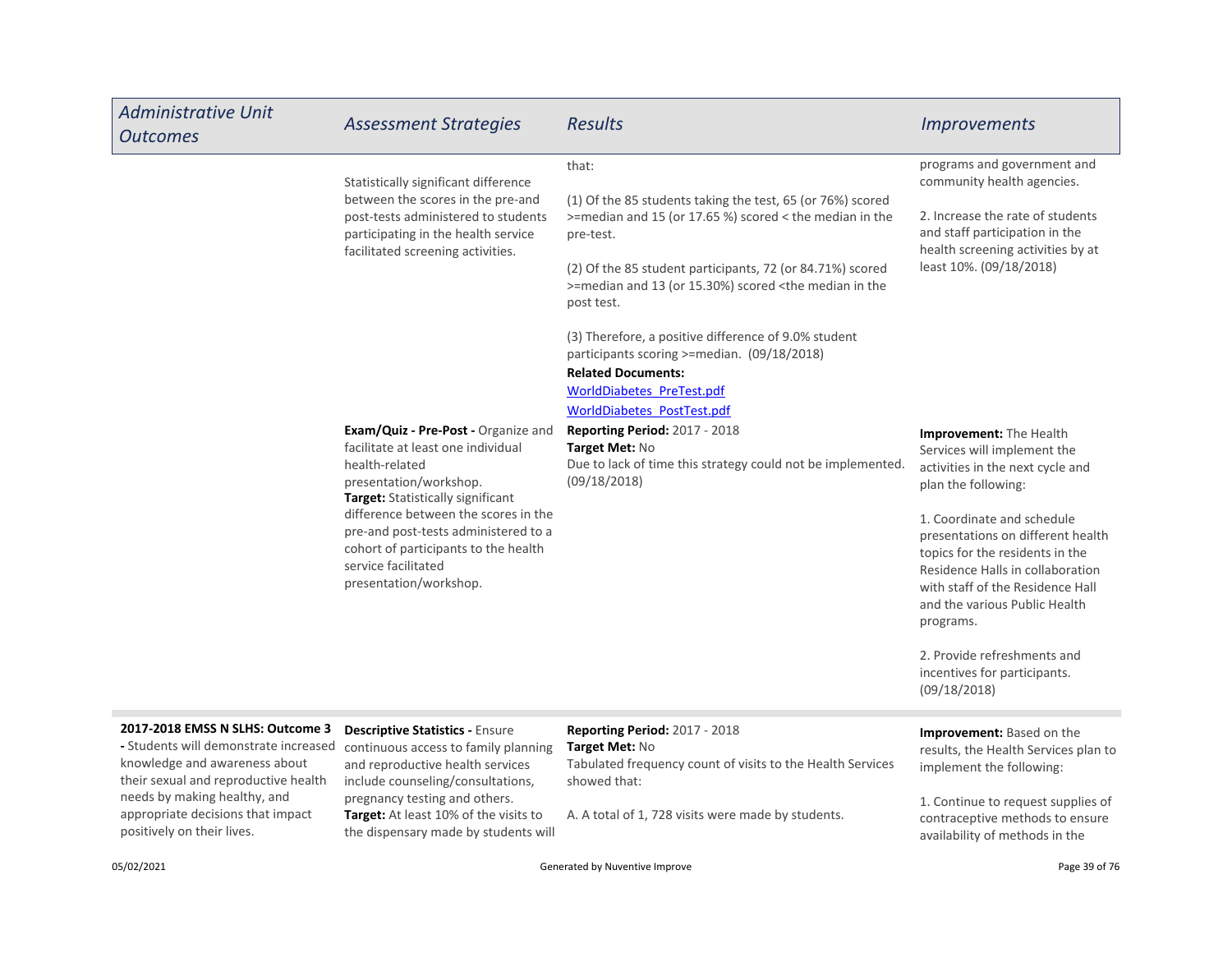| <b>Administrative Unit</b><br><b>Outcomes</b>                                                   | <b>Assessment Strategies</b>                                                                                                                                                                             | <b>Results</b>                                                                                                                                                                                                                                                                                                                                                                                                                                                         | <b>Improvements</b>                                                                                                                                                                                                                                                                                       |
|-------------------------------------------------------------------------------------------------|----------------------------------------------------------------------------------------------------------------------------------------------------------------------------------------------------------|------------------------------------------------------------------------------------------------------------------------------------------------------------------------------------------------------------------------------------------------------------------------------------------------------------------------------------------------------------------------------------------------------------------------------------------------------------------------|-----------------------------------------------------------------------------------------------------------------------------------------------------------------------------------------------------------------------------------------------------------------------------------------------------------|
| <b>AUO Status: Active</b><br>AUO Assessment Cycle: 2017 - 2018<br><b>Start Date: 09/16/2018</b> | be for family planning and<br>reproductive health services.                                                                                                                                              | B. Of this number 161 (or 9.32% were specifically for family<br>planning/reproductive health.<br>C. The established criterion for success was "at least 10% of<br>the visits to the dispensary made by students will be for<br>reproductive health and family planning services";<br>therefore, this criterion has not been met. (09/18/2018)<br><b>Related Documents:</b><br>HS (2016-2017 and 2017-2018)Frequency Counts of Visits<br>served by Types of Service.pdf | clinic.<br>2. Coordinate with staff of the<br>Pohnpei State Family Planning<br>program to ensure all the<br>available contraceptive methods<br>on island are available in the<br>clinic.<br>3. Increased the rate of students'<br>visits for family planning services<br>by at least 10% from prior year. |
|                                                                                                 |                                                                                                                                                                                                          |                                                                                                                                                                                                                                                                                                                                                                                                                                                                        | 4. Ensure distribution of condoms<br>in the Residence Halls on a<br>monthly basis or as needed.<br>(09/18/2018)                                                                                                                                                                                           |
|                                                                                                 | Exam/Quiz - Pre-Post - Conduct and<br>facilitate at least one presentation,<br>specifically on the topic of family<br>planning and reproductive health to<br>the residents in the Residence Halls.       | Reporting Period: 2017 - 2018<br>Target Met: No<br>Due to scheduling problem, activity could not be<br>implemented. (09/18/2018)                                                                                                                                                                                                                                                                                                                                       | Improvement: The Health<br>Services will implement the<br>activity in the next cycle and plan<br>the following:                                                                                                                                                                                           |
|                                                                                                 | Target: Statistically significant<br>difference between the scores in the<br>pre-and post-tests administered to a<br>cohort of participants to Health<br>Service facilitated<br>presentations/workshops. |                                                                                                                                                                                                                                                                                                                                                                                                                                                                        | 1. In collaboration with the staff of<br>the Public Health programs and<br>the Residence Halls, plan and<br>schedule presentations on the<br>topic of family planning and<br>sexually transmitted infections for<br>the residents in the Residence<br>Halls at least twice per years.                     |
|                                                                                                 |                                                                                                                                                                                                          |                                                                                                                                                                                                                                                                                                                                                                                                                                                                        | 2. Develop and administer survey<br>to measure the effectiveness of<br>presentation. (09/18/2018)                                                                                                                                                                                                         |
| EV3010 EMCC NLCL, Outcome 1                                                                     |                                                                                                                                                                                                          |                                                                                                                                                                                                                                                                                                                                                                                                                                                                        |                                                                                                                                                                                                                                                                                                           |

# FY2019 EMSS N SL: Outcome 1 -

student and faculty/staff interactions, faculty and staff on providing in efforts to promote the formation

Survey - Student Life will seek direct Student Life will foster and encourage feedback, concerns, and ideas from services and activities that promote

# Reporting Period: 2018 - 2019 Target Met: No

While Student Life did work with the Student Success Committee on developing a participation survey to be

# Improvement: Student Life needs to work with the Student Success Committee and the Office of Institutional Effectiveness to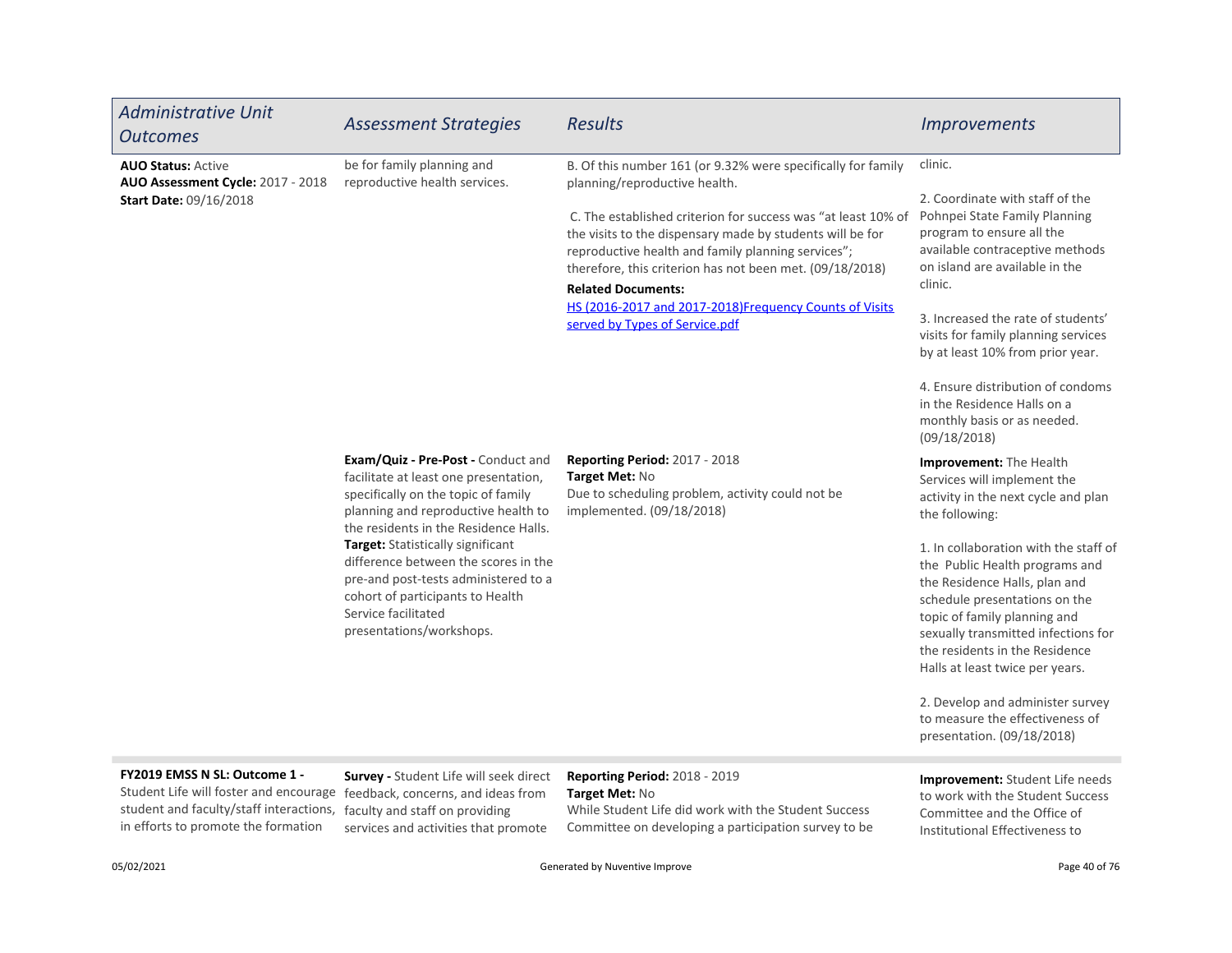| <b>Administrative Unit</b><br><b>Outcomes</b>                                                                                                                                                                      | <b>Assessment Strategies</b>                                                                                                                                                                                                                                                                                                                                                                                                                                       | Results                                                                                                                                                                                                                                                                                                                                                                                                                                                                                                                                                                                                                                                                                                                                                                                                                                                                                 | <b>Improvements</b>                                                                                                                                                                                                                                                                                                                                                                                                                   |
|--------------------------------------------------------------------------------------------------------------------------------------------------------------------------------------------------------------------|--------------------------------------------------------------------------------------------------------------------------------------------------------------------------------------------------------------------------------------------------------------------------------------------------------------------------------------------------------------------------------------------------------------------------------------------------------------------|-----------------------------------------------------------------------------------------------------------------------------------------------------------------------------------------------------------------------------------------------------------------------------------------------------------------------------------------------------------------------------------------------------------------------------------------------------------------------------------------------------------------------------------------------------------------------------------------------------------------------------------------------------------------------------------------------------------------------------------------------------------------------------------------------------------------------------------------------------------------------------------------|---------------------------------------------------------------------------------------------------------------------------------------------------------------------------------------------------------------------------------------------------------------------------------------------------------------------------------------------------------------------------------------------------------------------------------------|
| of positive relationships, and to<br>integrate students' out-of-class<br>experiences and interests with their<br>academic goals and aspirations.<br><b>AUO Status: Active</b><br>AUO Assessment Cycle: 2018 - 2019 | student interaction.<br>Target: Student Life will survey<br>faculty members from all academic<br>departments, seeking feedback,<br>input and ideas on improving<br>student and faculty/staff<br>interactions outside of the<br>classroom.                                                                                                                                                                                                                          | distributed to the faculty and staff at all of the campuses,<br>this survey was never distributed to the College community.<br>(07/15/2019)<br>Improvement Plan: Student Life needs to work with the<br>Student Success Committee and the Office of Institutional<br>Effectiveness to ensure that the survey is distributed and<br>that the results are properly calculated, so as to inform<br>future Student Life programming.<br><b>Related Documents:</b><br><b>Faculty &amp; Staff Questions.docx</b>                                                                                                                                                                                                                                                                                                                                                                              | ensure that the survey is<br>distributed and that the results<br>are properly calculated, so as to<br>inform future Student Life<br>programming. (07/15/2019)                                                                                                                                                                                                                                                                         |
|                                                                                                                                                                                                                    | Project-Group - Student Life will<br>work directly with faculty members<br>to ensure that events, services, and<br>activities being offered are related to<br>and complement students' academic<br>work.<br>Target: Student Life will work<br>directly with one academic program<br>each semester on planning and<br>implementing an activity or event,<br>which supplements in class learning.                                                                    | Reporting Period: 2018 - 2019<br>Target Met: No<br>While Student Life did try and work with various faculty<br>members throughout the year, there was only one<br>department with whom close collaboration occurred.<br>During the Talent Show (Fall 2018) and during the Founding<br>Day events (Spring 2019), the Music class provided<br>entertainment; in both cases, these performances counted<br>towards the students final grades for the class.<br>(07/15/2019)<br>Improvement Plan: Student Life needs to work with a wider<br>variety of faculty members, in order to support the learning<br>of various academic fields. Future collaborations that could<br>be considered include: a poetry slam competition with the<br>Language/Literature department, a mathletics competition<br>with the Math department, and an artist competition with<br>the Education Department. | Improvement: Student Life needs<br>to work with a wider variety of<br>faculty members, in order to<br>support the learning of various<br>academic fields. Future<br>collaborations that could be<br>considered include: a poetry slam<br>competition with the<br>Language/Literature department,<br>a mathletics competition with the<br>Math department, and an artist<br>competition with the Education<br>Department. (07/15/2019) |
|                                                                                                                                                                                                                    | Project-Group - Student Life will<br>work directly with faculty and staff<br>members to plan and host Forum<br>Lectures that promote and<br>encourage student and faculty/staff<br>interaction, as well as, idea and<br>information sharing.<br>Target: Student Life will host at least<br>three Forum Lectures in the fall<br>semester and three Forum Lectures<br>in the spring semester which are<br>planned in direct collaboration with<br>faculty and staff. | Reporting Period: 2018 - 2019<br>Target Met: Yes<br>Student Life hosted the following Forum Lectures in direct<br>collaboration with faculty/staff:<br>Fall 2018:<br>- Ryukyus University (Karen Simion & Denise Oen - 9/5/18)<br>- Diversity is No Adversity: Kiribati (Tetaake Yeeting -<br>10/3/18<br>- Diversity is No Adversity: Sri Lanka (Walter John & Deva<br>Senerathgoda - 11/7/18)<br>- Congressional Forum (Dehlina Ehmes - 12/7/18)                                                                                                                                                                                                                                                                                                                                                                                                                                       | <b>Improvement:</b> While Student Life<br>was able to work with faculty and<br>staff throughout the academic<br>year, it would be beneficial to<br>target departments that aren't<br>typically represented in the Forum<br>Lectures, such as the Math and<br><b>Business Departments.</b><br>(07/16/2019)                                                                                                                             |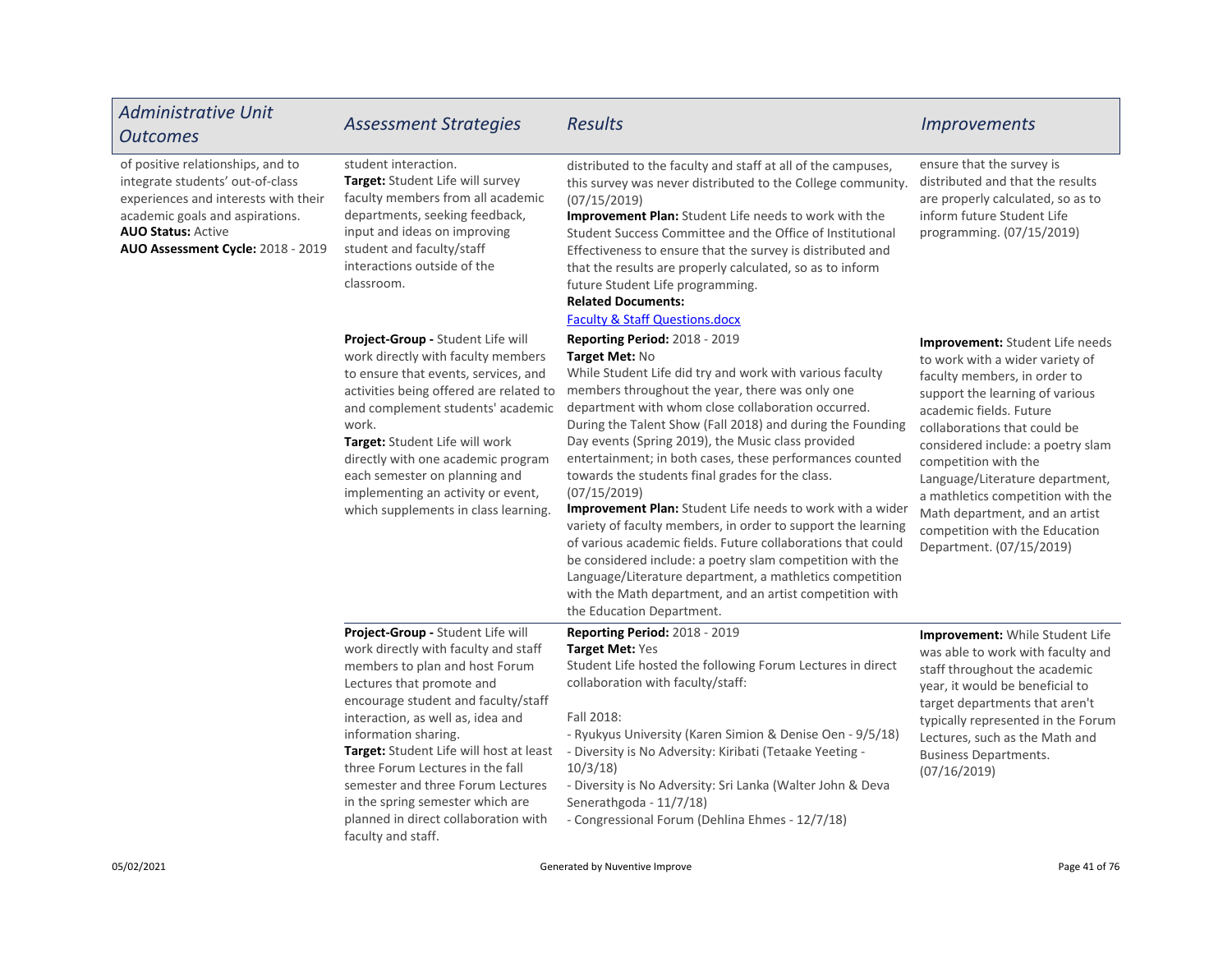| <b>Administrative Unit</b><br><b>Outcomes</b>                                                                                                                                                                                                                                                                                                                    | <b>Assessment Strategies</b>                                                                                                                                                                                                                                                                                                         | <b>Results</b>                                                                                                                                                                                                                                                                                                                                                                                                                                                                                                                                                                                                                                                                                                                                    | <i><u><b>Improvements</b></u></i>                                                                                                                                                                                                                                                                                                                                                  |
|------------------------------------------------------------------------------------------------------------------------------------------------------------------------------------------------------------------------------------------------------------------------------------------------------------------------------------------------------------------|--------------------------------------------------------------------------------------------------------------------------------------------------------------------------------------------------------------------------------------------------------------------------------------------------------------------------------------|---------------------------------------------------------------------------------------------------------------------------------------------------------------------------------------------------------------------------------------------------------------------------------------------------------------------------------------------------------------------------------------------------------------------------------------------------------------------------------------------------------------------------------------------------------------------------------------------------------------------------------------------------------------------------------------------------------------------------------------------------|------------------------------------------------------------------------------------------------------------------------------------------------------------------------------------------------------------------------------------------------------------------------------------------------------------------------------------------------------------------------------------|
|                                                                                                                                                                                                                                                                                                                                                                  |                                                                                                                                                                                                                                                                                                                                      | <b>Spring 2019:</b><br>- Agricultural Forum Lecture (Denise Oen - 1/18/19)<br>- Wellness Workshop (Brian Mangum & Sandra Harris -<br>2/11/19<br>- Women in Maritime & Law Enforcement (Denise Oen -<br>4/3/19) (07/16/2019)<br>Improvement Plan: While Student Life was able to work<br>with faculty and staff throughout the academic year, it<br>would be beneficial to target departments that aren't<br>typically represented in the Forum Lectures, such as the<br>Math and Business Departments.<br><b>Related Documents:</b><br><b>EMSS SL BOR Report Sept2018 Nov2018(Forum</b><br>Lectures).docx<br>SL Updates to the May 2019 BOR Meeting (Forum Lectures -<br>$2)$ .docx                                                               |                                                                                                                                                                                                                                                                                                                                                                                    |
| FY2019 EMSS N SL: Outcome 2 -<br>Student Life will promote and<br>encourage the formation of strategic<br>community partnerships, providing<br>opportunities for supplemental<br>learning, as well as, the development<br>of positive relationships between<br>students and community members.<br><b>AUO Status: Active</b><br>AUO Assessment Cycle: 2018 - 2019 | Project-Group - Student Life will<br>promote and encourage community<br>service outreach, providing<br>opportunities for students to give<br>back to the wider community.<br>Target: Student Life will seek 100%<br>participation from student<br>organizations in the execution of<br>community service projects and<br>activities. | <b>Reporting Period: 2018 - 2019</b><br>Target Met: No<br>Approximately 50% of the student organizations at National<br>Campus held at least one community service event<br>throughout the 2018-2019 academic year. Approximately<br>75% of the student organizations at CTEC held at least one<br>community service event throughout the 2018-2019<br>academic year. (07/16/2019)<br>Improvement Plan: Student Life needs to hold student<br>organizations more accountable, setting the expectation<br>that they are required to partake in community service<br>opportunities, potentially making it a part of the<br>registration process. This holds true for organizations at<br>National and CTEC, as well as at the other state campuses. | Improvement: Student Life needs<br>to hold student organizations<br>more accountable, setting the<br>expectation that they are required<br>to partake in community service<br>opportunities, potentially making<br>it a part of the registration<br>process. This holds true for<br>organizations at National and<br>CTEC, as well as at the other state<br>campuses. (07/16/2019) |

| Project-Group - Student Life will  | <b>Reporting Period: 2018 - 2019</b>                        | <b>Improvement:</b> Student Life needs |
|------------------------------------|-------------------------------------------------------------|----------------------------------------|
| foster and enhance external        | Target Met: Yes                                             | to continue to expand it's             |
| relationships within the community | Student Life held the following events and/or activities in | collaborations within the              |
| by reaching out and inviting       | collaboration with community members:                       | community, reaching out to more        |
| community members to participate   |                                                             | individuals and community groups       |
| and support student learning       | - 9/19/18: Human Trafficking Presentation with Chuuk        | to partner on projects, providing a    |
| opportunities on campus.           | Department of Justice (SBA Retreat)                         | more diverse offering of activities    |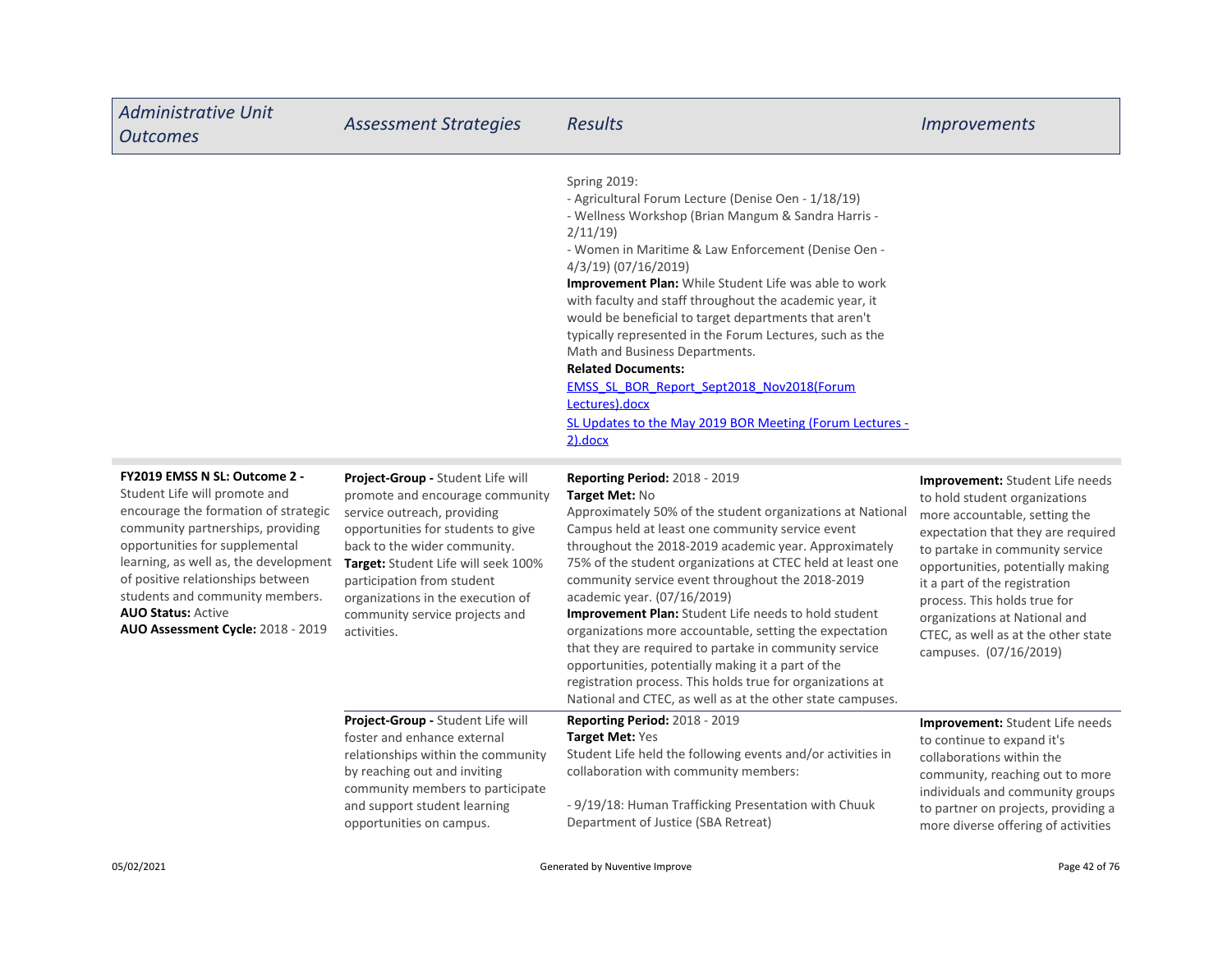| <b>Administrative Unit</b><br><b>Outcomes</b>                                                                                                                                    | <b>Assessment Strategies</b>                                                                                                                                                                                                                                                                                                                                                                                                                                                   | <b>Results</b>                                                                                                                                                                                                                                                                                                                                                                                                                                                                                                                                                                                                                                                                                                                                                                                                                                           | <i><u><b>Improvements</b></u></i>                                                                                                                                                                                                                                                                        |
|----------------------------------------------------------------------------------------------------------------------------------------------------------------------------------|--------------------------------------------------------------------------------------------------------------------------------------------------------------------------------------------------------------------------------------------------------------------------------------------------------------------------------------------------------------------------------------------------------------------------------------------------------------------------------|----------------------------------------------------------------------------------------------------------------------------------------------------------------------------------------------------------------------------------------------------------------------------------------------------------------------------------------------------------------------------------------------------------------------------------------------------------------------------------------------------------------------------------------------------------------------------------------------------------------------------------------------------------------------------------------------------------------------------------------------------------------------------------------------------------------------------------------------------------|----------------------------------------------------------------------------------------------------------------------------------------------------------------------------------------------------------------------------------------------------------------------------------------------------------|
|                                                                                                                                                                                  | Target: Student Life will collaborate<br>and coordinate with at least five<br>separate individuals or<br>businesses/organizations within the<br>community on providing services,<br>activities or events for students.                                                                                                                                                                                                                                                         | - 10/26/18: Green Up Day with Kosraen Government:<br>Environment, Tourism and Health Sectors (Kosrae Campus)<br>- 1/23/19: Healthy Dating Relationship Workshop with Yap<br>Attorney General's Office (Yap Campus)<br>- 1/28/19: Gender Equality Day with Yap's Women's Interest<br>Group (Yap Campus)<br>- 3/7/19: International Women's Day with the Australian<br>Embassy (National Campus & CTEC)<br>(07/16/2019)<br>Improvement Plan: Student Life needs to continue to<br>expand it's collaborations within the community, reaching<br>out to more individuals and community groups to partner<br>on projects, providing a more diverse offering of activities<br>and events for students.<br><b>Related Documents:</b><br>SL Updates to the March 2019 BOR Meeting.docx<br>Dec5BORmeeting Update EMSS SL.docx<br><b>SBA Retreat Schedule.docx</b> | and events for students.<br>(07/16/2019)                                                                                                                                                                                                                                                                 |
|                                                                                                                                                                                  | Project-Group - Student Life will<br>encourage the formation of positive<br>relationships between current<br>student leaders and future COM-<br>FSM students, promoting the<br>development of student leadership<br>and participation.<br>Target: Student Life in collaboration<br>with the Student Body Association<br>(SBA) and Peer Coaches will visit<br>public high schools once a year to<br>promote student leadership and<br>assist in COM-FSM recruitment<br>efforts. | Reporting Period: 2018 - 2019<br>Target Met: No<br>While the Peer Coaches and students from the<br>Madolenihmw Student Organization did assist OARR in<br>visiting the high schools for recruitment means, the SBA<br>Officers did not. (07/16/2019)<br>Improvement Plan: Student Life needs to collaborate more<br>closely with OARR to identify more opportunities for<br>student involvement with recruitment. This could include<br>assistance with high school presentations, administration of<br>the COMET test, among others.                                                                                                                                                                                                                                                                                                                    | <b>Improvement:</b> Student Life needs<br>to collaborate more closely with<br>OARR to identify more<br>opportunities for student<br>involvement with recruitment.<br>This could include assistance with<br>high school presentations,<br>administration of the COMET test,<br>among others. (07/16/2019) |
| FY2019 EMSS N SL: Outcome 3 -<br>Student Life will promote the<br>development of leadership and active<br>student engagement by providing<br>comprehensive trainings, workshops, | Project-Group - Student Life will<br>provide opportunities for leadership<br>development for SBA<br>representatives from all six<br>campuses that focuses on the                                                                                                                                                                                                                                                                                                               | <b>Reporting Period: 2018 - 2019</b><br>Target Met: Yes<br>Student Life held a college wide retreat during the Fall 2018<br>semester from September 15 - 22, 2018; this was held in<br>Chuuk and attended by representatives from 5 out of the 6                                                                                                                                                                                                                                                                                                                                                                                                                                                                                                                                                                                                         | <b>Improvement:</b> It would be ideal if<br>the retreats at the state campuses<br>could be held over a long period<br>of time, to allow for the further<br>development of leadership skills,                                                                                                             |

retreats, activities and services for

development of student

campuses (the student representative from Yap Campus

as well as community building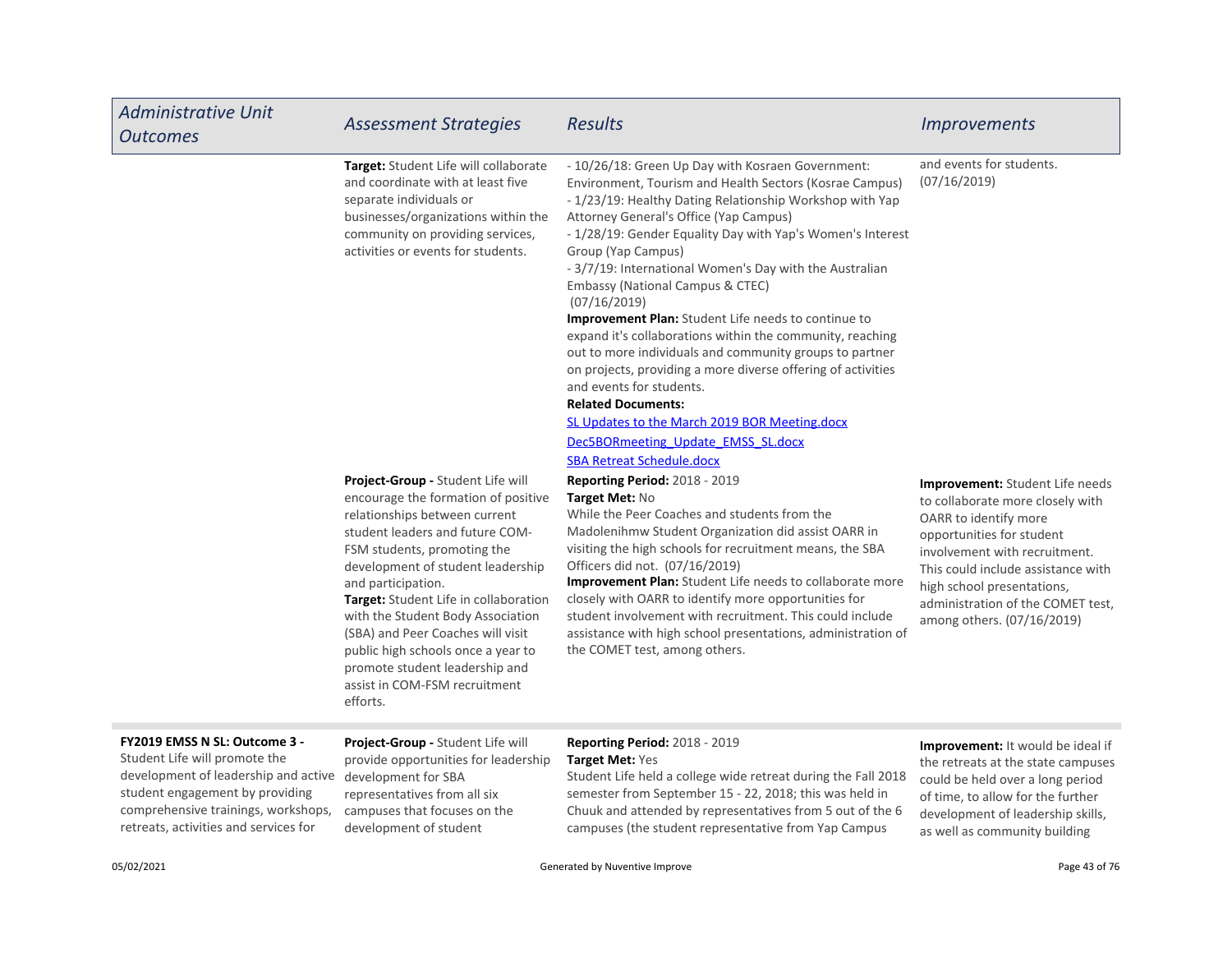| <b>Administrative Unit</b><br><b>Outcomes</b>                                                                                                                               | <b>Assessment Strategies</b>                                                                                                                                                                                                                                                                                                                                           | <b>Results</b>                                                                                                                                                                                                                                                                                                                                                                                                                                                                                                                                                                                                                                                                                                                                                                                                                                                                                                                                                                                                               | <i><u><b>Improvements</b></u></i>                                                                                                                                                                                                                                                                                                      |
|-----------------------------------------------------------------------------------------------------------------------------------------------------------------------------|------------------------------------------------------------------------------------------------------------------------------------------------------------------------------------------------------------------------------------------------------------------------------------------------------------------------------------------------------------------------|------------------------------------------------------------------------------------------------------------------------------------------------------------------------------------------------------------------------------------------------------------------------------------------------------------------------------------------------------------------------------------------------------------------------------------------------------------------------------------------------------------------------------------------------------------------------------------------------------------------------------------------------------------------------------------------------------------------------------------------------------------------------------------------------------------------------------------------------------------------------------------------------------------------------------------------------------------------------------------------------------------------------------|----------------------------------------------------------------------------------------------------------------------------------------------------------------------------------------------------------------------------------------------------------------------------------------------------------------------------------------|
| student leaders active in the Student<br>Body Association and the Student<br>Council across all campuses.<br><b>AUO Status: Active</b><br>AUO Assessment Cycle: 2018 - 2019 | partnerships, the promotion of<br>teamwork, and the importance of<br>cross-campus communication.<br><b>Target:</b> Student Life will hold at least<br>two college-wide retreats and<br>trainings throughout the 2018-2019<br>academic year.                                                                                                                            | was not able to attend due to academic restrictions).<br>Furthermore, individual retreats were held at all campuses<br>during the Spring 2019 semester; these retreat were held in<br>April 2019 and attended by students from all six campuses.<br>(07/16/2019)<br><b>Improvement Plan:</b> It would be ideal if the retreats at the<br>state campuses could be held over a longer period of time,<br>to allow for the further development of leadership skills, as<br>well as community building among the student and staff<br>participants. As it stands, the retreats were only a day long,<br>if they could be extended to even 2 or 3 days, it would be<br>more beneficial for all participants involved.<br><b>Related Documents:</b><br><b>SBA Retreat Schedule.docx</b><br>Outcome Report (2018).pdf<br>SBA Updates to the May 2019 BOR Meeting.pdf                                                                                                                                                                | among the student and staff<br>participants. As it stands, the<br>retreat were only a day long, if<br>they could be extended to even 2<br>or 3 days, it would be more<br>beneficial for all participants<br>involved. (07/16/2019)                                                                                                     |
|                                                                                                                                                                             | Project-Group - Student Life will<br>facilitate trainings and workshops<br>based around student leadership,<br>engagement and success for the<br>Student Council and Student Body<br>Association officers.<br>Target: Student Life will hold five<br>trainings or workshops throughout<br>the 2018-2019 academic year,<br>devoted to developing student<br>leadership. | <b>Reporting Period: 2018 - 2019</b><br><b>Target Met: Yes</b><br>Student Life held the following training dedicated to<br>student Leadership:<br>$-8/2 - 8/3/18$ : Peer Coach Training<br>- 9/15 to 9/22/18: SBA Retreat in Chuuk<br>- 2/8/19: Peer Coach Training<br>- 2/22 - 2/23/19: Student Council Training (National/CTEC)<br>- 3/20/19: Student Council Training (Kosrae)<br>-4/8/19: Student Council Training (Chuuk)<br>-4/13/19: Student Council Training (Yap/FMI) (07/16/2019)<br>Improvement Plan: It would be ideal if Student Life could<br>reach a large population of students to be included in these<br>leadership trainings. Leadership trainings specific for the<br>Residence Hall students and the cultural groups may be one<br>way to incorporate more student participation.<br><b>Related Documents:</b><br>Outcome Report (2018).pdf<br>SBA Updates to the May 2019 BOR Meeting.pdf<br>SBA Updates to the March 2019 BOR Meeting.docx<br><b>PC Training.docx</b><br><b>Training Agenda.docx</b> | <b>Improvement:</b> It would be ideal if<br>Student Life could reach a large<br>population of students to be<br>included in these leadership<br>trainings. Leadership trainings<br>specific for the Residence Hall<br>students and the cultural groups<br>may be one way to incorporate<br>more student participation.<br>(07/16/2019) |
| 05/02/2021                                                                                                                                                                  |                                                                                                                                                                                                                                                                                                                                                                        | Generated by Nuventive Improve                                                                                                                                                                                                                                                                                                                                                                                                                                                                                                                                                                                                                                                                                                                                                                                                                                                                                                                                                                                               | Page 44 of 76                                                                                                                                                                                                                                                                                                                          |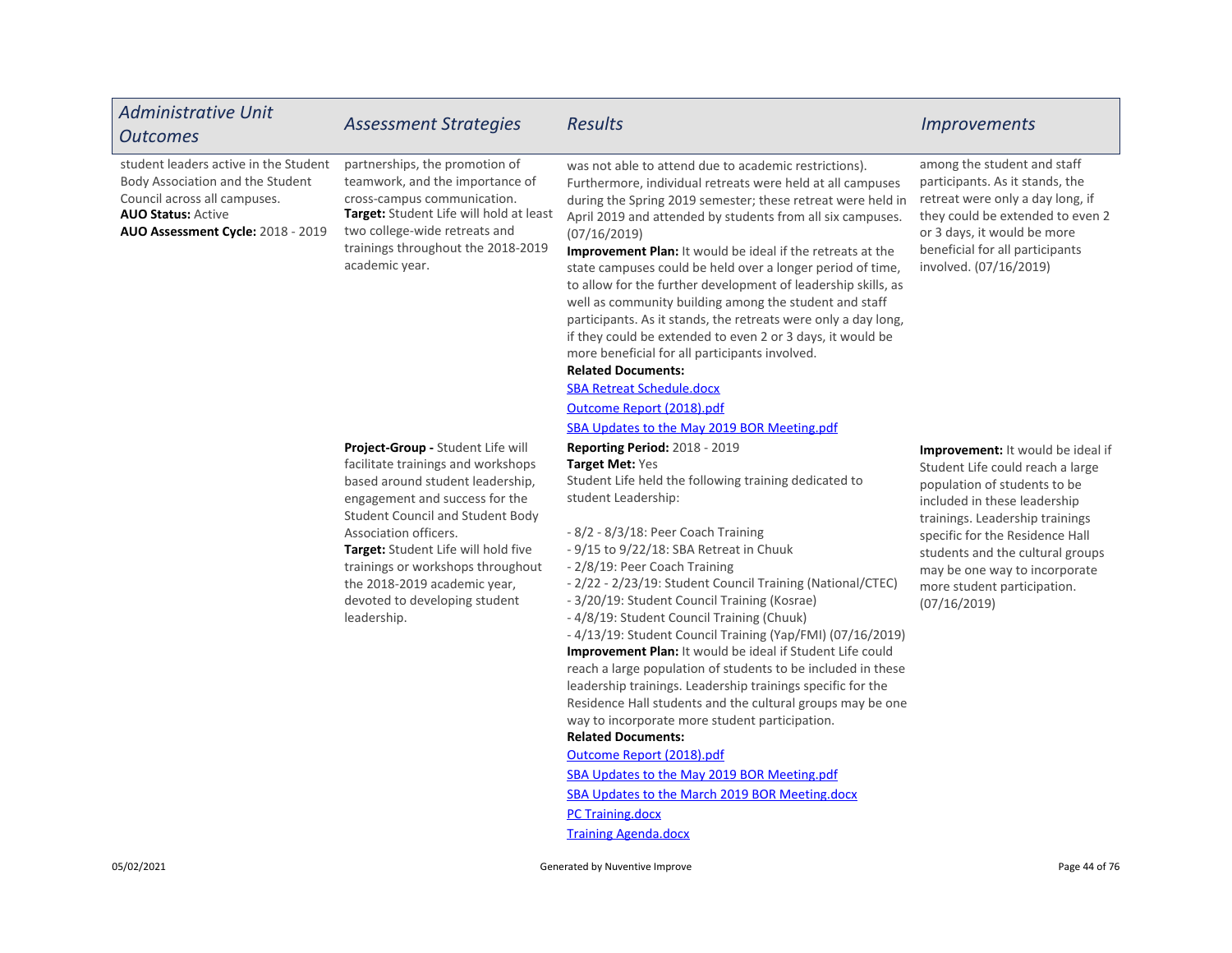| <b>Administrative Unit</b><br><b>Outcomes</b>                                                                                                                                                                                                                                                                                                                                                                                                                                                           | <b>Assessment Strategies</b>                                                                                                                                                                                                                                                                                                                                                                        | <b>Results</b>                                                                                                                                                                                                                                                                                                                                                                                                                                                                                                                                                                                                                                                                                                                                                                                                                                                                                                                                                                                                                                                                                                                                                                                      | <b>Improvements</b>                                                                                                                                                                                                                                                                                                                                                                                                                                                                                                                                                                                                                                                                                                                               |
|---------------------------------------------------------------------------------------------------------------------------------------------------------------------------------------------------------------------------------------------------------------------------------------------------------------------------------------------------------------------------------------------------------------------------------------------------------------------------------------------------------|-----------------------------------------------------------------------------------------------------------------------------------------------------------------------------------------------------------------------------------------------------------------------------------------------------------------------------------------------------------------------------------------------------|-----------------------------------------------------------------------------------------------------------------------------------------------------------------------------------------------------------------------------------------------------------------------------------------------------------------------------------------------------------------------------------------------------------------------------------------------------------------------------------------------------------------------------------------------------------------------------------------------------------------------------------------------------------------------------------------------------------------------------------------------------------------------------------------------------------------------------------------------------------------------------------------------------------------------------------------------------------------------------------------------------------------------------------------------------------------------------------------------------------------------------------------------------------------------------------------------------|---------------------------------------------------------------------------------------------------------------------------------------------------------------------------------------------------------------------------------------------------------------------------------------------------------------------------------------------------------------------------------------------------------------------------------------------------------------------------------------------------------------------------------------------------------------------------------------------------------------------------------------------------------------------------------------------------------------------------------------------------|
|                                                                                                                                                                                                                                                                                                                                                                                                                                                                                                         | Project-Group - Student Life will<br>enlist the advice and support of both<br>internal COM-FSM leaders and<br>external community leaders in the<br>development of student leadership.<br>Target: Student Life will partner with<br>and invite at least three individuals<br>to participate in student leadership<br>retreats, trainings and workshops<br>throughout the 2018-2019 academic<br>year. | Reporting Period: 2018 - 2019<br>Target Met: Yes<br>Student Life partnered with the following individuals and/or<br>organizations during the leadership trainings held:<br>- Chuuk Department of Justice (SBA Retreat)<br>- Denise Oen (Student Council Retreat at National/CTEC)<br>- Phyllis Silbanuz (Student Council Retreat at National/CTEC)<br>(07/16/2019)<br>Improvement Plan: Student Life should consider involving<br>more community partners while hosting leadership<br>trainings at the state campuses.                                                                                                                                                                                                                                                                                                                                                                                                                                                                                                                                                                                                                                                                              | Improvement: Student Life should<br>consider involving more<br>community partners while hosting<br>leadership trainings at the state<br>campuses. (07/16/2019)                                                                                                                                                                                                                                                                                                                                                                                                                                                                                                                                                                                    |
| 2018-2019-EMSS-N-SLHS Outcome 1<br>- Students, faculty and staff will<br>demonstrate increased awareness of<br>services available at and provided by<br>the Health Services by frequenting<br>the Health Service clinic for<br>information, resources, and basic first visits made by students, faculty and<br>aid and immediate emergency<br>treatment as appropriate.<br><b>AUO Status: Active</b><br>AUO Assessment Cycle: 2018 - 2019<br><b>Start Date: 10/01/2018</b><br>Inactive Date: 09/30/2019 | <b>Descriptive Statistics - Health</b><br>Services will ensure college<br>community's continued access to<br>basic health care and primary<br>preventive health services.<br>Target: Exceed the rate of frequency<br>staff to at least 10% from prior year.<br>80% positive rating on the client's<br>satisfaction survey.                                                                          | <b>Reporting Period: 2018 - 2019</b><br><b>Target Met: Yes</b><br>Tabulated frequency count of visits by students faculty, and<br>staff to the Health Service showed that:<br>A. In 2017-2018, the Health Service received a total of 2,617<br>visits.<br>B. In 2018-2019, it received a total of 3,657.<br>C. A positive difference of 1,040 visits; therefore, an<br>increase by 40 % in the number of visits as compared to<br>prior year.<br>D. The established criterion for success was "at least 10%"<br>increase in the frequency of visits to the Health Service<br>clinic; therefore, this criterion has been met.<br>However, to determine the perceptions of students, faculty<br>and staff in terms of the effectiveness of the Health Services<br>in providing the essential basic health care and preventive<br>health services, the Health Service planned to use the Client<br>Satisfaction Survey instrument, however, due to lack of time<br>this activity could not be implemented. (06/15/2019)<br>Improvement Plan: Based on the results, the Health<br>Services will continue to improve the delivery of health<br>services and plans to implement the following in the next | Improvement: Based on the<br>results, the Health Service will<br>continue to improve the delivery<br>of health services and plans to<br>implement the following in the<br>next cycle:<br>1. Ensure the college community's<br>continued access to basic health<br>care and primary preventive<br>health services.<br>2. Ensure administration of the<br>Client Satisfactory Survey to<br>determine the effectiveness of the<br>Health Services in providing the<br>essential basic health care and<br>preventive health services; and at<br>least 80% positive rating on<br>results.<br>3. Maintain or exceed the present<br>rate of frequency visits made by<br>students, faculty and staff to at<br>least 10 % from prior year.<br>(06/21/2019) |

F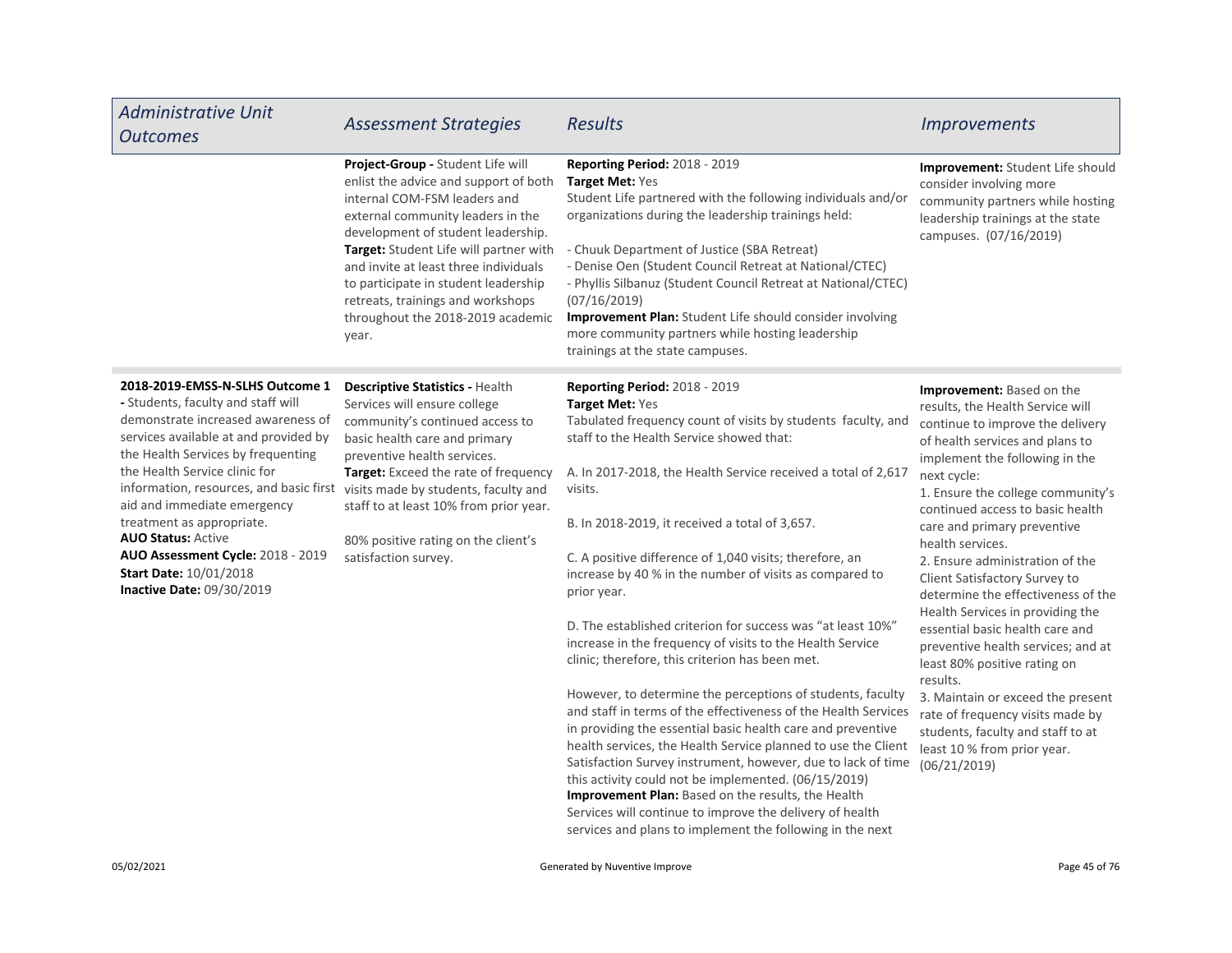| <b>Administrative Unit</b><br><b>Outcomes</b> | <b>Assessment Strategies</b>                                                                                                                           | <b>Results</b>                                                                                                                                                                                                                                                                                                                                                                                                                                                                                                                | <i><u><b>Improvements</b></u></i>                                                                                                                 |
|-----------------------------------------------|--------------------------------------------------------------------------------------------------------------------------------------------------------|-------------------------------------------------------------------------------------------------------------------------------------------------------------------------------------------------------------------------------------------------------------------------------------------------------------------------------------------------------------------------------------------------------------------------------------------------------------------------------------------------------------------------------|---------------------------------------------------------------------------------------------------------------------------------------------------|
|                                               |                                                                                                                                                        | cycle:<br>1. Ensure the college community's continued access to<br>basic health care and primary preventive health services.<br>2. Ensure administration of the Client Satisfactory Survey to<br>determine the effectiveness of the Health Services in<br>providing the essential basic health care and preventive<br>health services; and at least 80% positive rating on results.<br>3. Maintain or exceed the present rate of frequency visits<br>made by students, faculty and staff to at least 10 % from<br>prior year. |                                                                                                                                                   |
|                                               |                                                                                                                                                        | <b>Related Documents:</b><br>HS (2018-2019)Frequency Counts of Visits served by Types<br>of Service.pdf                                                                                                                                                                                                                                                                                                                                                                                                                       |                                                                                                                                                   |
|                                               | <b>Descriptive Statistics - Health</b><br>Services will ensure college<br>community's continued access to<br>health maintenance/prophylaxis            | Reporting Period: 2018 - 2019<br>Target Met: Yes<br>The office logs also showed that:                                                                                                                                                                                                                                                                                                                                                                                                                                         | <b>Improvement:</b> Based on the<br>results, the Health Service plans to<br>implement the following:                                              |
|                                               | treatment that include but are not<br>limited to the seasonal influenza<br>vaccinations, and others.<br><b>Target:</b> Exceed the rate of students,    | A. In 2017-2018, the Health Service received a total of 1,149<br>visits by students, faculty and staff specifically for treatment<br>of health maintenance/prophylaxis that include but are not<br>limited to the seasonal influenza vaccinations, and others.                                                                                                                                                                                                                                                                | 1. Ensure the availability and<br>accessibility of health<br>maintenance/prophylaxis<br>treatment at all times.<br>2. Continually coordinate with |
|                                               | faculty and staff taking the health<br>maintenance/prophylaxis treatment<br>by at least 10% from prior years.                                          | B. In 2018-2019 the dispensary received a total of 2,168<br>visits for the same kind of treatment.                                                                                                                                                                                                                                                                                                                                                                                                                            | Pohnpei State immunization<br>program to ensure availability of<br>the influenza vaccinations at the<br>COM clinic and at every health            |
|                                               | Exceed the present number of<br>students, faculty and staff taking the<br>influenza vaccination health by at<br>least 30% from prior year.             | C. A positive difference of 1, 019 visits; therefor, an<br>increase by 89% in the number of visits for health<br>maintenance/prophylaxis as compared to prior year.                                                                                                                                                                                                                                                                                                                                                           | activity held on campus.<br>3. Maintain or exceed the present<br>rate of students, faculty and staff<br>taking the health                         |
|                                               | Statistically significant difference<br>between the scores in the pre- and<br>post-tests administered to a cohort<br>of students seeking and receiving | D. The established criterion for success was "at least 10%"<br>increase in the number of visits specifically for treatment of<br>health maintenance/prophylaxis; therefore, this criterion<br>has been met.                                                                                                                                                                                                                                                                                                                   | maintenance/prophylaxis by at<br>least 10% from prior year.<br>4. Exceed the present rate of<br>students, faculty and staff taking                |
|                                               | health care treatment and services.                                                                                                                    | Also, tabulated frequency count of visits to the Health<br>Service clinic and office logs on registration of participants<br>to the health activities/workshops hosted and facilitated by<br>the Health Service clinic showed that:                                                                                                                                                                                                                                                                                           | the seasonal influenza<br>vaccinations by at least 30% from<br>prior year.<br>5. Ensure administration of a pre<br>and post test to determine the |
| 05/02/2021                                    |                                                                                                                                                        | Generated by Nuventive Improve                                                                                                                                                                                                                                                                                                                                                                                                                                                                                                | Page 46 of 76                                                                                                                                     |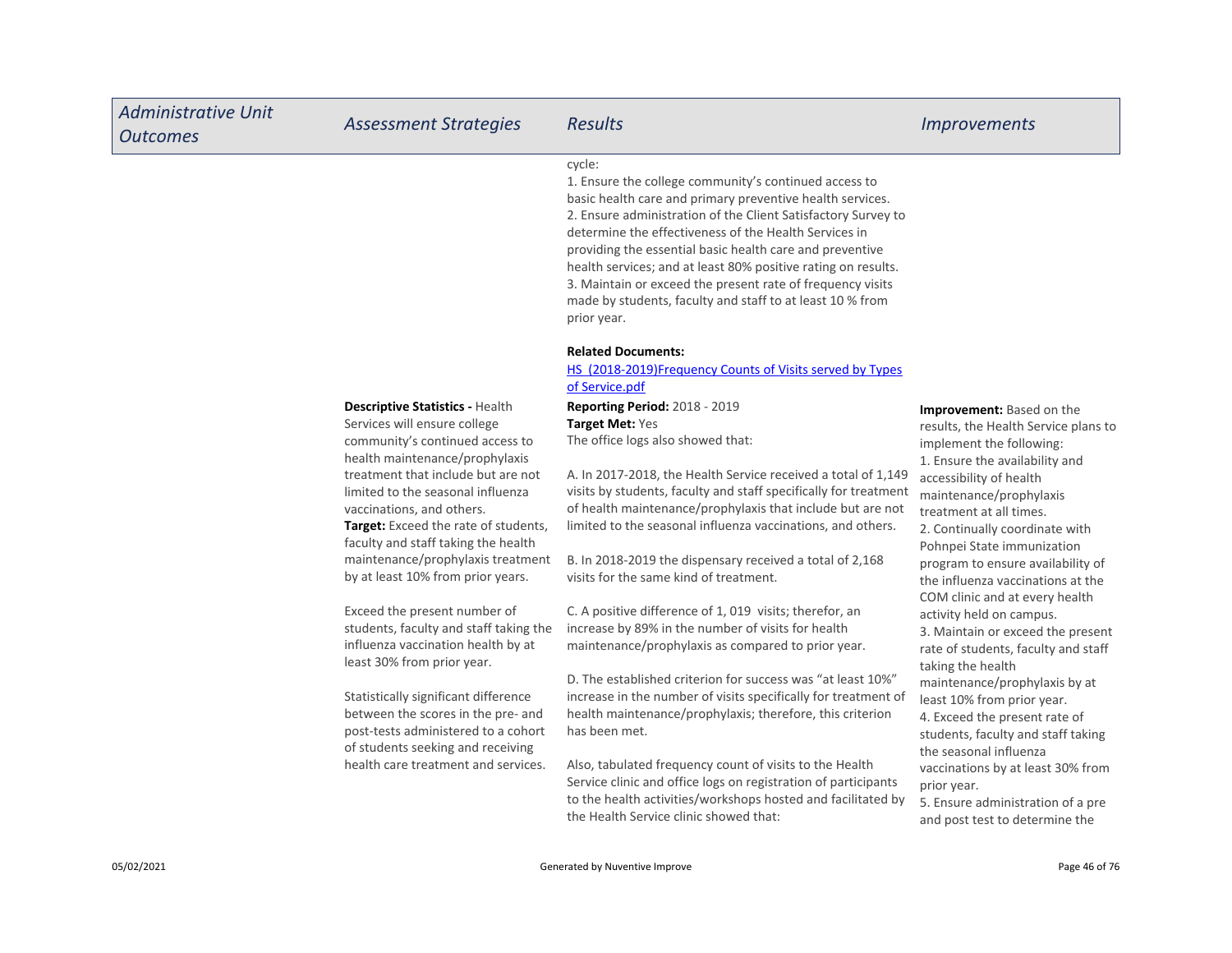| <b>Administrative Unit</b><br><b>Outcomes</b> | <b>Assessment Strategies</b> | <b>Results</b>                                                                                                                                                                                                                                                                                                                                                                                                                             | <i><u><b>Improvements</b></u></i>                                                                                                       |
|-----------------------------------------------|------------------------------|--------------------------------------------------------------------------------------------------------------------------------------------------------------------------------------------------------------------------------------------------------------------------------------------------------------------------------------------------------------------------------------------------------------------------------------------|-----------------------------------------------------------------------------------------------------------------------------------------|
|                                               |                              | A. In 2017-2018 the Health Service received a total of 221<br>students, faculty and staff for the seasonal influenza<br>vaccinations.                                                                                                                                                                                                                                                                                                      | effectiveness of the Health<br>Services' activities in terms of<br>increased knowledge of students,<br>faculty and staff based on their |
|                                               |                              | B. In 2018-2019 the dispensary received a total of 273 visits<br>for the seasonal influenza vaccinations.                                                                                                                                                                                                                                                                                                                                  | preceptions. (06/15/2019)                                                                                                               |
|                                               |                              | C. A positive difference of 52 in the number of participants<br>for the seasonal influenza vaccinations; therefor, an<br>increase by 24 % in the number of students, faculty and<br>staff who received the flu vaccinations in comparison to<br>prior year.                                                                                                                                                                                |                                                                                                                                         |
|                                               |                              | D. The established criterion for success was to "exceed the<br>number of students, faculty and staff taking the seasonal<br>influenza vaccinations by "at least 30%" from prior school<br>year; therefore, this criterion has not been met.                                                                                                                                                                                                |                                                                                                                                         |
|                                               |                              | Also, to determine the effectiveness of the Health Services'<br>activities in terms of increased knowledge of students,<br>faculty and staff based on their perceptions, a pre-test and<br>post-test developed and designed by the Health Service was<br>to be administered during the activities, however, this was<br>somehow overlooked and was not administered.<br>(06/15/2019)<br>Improvement Plan: Based on the results, the Health |                                                                                                                                         |
|                                               |                              | Services plans to implement the following:<br>1. Ensure the availability and accessibility of health<br>maintenance/prophylaxis treatment at all times.                                                                                                                                                                                                                                                                                    |                                                                                                                                         |
|                                               |                              | 2. Continually coordinate with Pohnpei State immunization<br>program to ensure availability of the influenza vaccinations<br>at the COM clinic and at every health activity held on<br>campus.                                                                                                                                                                                                                                             |                                                                                                                                         |
|                                               |                              | 3. Maintain or exceed the present rate of students, faculty<br>and staff taking the health maintenance/prophylaxis by at<br>least 10% from prior year.                                                                                                                                                                                                                                                                                     |                                                                                                                                         |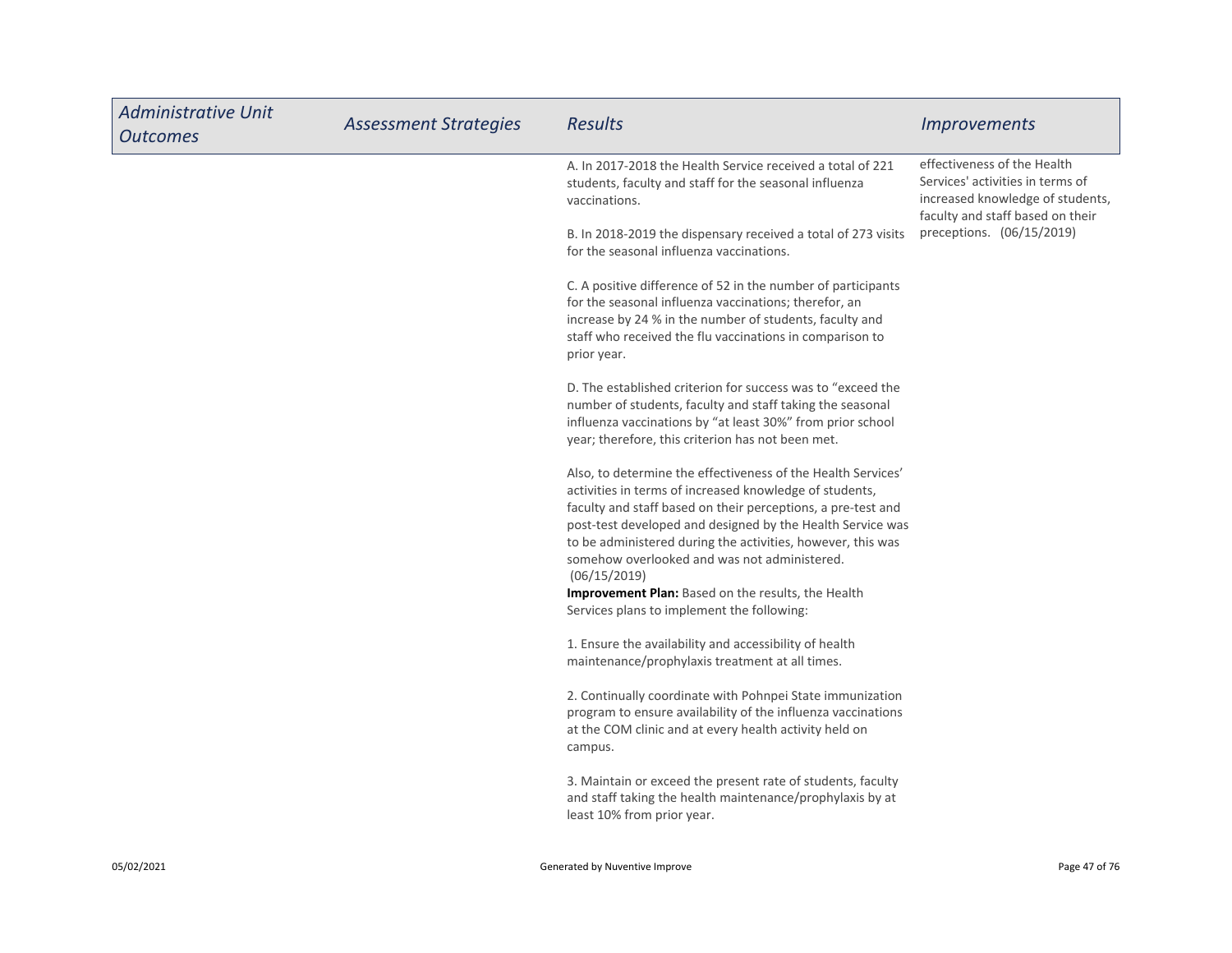| <b>Administrative Unit</b><br><b>Outcomes</b> | <b>Assessment Strategies</b>                                                                                                                                                                                                                                                                                                                                                                                                                                                       | <b>Results</b>                                                                                                                                                                                                                                                                                                                                                                                                                                                                                                                                                                                                                                                                                                                                                                                                                                                                                                                                                                                                                                                                                                                                                                                                                                                                                                                                                                         | <b>Improvements</b>                                                                                                                                                                                                                           |
|-----------------------------------------------|------------------------------------------------------------------------------------------------------------------------------------------------------------------------------------------------------------------------------------------------------------------------------------------------------------------------------------------------------------------------------------------------------------------------------------------------------------------------------------|----------------------------------------------------------------------------------------------------------------------------------------------------------------------------------------------------------------------------------------------------------------------------------------------------------------------------------------------------------------------------------------------------------------------------------------------------------------------------------------------------------------------------------------------------------------------------------------------------------------------------------------------------------------------------------------------------------------------------------------------------------------------------------------------------------------------------------------------------------------------------------------------------------------------------------------------------------------------------------------------------------------------------------------------------------------------------------------------------------------------------------------------------------------------------------------------------------------------------------------------------------------------------------------------------------------------------------------------------------------------------------------|-----------------------------------------------------------------------------------------------------------------------------------------------------------------------------------------------------------------------------------------------|
|                                               | <b>Descriptive Statistics - Health</b><br>Services will ensure availability of<br>needed medicines and medical<br>treatment at all times by conducting<br>monthly inventory of medical<br>supplies and the timely procurement<br>of medical supplies to replenish<br>depleted inventory or stocks.<br>Target: At least four physical<br>inventories will be scheduled and<br>conducted; and at least three orders<br>of medical supplies will be placed<br>during the school year. | 4. Exceed the present rate of students, faculty and staff<br>taking the influenza vaccination by at least 30% from prior<br>year.<br><b>Related Documents:</b><br><b>HS</b> (2018-2019) Frequency Counts of Visits served by Types<br>of Service.pdf<br>Reporting Period: 2018 - 2019<br><b>Target Met: No</b><br>According to stock cards, three (3) physical inventories were<br>carried out on most of the medical supplies. The established<br>criterion for success was "at least four inventories of<br>medical supplies will be conducted during the school year";<br>therefore, this criterion has not been met.<br>However, according to the Health Service records, three<br>purchase requests were submitted for purchasing/re-<br>ordering of medical supplies. The established criterion for<br>success was "at least three orders" of medical supplies will<br>be placed during the school year; therefore, this criterion<br>has been met. (06/15/2019)<br>Improvement Plan: Based on results, the Health Services<br>will continually ensure availability of needed medicines and<br>medical treatment at all times and plans to implement the<br>following:<br>1. Conduct physical inventories of medical supplies at least<br>on a quarterly basis.<br>2. Procure medical supplies in a timely manner to replenish<br>depleted supplies/stocks and avoid stock-outs. | <b>Improvement:</b> Based on the<br>results, the Health Service will<br>continually ensure to conduct at<br>least five physical inventories of<br>medical supplies to replenish<br>depleted stocks and to prevent<br>stock outs. (06/17/2019) |
|                                               | Descriptive Statistics - In<br>collaboration with the State campus<br>nurses, the Student Life staff and<br>Information Technology staff, Health<br>Services will further develop and/or<br>update its webpage related<br>information and available services.<br>Target: Updates on related<br>information and available services<br>for the Health Services webpage will                                                                                                          | Reporting Period: 2018 - 2019<br>Target Met: Yes<br>The Health Service webpage with updates on related<br>information and available services has been completed and<br>uploaded. The established criterion for success was "the<br>Health Service webpage will be completed and uploaded by<br>May 2019"; therefore, this criterion has been met.<br>(06/15/2019)<br>Improvement Plan: Based on the results, although the<br>webpage has been completed and uploaded, the National                                                                                                                                                                                                                                                                                                                                                                                                                                                                                                                                                                                                                                                                                                                                                                                                                                                                                                     | <b>Improvement:</b> Based on the<br>results, although the webpage has<br>been completed and uploaded,<br>the National and State Campus<br>nurses will continually assess the<br>need for updates at least on an<br>annual basis. (06/15/2019) |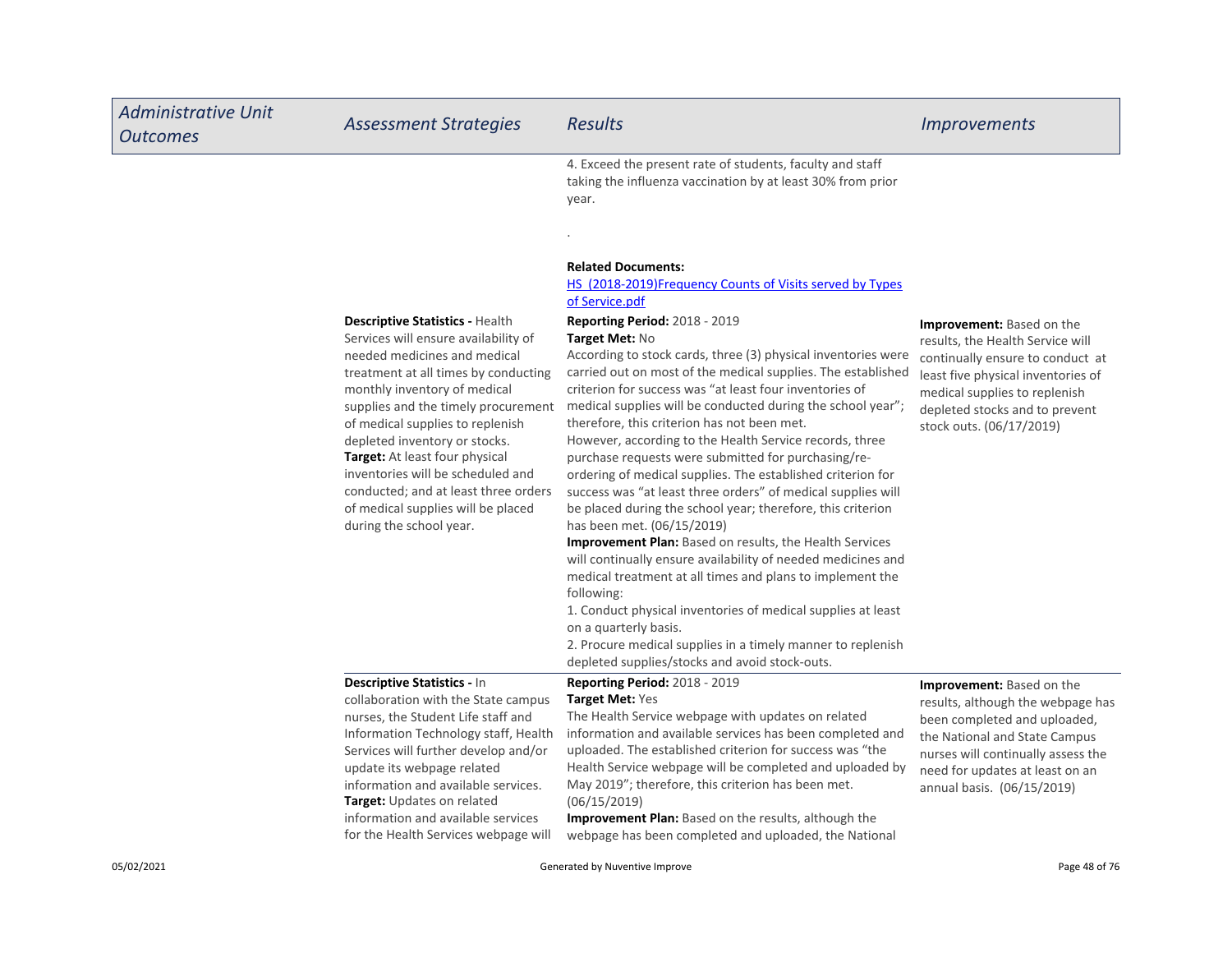| <b>Administrative Unit</b><br><b>Outcomes</b> | <b>Assessment Strategies</b>                                                                                                                                                                                                                                                                                                                                                                                                                                                                                                                                                                                                                                                                              | <b>Results</b>                                                                                                                                                                                                                                                                                                                                                                                                                                                                                                                                                                                                                                                                                                                                                                                                                                                                                                                                                                                                                                                                                                                                                                                                                                                                                                                                                                                                                                                                                                                                                                                                                                                                                                                                                                                                   | <i><u><b>Improvements</b></u></i>                                                                                                                                                                                                                                                                                 |
|-----------------------------------------------|-----------------------------------------------------------------------------------------------------------------------------------------------------------------------------------------------------------------------------------------------------------------------------------------------------------------------------------------------------------------------------------------------------------------------------------------------------------------------------------------------------------------------------------------------------------------------------------------------------------------------------------------------------------------------------------------------------------|------------------------------------------------------------------------------------------------------------------------------------------------------------------------------------------------------------------------------------------------------------------------------------------------------------------------------------------------------------------------------------------------------------------------------------------------------------------------------------------------------------------------------------------------------------------------------------------------------------------------------------------------------------------------------------------------------------------------------------------------------------------------------------------------------------------------------------------------------------------------------------------------------------------------------------------------------------------------------------------------------------------------------------------------------------------------------------------------------------------------------------------------------------------------------------------------------------------------------------------------------------------------------------------------------------------------------------------------------------------------------------------------------------------------------------------------------------------------------------------------------------------------------------------------------------------------------------------------------------------------------------------------------------------------------------------------------------------------------------------------------------------------------------------------------------------|-------------------------------------------------------------------------------------------------------------------------------------------------------------------------------------------------------------------------------------------------------------------------------------------------------------------|
|                                               | be completed and uploaded by May<br>2019.                                                                                                                                                                                                                                                                                                                                                                                                                                                                                                                                                                                                                                                                 | and State Campus nurses will continually assess the need<br>for updates at least on an annual basis.<br><b>Related Documents:</b><br><b>HS (National &amp; State Campuses) Webpage.pdf</b>                                                                                                                                                                                                                                                                                                                                                                                                                                                                                                                                                                                                                                                                                                                                                                                                                                                                                                                                                                                                                                                                                                                                                                                                                                                                                                                                                                                                                                                                                                                                                                                                                       |                                                                                                                                                                                                                                                                                                                   |
|                                               | <b>Descriptive Statistics - Health</b><br>Services will coordinate with<br>Pohnpei State Family Planning/<br>Maternal Child Health programs to<br>assist in conducting a special health<br>clinic for women at least twice per<br>year; and continually attend at least<br>two workshops/conferences to<br>ensure safe and professional health<br>practice and competency through<br>continue upgrading of nursing skills<br>and knowledge including<br>maintaining currency of nursing<br>license.<br>Target: At least one special health<br>clinic for women will be held and<br>conducted; and at least two health<br>conference/workshops will be<br>attended by the nurse during the<br>school year. | <b>Reporting Period: 2018 - 2019</b><br>Target Met: No<br>In collaboration with the Pohnpei State Family Planning and<br>Maternal Child Health programs, a special clinic for women,<br>Women Wellness Clinic, was established and officially<br>opened on March 18, 2019. It is scheduled to open for<br>service every other Mondays from 9:00AM-12:00PM. The<br>following are services it offers:<br>Family Planning counseling and consultations;<br>O<br>Administration of the contraceptive methods;<br>$\mathsf O$<br>Antenatal care and follow-up;<br>O<br>Pap smear testing/screening and follow-up;<br>O<br>STI/HIV testing/screening and follow-up;<br>O<br>Breast examinations;<br>$\circ$<br>Referrals and others.<br>$\circ$<br>The established criterion for success was "At least one<br>special health clinic for women will be held and conducted";<br>therefore, this criterion has been met.<br>Also, to ensure safe and professional health practice and<br>competency in carrying out the health services, the nurse<br>attended a three day workshop on Family Planning and<br>Visual Inspection and Acetic Acid (VIA) at Pohnpei State<br>Hospital. The established criterion for success was "at least<br>two on and off-island conference/workshop will be<br>attended by the nurse"; therefore, this criterion has not<br>been met. (06/15/2019)<br>Improvement Plan: Based on the result, the nurse will<br>ensure participation in conferences/workshop and plans<br>the following:<br>1. Keep in contact with the Pohnpei Nurses Association<br>officers to get information on any nursing-related<br>conference/workshop held on island or in the region.<br>2. Search on line for any nursing-related<br>conferences/workshops held in the region and register to<br>participate. | <b>Improvement:</b> Based on the<br>result, the nurse will ensure<br>participation in<br>workshops/conferences and plans<br>to coordinate with the Pohnpei<br>Nurses Association officers to get<br>information on any health-related<br>conference/workshop held on<br>island and in the region.<br>(06/15/2019) |

Follow-UpBased on the results, the Health Service will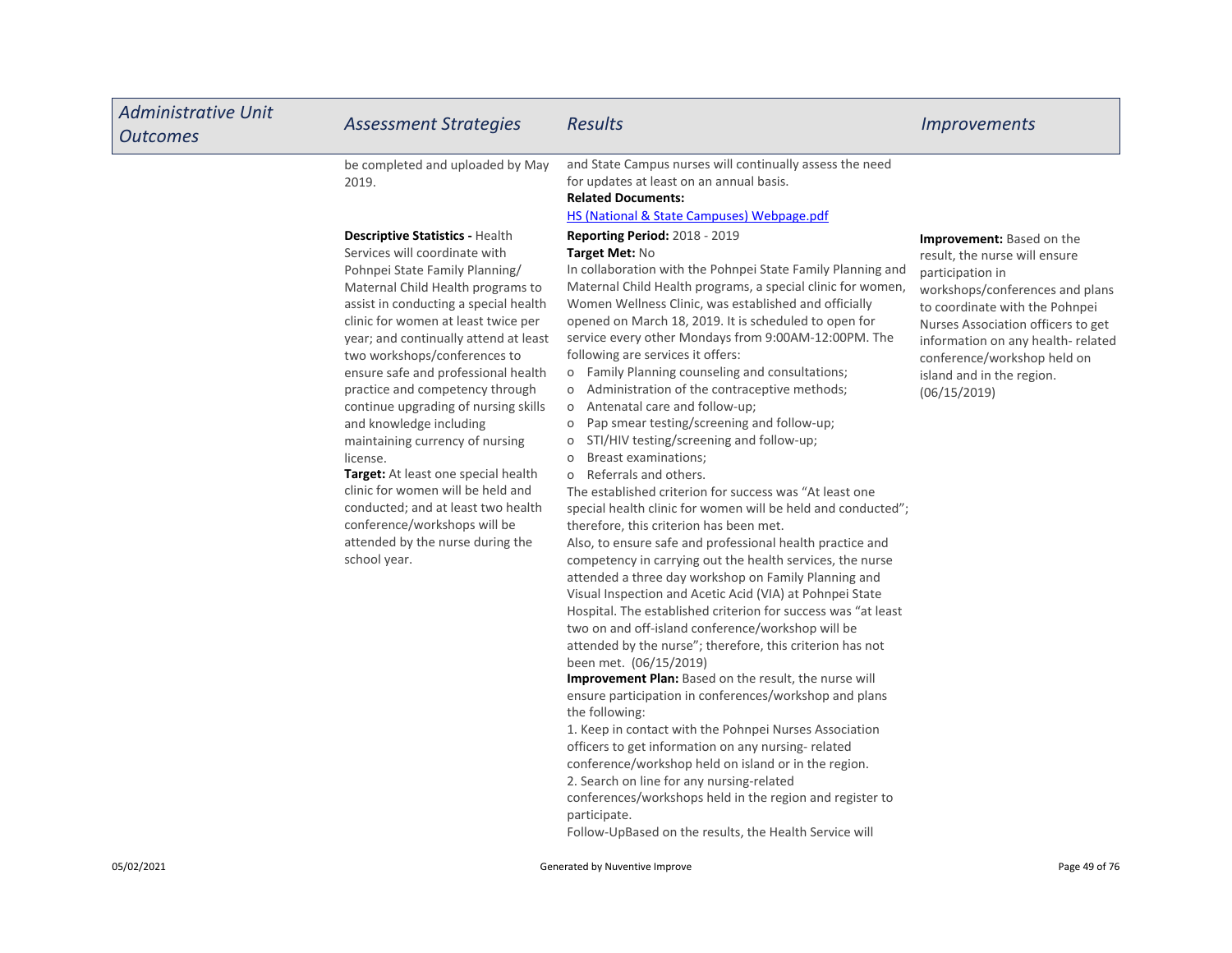| <b>Administrative Unit</b><br><b>Outcomes</b>                                                                                                                                                                                                                                                                                                                                                                                         | <b>Assessment Strategies</b>                                                                                                                                                                                                                                                                                                                                                                                                                                                                                                                                                                                                                                                                                    | <b>Results</b>                                                                                                                                                                                                                                                                                                                                                                                                                                                                                                              | <b>Improvements</b>                                                                                                                                                                                                                                                                                                                                                                                                             |
|---------------------------------------------------------------------------------------------------------------------------------------------------------------------------------------------------------------------------------------------------------------------------------------------------------------------------------------------------------------------------------------------------------------------------------------|-----------------------------------------------------------------------------------------------------------------------------------------------------------------------------------------------------------------------------------------------------------------------------------------------------------------------------------------------------------------------------------------------------------------------------------------------------------------------------------------------------------------------------------------------------------------------------------------------------------------------------------------------------------------------------------------------------------------|-----------------------------------------------------------------------------------------------------------------------------------------------------------------------------------------------------------------------------------------------------------------------------------------------------------------------------------------------------------------------------------------------------------------------------------------------------------------------------------------------------------------------------|---------------------------------------------------------------------------------------------------------------------------------------------------------------------------------------------------------------------------------------------------------------------------------------------------------------------------------------------------------------------------------------------------------------------------------|
|                                                                                                                                                                                                                                                                                                                                                                                                                                       |                                                                                                                                                                                                                                                                                                                                                                                                                                                                                                                                                                                                                                                                                                                 | ensure to participate in at least two<br>conferences/workshops during the school year.<br><b>Related Documents:</b><br><b>HS (National &amp; State Campuses) Webpage.pdf</b>                                                                                                                                                                                                                                                                                                                                                |                                                                                                                                                                                                                                                                                                                                                                                                                                 |
| 2018-2019-EMSS-N-SLHS Outcome 2<br>- Students will demonstrate an<br>understanding of their individual<br>health conditions, including their own<br>medical diagnosis and treatment<br>plan.<br><b>AUO Status: Active</b><br>AUO Assessment Cycle: 2018 - 2019<br><b>Start Date: 10/01/2018</b><br>Inactive Date: 09/30/2019                                                                                                          | Descriptive Statistics - Health<br>Services will educate and provide<br>appropriate health reference<br>materials to all students to help<br>them understand their health<br>conditions, diagnosis and treatment<br>plans and ensure referred students<br>and students seeking treatment on<br>their own at other clinics return to<br>the COM-FSM clinic for further<br>consultations on diagnosis and<br>treatment; and ensure written<br>evaluation of medical visits are<br>completed.<br>Target: At least 75% of students<br>visiting the dispensary will have an<br>understanding about their health<br>condition and diagnosis and<br>treatment as indicated in their<br>medical visit evaluation forms. | <b>Reporting Period: 2018 - 2019</b><br>Target Met: No<br>Due to limited time this activity could not be implemented.<br>(06/15/2019)<br>Improvement Plan: Based on the results, the Health Service<br>plans to implement activity in the next assessment cycle<br>and also plans the following:<br>1. Update and provide current health information.<br>2. Order/re-order a pamphlets/booklets on various health-<br>related topics.<br>3. Make copies of other booklet/pamphlets that are<br>available in the dispensary. | Improvement: The Health Service<br>will implement activity in the next<br>Assessment Cycle. (06/15/2019)                                                                                                                                                                                                                                                                                                                        |
| 2018-2019-EMSS-N-SLHS Outcome 3<br>- Students, faculty and staff will<br>continue to demonstrate increased<br>awareness and knowledge about<br>current health issues and the<br>relationship between lifestyle choices<br>and wellness as a result of<br>participation in the outreach<br>activities.<br><b>AUO Status: Active</b><br>AUO Assessment Cycle: 2018 - 2019<br><b>Start Date: 10/01/2018</b><br>Inactive Date: 09/30/2019 | Descriptive Statistics - Health<br>Services will continually organize and<br>facilitate health education<br>awareness and outreach<br>programs/activities in collaboration<br>with the college's health science and<br>public health program, other on-<br>campus programs/divisions, and the<br>community and government health<br>agencies; and encourage<br>involvement students including SBA,<br>student clubs organizations in the<br>planning and implementation of                                                                                                                                                                                                                                      | <b>Reporting Period: 2018 - 2019</b><br>Target Met: Yes<br>The office log on registrations of participants to the health<br>activities/workshops hosted and facilitated by the Health<br>Service clinic showed that:<br>A. In 2017-2018, the office hosted five health<br>activities/workshops participated by about 617 students.<br>B. In 2018-2019, the office hosted the same number of<br>health activities participated by about 1, 382.<br>C. A positive difference of 765; therefor, an increase by 124             | <b>Improvement:</b> Based on the<br>results, the Health Service will<br>continue to improve the<br>coordination/facilitation of health<br>awareness/outreach activities and<br>plans to implement the following:<br>1. Continue to organize and<br>facilitate health education and<br>awareness activities in<br>collaboration with the college's<br>health science program and<br>community and government<br>health agencies. |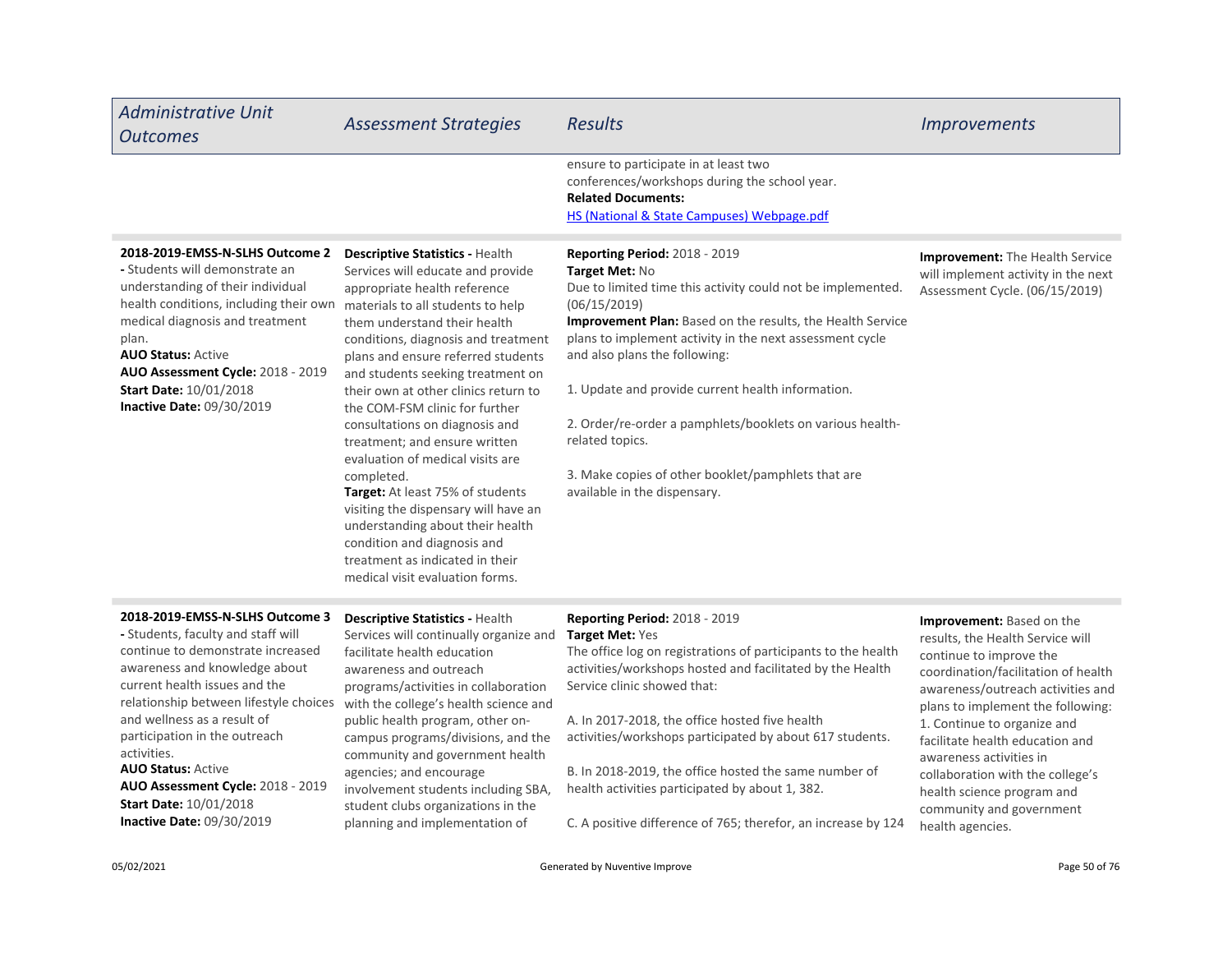| <b>Administrative Unit</b><br><b>Outcomes</b> | <b>Assessment Strategies</b>                                                                                                                                                                                                                                                                                                                                      | <b>Results</b>                                                                                                                                                                                                                                                                                                                                                                                                                                                                                                                                                                                                                                                                                                                                                                                                                                                                                                                                                                                                                                                                                                                                                                                                                                                                                                                                                                                                                                                                                                                                                                                                                                                                                                                                                                                                                                                                                                                                                                                                                                                                                                                                                                                                                                                                                             | <i><u><b>Improvements</b></u></i>                                                                                                                                                                                                                                                                                                                                                                                                                                                                                                                                                                                                                                          |
|-----------------------------------------------|-------------------------------------------------------------------------------------------------------------------------------------------------------------------------------------------------------------------------------------------------------------------------------------------------------------------------------------------------------------------|------------------------------------------------------------------------------------------------------------------------------------------------------------------------------------------------------------------------------------------------------------------------------------------------------------------------------------------------------------------------------------------------------------------------------------------------------------------------------------------------------------------------------------------------------------------------------------------------------------------------------------------------------------------------------------------------------------------------------------------------------------------------------------------------------------------------------------------------------------------------------------------------------------------------------------------------------------------------------------------------------------------------------------------------------------------------------------------------------------------------------------------------------------------------------------------------------------------------------------------------------------------------------------------------------------------------------------------------------------------------------------------------------------------------------------------------------------------------------------------------------------------------------------------------------------------------------------------------------------------------------------------------------------------------------------------------------------------------------------------------------------------------------------------------------------------------------------------------------------------------------------------------------------------------------------------------------------------------------------------------------------------------------------------------------------------------------------------------------------------------------------------------------------------------------------------------------------------------------------------------------------------------------------------------------------|----------------------------------------------------------------------------------------------------------------------------------------------------------------------------------------------------------------------------------------------------------------------------------------------------------------------------------------------------------------------------------------------------------------------------------------------------------------------------------------------------------------------------------------------------------------------------------------------------------------------------------------------------------------------------|
|                                               | activities.<br>Target: Exceed the current number<br>of students participating in the<br>Health Service facilitated health<br>activities/workshops by at least 45%<br>from prior year.<br>At least 85% positive rating on the<br>results of survey administers to a<br>cohort of participants to the health<br>service facilitated health<br>activities/workshops. | % in the number of students participated in the Health<br>Service facilitated health activities/workshops as compared<br>to prior school year.<br>D. The established criterion for success was "at least 45%"<br>increase in the number of students participating in the<br>Health Service facilitated health activities/workshops;<br>therefore, this criterion has been met.<br>Additionally, to determine the effectiveness of the Health<br>Service facilitated health activities/workshops in terms of<br>health issues, specially diabetes; a post survey consisted of<br>five true and false questions was administered to a non-<br>random sample (n) of 71 participants to the World Diabetes<br>Day activities. The results showed overall positive ratings<br>with the highest ratings (100%) on Question 7, i.e., some of<br>the risk factors in developing type II diabetes include a<br>family history of diabetes, lack of physical activity and<br>overweight, and the lowest positive ratings (94.37%) on<br>Question 5, i.e., type 2 diabetes can be controlled by diet<br>and exercise. Furthermore, 98.59% of the 71 subjects<br>provided accurate responses to Question 8, i.e., some of the<br>long-term complications of uncontrolled diabetes including<br>stroke, blindness, heart attacks and kidney failures with<br>only 1.41% responded inaccurately. The results also showed<br>that 98.57% of the 71 subjects provided accurate responses<br>to Q 6, i.e., some signs and symptoms of type 2 diabetes<br>include increased thirst, frequent urination, blurry vision<br>and feeling tired with only 1.43% responded inaccurately.<br>While 97.18% of the 71 subjects responded accurately to<br>Question 4, i.e., type 2 diabetes is a chronic disease that<br>causes a person's blood sugar level to become too high as<br>result of the body not creating enough insulin to keep blood<br>glucose (sugar) level in the normal range, only 2.82%<br>responded inaccurately. (06/16/2019)<br><b>Improvement Plan:</b> Based on the results, the Health<br>Service will continue to improve the<br>coordination/facilitation of health awareness/outreach<br>activities and plans to implement the following:<br>1. Continue to organize and facilitate health education and | 2. Continue to encourage<br>involvement of more students<br>including SBA, student<br>clubs/organizations in the<br>planning and implementation of<br>activities.<br>3. Continue to assess the level of<br>knowledge of participants about<br>health issues/problems by<br>designing and developing surveys<br>in collaboration with the office of<br>the Vice President for Institutional<br><b>Effectiveness and Quality</b><br>Assurance (VPIEQA) to ensure<br>good survey outcomes.<br>4. Exceed the current rate of<br>students participating in the<br>Health Service facilitated health<br>activities/workshops by at least<br>10% from prior year.<br>(06/16/2019) |
| 05/02/2021                                    |                                                                                                                                                                                                                                                                                                                                                                   | Generated by Nuventive Improve                                                                                                                                                                                                                                                                                                                                                                                                                                                                                                                                                                                                                                                                                                                                                                                                                                                                                                                                                                                                                                                                                                                                                                                                                                                                                                                                                                                                                                                                                                                                                                                                                                                                                                                                                                                                                                                                                                                                                                                                                                                                                                                                                                                                                                                                             | Page 51 of 76                                                                                                                                                                                                                                                                                                                                                                                                                                                                                                                                                                                                                                                              |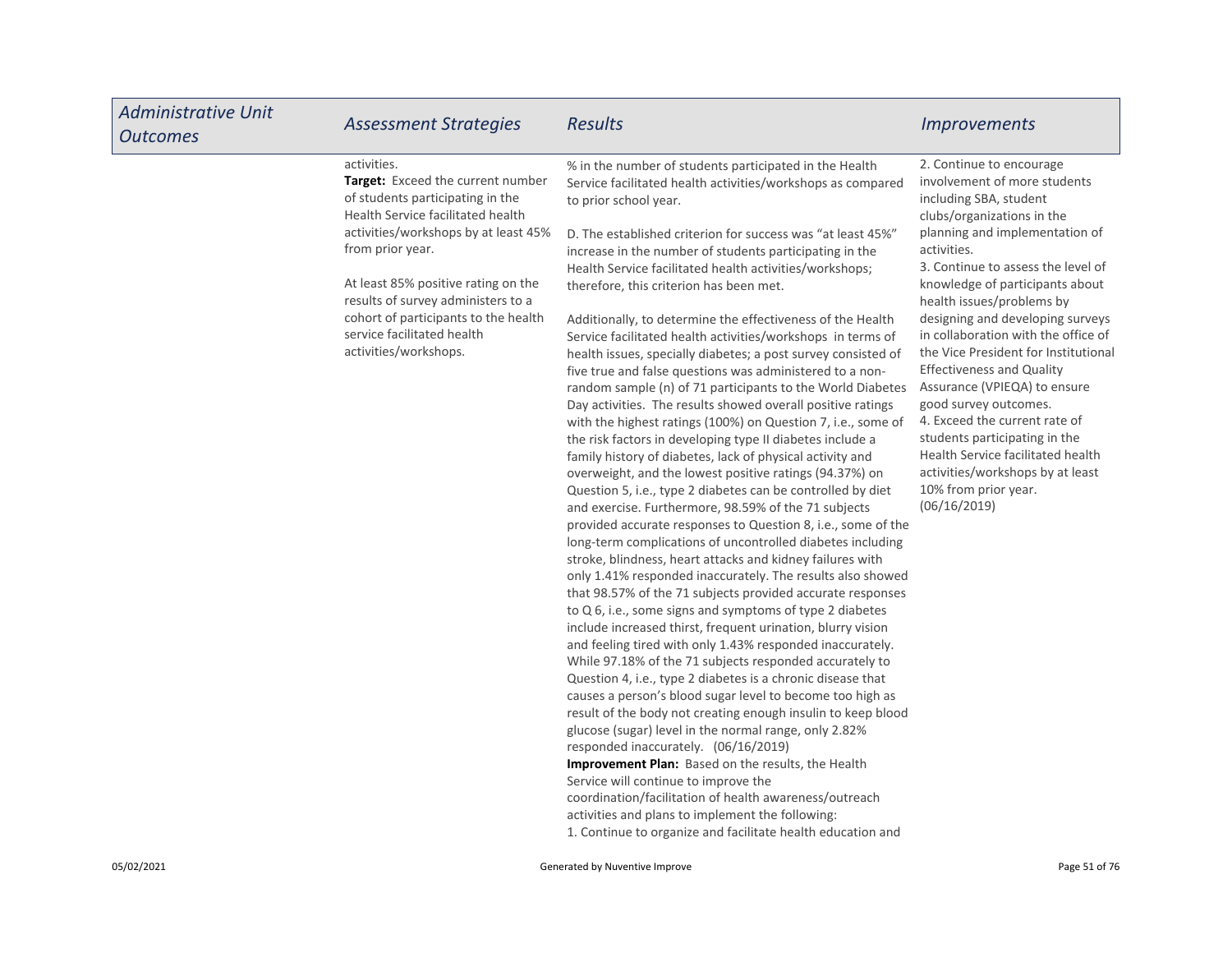| <b>Administrative Unit</b><br><b>Outcomes</b> | <b>Assessment Strategies</b>                                                                                                                                                                                                                                                                                                                                                                                                                                         | <b>Results</b>                                                                                                                                                                                                                                                                                                                                                                                                                                                                                                                                                                                                                                                                                                                                                                                                                                                                                                                                                                                                                                                                                                                                                                                                                                                                                                                                                                                                                                                                                                                                                                                                                                                                                                                                                                                                                                                                                                                                                                                                                                                                                                                                           | <i><u><b>Improvements</b></u></i>                                                                                                                                                                                                                                                                                                                                                                                                                                                                                                                                                                                             |
|-----------------------------------------------|----------------------------------------------------------------------------------------------------------------------------------------------------------------------------------------------------------------------------------------------------------------------------------------------------------------------------------------------------------------------------------------------------------------------------------------------------------------------|----------------------------------------------------------------------------------------------------------------------------------------------------------------------------------------------------------------------------------------------------------------------------------------------------------------------------------------------------------------------------------------------------------------------------------------------------------------------------------------------------------------------------------------------------------------------------------------------------------------------------------------------------------------------------------------------------------------------------------------------------------------------------------------------------------------------------------------------------------------------------------------------------------------------------------------------------------------------------------------------------------------------------------------------------------------------------------------------------------------------------------------------------------------------------------------------------------------------------------------------------------------------------------------------------------------------------------------------------------------------------------------------------------------------------------------------------------------------------------------------------------------------------------------------------------------------------------------------------------------------------------------------------------------------------------------------------------------------------------------------------------------------------------------------------------------------------------------------------------------------------------------------------------------------------------------------------------------------------------------------------------------------------------------------------------------------------------------------------------------------------------------------------------|-------------------------------------------------------------------------------------------------------------------------------------------------------------------------------------------------------------------------------------------------------------------------------------------------------------------------------------------------------------------------------------------------------------------------------------------------------------------------------------------------------------------------------------------------------------------------------------------------------------------------------|
|                                               | <b>Descriptive Statistics - Health</b><br>Services will continually organize and<br>facilitate annual health screening<br>activities that include but are not<br>limited to diabetes, hypertension,<br>obesity, sexually transmitted<br>infections and others.<br>Target: Statistically significant<br>difference between the scores in the<br>pre-and post-tests administered to a<br>cohort of students and staff<br>participating in the screening<br>activities. | awareness activities in collaboration with the college's<br>health science program and community and government<br>health agencies.<br>2. Continue to encourage involvement of more students<br>including SBA, student clubs/organizations in the planning<br>and implementation of activities.<br>3. Continue to assess the level of knowledge of participants<br>about health issues/problems by designing and developing<br>surveys in collaboration with the office of the Vice<br>President for Institutional Effectiveness and Quality<br>Assurance (VPIEQA) to ensure good survey outcomes.<br>4. Exceed the current rate of students participating in the<br>Health Service facilitated health activities/workshops by at<br>least 10%.<br><b>Related Documents:</b><br><b>HS (FY2018-2019) Health Service Calendar of Activities.pdf</b><br>2018 World Diabetes Day Survey Results Nov 16 2018 -<br><u>Copy</u> .pdf<br>HS (2018-2019) Annunal Health Education Awareness and<br><b>Outreach Programs.pdf</b><br>Reporting Period: 2018 - 2019<br>Target Met: No<br>To further determine the effectiveness of the Health Service<br>facilitated health activities/workshops in terms of basic<br>knowledge of students and staff about health issues and<br>problems, specifically HIV and Aids; a post survey consisted<br>of five questions was administered to a non-random sample<br>(n) of 81 participants to the 2018 Worlds Aids Day screening<br>activities. The results showed the highest positive ratings<br>85.71% (or 72) on Question 7, i.e., having sex with more<br>than one partner can increase a person's chance of being<br>infected with HIV and the lowest positive ratings 26.19% (or<br>22) on Question 9, i.e., there is a vaccine that can stop<br>adults from getting HIV. The results also showed that<br>65.06% (or 54) of the 81 subjects responded accurately to<br>Question 10, i.e., a person can get HIV even if she or he has<br>sex with another person only one time; while 10.84% (9)<br>responded inaccurately and 24.10% (20) indicated not<br>knowing the answer. Furthermore, the results also showed | <b>Improvement:</b> Based on the<br>results, the Health Service plans<br>the following:<br>1. Continually organize and<br>facilitate annual health screening<br>activities to the college<br>community.<br>2. Continually assess the<br>effectiveness of activities by<br>designing and developing good<br>survey in collaboration the office<br>of the Vice President for<br>Institutional Effectiveness and<br>Quality Assurance (VPIEQA) to<br>ensure good survey outcomes.<br>3. Exceed the rate of students,<br>faculty and staff participating in<br>the health screening activities by<br>at least 5% from prior year. |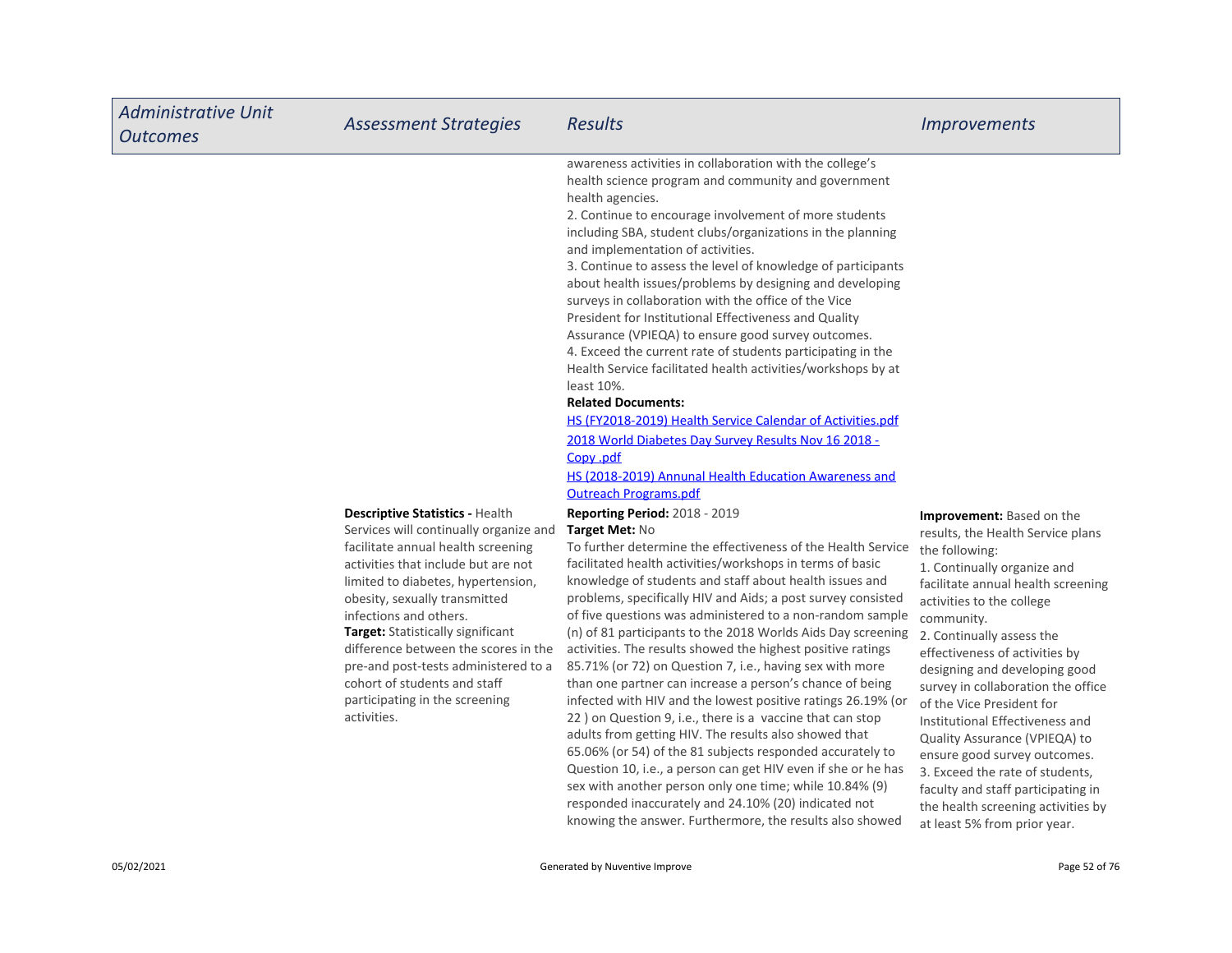| <b>Administrative Unit</b><br><b>Outcomes</b>                                                                                                                                                                                                                                                                                                                                        | <b>Assessment Strategies</b>                                                                                                                                                                                                                                                                                                      | <b>Results</b>                                                                                                                                                                                                                                                                                                                                                                                                                                                                                                                                                         | <i><u><b>Improvements</b></u></i>                                                                                                                                                                                                                                                                                                                                              |
|--------------------------------------------------------------------------------------------------------------------------------------------------------------------------------------------------------------------------------------------------------------------------------------------------------------------------------------------------------------------------------------|-----------------------------------------------------------------------------------------------------------------------------------------------------------------------------------------------------------------------------------------------------------------------------------------------------------------------------------|------------------------------------------------------------------------------------------------------------------------------------------------------------------------------------------------------------------------------------------------------------------------------------------------------------------------------------------------------------------------------------------------------------------------------------------------------------------------------------------------------------------------------------------------------------------------|--------------------------------------------------------------------------------------------------------------------------------------------------------------------------------------------------------------------------------------------------------------------------------------------------------------------------------------------------------------------------------|
|                                                                                                                                                                                                                                                                                                                                                                                      |                                                                                                                                                                                                                                                                                                                                   | that 60.24% (or 50) of the 81 subjects responded accurately<br>to Question 8, i.e., it is possible to get HIV when a person<br>gets a tattoo, only 14.46% (or 12) responded inaccurately<br>and 25.30% (or 21) indicated not knowing the answer.<br>While 37.04% (or 30) of the 81 subjects responded<br>accurately to Q 6, i.e., HIV and AIDS are the same thing,<br>28.49% (or 23) responded inaccurately and 34.57% (or 28)<br>indicated not knowing the answer. (06/16/2019)<br>Improvement Plan: Based on the results, the Health Service<br>plans the following: | (06/16/2019)                                                                                                                                                                                                                                                                                                                                                                   |
|                                                                                                                                                                                                                                                                                                                                                                                      |                                                                                                                                                                                                                                                                                                                                   | 1. Continually organize and facilitate annual health<br>screening activities to the college community.                                                                                                                                                                                                                                                                                                                                                                                                                                                                 |                                                                                                                                                                                                                                                                                                                                                                                |
|                                                                                                                                                                                                                                                                                                                                                                                      |                                                                                                                                                                                                                                                                                                                                   | 2. Continually assess the effectiveness of activities by<br>developing and designing good survey in collaboration the<br>office of the Vice President for Institutional Effectiveness<br>and Quality Assurance (VPIEQA) to ensure good survey<br>outcomes.                                                                                                                                                                                                                                                                                                             |                                                                                                                                                                                                                                                                                                                                                                                |
|                                                                                                                                                                                                                                                                                                                                                                                      |                                                                                                                                                                                                                                                                                                                                   | <b>Related Documents:</b><br>2018 World Aids Day STI HIV AIDS Screening Fall18 Survey<br>Results - Copy .pdf<br>HS (2018-2019) Annunal Health Education Awareness and<br><b>Outreach Programs.pdf</b>                                                                                                                                                                                                                                                                                                                                                                  |                                                                                                                                                                                                                                                                                                                                                                                |
| 2018-2019-EMSS-N-SLHS Outcome 4<br>- Students will demonstrate increased<br>knowledge and awareness about<br>their sexual and reproductive health<br>needs by making healthy, and<br>appropriate decisions that impact<br>positively on their lives.<br><b>AUO Status: Active</b><br>AUO Assessment Cycle: 2018 - 2019<br><b>Start Date: 10/01/2018</b><br>Inactive Date: 09/30/2019 | Descriptive Statistics - Health<br>Services will coordinate with the<br>Pohnpei State Family Program to<br>ensure continuous access to all the<br>available contraceptive methods on<br>island.<br>Target: At least 50% of the<br>contraceptive methods available on<br>island will be available in the Health<br>Service clinic. | <b>Reporting Period: 2018 - 2019</b><br>Target Met: Yes<br>The office records showed that:<br>A. The dispensary has in stock four (4) (or 67%) of the six (6)<br>different kinds of contraceptive methods available on<br>island.<br>B. The established criterion for success was "at least 50%"<br>of the contraceptive methods available on island will be<br>dispensed in the Health Service clinic, therefore, this<br>criterion has been met.<br>(06/16/2019)                                                                                                     | <b>Improvement:</b> Based on the<br>results, the Health Service plans<br>to:<br>1. Ensure continuous access to<br>different kinds of contraceptive<br>methods to the college<br>community.<br>2. Maintain or increase the rate of<br>contraceptive methods dispensed<br>in the Health Service clinic.<br>3. Increase the rate of students'<br>visits for family planning by 5% |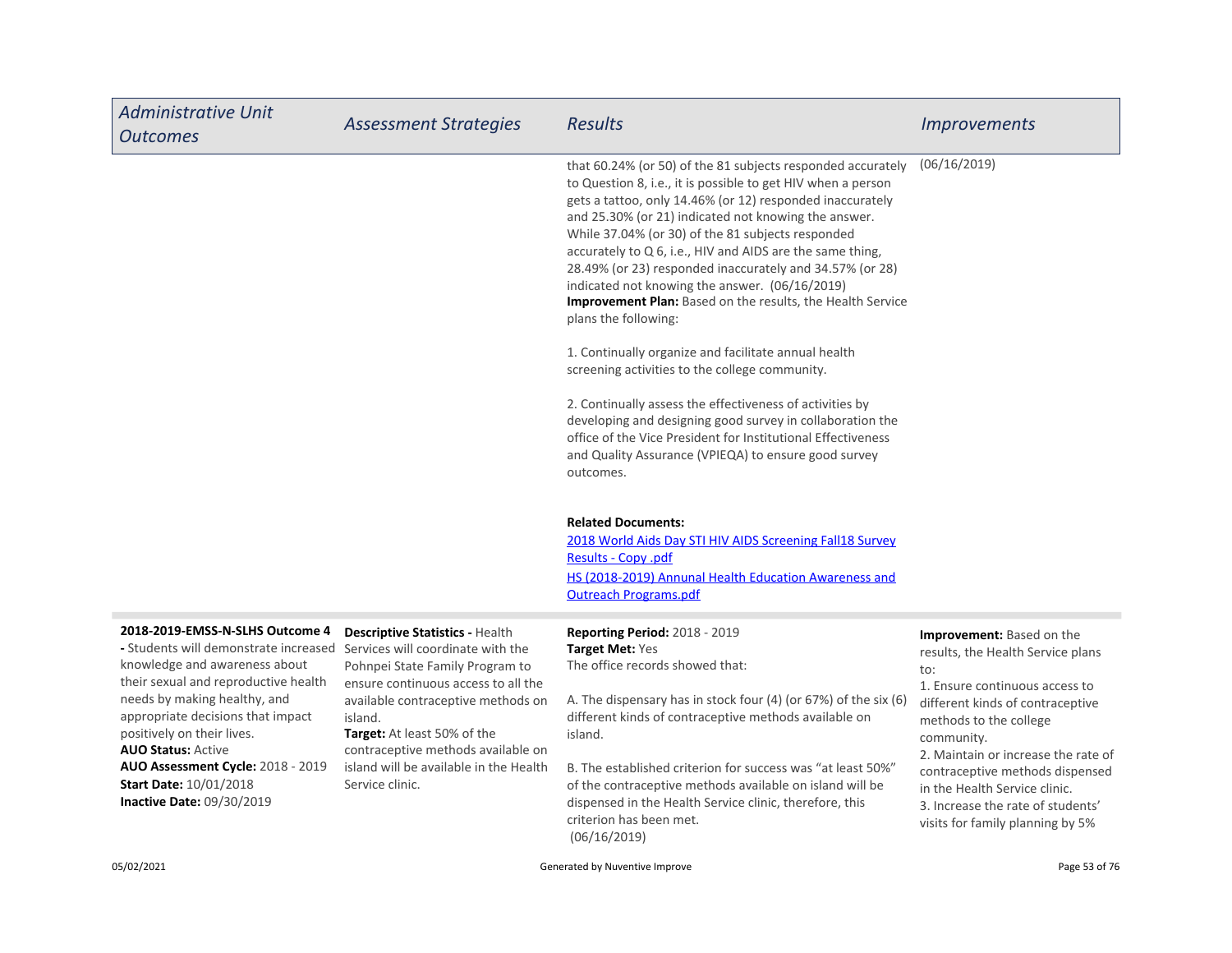| <b>Administrative Unit</b><br><b>Outcomes</b> | <b>Assessment Strategies</b>                                                                                                                                                                                                                                                                                                                                                                                                                                     | <b>Results</b>                                                                                                                                                                                                                                                                                                                                                                                                                                                                                                                                                                                                                                                                           | <i><u><b>Improvements</b></u></i>                                                                                                                                                                                                                                                                                                                                                                                                                                             |
|-----------------------------------------------|------------------------------------------------------------------------------------------------------------------------------------------------------------------------------------------------------------------------------------------------------------------------------------------------------------------------------------------------------------------------------------------------------------------------------------------------------------------|------------------------------------------------------------------------------------------------------------------------------------------------------------------------------------------------------------------------------------------------------------------------------------------------------------------------------------------------------------------------------------------------------------------------------------------------------------------------------------------------------------------------------------------------------------------------------------------------------------------------------------------------------------------------------------------|-------------------------------------------------------------------------------------------------------------------------------------------------------------------------------------------------------------------------------------------------------------------------------------------------------------------------------------------------------------------------------------------------------------------------------------------------------------------------------|
|                                               |                                                                                                                                                                                                                                                                                                                                                                                                                                                                  | Improvement Plan: Based on the results, the Health Service<br>plans to:<br>1. Ensure continuous access to different kinds of<br>contraceptive methods to the college community.<br>2. Maintain or increase the rate of contraceptive methods<br>dispensed in the Health Service clinic.<br>3. Increase the rate of students' visits for family planning by<br>5% from prior year.                                                                                                                                                                                                                                                                                                        | from prior year. (06/16/2019)                                                                                                                                                                                                                                                                                                                                                                                                                                                 |
|                                               | <b>Descriptive Statistics - Health</b><br>Services will coordinate with the<br>Residence Hall staff to ensure<br>accessibility of condoms to the<br>residents.<br>Target: Provide supplies of condoms<br>to the Residence Halls every month<br>or as needed.                                                                                                                                                                                                     | <b>Reporting Period: 2018 - 2019</b><br>Target Met: No<br>According to the Health Service records, condoms were<br>dispensed to the Residence Halls residents only twice during<br>the reporting period. (06/16/2019)<br>Improvement Plan: Based on the results, Health Services<br>plans the following:<br>1. Continually provide supplies of condoms to the residents.<br>2. At least twelve (12) boxes of condoms will be provided to                                                                                                                                                                                                                                                 | <b>Improvement:</b> Based on the<br>results, Health Services plans the<br>following:<br>1. Continually provide supplies of<br>condoms to the residents.<br>2. At least twelve (12) boxes of<br>condoms will be distributed to the<br>Residence Halls during the school<br>year. (06/16/2019)                                                                                                                                                                                  |
|                                               | Exam/Quiz - Pre-Post - Health<br>Services will coordinate with staff of<br>the Pohnpei State Family Planning<br>Program to conduct at least two<br>presentations on family planning to<br>the residents of the Residence Halls<br>during the school year.<br>Target: Statistically significant<br>difference between the scores in the<br>pre-tests and post-tests<br>administered to a cohort of<br>participants to Health Service<br>facilitated presentation. | the Residence Halls during the school year.<br><b>Reporting Period: 2018 - 2019</b><br>Target Met: No<br>According to log of health activities hosted and facilitate by<br>the Health Services, a presentation on Family Planning and<br>Reproductive Health was held and conducted by the Public<br>health Staff. A total of 45 students participated in the<br>presentation. Due to lack of time and preparation, pre-tests<br>and post-tests were not administered. (06/16/2019)<br>Improvement Plan: Based on results, the Health Service<br>plans to implement the following:<br>1. Continue to organize and coordinate at least one<br>individual presentation on Family Planning. | <b>Improvement:</b> Based on the<br>results, the Health Service plans to<br>implement the following:<br>1. Health Service will ensure<br>individual presentation on<br>different health topics including<br>family planning be organized and<br>conducted to the residents in the<br>Residence Halls during the school<br>year; and to develop and design<br>surveys to determine their<br>effectiveness.<br>2. Statistically significant<br>difference between the scores in |
|                                               |                                                                                                                                                                                                                                                                                                                                                                                                                                                                  | 2. Develop and design surveys to determine its<br>effectiveness<br><b>Related Documents:</b><br>HS (FY2018-2019) Health Service Calendar of Activities.pdf                                                                                                                                                                                                                                                                                                                                                                                                                                                                                                                               | the pre-tests and post-tests<br>administered to a cohort of<br>participants to Health Service<br>facilitated presentation.                                                                                                                                                                                                                                                                                                                                                    |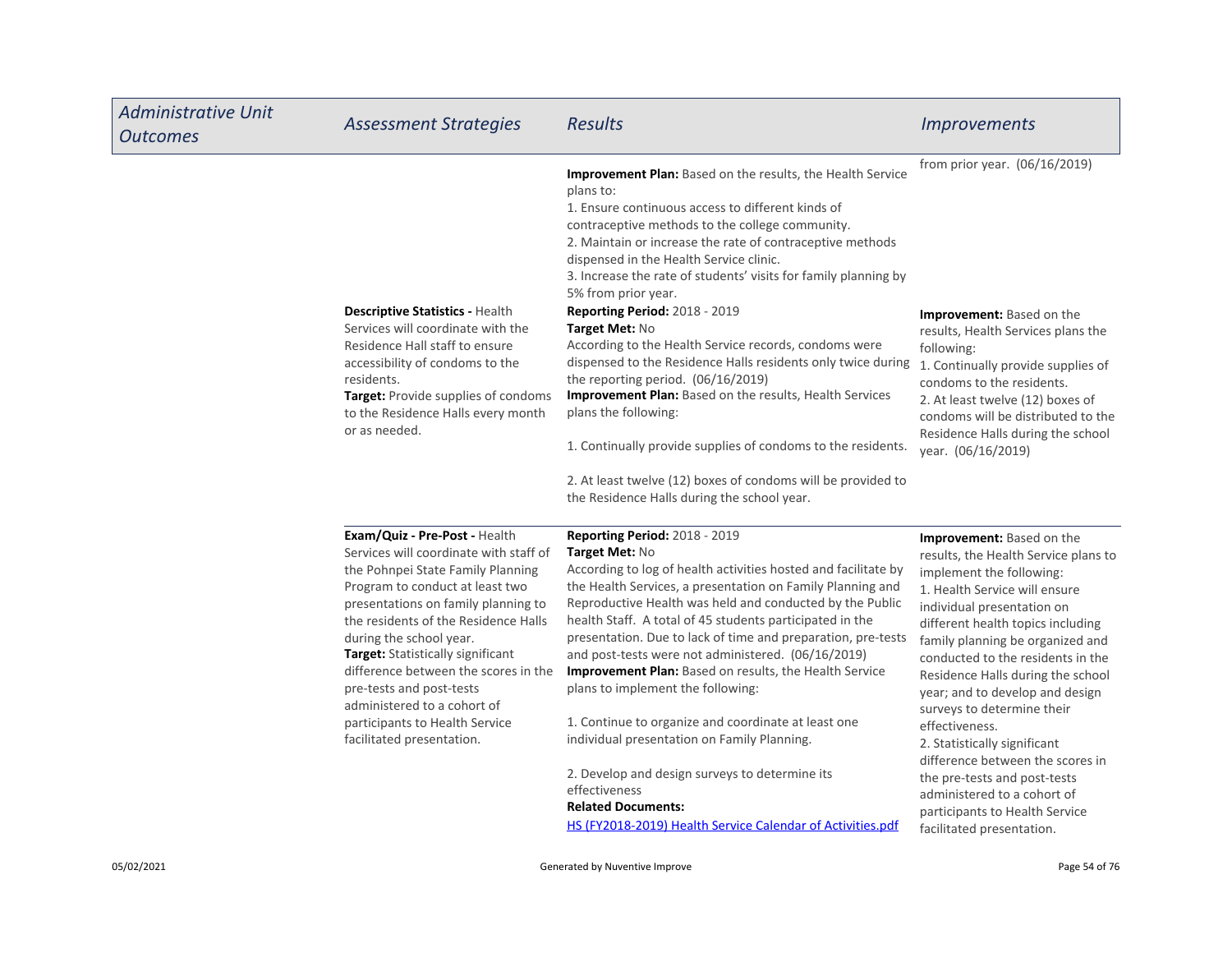| <b>Administrative Unit</b><br><b>Outcomes</b>                                                                                                                                                                                                                                                                                                                                                                                               | <b>Assessment Strategies</b>                                                                                                                                                                                                                                                                                                                                                                                                                                                                                                                                                                                                              | <b>Results</b>                                                                                                                                                                                                                                                                                                                                                                                                                                                                                                                                                                                                                                          | <i><u><b>Improvements</b></u></i> |
|---------------------------------------------------------------------------------------------------------------------------------------------------------------------------------------------------------------------------------------------------------------------------------------------------------------------------------------------------------------------------------------------------------------------------------------------|-------------------------------------------------------------------------------------------------------------------------------------------------------------------------------------------------------------------------------------------------------------------------------------------------------------------------------------------------------------------------------------------------------------------------------------------------------------------------------------------------------------------------------------------------------------------------------------------------------------------------------------------|---------------------------------------------------------------------------------------------------------------------------------------------------------------------------------------------------------------------------------------------------------------------------------------------------------------------------------------------------------------------------------------------------------------------------------------------------------------------------------------------------------------------------------------------------------------------------------------------------------------------------------------------------------|-----------------------------------|
|                                                                                                                                                                                                                                                                                                                                                                                                                                             |                                                                                                                                                                                                                                                                                                                                                                                                                                                                                                                                                                                                                                           |                                                                                                                                                                                                                                                                                                                                                                                                                                                                                                                                                                                                                                                         | (06/16/2019)                      |
| 2018-2019 EMSS NC SLRH Outcome 1 Survey - During the 2018-2019<br>- The Residence Hall will assist<br>students in their transition to<br>Residence Hall life, providing<br>opportunities for educational sessions Hall procedures, rules, regulations as<br>and advice on Residence Hall rules<br>and regulations, as well as, College<br>policies and conduct processes.<br><b>AUO Status: Active</b><br>AUO Assessment Cycle: 2018 - 2019 | academic year, the Residence Hall<br>will hold three orientation sessions<br>to review the rigors of Residence<br>well as the college policies; along<br>with, three floor meetings and at<br>least two general assemblies to<br>provide updates and address any<br>issues and concerns that may arise.<br><b>Target:</b> On average, at least 85% of<br>residents who attend the orientation<br>sessions, floor meetings and general<br>assemblies will indicate that they<br>found the meetings to be useful and<br>informative and that they fully<br>understand the College's<br>expectations of them as members of<br>the community. | <b>Reporting Period: 2018 - 2019</b><br>Target Met: Yes<br>As a result of participating in the residence halls orientation,<br>All new residents each semester recognized issues they may<br>encounter, specifically managing relationships including<br>roommates, making the right choices, and adjusting to<br>academic expectations critical to their success.<br>(06/28/2019)<br>Improvement Plan: Residence halls staff need to engage<br>in understanding, discussing, strickly enforce and support<br>all rules and regulations of the residence halls and will<br>review and evaluate how effective the rules and policies are<br>carried out. |                                   |
|                                                                                                                                                                                                                                                                                                                                                                                                                                             | Survey - The Residence Hall will<br>meet with residents regarding<br>personal concerns, making referrals<br>to the appropriate offices, as<br>needed.<br><b>Target:</b> At least 85% of residents<br>surveyed will indicate that they<br>found their concerns were<br>addressed in a timely manner and<br>that they were given a specific plan<br>to assist them in achieving positive<br>results.                                                                                                                                                                                                                                        | Reporting Period: 2018 - 2019<br>Target Met: Yes<br>As a result, 90% of the residence hall students who were<br>refered for needed assisstance, recognized why he/she is<br>on academic and/or progress probation and the key<br>requirements for returning to good standing. (06/28/2019)<br><b>Improvement Plan:</b> Residence halls wil continue to<br>collaborate with other department offices to promote and<br>support academic success, social responsibility, character<br>development, and personal growth through successful<br>interactions with students.                                                                                  |                                   |
|                                                                                                                                                                                                                                                                                                                                                                                                                                             | Project-Group - The Residence Hall<br>will provide residents with written<br>literature outlining the rules,<br>regulations, policies, procedures and<br>expectations of living in the<br>Residence Hall.                                                                                                                                                                                                                                                                                                                                                                                                                                 | Reporting Period: 2018 - 2019<br><b>Target Met: No</b><br>To warrant such policies are consistent with College and<br>other appropriate offices and to provide direction to<br>residence hall students and staff as they implement the<br>rules and regulations of the residence halls. (06/28/2019)                                                                                                                                                                                                                                                                                                                                                    |                                   |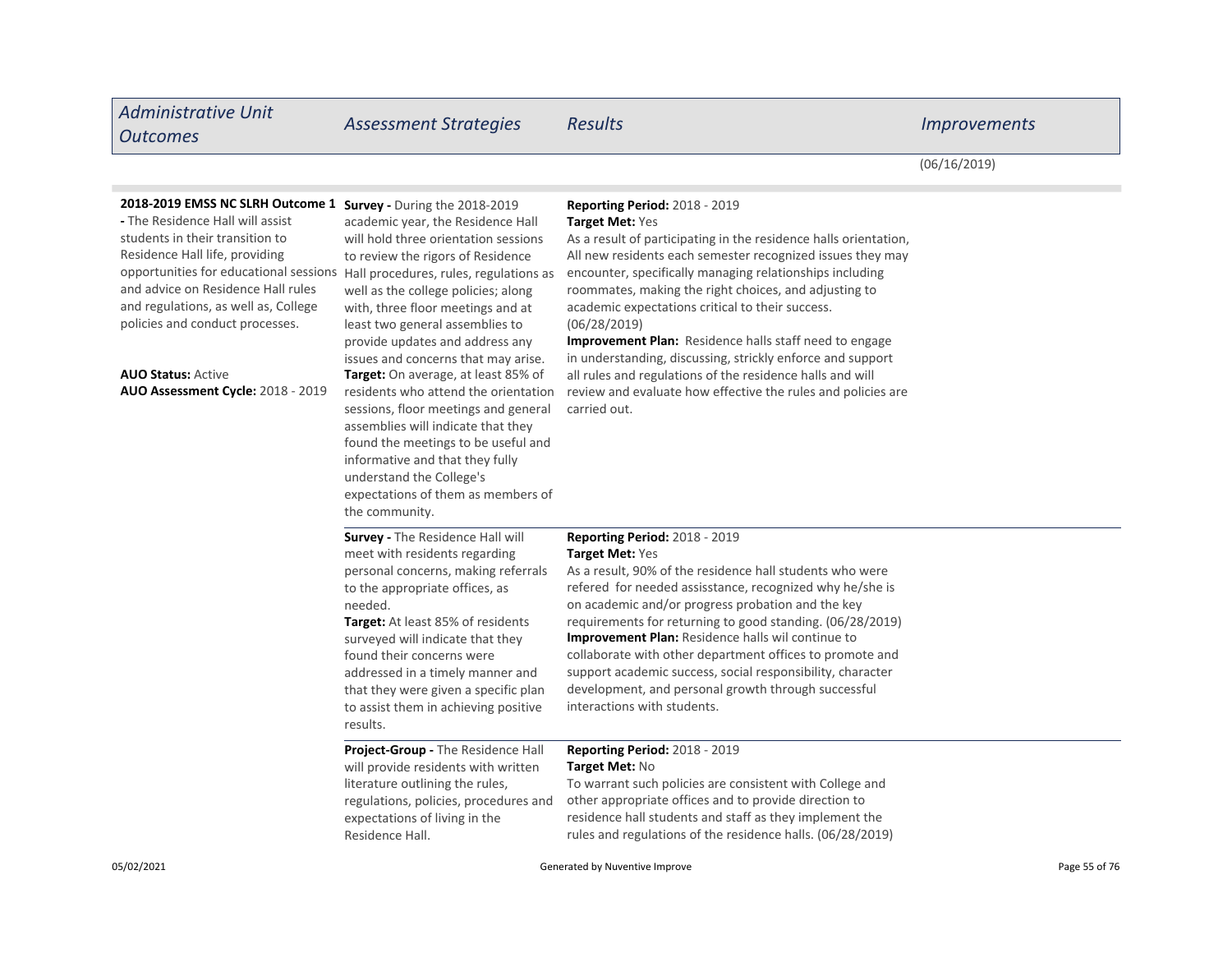| <b>Administrative Unit</b><br><b>Outcomes</b>                                                                                                                                                                                                 | <b>Assessment Strategies</b>                                                                                                                                                                                                                                                                                                                                                                                                                                                                              | <b>Results</b>                                                                                                                                                                                                                                                                                                                                                                                                                                                                                                                                                                                                                                                                                                                                                                                                 | <i><u><b>Improvements</b></u></i> |
|-----------------------------------------------------------------------------------------------------------------------------------------------------------------------------------------------------------------------------------------------|-----------------------------------------------------------------------------------------------------------------------------------------------------------------------------------------------------------------------------------------------------------------------------------------------------------------------------------------------------------------------------------------------------------------------------------------------------------------------------------------------------------|----------------------------------------------------------------------------------------------------------------------------------------------------------------------------------------------------------------------------------------------------------------------------------------------------------------------------------------------------------------------------------------------------------------------------------------------------------------------------------------------------------------------------------------------------------------------------------------------------------------------------------------------------------------------------------------------------------------------------------------------------------------------------------------------------------------|-----------------------------------|
|                                                                                                                                                                                                                                               | Target: By the end of the 2018-2019<br>academic year, the Residence Hall<br>will have completed the creation and<br>publication of a Residence Hall<br>Handbook.                                                                                                                                                                                                                                                                                                                                          | <b>Improvement Plan:</b> Continue to work closely with Student<br>life director in completing the residence halls handbook                                                                                                                                                                                                                                                                                                                                                                                                                                                                                                                                                                                                                                                                                     |                                   |
|                                                                                                                                                                                                                                               | Survey - The Residence Hall will<br>continue to enforce firm policy rules<br>and regulations, referring residents<br>to the proper authorities for<br>disciplinary action in a timely<br>manner.<br>Target: At least 90% of the residents<br>who violate College policy will<br>indicate that they have learned from<br>their experiences and that they now<br>understand the importance of their<br>actions and decisions, and the<br>impact of those actions and<br>decisions on themselves and others. | <b>Reporting Period: 2018 - 2019</b><br>Target Met: Yes<br>As a result of the continous residence halls orientation<br>specific to the residence halls rules and regulations<br>including protocols and procedures, All new residents<br>expressed that they have a better understanding and<br>knowledge of the residence halls rules and regulations.<br>(07/01/2019)<br>Improvement Plan: Conduct surveys to learn about what is<br>important to them, and gather meaningful opinions,<br>comments, and feedback and allows us to dig deeper into<br>our survey to measure and establish a benchmark from<br>which to compare results over time.                                                                                                                                                            |                                   |
| FY 2019 EMSS NC SLRH Outcome 2 -<br>The Residence Hall will work to build<br>a sense of community and mutual<br>respect among students and<br>Residence Hall staff members.<br><b>AUO Status: Active</b><br>AUO Assessment Cycle: 2018 - 2019 | Project-Group - The Residence hall<br>will sponsor community-building<br>programs at the beginning of each<br>semester (homecoming events) and<br>during certain holidays.<br>Target: At least 90% of the residents<br>will participate in the homecoming<br>and holiday programs.                                                                                                                                                                                                                        | <b>Reporting Period: 2018 - 2019</b><br>Target Met: Yes<br>Residence halls attempted to focus more on events that can<br>relate most strongest connection to the residence hall<br>objectives. in addition to specific extra curricular programs,<br>it is important to assess and use the resulting information<br>to improve the overall quality of scheduled events, as well<br>as to ensure that they are in alignment with the residence<br>halls objectives. (07/01/2019)<br>Improvement Plan: The residence halls wll continue to<br>provide an variety of extra-curricular activities for resident<br>students. These activities includes, community outreaches,<br>social events, and other activities as facilitated by and in<br>collaboration with other units of the student support<br>services. |                                   |
|                                                                                                                                                                                                                                               | Project-Group - The Residence Hall<br>will provide opportunities for<br>students to establish mutually<br>rewarding relationship with fellow                                                                                                                                                                                                                                                                                                                                                              | <b>Reporting Period: 2018 - 2019</b><br><b>Target Met: Yes</b><br>According to the residence halls survey(Fall 2018) overall<br>response of 87% claimed that they are satisfied with their                                                                                                                                                                                                                                                                                                                                                                                                                                                                                                                                                                                                                     |                                   |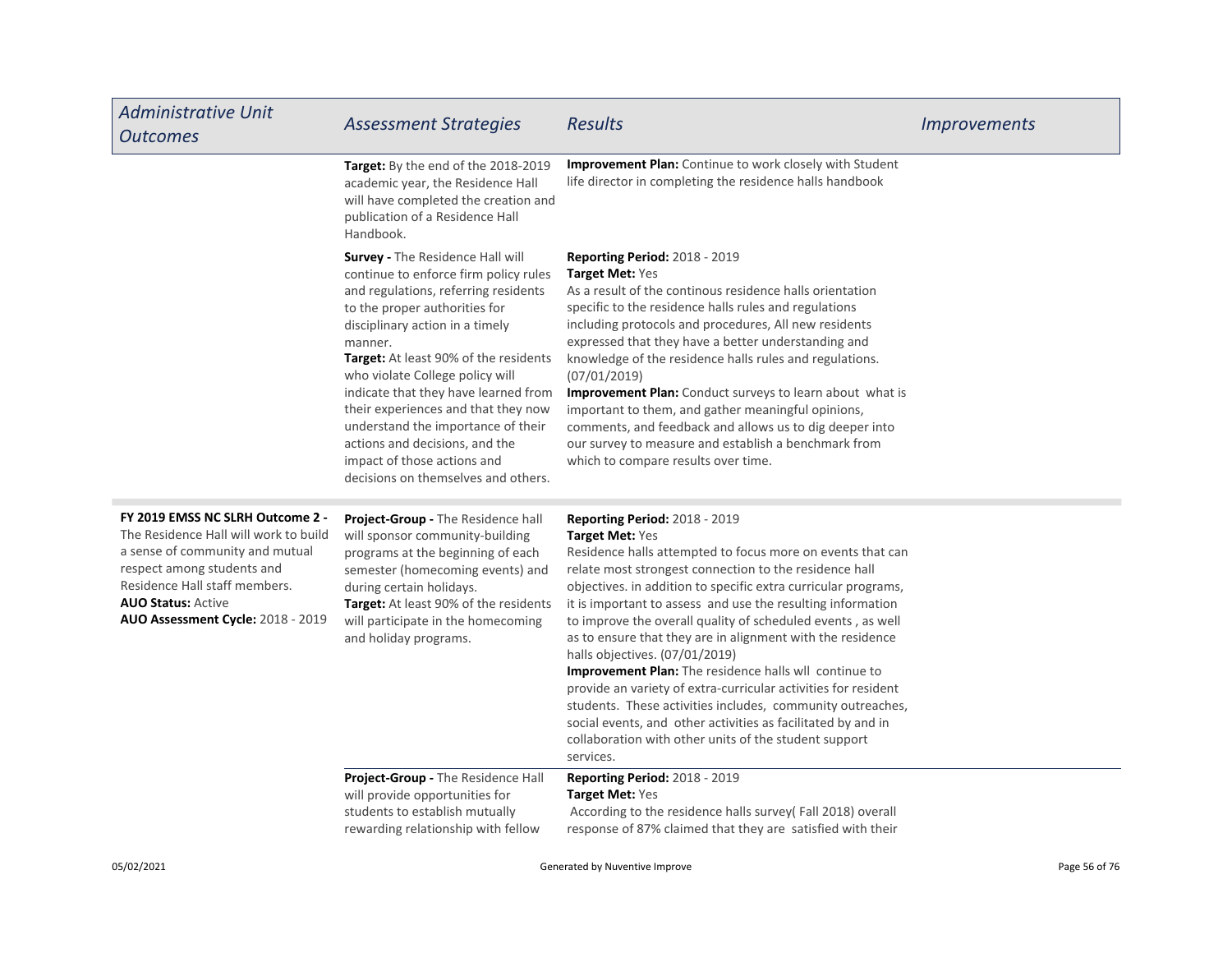| <b>Administrative Unit</b><br><b>Outcomes</b>                                                                                                                                                                                                                                                                            | <b>Assessment Strategies</b>                                                                                                                                                                                                                                                                                                                                                                                                                                                                    | <b>Results</b>                                                                                                                                                                                                                                                                                                                                                                                                                                                                                                                | <i><u><b>Improvements</b></u></i> |
|--------------------------------------------------------------------------------------------------------------------------------------------------------------------------------------------------------------------------------------------------------------------------------------------------------------------------|-------------------------------------------------------------------------------------------------------------------------------------------------------------------------------------------------------------------------------------------------------------------------------------------------------------------------------------------------------------------------------------------------------------------------------------------------------------------------------------------------|-------------------------------------------------------------------------------------------------------------------------------------------------------------------------------------------------------------------------------------------------------------------------------------------------------------------------------------------------------------------------------------------------------------------------------------------------------------------------------------------------------------------------------|-----------------------------------|
|                                                                                                                                                                                                                                                                                                                          | residents and staff members through<br>the implementation of orientation<br>sessions, floor meetings and general<br>assemblies.<br>Target: During the 2018-2019<br>academic year, the Residence Hall<br>will schedule three orientation<br>sessions, three floor meetings, and<br>two general assemblies to provide<br>forums for open communication<br>among and between residents and<br>staff members.                                                                                       | overall experience in regards to services, programs, extra<br>and co-curricular activities including facilities safety and<br>securities. (07/01/2019)<br>Improvement Plan: Continue to work and collaborate with<br>the, Maintenance Division, and Campus Security especially<br>to ensure timely reponses to identified needs of the<br>residence halls, such as but by any means not limited to<br>facility repairs and maintenance works, security and safety,<br>and others                                              |                                   |
| FY 2019 EMSS NC SLRH Outcome 3 -<br>The Residence Hall will recruit, select,<br>train and provide general guidance to<br>Residence Hall staff to ensure<br>appropriate and proper guidance,<br>support and discipline is provided to<br>all residents.<br><b>AUO Status: Active</b><br>AUO Assessment Cycle: 2018 - 2019 | Survey - The Residence Hall will<br>continue to provide learning<br>opportunities for current staff<br>through participation in workshops<br>and trainings, held both on and off<br>campus, in efforts to improve skills<br>and knowledge regarding daily<br>responsibilities and work related<br>assignments.<br>Target: By Spring 2019, 90% of the<br>staff members surveyed will report<br>that they feel knowledgeable, skilled<br>and confident in providing services<br>to all residents. | Reporting Period: 2018 - 2019<br>Target Met: Yes<br>Based on the survey conducted in Fall 2018, respondents<br>reported that they are very much satisfied in terms of<br>services provided, skills, confidence providing services and<br>effeciency of staffs in the residence halls. (07/01/2019)<br>Improvement Plan: Residence halls will continue to provide<br>opportunities to boost all staff knowledge, skills necessary<br>to perform their job related duties and responsibilities,<br>corteous and more efficient. |                                   |
| FY 2019 EMSS NC SLRH Outcome 4 -<br>The Residence Hall will provide clean<br>and well- maintained facilities and an<br>environment within the Residence<br>Halls that is conducive to the learning Target: At least 90% of the work<br>process.<br><b>AUO Status: Active</b><br>AUO Assessment Cycle: 2018 - 2019        | Project-Group - The Residence Hall<br>will process work orders in a timely<br>manner and submit to the Office of<br>Maintenance for prompt action.<br>orders submitted to the<br>Maintenance Office will be<br>completed with in 3 working days or<br>less, dependent upon the nature of<br>the work requested.                                                                                                                                                                                 | <b>Reporting Period: 2018 - 2019</b><br><b>Target Met: Yes</b><br>Survey shows that 90% have agreed that overall experience<br>in the residence hall has been positive. (07/01/2019)<br><b>Improvement Plan:</b> Continue to work with Maintenance<br>division in terms of building maintenance, replacing<br>furnitures, and building updgrades (water system,<br>electrical and others)                                                                                                                                     |                                   |
|                                                                                                                                                                                                                                                                                                                          | <b>Project-Group - The Residence Hall</b>                                                                                                                                                                                                                                                                                                                                                                                                                                                       | <b>Reporting Period: 2018 - 2019</b>                                                                                                                                                                                                                                                                                                                                                                                                                                                                                          |                                   |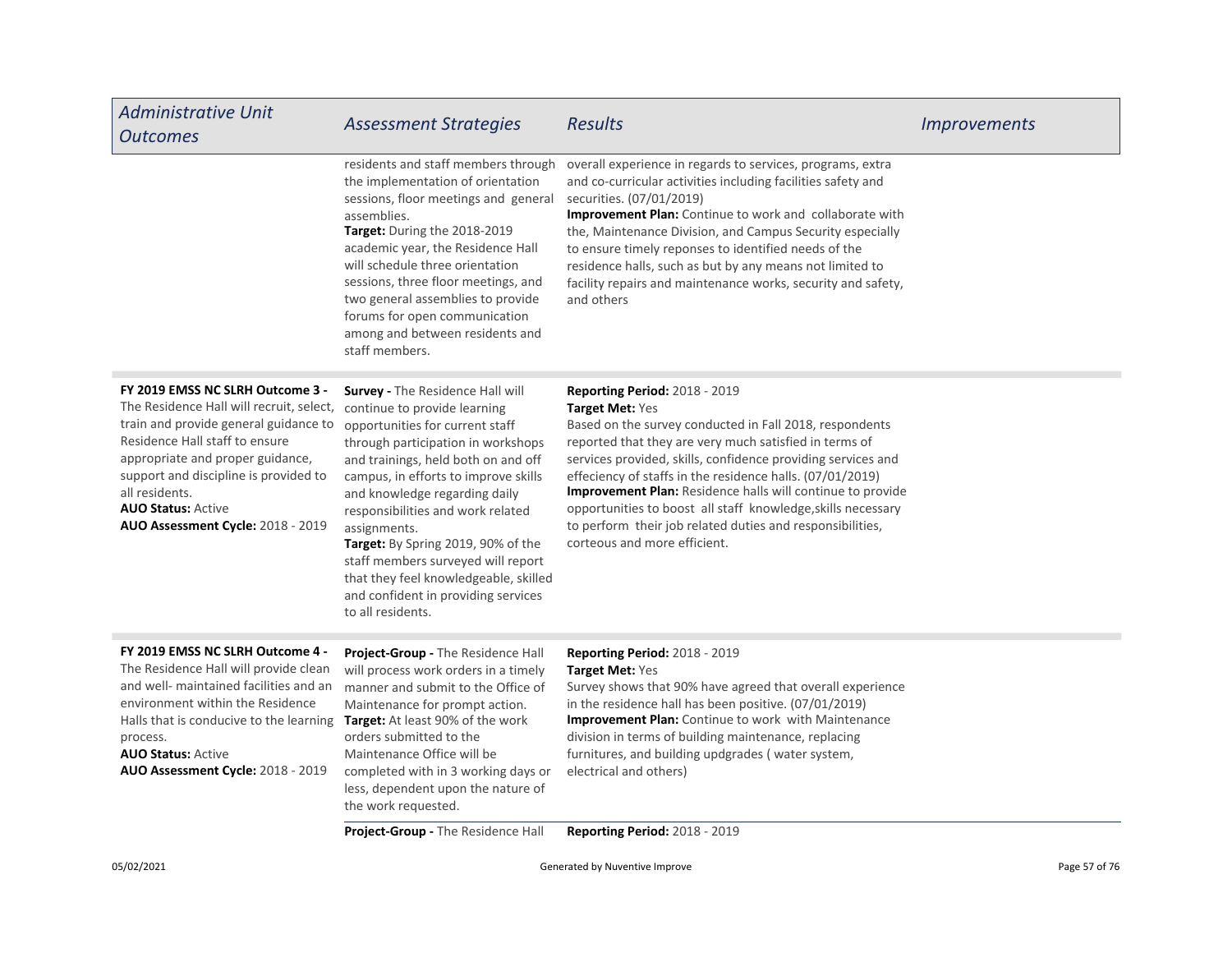| <b>Administrative Unit</b><br><b>Outcomes</b>                                                                                                                                                                                                                 | <b>Assessment Strategies</b>                                                                                                                                                                                                                                                                                                                                | <b>Results</b>                                                                                                                                                                                                                                                                                                                                                                                                                                          | <i>Improvements</i> |
|---------------------------------------------------------------------------------------------------------------------------------------------------------------------------------------------------------------------------------------------------------------|-------------------------------------------------------------------------------------------------------------------------------------------------------------------------------------------------------------------------------------------------------------------------------------------------------------------------------------------------------------|---------------------------------------------------------------------------------------------------------------------------------------------------------------------------------------------------------------------------------------------------------------------------------------------------------------------------------------------------------------------------------------------------------------------------------------------------------|---------------------|
|                                                                                                                                                                                                                                                               | will work directly with Director of<br>Maintenance regarding replacement<br>of all old furniture in each of the<br>Residence Hall rooms; e.g. closets,<br>study tables, bed boards etc.<br>Target: At least 75% of the needed<br>items/requested will be provided by<br>the end of the Spring 2019 semester.                                                | Target Met: Yes<br>Maintenance division provided 90% of the requested items<br>for the residence halls during Fall 2018 semester. These<br>includes, bed frames, bunk beds and ceeling fans.<br>(07/01/2019)<br>Improvement Plan: Continue to work with the<br>maintenance division in terms of Recent projects-<br>replacements of wooden closet and study tables, additional<br>mattresses, ceeling fans replacements including bunk bed<br>upgrades. |                     |
|                                                                                                                                                                                                                                                               | Project-Group - The Residence Hall<br>will perform monthly room<br>inspections and note deficiencies for<br>all residents' rooms.<br>Target: At least 90% of the residents<br>will report that all items in their<br>rooms are working in very good<br>condition, guaranteeing the safety of<br>the residents and the support of<br>their academic success. | <b>Reporting Period: 2018 - 2019</b><br>Target Met: Yes<br>The overall response from the residents during the fall 2018<br>survey in terms of safety, functionality and well maintained<br>room are rated satisfactory. (07/01/2019)<br><b>Improvement Plan:</b> Residence halls staff will continue to<br>work witht the maintenance division in terms of building<br>maintenance and other students needs in the residence<br>halls.                  |                     |
| FY2019 EMSS N SLSR: Outcome 1 -<br>Sports and Recreation will plan,<br>implement and run sports<br>competitions and other recreational<br>activities of interest to the student<br>body and beyond to enhance<br>participation from the college<br>community. | Project-Group - Sports and<br>Recreation will develop and<br>implement a calendar of events,<br>ensuring that all activities are<br>properly advertised and promoted in<br>a timely manner for the information<br>of all student, staff and faculty.<br><b>Target:</b> Sports and Recreation will                                                           | <b>Reporting Period: 2018 - 2019</b><br>Target Met: Yes<br>Calendar of events were properly advertised and promoted<br>in a timely manner for all students and the college<br>community. Along with the calendar we also post sports<br>and activities on our website and the turn outs for<br>participation is improving. (08/22/2019)<br><b>Improvement Plan:</b> To have a booth set up during                                                       |                     |

AUO Status: Active AUO Assessment Cycle: 2018 - 2019 Start Date: 07/10/2020

**Target:** Sports and Recreation will create an activity calendar for the facility on a semesterly basis, this calendar will be posted one month in advance of each semester.

**Improvement Plan:** To have a booth set up during registration for awareness of what is going on at the sports and recreation.

# Descriptive Statistics - Sports and Recreation will survey the student body to better determine student interest in new sporting opportunities and other recreational activities. This information will be

# Reporting Period: 2018 - 2019

# Target Met: No

Improvement Plan: Work closely with SBA to come up with the survey and use during overall student activities. Interest of the students were not fully met, survey is still in the planning process. (08/22/2019)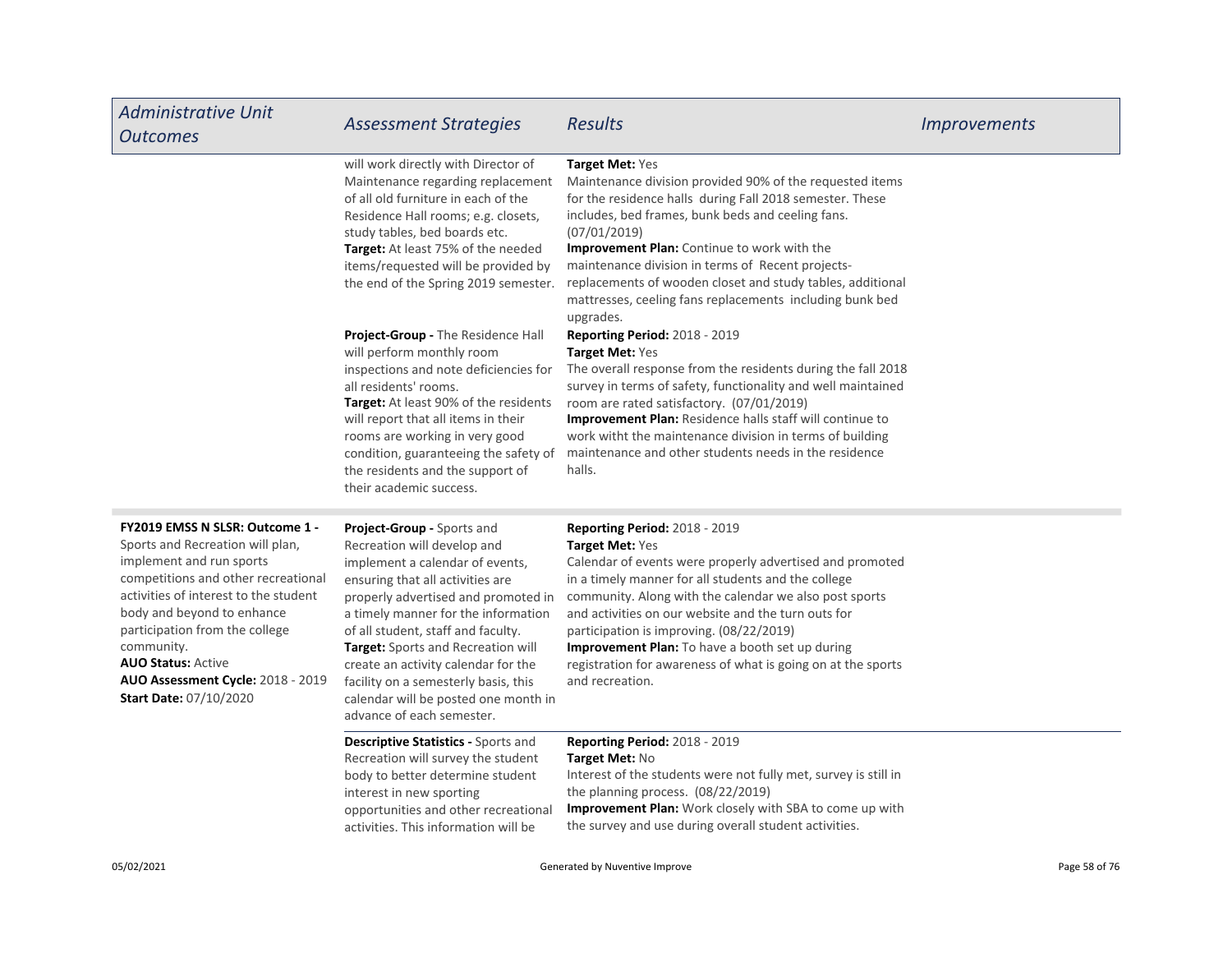| <b>Administrative Unit</b><br><b>Outcomes</b>                                                                                                                                                                                                                                                                                                                                                               | <b>Assessment Strategies</b>                                                                                                                                                                                                                                                                                                                                                      | Results                                                                                                                                                                                                                                                                                                                                                                                                                                                                                                  | <i>Improvements</i> |
|-------------------------------------------------------------------------------------------------------------------------------------------------------------------------------------------------------------------------------------------------------------------------------------------------------------------------------------------------------------------------------------------------------------|-----------------------------------------------------------------------------------------------------------------------------------------------------------------------------------------------------------------------------------------------------------------------------------------------------------------------------------------------------------------------------------|----------------------------------------------------------------------------------------------------------------------------------------------------------------------------------------------------------------------------------------------------------------------------------------------------------------------------------------------------------------------------------------------------------------------------------------------------------------------------------------------------------|---------------------|
|                                                                                                                                                                                                                                                                                                                                                                                                             | used in the development of the<br>semesterly calendars.<br>Target: Sports and Recreation will<br>survey 75% of the student body, in<br>order to better understand the<br>interest and needs of the students.                                                                                                                                                                      |                                                                                                                                                                                                                                                                                                                                                                                                                                                                                                          |                     |
| FY2019 EMSS N SLSR: Outcome 2 -<br>Sports and Recreation will ensure that Recreation will hold two workshops<br>students and athletes alike exhibit the<br>values of sportsmanship, teamwork,<br>and camaraderie; as well as,<br>demonstrate the basic knowledge of<br>coaching, officiating and organizing<br>sports competitions and other<br>recreational activities that take place<br>in the facility. | Project-Group - Sports and<br>a semester: one on sportsmanship<br>and teamwork, one on coaching,<br>officiating and running programs.<br>Target: Out of those students who<br>are engaged in sporting events, 80%<br>of them will participate in these<br>workshops.                                                                                                              | <b>Reporting Period: 2018 - 2019</b><br>Target Met: No<br>Because of the Micro games and the South Pacific games,<br>cannot invite zone development officer to conduct these<br>workshops. Sportsmanship, teamwork, coaching and<br>officiating is being emphasized by the sports and recreation<br>staffs when the college participate in competitions but not<br>on a high level scale. (08/22/2019)<br>Improvement Plan: Communicate with our NOC so we can<br>have zone development visit this year. |                     |
| <b>AUO Status: Active</b><br>AUO Assessment Cycle: 2018 - 2019<br><b>Start Date: 07/10/2020</b>                                                                                                                                                                                                                                                                                                             | Project-Group - Sports and<br>Recreation will provide the<br>resources and preparation that will<br>ensure the Sports and Recreation<br>work study students participate in<br>sports training workshops off<br>campus.<br>Target: 90% of the work study<br>students, who work in Sports and<br>Recreation, will participate in at least<br>one off campus workshop a<br>semester. | <b>Reporting Period: 2018 - 2019</b><br>Target Met: No<br>Conflict of w/study students with their classes, not all<br>w/study students are participating in these trainings off<br>campus. (08/22/2019)<br>Improvement Plan: Bring in these trainings on campus so<br>we can meet the targeted percentage.                                                                                                                                                                                               |                     |
| FY2019 EMSS N SLSR: Outcome 3 -<br>Sports and Recreation will ensure that survey participants in sports<br>services are provided on a daily basis,                                                                                                                                                                                                                                                          | <b>Survey - Sports and Recreation will</b><br>competitions and recreational                                                                                                                                                                                                                                                                                                       | <b>Reporting Period: 2018 - 2019</b><br>Target Met: No<br>Survey is still in the planning process, now we are only using                                                                                                                                                                                                                                                                                                                                                                                 |                     |

and that all facilities and resources/equipments made available for use are adequate and environmentally safe for the College community and all other stakeholders who may be utilizing the services at

Target: Sports and Recreation will survey 75% of facility users. competitions and recreational activities, as well as, all other stakeholders utilizing our facilities, to ensure satisfaction for facilities and equipment use.

Improvement Plan: Construct the survey and start using so verbal communication and appreciation letters from customers to measure satisfaction from students and our valued customers. (08/22/2019)

we know our weaknesses and strengths.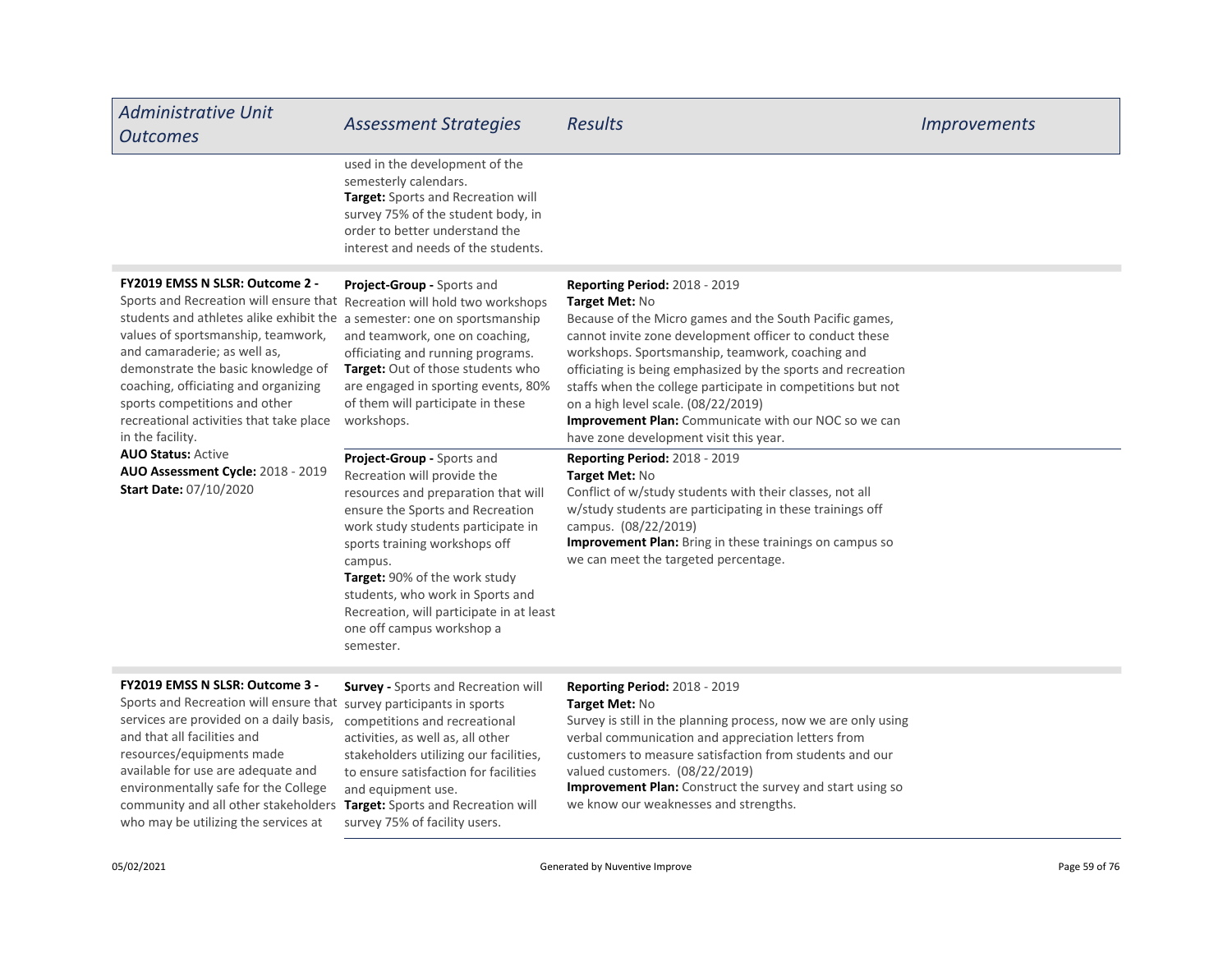| <b>Administrative Unit</b><br><b>Outcomes</b>                                                                                                                                                                                                                                                                                                                    | <b>Assessment Strategies</b>                                                                                                                                                                                                                                                                                                                                                                                                                                                                                                                                                                                                                                                                                                                                                   | <b>Results</b>                                                                                                                                                                                                                                                                                                                                                                                                                                                                                 | <i>Improvements</i> |
|------------------------------------------------------------------------------------------------------------------------------------------------------------------------------------------------------------------------------------------------------------------------------------------------------------------------------------------------------------------|--------------------------------------------------------------------------------------------------------------------------------------------------------------------------------------------------------------------------------------------------------------------------------------------------------------------------------------------------------------------------------------------------------------------------------------------------------------------------------------------------------------------------------------------------------------------------------------------------------------------------------------------------------------------------------------------------------------------------------------------------------------------------------|------------------------------------------------------------------------------------------------------------------------------------------------------------------------------------------------------------------------------------------------------------------------------------------------------------------------------------------------------------------------------------------------------------------------------------------------------------------------------------------------|---------------------|
| the FSM-China Friendship Sports<br>Center at National Campus.<br><b>AUO Status: Active</b><br>AUO Assessment Cycle: 2018 - 2019<br>Start Date: 07/10/2020                                                                                                                                                                                                        | Project-Group - Sports and<br>Recreation will hold monthly staff<br>meetings to identify strengths and<br>weaknesses in the delivery of day to<br>day operations, and will review and<br>prepare for the following month's<br>activity calendar.<br>Target: Each month, Sports and<br>Recreation will establish 2 goals for<br>the staff as a whole, and will<br>designate duties for the upcoming<br>Student Life and Sports & Recreation<br>events.                                                                                                                                                                                                                                                                                                                          | Reporting Period: 2018 - 2019<br>Target Met: Yes<br>In fact we sometimes meet twice a month when necessary<br>and turn out of these meetings really show on the staffs<br>effort of complying with it. (08/23/2019)<br>Improvement Plan: Improvement plan is to get feedback<br>from staffs during our meeting and work together to<br>achieve it.                                                                                                                                             |                     |
| FY 2019 EMSS SLRH Outcome 5 - The<br>Residence Hall will offer programs to<br>promote community development<br>and active campus involvement in<br>order to serve the interests and<br>needs of the diverse students residing opportunities for residents, including<br>in the Residence Hall.<br><b>AUO Status: Active</b><br>AUO Assessment Cycle: 2018 - 2019 | Survey - The Residence Hall will<br>continue to and increase<br>coordination with the Office for the<br>Director of Student Life regarding<br>greater academic support<br>but limited to, convenient access to<br>events and activities, tutoring,<br>academic success, as well as,<br>mentorship programming in the<br>Residence Hall.<br>Target: At least 80% of residents<br>who participate in the offered<br>programs in the Residence Hall will<br>indicate that they feel they reside in<br>a unique living-learning community,<br>one where they are able to reflect<br>on their priorities, practice problem<br>solving skills, utilize strategies and<br>resources, and craft and implement<br>plans for achieving their academic<br>goals, while attending COM-FSM. | <b>Reporting Period: 2018 - 2019</b><br>Target Met: Yes<br>There was no assessment made during this reporting cycle,<br>as such, the Residence Halls staff will develop and<br>implement the improvement plans in the academic year<br>2019-2020. (07/01/2019)<br>Improvement Plan: Residence halls stall willcontinue to<br>collaborate with other student support services units to<br>facilitate activities/ programs that support the college's<br>effort toward promoting student success |                     |

2019-2020 EMSS N SLHS: Outcome 1 Descriptive Statistics - Health - Students, faculty and staff will

Services will ensure college

Reporting Period: 2019 - 2020 Target Met: No

Improvement: Based on the results, the Health Services will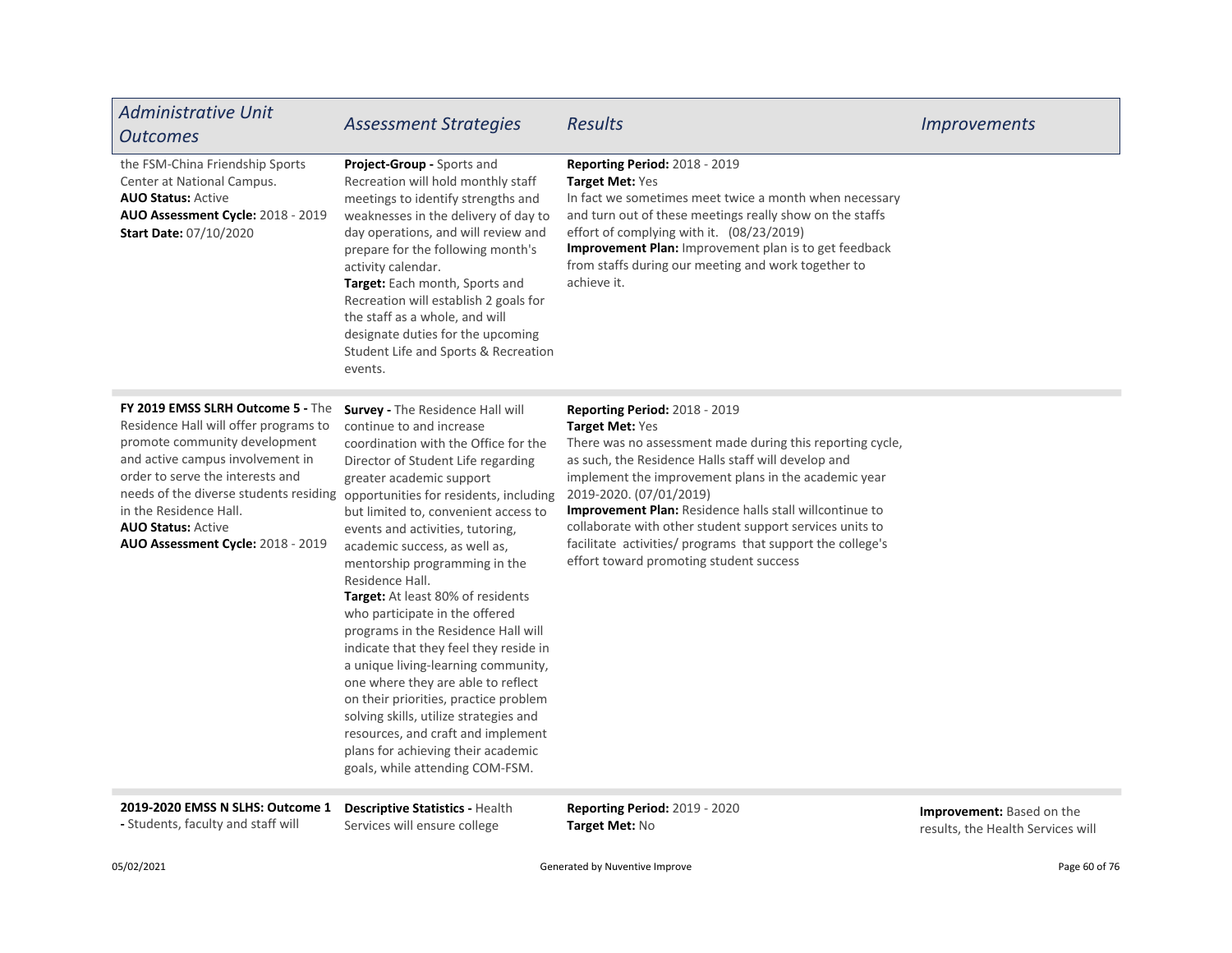| <b>Administrative Unit</b><br><b>Outcomes</b>                                                                                                   | <b>Assessment Strategies</b>                                                                                 | <b>Results</b>                                                                                                                                                                                                                                                                                                                                                                                                                                                                                                                                                                                                                                                                   | <b>Improvements</b>                                                                                                                                                                                                                                               |
|-------------------------------------------------------------------------------------------------------------------------------------------------|--------------------------------------------------------------------------------------------------------------|----------------------------------------------------------------------------------------------------------------------------------------------------------------------------------------------------------------------------------------------------------------------------------------------------------------------------------------------------------------------------------------------------------------------------------------------------------------------------------------------------------------------------------------------------------------------------------------------------------------------------------------------------------------------------------|-------------------------------------------------------------------------------------------------------------------------------------------------------------------------------------------------------------------------------------------------------------------|
| continue to demonstrate increased<br>awareness of services available at and basic health care and primary<br>provided by the Health Services by | community's continued access to<br>preventive health services; and                                           | Tabulated frequency count of visits by students faculty, and<br>staff to the Health Service showed that:                                                                                                                                                                                                                                                                                                                                                                                                                                                                                                                                                                         | continue to improve the delivery<br>of health services and plan to<br>implement the following for the                                                                                                                                                             |
| frequenting the Health Service clinic<br>for information, resources, and basic                                                                  | continue to assess the effectiveness<br>of Health Services in providing the                                  | A. In 2018-2019, the Health Service received a total of 3,<br>657 visits.                                                                                                                                                                                                                                                                                                                                                                                                                                                                                                                                                                                                        | next cycle:<br>1. Health Services will ensure the                                                                                                                                                                                                                 |
| first aid and immediate emergency<br>treatment as appropriate.<br><b>AUO Status: Active</b>                                                     | essential basic health care and<br>preventive health services.<br>Target: Maintain or exceed the             | B. In 2019-2020, it received a total of 3, 607 visits.                                                                                                                                                                                                                                                                                                                                                                                                                                                                                                                                                                                                                           | college community's continued<br>access to essential basic health                                                                                                                                                                                                 |
| AUO Assessment Cycle: 2019 - 2020<br><b>Start Date: 10/01/2019</b><br>Inactive Date: 09/30/2020                                                 | current rate of frequency visits made<br>by students, faculty and staff to at<br>least 10 % from prior year. | C. A negative difference of 50 visits; therefore, a decrease<br>by 1.4 % in the number of visits as compared to prior year.                                                                                                                                                                                                                                                                                                                                                                                                                                                                                                                                                      | care and primary preventive<br>health services; and ensure stock<br>supplies of hand sanitizer, first aid                                                                                                                                                         |
|                                                                                                                                                 | At least 80% positive rating on the<br>client's satisfaction survey.                                         | D. The established criterion for success was "at least 10%"<br>increase in the frequency of visits to the Health Service<br>clinic; therefore, this criterion has not been met.                                                                                                                                                                                                                                                                                                                                                                                                                                                                                                  | kits and treatment of minor<br>injuries and emergencies are<br>provided to Residence Halls and<br>other offices on campus.                                                                                                                                        |
|                                                                                                                                                 |                                                                                                              | Also, to determine the level of satisfaction with essential<br>basic health care and preventive services provided, the<br>Heath Service planned to conduct the Client Satisfaction<br>Survey instrument, however, this activity could not be<br>implemented mainly due to COVID-19 restrictions.<br>(07/04/2020)                                                                                                                                                                                                                                                                                                                                                                 | 2. Exceed the present rate of<br>frequency visits made by students,<br>faculty and staff to at least 10 %<br>from prior year.                                                                                                                                     |
|                                                                                                                                                 |                                                                                                              | Improvement Plan: Based on the results, the Health Service<br>will continue to improve the delivery of health services and<br>plans to implement the following in the next cycle:<br>1. Health Services will ensure college community's<br>continued access to essential basic health care and primary<br>preventive health services; and continue to assess the<br>effectiveness and level of satisfaction of students with<br>these services.                                                                                                                                                                                                                                  | 3. At least 75% of the offices on<br>campus including the Residence<br>Halls will be provided with stock<br>supplies of hand sanitizer, first aid<br>kits and treatment of other<br>common minor problems and<br>emergencies.                                     |
|                                                                                                                                                 |                                                                                                              | 2. Health Service will continue to provide stock supplies of<br>hand sanitizer and first aid kits to residence halls and other<br>offices to ensure accessibility to cleansing agents and<br>treatment of common minor injuries and emergencies.<br>3. Health Services will ensure college community's<br>continued access to health maintenance/prophylaxis<br>treatment that include but are not limited to the seasonal<br>influenza vaccinations; and continually coordinate with<br>Pohnpei State immunization program to ensure availability<br>of the influenza vaccinations at the COM clinic and at every<br>health activity held on campus; and continue to assess the | 4. Ensure administration of the<br>Client Satisfactory Survey to<br>determine the level of satisfaction<br>of students with the essential<br>basic health care and preventive<br>health services; and at least 80%<br>positive rating of results.<br>(07/07/2020) |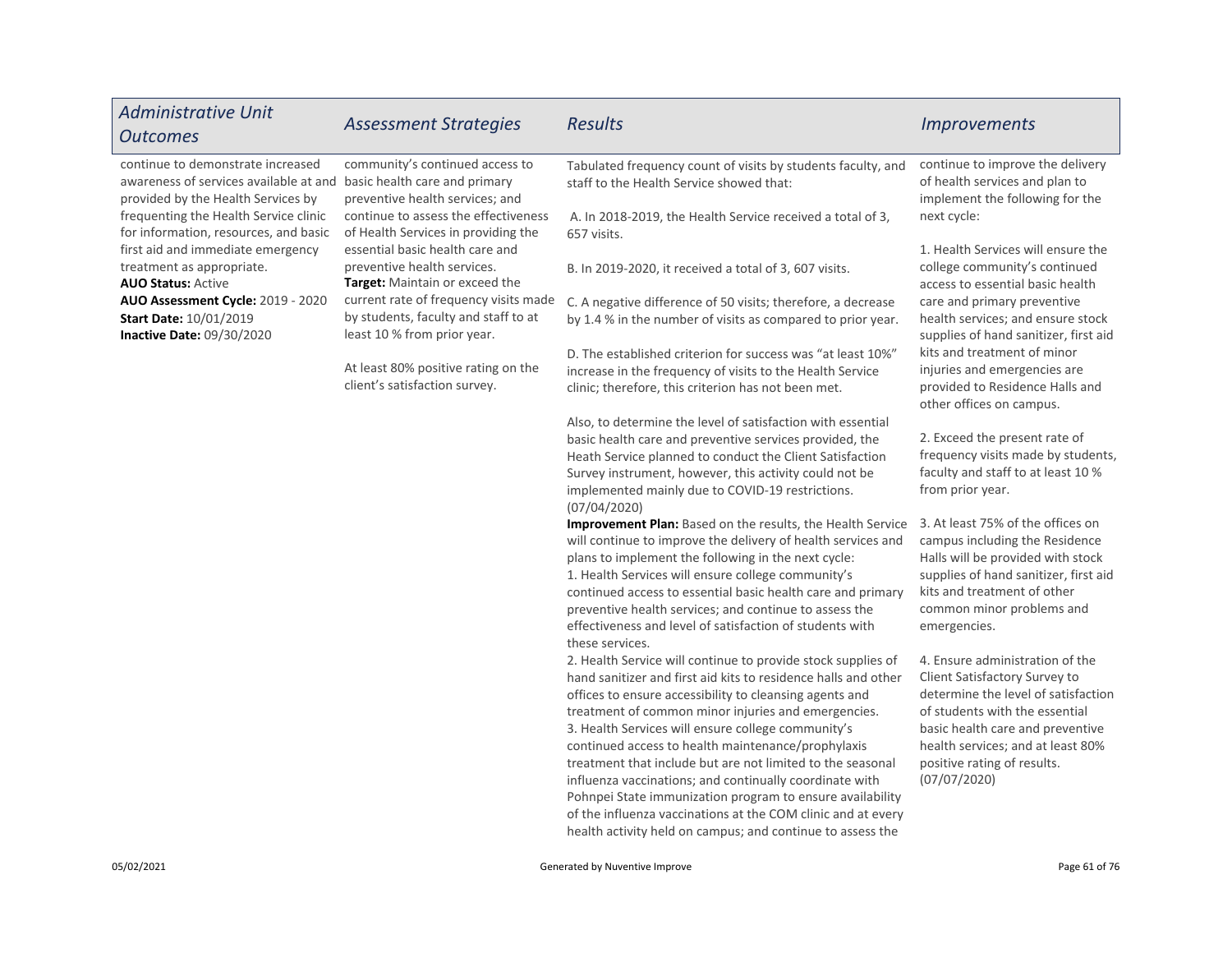| <b>Administrative Unit</b><br><b>Outcomes</b> | <b>Assessment Strategies</b>                                                                                                                                                      | <b>Results</b>                                                                                                                                                                                                                                                                                                                                                                                                                                                                                                                                                                                                                                                                                                                                                                                                                                                                                         | <b>Improvements</b>                                                                                                                       |
|-----------------------------------------------|-----------------------------------------------------------------------------------------------------------------------------------------------------------------------------------|--------------------------------------------------------------------------------------------------------------------------------------------------------------------------------------------------------------------------------------------------------------------------------------------------------------------------------------------------------------------------------------------------------------------------------------------------------------------------------------------------------------------------------------------------------------------------------------------------------------------------------------------------------------------------------------------------------------------------------------------------------------------------------------------------------------------------------------------------------------------------------------------------------|-------------------------------------------------------------------------------------------------------------------------------------------|
|                                               |                                                                                                                                                                                   | level of knowledge of students about health care services<br>and treatment provided by the Health Service.<br>4. Health Services will ensure availability of medical supplies<br>and treatment by conducting quarterly inventories of<br>medical supplies to ensure timely procurement of<br>medicines and other supplies and to prevent stock outs.<br>5. Health Services will ensure safe and professional health<br>practice and competency by ensuring the nurse continued<br>participation in workshops/conferences held on and off<br>island to upgrade nursing skills and knowledge including<br>maintaining currency of nursing license.<br>6. Health Service will continue to provide special clinic that<br>provides care and treatment for women-specific problems.<br><b>Related Documents:</b><br>HS (2018-2019 & 2019-2020) Frequency Counts of Visits<br>served by Types of Service.pdf |                                                                                                                                           |
|                                               | <b>Descriptive Statistics - Health</b><br>Services will ensure college<br>community's continued access to<br>health maintenance/prophylaxis<br>treatment that include but are not | Reporting Period: 2019 - 2020<br>Target Met: Yes<br>The office logs showed that:<br>A. In 2018-2019, the Health Service received a total of 2,                                                                                                                                                                                                                                                                                                                                                                                                                                                                                                                                                                                                                                                                                                                                                         | <b>Improvement:</b> Based on the<br>results, the Health Services will<br>implement the following for the<br>next cycle:                   |
|                                               | limited to the seasonal influenza<br>vaccinations and others.<br><b>Target:</b> Maintain or exceed the<br>current rate of students, faculty and<br>staff taking the health        | 168 visits by students, faculty and staff specifically for<br>treatment of health maintenance/prophylaxis that include<br>but are not limited to the seasonal influenza vaccinations,<br>and others.                                                                                                                                                                                                                                                                                                                                                                                                                                                                                                                                                                                                                                                                                                   | 1. Continually provide treatment<br>of health<br>maintenance/prophylaxis<br>that include but are not limited to<br>the seasonal influenza |
|                                               | maintenance/prophylaxis by at least<br>10% from prior year.                                                                                                                       | B. In 2019-2020 the Health Service received a total of 2, 563<br>visits for the same kind of treatment.                                                                                                                                                                                                                                                                                                                                                                                                                                                                                                                                                                                                                                                                                                                                                                                                | vaccinations, multivitamin<br>supplements, baby aspirin,<br>deworming medicines and others.                                               |
|                                               |                                                                                                                                                                                   | C. A positive difference of 395 visits; therefor, an increase<br>by 18% in the number of visits for health<br>maintenance/prophylaxis as compared to prior year                                                                                                                                                                                                                                                                                                                                                                                                                                                                                                                                                                                                                                                                                                                                        | 2. Exceed the present rate of<br>students, faculty and staff taking<br>the health                                                         |
|                                               |                                                                                                                                                                                   | D. The established criterion for success was "at least 10%"<br>increase in the number of visits specifically for treatment of<br>health maintenance/prophylaxis; therefore, this criterion                                                                                                                                                                                                                                                                                                                                                                                                                                                                                                                                                                                                                                                                                                             | maintenance/prophylaxis by at<br>least 10% from prior year.                                                                               |
|                                               |                                                                                                                                                                                   | has been met. (07/04/2020)<br><b>Related Documents:</b><br>HS (2018-2019 & 2019-2020) Frequency Counts of Visits                                                                                                                                                                                                                                                                                                                                                                                                                                                                                                                                                                                                                                                                                                                                                                                       | 3. Exceed the rate of students<br>taking the deworming medicines<br>by at least 10% from prior year.<br>(08/05/2020)                      |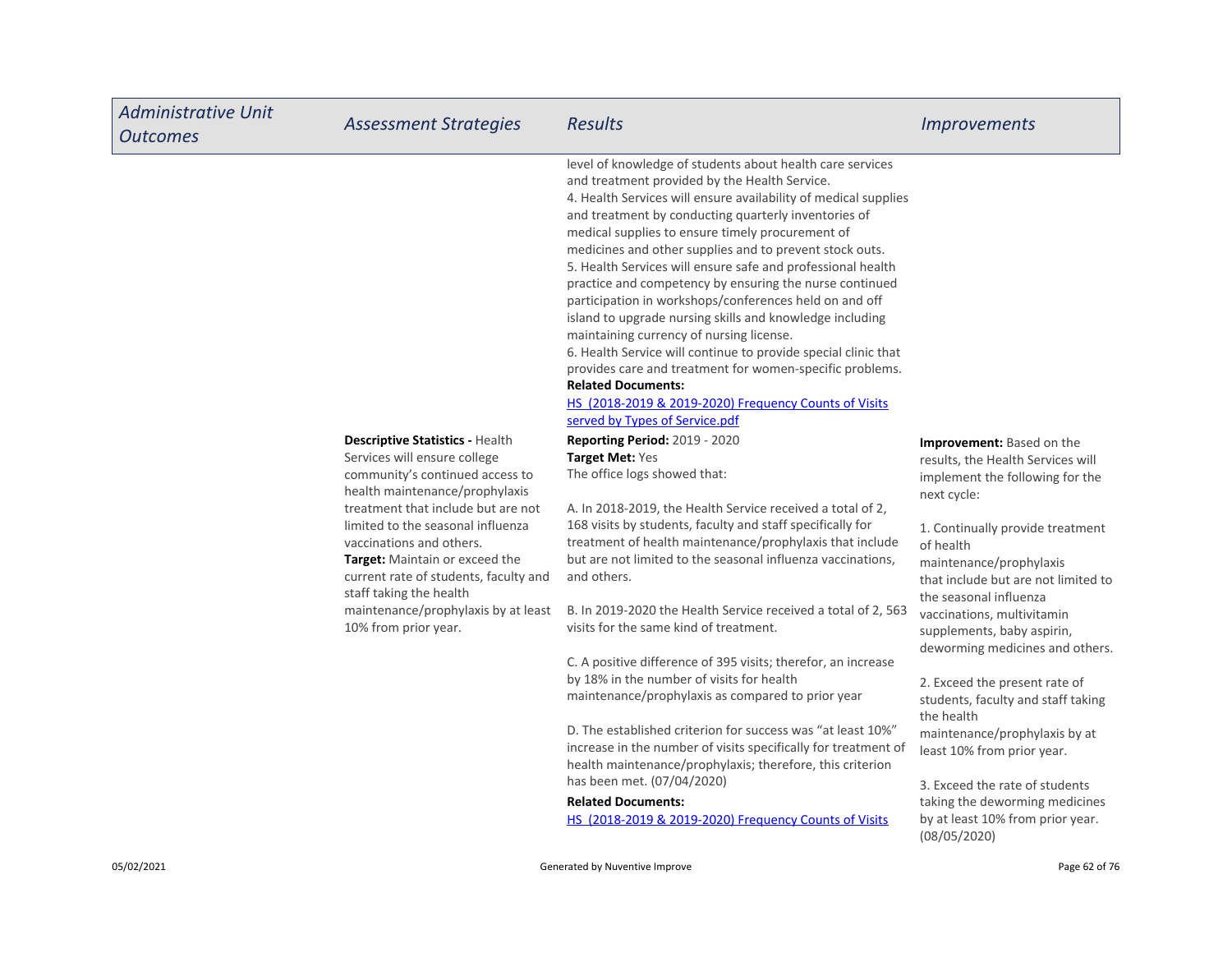| <b>Administrative Unit</b><br><b>Outcomes</b> | <b>Assessment Strategies</b>                                                                                                                                                                                                                                                                                                                                                                                                                                                                                                                                                                                                                                                                                                                                                                                                                                                    | <b>Results</b>                                                                                                                                                                                                                                                                                                                                                                                                                                                                                                                                                                                                                                                                                                                                                                                                                                                                                                                                                                                                                                                                                                                                                                                                                                                                                                                                             | <b>Improvements</b>                                                                                                                                                                                                                                                                                                                                                                                                                                                                                                                                                                                                                                                                                                                                                                                                                         |
|-----------------------------------------------|---------------------------------------------------------------------------------------------------------------------------------------------------------------------------------------------------------------------------------------------------------------------------------------------------------------------------------------------------------------------------------------------------------------------------------------------------------------------------------------------------------------------------------------------------------------------------------------------------------------------------------------------------------------------------------------------------------------------------------------------------------------------------------------------------------------------------------------------------------------------------------|------------------------------------------------------------------------------------------------------------------------------------------------------------------------------------------------------------------------------------------------------------------------------------------------------------------------------------------------------------------------------------------------------------------------------------------------------------------------------------------------------------------------------------------------------------------------------------------------------------------------------------------------------------------------------------------------------------------------------------------------------------------------------------------------------------------------------------------------------------------------------------------------------------------------------------------------------------------------------------------------------------------------------------------------------------------------------------------------------------------------------------------------------------------------------------------------------------------------------------------------------------------------------------------------------------------------------------------------------------|---------------------------------------------------------------------------------------------------------------------------------------------------------------------------------------------------------------------------------------------------------------------------------------------------------------------------------------------------------------------------------------------------------------------------------------------------------------------------------------------------------------------------------------------------------------------------------------------------------------------------------------------------------------------------------------------------------------------------------------------------------------------------------------------------------------------------------------------|
|                                               | Exam/Quiz - Pre-Post - Health<br>Services will ensure college<br>community's access to the seasonal<br>influenza vaccinations by continually<br>coordinate with Pohnpei State<br>immunization program to provide<br>supplies of the vaccinations at the<br>national campus clinic and at every<br>health activity held; and continue to<br>assess the effectiveness of Health<br>Services in terms of increased<br>knowledge of students, faculty and<br>staff about health issues/problems<br>that are affecting them.<br>Target: Exceed the current rate of<br>students, faculty and staff taking the<br>seasonal influenza vaccinations by at<br>least 30% from prior year.<br>Statistically significant difference<br>between the scores in the pre- and<br>post-tests administered to a cohort<br>of students seeking and receiving<br>health care treatment and services. | served by Types of Service.pdf<br><b>Reporting Period: 2019 - 2020</b><br>Target Met: No<br>The office logs showed that:<br>A. In 2018-2019 the Health Service received a total of 273<br>students, faculty and staff for the seasonal influenza<br>vaccinations.<br>B. In 2019-2020 it received a total of 288 visits for the<br>seasonal influenza vaccinations.<br>C. A positive difference of 15 in the number of participants<br>for the seasonal influenza vaccinations; therefor, an<br>increase by 5% in the number of students, faculty and staff<br>taking the influenza vaccination in comparison to prior year.<br>D. The established criterion for success was "at least 30%"<br>increase in the current rate of students, faculty and staff<br>taking the influenza vaccination; therefore, this criterion has<br>not been met.<br>Also, to assess the effectiveness of health care services<br>provided in terms of increased knowledge of patrons about<br>health issues/problems that affect their lives, a pre-and<br>post-test was administered during the Tuberculosis and<br>Leprosy screening activities. Results will be posted when<br>tabulation and evaluation of results are completed.<br>(07/04/2020)<br><b>Related Documents:</b><br>HS (2018-2019 & 2019-2020) Frequency Counts of Visits<br>served by Types of Service.pdf | <b>Improvement:</b> Based on the<br>results, the Health Services plan to<br>implement the following for the<br>next cycle:<br>1. Continually coordinate with<br>Pohnpei State immunization<br>program to ensure availability of<br>the influenza vaccinations at the<br>COM clinic and at every health<br>activity held on campus<br>2. Exceed the present rate of<br>students, faculty and staff taking<br>the seasonal influenza<br>vaccinations by at least 15% from<br>prior year.<br>3. Exceed the rate of Residence<br>Hall students taking the seasonal<br>influenza vaccination by at least<br>5% from prior year.<br>4. Ensure administration of a pre<br>and post test to determine the<br>level of knowledge of students<br>about<br>the importance of immunization<br>in the prevention of infectious<br>diseases. (07/07/2020) |
|                                               | Descriptive Statistics - Health<br>Services will ensure availability of<br>needed medicines and medical<br>treatment at all times by conducting<br>physical inventories regularly to<br>replenish depleted stocks and to<br>prevent stock outs.                                                                                                                                                                                                                                                                                                                                                                                                                                                                                                                                                                                                                                 | <b>Reporting Period: 2019 - 2020</b><br>Target Met: No<br>The office stock cards showed that:<br>Three (3) physical inventories were conducted on most of<br>the medical supplies during the school year.                                                                                                                                                                                                                                                                                                                                                                                                                                                                                                                                                                                                                                                                                                                                                                                                                                                                                                                                                                                                                                                                                                                                                  | <b>Improvement:</b> Based on the<br>result, the Health Services plan to<br>implement the following:<br>1. Continually schedule and<br>conduct physical inventories of<br>medical supplies to ensure timely                                                                                                                                                                                                                                                                                                                                                                                                                                                                                                                                                                                                                                  |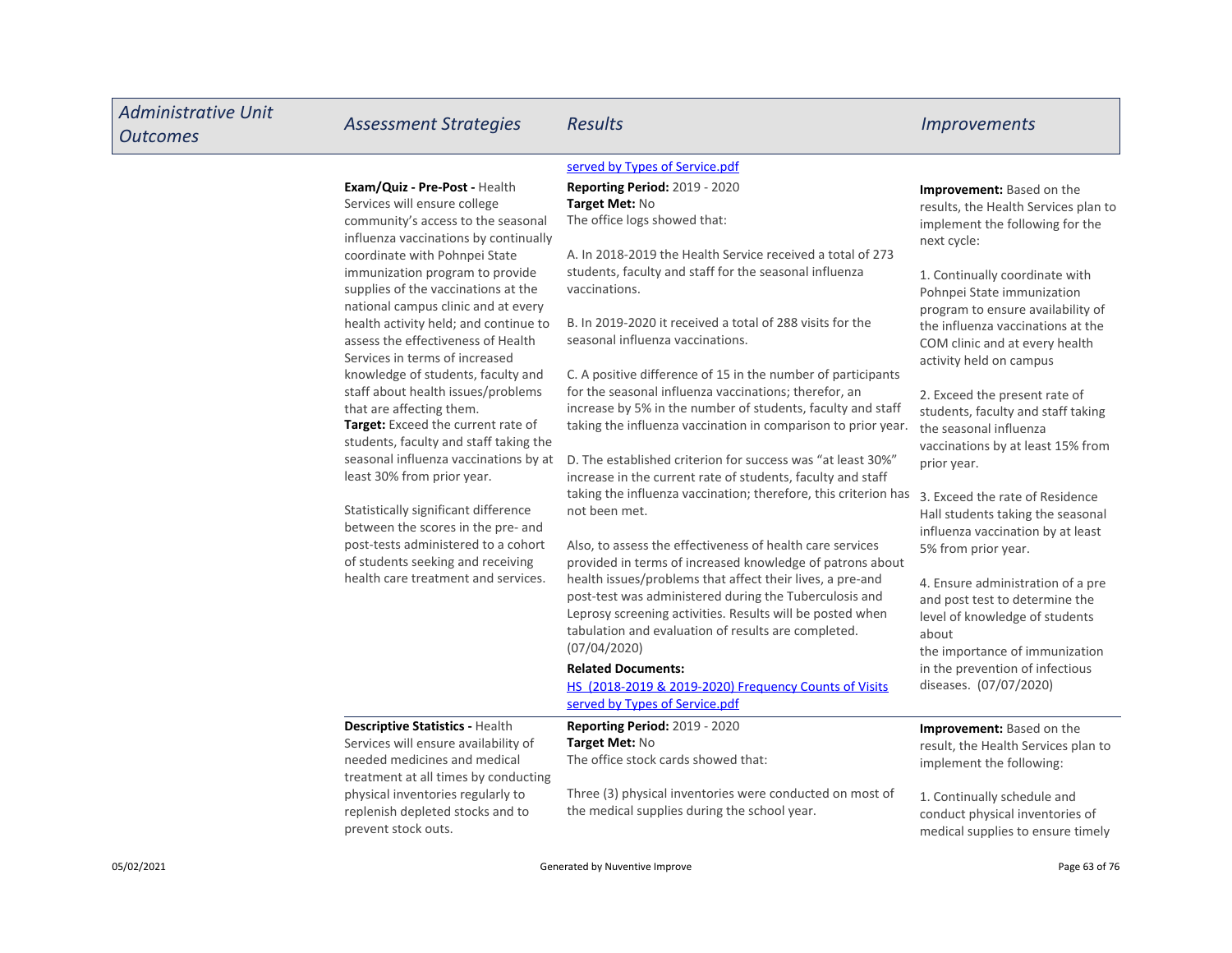| <b>Administrative Unit</b><br><b>Outcomes</b>                                                                                                                                                                                                                                    | <b>Assessment Strategies</b>                                                                                                                                                  | <b>Results</b>                                                                                                                                                                                                                                                                                                                                                                                                                  | <b>Improvements</b>                                                                                                                                                                     |
|----------------------------------------------------------------------------------------------------------------------------------------------------------------------------------------------------------------------------------------------------------------------------------|-------------------------------------------------------------------------------------------------------------------------------------------------------------------------------|---------------------------------------------------------------------------------------------------------------------------------------------------------------------------------------------------------------------------------------------------------------------------------------------------------------------------------------------------------------------------------------------------------------------------------|-----------------------------------------------------------------------------------------------------------------------------------------------------------------------------------------|
|                                                                                                                                                                                                                                                                                  | Target: At least five physical<br>inventories will be scheduled and<br>conducted during the school year.                                                                      | The established criterion for success was "at least five"<br>physical inventories of medical supplies will be scheduled<br>and conducted during the school year; therefore, this<br>criterion has not been met. (07/04/2020)                                                                                                                                                                                                    | procurement of medicines and<br>other supplies to replenish<br>depleted stocks and to prevent<br>stock outs.                                                                            |
|                                                                                                                                                                                                                                                                                  |                                                                                                                                                                               |                                                                                                                                                                                                                                                                                                                                                                                                                                 | 2. Schedule and conduct at least<br>five (5) physical inventories and<br>prepare at least two purchase<br>requests of needed medical<br>supplies during the school year<br>(07/07/2020) |
|                                                                                                                                                                                                                                                                                  | <b>Descriptive Statistics - Health</b><br>Services will ensure safe and<br>professional health practice and<br>competency by ensuring the nurse<br>continued participation in | <b>Reporting Period: 2019 - 2020</b><br>Target Met: No<br>Due to COVID-19 restrictions, the nurse could only<br>participate in one on- island workshop during the school<br>year; the established criterion for success was "at least two"                                                                                                                                                                                      | Improvement: Based on the<br>result, the Health Services will<br>implement the following in the<br>next cycle:                                                                          |
| workshops/conferences held on/off<br>island to upgrade nursing skills and<br>knowledge including maintaining<br>currency of nursing license.<br>Target: The National Campus nurse<br>will participate in at least two health<br>workshops/conferences during the<br>school year. | on and off-island workshops/conferences will be<br>participated by the national campus nurse; therefore, this<br>criterion has not been met. (07/04/2020)                     | 1. Health Services will ensure safe<br>and professional health practice<br>and competency by ensuring the<br>nurse's continued participation in<br>on and off- island health-related<br>workshops/conferences to<br>upgrade nursing skills and<br>knowledge including maintaining<br>currency of nursing license; and<br>ensure the Women's Wellness<br>Clinic continues to provide<br>services for women-specific<br>problems. |                                                                                                                                                                                         |
|                                                                                                                                                                                                                                                                                  |                                                                                                                                                                               |                                                                                                                                                                                                                                                                                                                                                                                                                                 | 2. The nurse will participate in at                                                                                                                                                     |

least two (2) on and off-island health workshops/conferences during the school year.

3. Exceed the rate of women visiting the Women's Wellness Clinic for appointments and treatment by at least 5% from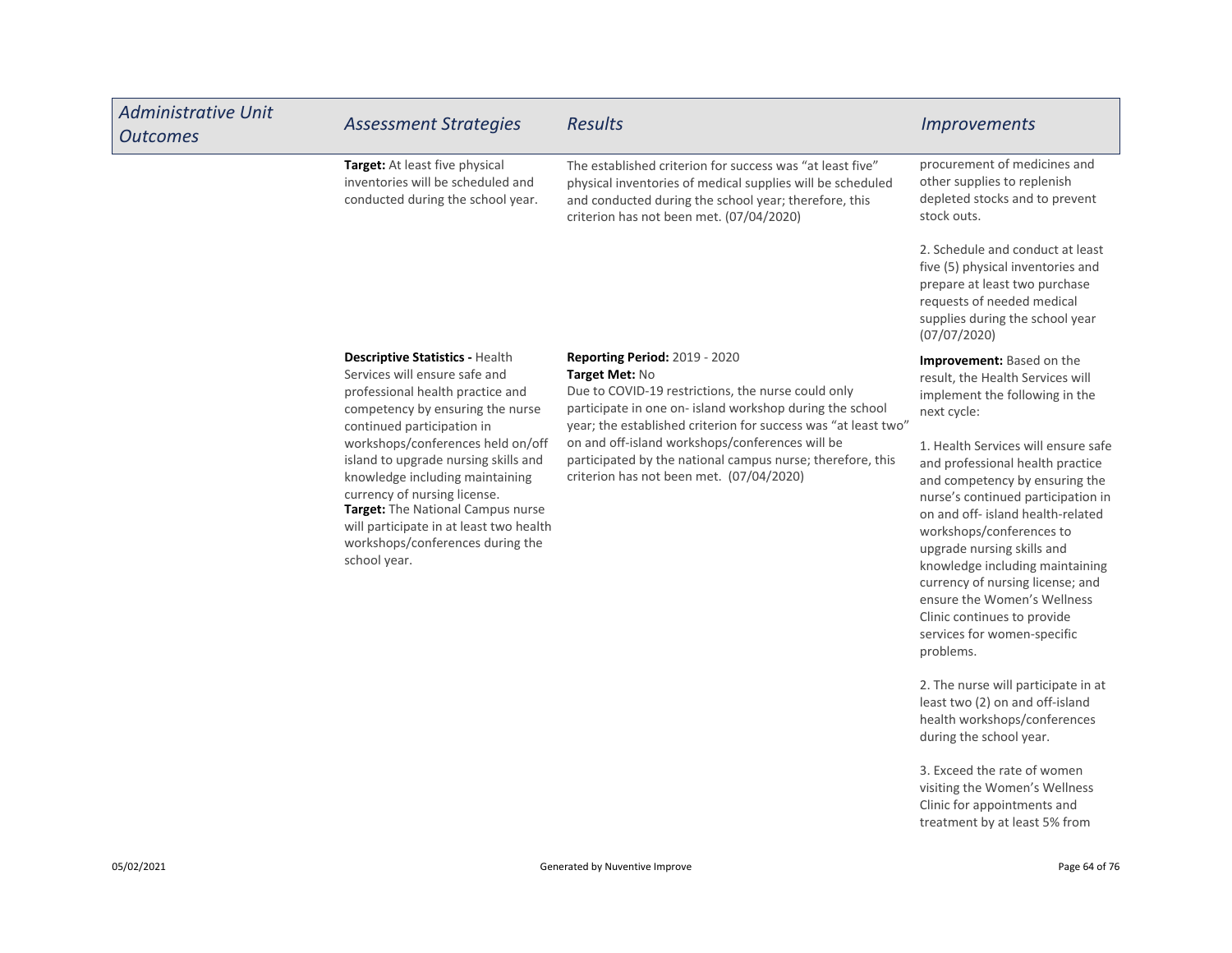# Administrative Unit

- Students will demonstrate an understanding of their individual health conditions, including their own medical diagnosis and treatment

AUO Status: Active

plan.

Inactive Date: 09/30/2020

Start Date: 10/01/2019

AUO Assessment Cycle: 2019 - 2020

# Outcomes Assessment Strategies Results Improvements

prior year. (07/07/2020)

Improvement: Based on the result, the Health Services will implement the following:

1. Continually educate and provide updated and current health related information and resources to help students understand their health problems/diagnoses; and to ensure medical encounter forms are completed and signed, signifying their understanding about their health problems and treatment provided.

2. At least 75% of students visiting the dispensary will demonstrate their understanding of their health problems and treatment by signing the medical encounter forms. (07/07/2020)

# 2019-2020 EMSS N SLHS: Outcome 3

AUO Status: Active AUO Assessment Cycle: 2019 - 2020 - Students, faculty and staff will continue to demonstrate increased awareness and knowledge about current health issues and the relationship between lifestyle choices and wellness as a result of participation in the outreach activities. Start Date: 10/01/2019

Inactive Date: 09/30/2020

### Descriptive Statistics - Health 2019-2020 EMSS N SLHS: Outcome 2

Services will educate and provide appropriate health reference materials to all students to help them understand their health conditions, diagnosis and treatment plans and ensure referred students and students seeking treatment on their own at other clinics return to the COM-FSM clinic for further consultations on diagnosis and treatment; and ensure written evaluation of medical visits are completed.

Target: At least 75% of students visiting the dispensary will have an understanding about their health condition and diagnosis and treatment as indicated in their medical visit evaluation forms.

Descriptive Statistics - Health Services will continually organize and

programs/activities in collaboration with the college's health science and public health program, other oncampus programs/divisions, and the community and government health agencies; encourage involvement of students including SBA, student clubs and organizations in the planning and implementation of activities; and continually assess the

facilitate health education awareness and outreach

# Reporting Period: 2019 - 2020 Target Met: No

Reporting Period: 2019 - 2020

The office records showed that:

A. A total of 934 students (in headcounts) visited the dispensary for various health-related reasons.

B. Of the 934, 495 (or 53%) of them were explained and provided information about their health problems and treatment; and had signed encounter forms signifying their understanding about their health problems and treatment.

C. The established criterion for success was "at least 75%" of the students visiting the dispensary will have an understanding about their diagnoses and treatment; therefore, this criterion has not been met. (07/07/2020)

Target Met: No

The office log on registrations of participants to the health activities/workshops hosted and facilitated by the Health Service showed that:

A. In 2018-2019, the office hosted five health activities/workshops participated by about 1, 382 students.

B. In 2019-2020 the office hosted the same number of health activities participated by about 1,185.

C. A negative difference of 197; therefor, a decrease by 14 % in the number of students participated in the Health

Improvement: Based on the results, the Health Services plan to implement the following in the next cycle:

1. Health Services will continually organize and facilitate health education awareness activities and outreach programs in collaboration with the college's health science and public health programs, other on-campus programs/offices, and the community and government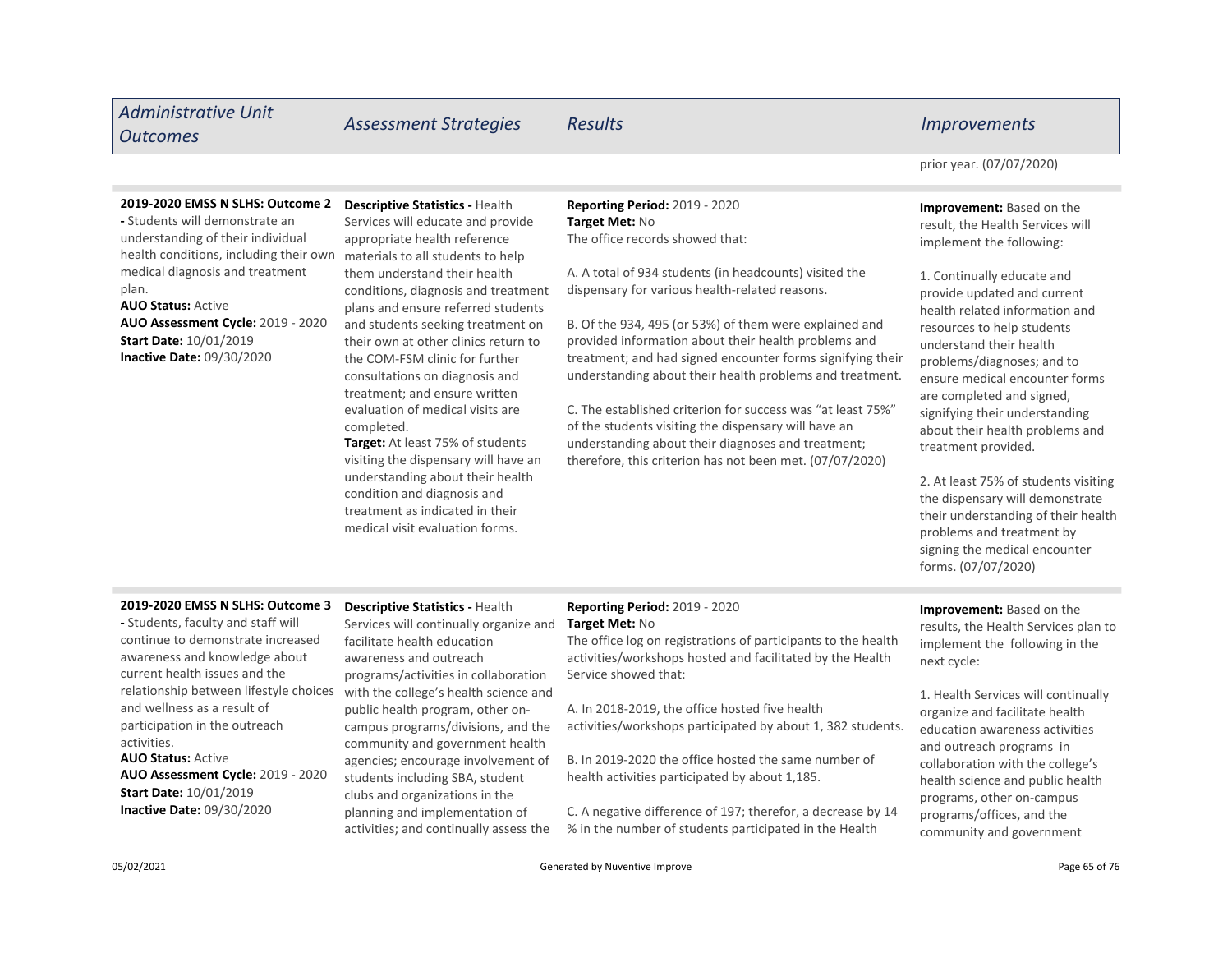| <b>Administrative Unit</b><br><b>Outcomes</b> | <b>Assessment Strategies</b>                                                                                                                                                                                                                                                                                                                                                                                                                                                                                                                                                                                                                                                                                        | <b>Results</b>                                                                                                                                                                                                                                                                                                                                                                                                                                                                                                                                                                                                                                                                                                                                                                                                                                                                                                                                                                                           | <i><u><b>Improvements</b></u></i>                                                                                                                                                                                                                                                                                                                                                                                                                                                                                                                                                                                                                                                                                                                                                                                        |
|-----------------------------------------------|---------------------------------------------------------------------------------------------------------------------------------------------------------------------------------------------------------------------------------------------------------------------------------------------------------------------------------------------------------------------------------------------------------------------------------------------------------------------------------------------------------------------------------------------------------------------------------------------------------------------------------------------------------------------------------------------------------------------|----------------------------------------------------------------------------------------------------------------------------------------------------------------------------------------------------------------------------------------------------------------------------------------------------------------------------------------------------------------------------------------------------------------------------------------------------------------------------------------------------------------------------------------------------------------------------------------------------------------------------------------------------------------------------------------------------------------------------------------------------------------------------------------------------------------------------------------------------------------------------------------------------------------------------------------------------------------------------------------------------------|--------------------------------------------------------------------------------------------------------------------------------------------------------------------------------------------------------------------------------------------------------------------------------------------------------------------------------------------------------------------------------------------------------------------------------------------------------------------------------------------------------------------------------------------------------------------------------------------------------------------------------------------------------------------------------------------------------------------------------------------------------------------------------------------------------------------------|
|                                               | effectiveness of Health Services<br>facilitated activities/workshop in<br>terms of increased knowledge of<br>participants about health<br>issues/problems by designing and<br>developing surveys in collaboration<br>with the office of the Vice President<br>for Institutional Effectiveness and<br>Quality Assurance (VPIEQA) to<br>ensure good survey outcomes.<br>Target: Exceed the current rate of<br>students, faculty and staff<br>participating in the Health Service<br>facilitated health<br>activities/workshops by at least 10%<br>from prior year.<br>At least 90% positive rating on the<br>results of survey administered to a<br>cohort of participants to the COM-<br>FSM Health Fair activities. | Service facilitated health activities/workshops as compared<br>to prior school year.<br>D. The established criterion for was at least "10% increase<br>in the number of students participating in the Health<br>Service facilitated health activities/workshops; therefore,<br>this criterion has not been met.<br>Also, due to COVID-19 restrictions, the COM-FSM annual<br>Health Fair event was cancelled; therefore activity could not<br>be implemented; however, to assess the effectiveness of<br>the World Diabetes Day activities, a survey was<br>administered to cohort of participants to the event's<br>activities. Results will be posted when assessment and<br>evaluation of results are completed. (07/08/2020)<br><b>Related Documents:</b><br>HS (FY2019-2020) Health Service Calendar of Activities.pdf<br>HS (2019-2020) Annunal Health Education Awareness and<br><b>Outreach Programs.pdf</b><br>HS (November 28-March 16, 2020) Updates to the April 2,<br>2020, BOR Meeting.pdf | health agencies; and involve more<br>students including the Student<br>Body Association (SBA), student<br>clubs and organizations in the<br>planning and implementation of<br>activities; and continually assess<br>the effectiveness of Health Service<br>facilitated awareness activities<br>and outreach programs in terms<br>of increased knowledge and<br>awareness of participants about<br>health issues/problems that affect<br>their lives.<br>2. Exceed the current rate of<br>students participating in the<br>Health Service facilitated health<br>activities/workshops by at least<br>10% from prior year.<br>3. At least 90% positive rating on<br>the results of survey administered<br>to a cohort of participants to the<br>Health Services facilitated health<br>activities/workshops.<br>(07/08/2020) |
|                                               | Exam/Quiz - Pre-Post - Health<br>Services will continually organize and<br>facilitate annual health screening<br>activities that include but are not<br>limited to diabetes, hypertension,<br>obesity, sexually transmitted<br>infections and others.<br><b>Target:</b> Exceed the current rate of<br>students, faculty and staff<br>participating in the health screening<br>activities by at least 10% from prior<br>school year.<br>Statistically significant difference                                                                                                                                                                                                                                         | <b>Reporting Period: 2019 - 2020</b><br>Target Met: No<br>The office logs showed that:<br>A. In 2018-2019 the Health Service received a total of 1, 759<br>students, faculty and staff participating in the health<br>screening activities.<br>B. In 2019-2020 it received a total of 1,039 participants to<br>the health screening activities.<br>C. A negative difference of 720 in the number of<br>participants; therefor, a decrease by 41% in the number of<br>students, faculty and staff participating in the health                                                                                                                                                                                                                                                                                                                                                                                                                                                                             | Improvement: Based on the<br>results, the Health Services plan<br>the following to be implemented<br>in the next cycle:<br>1. The Health Services will<br>continually organize and facilitate<br>annual health screening activities<br>to the college community.<br>2, Exceed the rate of students,<br>faculty and staff participating in<br>the health screening activities by                                                                                                                                                                                                                                                                                                                                                                                                                                          |
| 05/02/2021                                    |                                                                                                                                                                                                                                                                                                                                                                                                                                                                                                                                                                                                                                                                                                                     | Generated by Nuventive Improve                                                                                                                                                                                                                                                                                                                                                                                                                                                                                                                                                                                                                                                                                                                                                                                                                                                                                                                                                                           | Page 66 of 76                                                                                                                                                                                                                                                                                                                                                                                                                                                                                                                                                                                                                                                                                                                                                                                                            |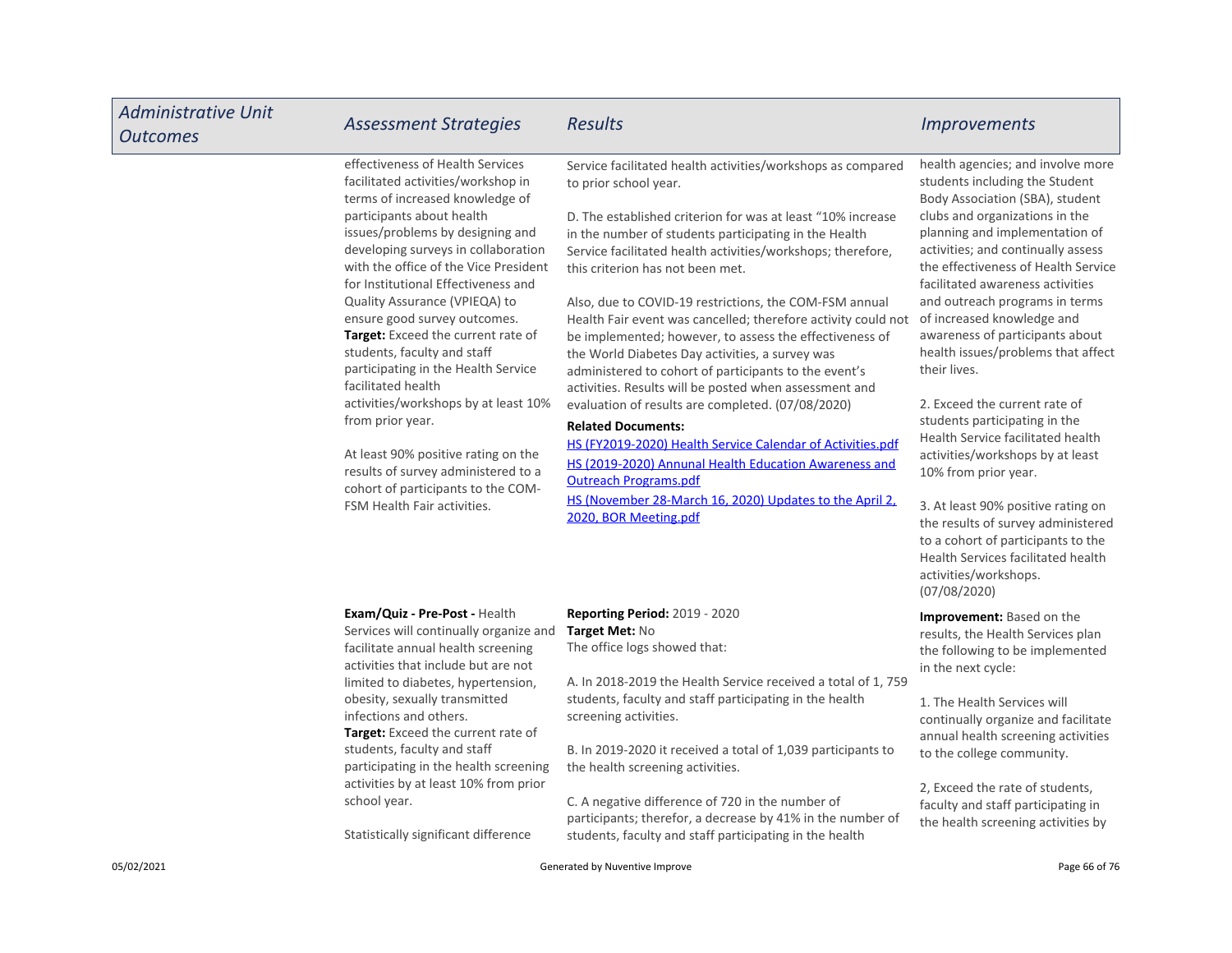| Administrative Unit<br><b>Outcomes</b> | <b>Assessment Strategies</b>                                                    | <b>Results</b>                                                                                                                                                                                                                                                                                                                                                                                                                                                                                                                                                                                                      | <i>Improvements</i>                                                                                                                                                                                                               |
|----------------------------------------|---------------------------------------------------------------------------------|---------------------------------------------------------------------------------------------------------------------------------------------------------------------------------------------------------------------------------------------------------------------------------------------------------------------------------------------------------------------------------------------------------------------------------------------------------------------------------------------------------------------------------------------------------------------------------------------------------------------|-----------------------------------------------------------------------------------------------------------------------------------------------------------------------------------------------------------------------------------|
|                                        | between the scores in the pre and<br>post tests administered to a cohort        | screening activities in comparison to prior year.                                                                                                                                                                                                                                                                                                                                                                                                                                                                                                                                                                   | at least10% from prior year.                                                                                                                                                                                                      |
|                                        | of participants to the sexually<br>transmitted infection screening<br>activity. | D. The established criterion for success was to exceed the<br>current rate of students, faculty and staff participating in<br>the health screening activities by "at least 10%"; therefore,<br>this criterion has not been met.                                                                                                                                                                                                                                                                                                                                                                                     | 3. Exceed the rate of students<br>participating in the sexually<br>transmitted disease screening<br>activities by at least 5% from prior<br>year.                                                                                 |
|                                        |                                                                                 | Also, to determine the level of knowledge of participants to<br>the sexually transmitted diseases, a pre-test and post-test<br>was administered to a cohort of participants to the sexually<br>transmitted disease screening activities. Results will be<br>posted when tabulation and evaluation of results are<br>completed. (07/08/2020)<br><b>Related Documents:</b><br>HS (FY2019-2020) Health Service Calendar of Activities.pdf<br>HS (2019-2020) Annunal Health Education Awareness and<br><b>Outreach Programs.pdf</b><br>HS (November 28-March 16, 2020) Updates to the April 2,<br>2020, BOR Meeting.pdf | 4. Statistically significant<br>difference between the scores in<br>the pre- and post-tests<br>administered to a cohort of<br>students participating in the<br>sexually transmitted disease<br>screening activities. (07/08/2020) |

### 2019-2020 EMSS N SLHS: Outcome 4

AUO Status: Active Inactive Date: 09/30/2020 AUO Assessment Cycle: 2019 - 2020 available to them. - Students will continue to demonstrate increased knowledge and awareness about their sexual and reproductive health needs by making healthy and appropriate decisions that impact positively on their lives. Start Date: 10/01/2019

Target: Maintain or increase the Descriptive Statistics - Health Services will coordinate with Pohnpei State Family Planning program to ensure continuous access to all the available contraceptive methods on island; and to educate and encourage more students to use the services

availability of the various kind of contraceptive methods in the Health Service clinic.

Increase the current rate of students visiting the Health Service clinic for family planning by at least 5% from prior school year.

Reporting Period: 2019 - 2020 Target Met: Yes The office inventory records showed that:

A. The dispensary has in stock four (4) of the six (6) different kinds of contraceptive methods available on island.

B. The established criterion for success was to maintain or increase the availability of the various kinds of contraceptive methods in the Health Service clinic; the clinic still maintain in stock four of the six kinds of contraceptives methods available on island; therefore, this criterion has been met.

Also, the office log of visits showed that:

A. In 2018-2019 the Health Service received a total of 275 students visiting the clinic for family planning.

Improvement: Based on the results, the Health Services plan the following to be implemented in the next cycle:

1. Health Services will continually coordinate with Pohnpei State Family Planning and Maternal Child Health programs to ensure access to all the available contraceptive methods on island; and encourage more students to use the family planning services available to them.

2. Exceed the current rate of students visiting the Health Service clinic for family planning services by at least 10% from prior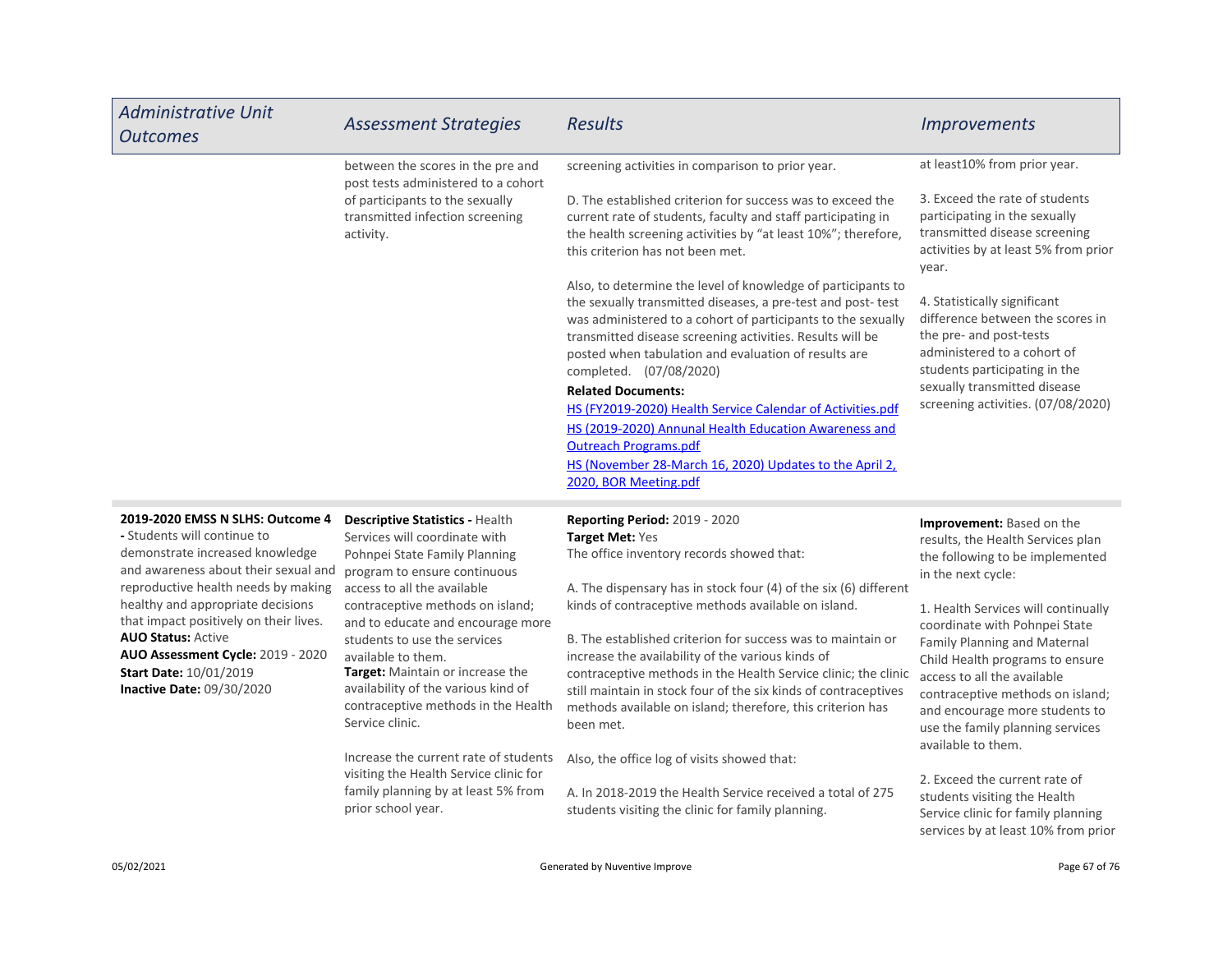| <b>Administrative Unit</b><br><b>Outcomes</b> | <b>Assessment Strategies</b>                                                                                                                                                                                                                                                                                               | <b>Results</b>                                                                                                                                                                                                                                                                                                                                                                                                                                                                                                                                                                                                                                                                                                                                                                                                                                                                                                                                                                                                                                     | <i><u><b>Improvements</b></u></i>                                                                                                                                                                                                                                                                                                                                                                                                                                                                                                                                                                          |
|-----------------------------------------------|----------------------------------------------------------------------------------------------------------------------------------------------------------------------------------------------------------------------------------------------------------------------------------------------------------------------------|----------------------------------------------------------------------------------------------------------------------------------------------------------------------------------------------------------------------------------------------------------------------------------------------------------------------------------------------------------------------------------------------------------------------------------------------------------------------------------------------------------------------------------------------------------------------------------------------------------------------------------------------------------------------------------------------------------------------------------------------------------------------------------------------------------------------------------------------------------------------------------------------------------------------------------------------------------------------------------------------------------------------------------------------------|------------------------------------------------------------------------------------------------------------------------------------------------------------------------------------------------------------------------------------------------------------------------------------------------------------------------------------------------------------------------------------------------------------------------------------------------------------------------------------------------------------------------------------------------------------------------------------------------------------|
|                                               | <b>Descriptive Statistics - Health</b><br>Services will coordinate with the<br>Residence Hall staff to ensure<br>accessibility of condoms to the<br>residents.<br>Target: At least four (4) boxes of<br>condoms will be provided to the<br>Residence Halls every month.                                                    | B. In 2019-2020 it received a total of 288 visits for the same<br>kind of service.<br>C. A positive difference of 13 in the number of students<br>visiting the clinic for family planning; therefor, an increase<br>by 5% in comparison to prior year.<br>D. The established criterion for success was to increase the<br>current rate of students visiting the Health Service clinic for<br>family planning by at "least 5%" from prior school year;<br>therefore, this criterion has been met. (07/08/2020)<br><b>Related Documents:</b><br>HS (2018-2019 & 2019-2020) Frequency Counts of Visits<br>served by Types of Service.pdf<br>Reporting Period: 2019 - 2020<br>Target Met: No<br>The office records showed that:<br>A. A total of four boxes (4) of condoms were provided to<br>the Residence Halls during the school year.<br>B. The established criterion for success was "at least four<br>(4)" boxes of condoms will be provided to the Residence<br>Halls every month; therefore, this criterion has not been<br>met. (07/08/2020) | school year.<br>3. At least 5% of the family<br>planning service visits made by<br>students will be for contraceptive<br>methods. (07/08/2020)<br><b>Improvement:</b> Based on the<br>result, the Health Services plan<br>the following to be implemented<br>in the next cycle:<br>1. Health Services will coordinate<br>with Pohnpei State Family<br>Planning program to ensure stock<br>supplies of condoms are regularly<br>provided for the Health Service<br>clinic.<br>2. At least two (2) boxes of<br>condoms will be provided to the<br>Residence Halls on a monthly or as<br>needed. (07/08/2020) |
|                                               | Exam/Quiz - Pre-Post - Health<br>Services will ensure individual<br>presentation on different health<br>topics including family planning will<br>be organized and conducted to the<br>residents in the Residence Halls and<br>surveys will be designed, developed<br>and administered to determine their<br>effectiveness. | <b>Reporting Period: 2019 - 2020</b><br>Target Met: No<br>Due to COVID-19 restrictions, these activities could not be<br>implemented. (07/08/2020)                                                                                                                                                                                                                                                                                                                                                                                                                                                                                                                                                                                                                                                                                                                                                                                                                                                                                                 | Improvement: Based on the<br>result, the Health Services plan<br>the following to be implemented<br>in the next cycle:<br>1. Health Services will coordinate<br>with the Residence Halls staff<br>scheduling of individual<br>presentation on family planning                                                                                                                                                                                                                                                                                                                                              |
| 05/02/2021                                    |                                                                                                                                                                                                                                                                                                                            | Generated by Nuventive Improve                                                                                                                                                                                                                                                                                                                                                                                                                                                                                                                                                                                                                                                                                                                                                                                                                                                                                                                                                                                                                     | Page 68 of 76                                                                                                                                                                                                                                                                                                                                                                                                                                                                                                                                                                                              |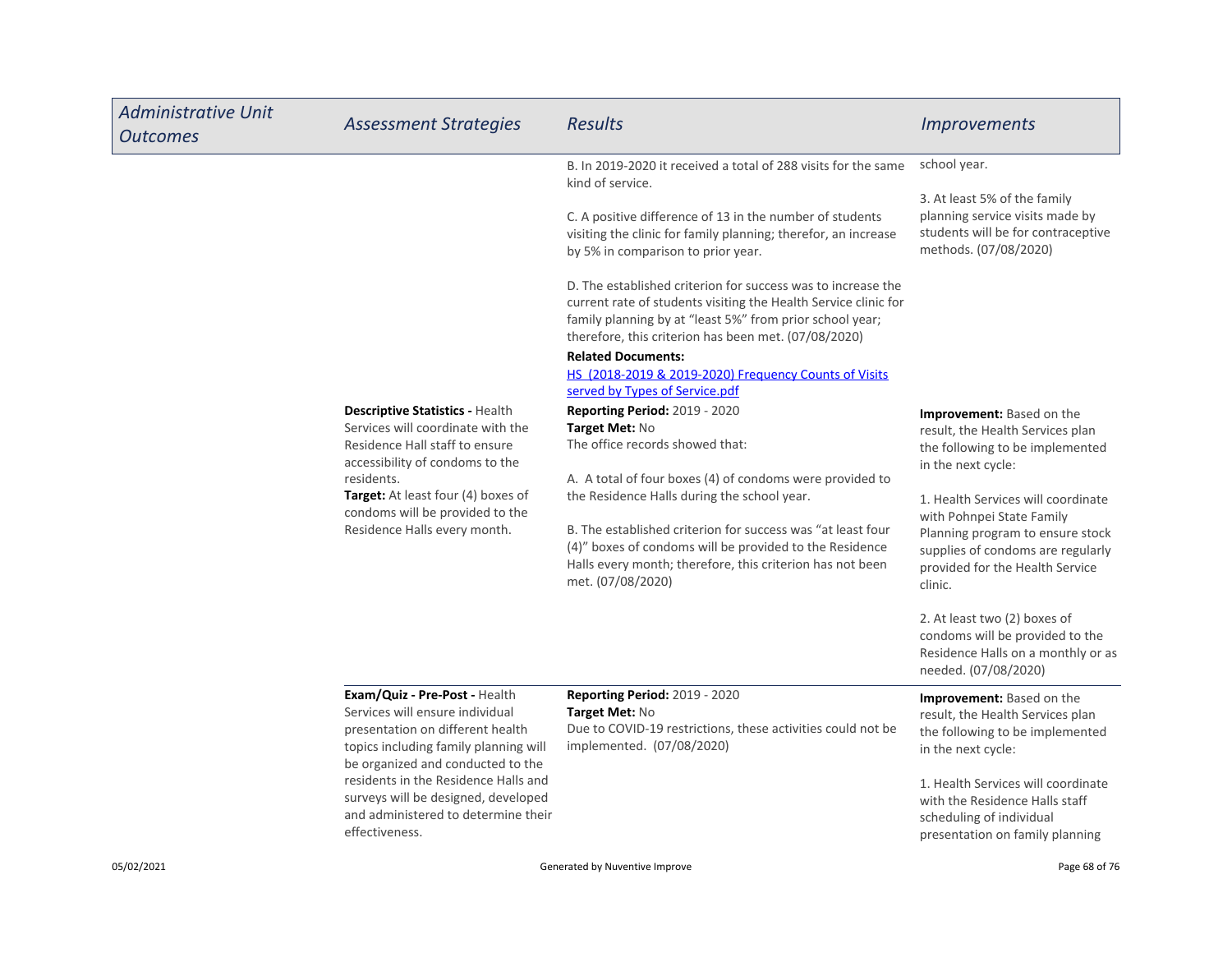| <b>Administrative Unit</b><br><b>Outcomes</b>                                                                                                                                                                                                                                                                                                                                                                                                                                                                      | <b>Assessment Strategies</b>                                                                                                                                                                                                                                                                                                                                                                          | <b>Results</b>                                                                                                                                                                                                                                                                                                                                                                                                                                                                                                                                                                                                                                                                                       | <b>Improvements</b>                                                                                                                                                                                                 |
|--------------------------------------------------------------------------------------------------------------------------------------------------------------------------------------------------------------------------------------------------------------------------------------------------------------------------------------------------------------------------------------------------------------------------------------------------------------------------------------------------------------------|-------------------------------------------------------------------------------------------------------------------------------------------------------------------------------------------------------------------------------------------------------------------------------------------------------------------------------------------------------------------------------------------------------|------------------------------------------------------------------------------------------------------------------------------------------------------------------------------------------------------------------------------------------------------------------------------------------------------------------------------------------------------------------------------------------------------------------------------------------------------------------------------------------------------------------------------------------------------------------------------------------------------------------------------------------------------------------------------------------------------|---------------------------------------------------------------------------------------------------------------------------------------------------------------------------------------------------------------------|
|                                                                                                                                                                                                                                                                                                                                                                                                                                                                                                                    | Target: At least two presentations<br>on health-related topics will be<br>organized and presented to the<br>residents of the Residence Halls<br>during the school year.                                                                                                                                                                                                                               |                                                                                                                                                                                                                                                                                                                                                                                                                                                                                                                                                                                                                                                                                                      | and related topics to the residents<br>during the school year to ensure<br>increase participation of residents<br>in activities.                                                                                    |
|                                                                                                                                                                                                                                                                                                                                                                                                                                                                                                                    | Statistically significant difference                                                                                                                                                                                                                                                                                                                                                                  |                                                                                                                                                                                                                                                                                                                                                                                                                                                                                                                                                                                                                                                                                                      | 2. At least 50% of residents will<br>participate in presentation.                                                                                                                                                   |
|                                                                                                                                                                                                                                                                                                                                                                                                                                                                                                                    | between the scores in the pre-and<br>post-tests administered to a cohort<br>of participants to the health-related<br>presentations.                                                                                                                                                                                                                                                                   |                                                                                                                                                                                                                                                                                                                                                                                                                                                                                                                                                                                                                                                                                                      | 3. Statistically significant<br>difference between the scores in<br>the pre-and post-tests<br>administered to a cohort of<br>participants. (07/08/2020)                                                             |
| 2019-2020 EMSS N SL: Outcome 1 -<br>Student Life will foster and encourage feedback, concerns, and ideas from<br>student and faculty/staff interactions, faculty and staff on providing<br>in efforts to promote the formation of<br>positive relationships, and to<br>integrate students' out-of-class<br>experiences and interests with their<br>academic goals and aspirations.<br><b>AUO Status: Active</b><br>AUO Assessment Cycle: 2019 - 2020<br><b>Start Date: 10/01/2019</b><br>Inactive Date: 09/30/2020 | Survey - Student Life will seek direct<br>services and activities that promote<br>student interaction.<br>Target: Student Life will survey<br>faculty members from all academic<br>departments, seeking feedback,<br>input and ideas on improving<br>student and faculty/staff<br>interactions outside of the<br>classroom.                                                                           | <b>Reporting Period: 2019 - 2020</b><br>Target Met: No<br>The SSC advisor survey questions were included in this<br>year's CCSSE. However, a survey has yet to be developed<br>targeted specifically for faculty members to answer.<br>(06/24/2020)                                                                                                                                                                                                                                                                                                                                                                                                                                                  | Improvement: Collaborate with<br>VPIEQA's Office to develop a<br>survey targeted for faculty and<br>staff member feedback to<br>integrate more student, faculty<br>and staff experiences on campus.<br>(06/24/2020) |
|                                                                                                                                                                                                                                                                                                                                                                                                                                                                                                                    | Project-Group - Student Life will<br>work directly with faculty members<br>to ensure that events, services, and<br>activities being offered are related to<br>and compliment students' academic<br>work.<br>Target: Student Life will work<br>directly with one academic<br>department each semester on<br>planning and implementing an<br>activity or event, which supplements<br>in class learning. | <b>Reporting Period: 2019 - 2020</b><br><b>Target Met: Yes</b><br>Student Life successfully achieved this target for the 2019-<br>2020 academic year. In Fall 2019, Student Life collaborated<br>with faculty member Dana Lee Ling to offer Site Swap<br>Juggling for the ongoing Wellness Project. Additionally, we<br>partnered with a COM-FSM alumni to discuss furthering<br>education opportunities for students in the Hospitality and<br>Tourism Management program at CTEC. In Spring 2020, we<br>had Public Health Instructor, Dr. Dacanay, speak to the<br>college community about covid-19 and safe hygiene<br>solutions to use for protection. (06/24/2020)<br><b>Related Documents:</b> | Improvement: Student Life will<br>continue working with different<br>academic programs each semester<br>for co-curricular learning.<br>(06/24/2020)                                                                 |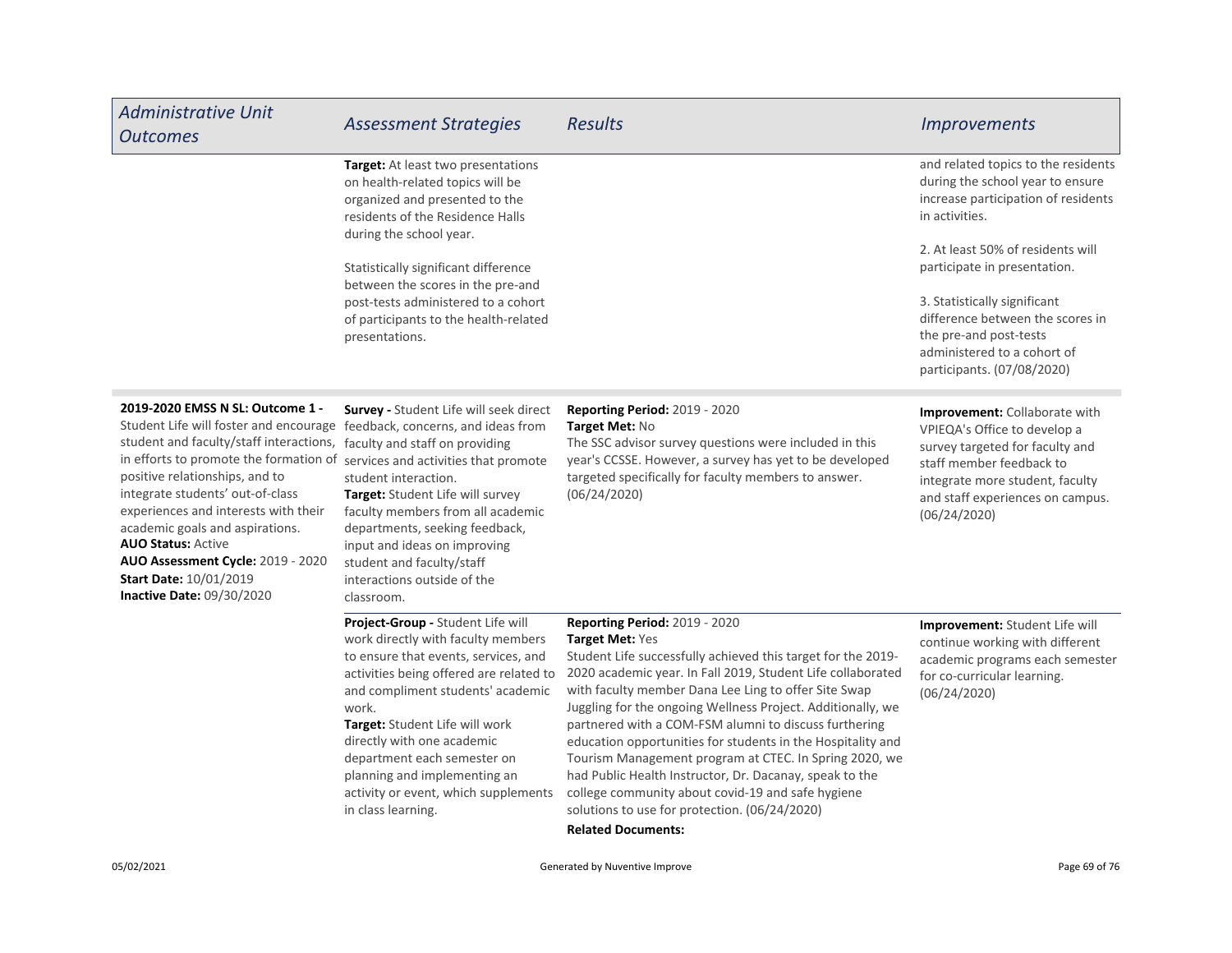| <b>Administrative Unit</b><br><b>Outcomes</b>                                                                                                                                                                                                                                                                                                                                                                                                   | <b>Assessment Strategies</b>                                                                                                                                                                                                                                                                                                                                                                                                                                                                                                                                              | <b>Results</b>                                                                                                                                                                                                                                                                                                                                                                                                                                                                            | <i><u><b>Improvements</b></u></i>                                                                                                                                                                                                                                                                          |
|-------------------------------------------------------------------------------------------------------------------------------------------------------------------------------------------------------------------------------------------------------------------------------------------------------------------------------------------------------------------------------------------------------------------------------------------------|---------------------------------------------------------------------------------------------------------------------------------------------------------------------------------------------------------------------------------------------------------------------------------------------------------------------------------------------------------------------------------------------------------------------------------------------------------------------------------------------------------------------------------------------------------------------------|-------------------------------------------------------------------------------------------------------------------------------------------------------------------------------------------------------------------------------------------------------------------------------------------------------------------------------------------------------------------------------------------------------------------------------------------------------------------------------------------|------------------------------------------------------------------------------------------------------------------------------------------------------------------------------------------------------------------------------------------------------------------------------------------------------------|
|                                                                                                                                                                                                                                                                                                                                                                                                                                                 | <b>Project-Group - Student Life will</b><br>work directly with faculty and staff,<br>as well as students to identify<br>barriers that limit active<br>participation in Student Life events<br>and activities, working together to<br>create new opportunities, which<br>expand offerings and increase<br>involvement.<br>Target: Student Life will host a focus<br>group with faculty, staff and<br>students aimed at identifying<br>barriers to participation and<br>brainstorming solutions to increase<br>involvement and faculty/staff<br>interactions with students. | Site Swap mathematics.pdf<br>Health, Wellness, Juggling, and Siteswap Mathematics.pdf<br><b>CTECNcOV.pdf</b><br><b>Reporting Period: 2019 - 2020</b><br>Target Met: No<br>Student Life did not reach this target due to insufficient<br>planning and qualified personnel constraints within the<br>Office of Student Life. (06/29/2020)                                                                                                                                                   | <b>Improvement:</b> Student Life will<br>use the end of summer as a<br>planning period opportunity to<br>develop an outline for future<br>focus groups. This will allow ample<br>brainstorming and evaluation time<br>prior to the start of the semester<br>when activities are under way.<br>(06/24/2020) |
| 2019-2020 EMSS N SL: Outcome 2 -<br>Student Life will promote and<br>encourage the formation of strategic<br>community partnerships, providing<br>opportunities for supplemental<br>learning, as well as, the development<br>of positive relationships between<br>students and community members.<br><b>AUO Status: Active</b><br><b>AUO Assessment Cycle: 2019 - 2020</b><br><b>Start Date: 10/01/2019</b><br><b>Inactive Date: 09/30/2020</b> | Project-Group - Student Life will<br>promote and encourage community<br>service outreach, providing<br>opportunities for students to give<br>back to the wider community.<br>Target: Student Life will seek 100%<br>participation from student<br>organizations in the execution of<br>community service projects and<br>activities.                                                                                                                                                                                                                                      | <b>Reporting Period: 2019 - 2020</b><br>Target Met: Yes<br>All registered student organizations at the National Campus<br>participated in the Micronesia Clean Up Day on Friday,<br>September 13th, an initiative enacted by FSM President<br>Panuelo. (06/26/2020)<br>Improvement Plan: Work to have all registered<br>organizations at all campuses to participate in community<br>service projects.<br><b>Related Documents:</b><br>Micronesia Clean Up Day.jpg<br>MicroCleanUpDay.jpg | Improvement: Collaborate with<br>state campus SSC's to have all<br>registered organizations, college-<br>wide, participate in community<br>service projects. (06/26/2020)                                                                                                                                  |
|                                                                                                                                                                                                                                                                                                                                                                                                                                                 | Project-Group - Student Life will<br>promote and encourage student<br>involvement in the creation of<br>"green" community projects,<br>working to educate students and the<br>community alike on the importance<br>of protecting the environment.                                                                                                                                                                                                                                                                                                                         | Reporting Period: 2019 - 2020<br>Target Met: No<br>The Environmental Justice Organization became a first time<br>registered organization at National Campus, but given its<br>"newness", the year was used as a developmental year for<br>students that were still learning about what environmental<br>justice means and how they can be involved in such                                                                                                                                | Improvement: Student Life will<br>work with each organization's<br>advisors and student membership<br>to continue promoting awareness<br>initiatives and develop advocacy<br>plans to reach the greater                                                                                                    |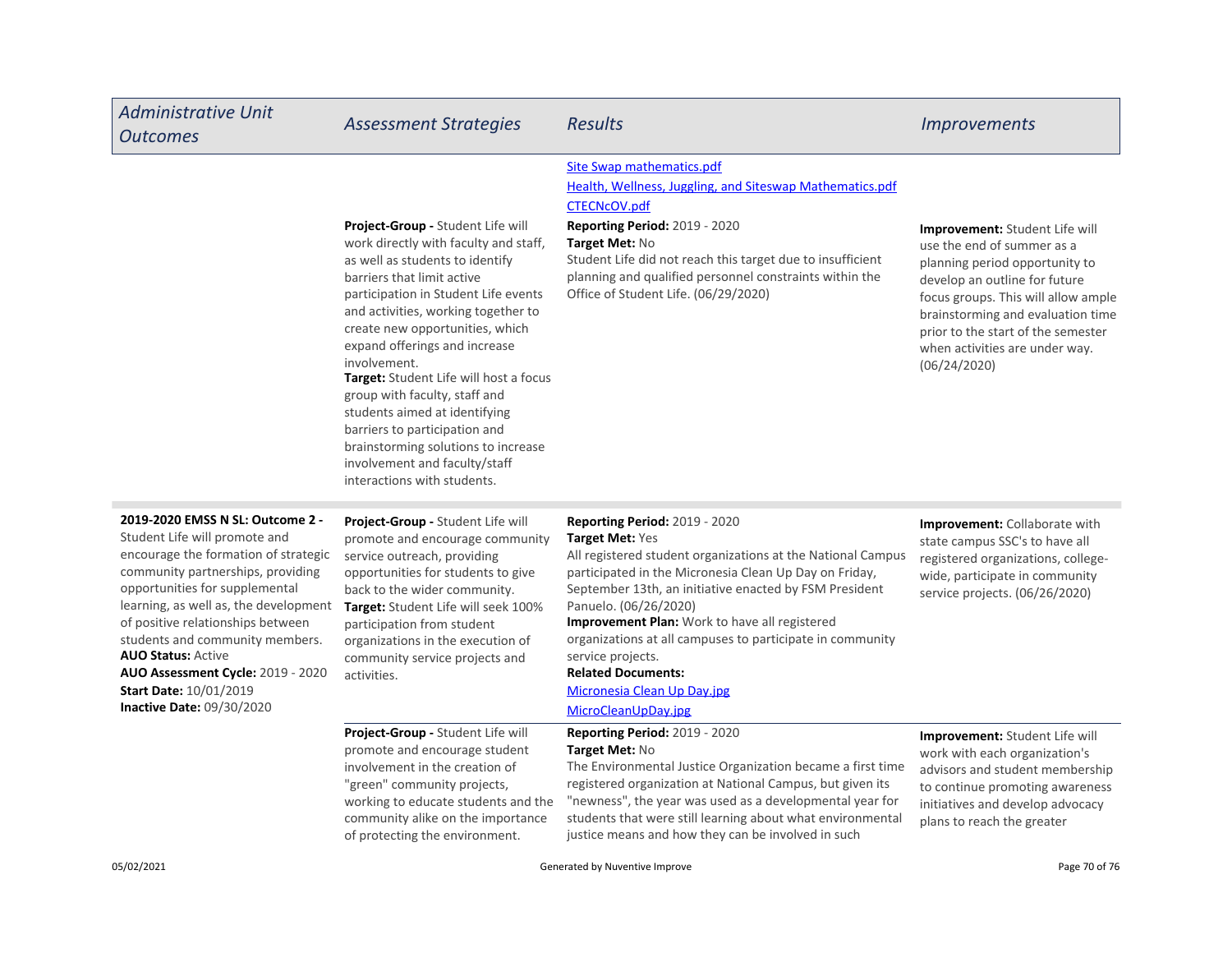| <b>Administrative Unit</b><br><b>Outcomes</b>                                                                                                                                                                                                                                                                                                  | <b>Assessment Strategies</b>                                                                                                                                                                                                                                                                                                                                                                                                                                          | <b>Results</b>                                                                                                                                                                                                                                                                                                                                          | <i><u><b>Improvements</b></u></i>                                                                                                                                                                                                                                                                                          |
|------------------------------------------------------------------------------------------------------------------------------------------------------------------------------------------------------------------------------------------------------------------------------------------------------------------------------------------------|-----------------------------------------------------------------------------------------------------------------------------------------------------------------------------------------------------------------------------------------------------------------------------------------------------------------------------------------------------------------------------------------------------------------------------------------------------------------------|---------------------------------------------------------------------------------------------------------------------------------------------------------------------------------------------------------------------------------------------------------------------------------------------------------------------------------------------------------|----------------------------------------------------------------------------------------------------------------------------------------------------------------------------------------------------------------------------------------------------------------------------------------------------------------------------|
|                                                                                                                                                                                                                                                                                                                                                | Target: Student Life will foster the<br>creation of an environmental<br>student organization, which will be<br>tasked with working collaboratively<br>with three local businesses on<br>implementing environmentally<br>friendly practices.                                                                                                                                                                                                                           | initiatives. (06/26/2020)<br>Improvement Plan: Student Life will work with the<br>Organization's advisors and students to continue awareness<br>initiatives and develop advocacy plans to reach the greater<br>community.                                                                                                                               | community. (06/26/2020)                                                                                                                                                                                                                                                                                                    |
|                                                                                                                                                                                                                                                                                                                                                | Project-Group - Student Life will<br>encourage the formation of positive<br>relationships between current<br>student leaders and future COM-<br>FSM students, promoting the<br>development of student leadership<br>and participation.<br>Target: Student Life in collaboration<br>with the Student Body Association<br>and Peer Coaches will visit public<br>high schools once a year to promote<br>student leadership and assist in<br>COM-FSM recruitment efforts. | <b>Reporting Period: 2019 - 2020</b><br>Target Met: No<br>Due to the covid pandemic, the student leaders did not<br>have the opportunity to travel to the high schools to<br>participate in recruitment and leadership efforts.<br>(06/26/2020)                                                                                                         | <b>Improvement:</b> The Director of<br>Student Life will work directly with<br>the PDOE and high school<br>principals to connect the College's<br>student leaders with the high<br>schools' student leaders to create<br>a bridge of opportunity for<br>communication, development and<br>student transition. (06/26/2020) |
| 2019-2020 EMSS N SL: Outcome 3 -<br>Student Life will foster the<br>development of an active student<br>body, targeting inactive student<br>populations in order to increase<br>participation and involvement.<br><b>AUO Status: Active</b><br>AUO Assessment Cycle: 2019 - 2020<br><b>Start Date: 10/01/2019</b><br>Inactive Date: 09/30/2020 | Survey - Student Life will seek direct<br>feedback, concerns and ideas from<br>students on providing services,<br>activities and events, which promote<br>and increase student participation.<br>Target: Student Life will work in<br>collaboration with academic advisors<br>to survey students, seeking<br>feedback, input and ideas on<br>improving student participation<br>outside of the classroom.                                                             | <b>Reporting Period: 2019 - 2020</b><br>Target Met: No<br>Student Life did not reach this target due to insufficient<br>planning and qualified personnel constraints within the<br>Office of Student Life. (06/29/2020)                                                                                                                                 | Improvement: Student Life will<br>use the end of summer as a<br>planning period opportunity, as<br>well as a collaboration period to<br>develop appropriate surveys for<br>implementation at the start of the<br>academic year. (06/29/2020)                                                                               |
|                                                                                                                                                                                                                                                                                                                                                | Research - Student Life will work<br>with registered organizations to<br>research transportation barriers<br>preventing student involvement<br>outside of the classroom.<br>Target: Student Life will develop an<br>action plan, in collaboration with                                                                                                                                                                                                                | <b>Reporting Period: 2019 - 2020</b><br>Target Met: No<br>Student Life had the opportunity to dialogue with<br>representatives from CTEC and National Student<br>Organizations at the annual Leadership Retreat, but due to<br>covid-19 there was no follow up done with the advisors and<br>officers due to communication barriers faced. (06/29/2020) | Improvement: Student Life will<br>use the data received from the<br>Student Council Leadership<br>Retreat discussions as a guide for<br>future dialogue with the<br>Organization officers and advisors<br>to collaboratively develop an                                                                                    |
| 05/02/2021                                                                                                                                                                                                                                                                                                                                     | Generated by Nuventive Improve                                                                                                                                                                                                                                                                                                                                                                                                                                        |                                                                                                                                                                                                                                                                                                                                                         | Page 71 of 76                                                                                                                                                                                                                                                                                                              |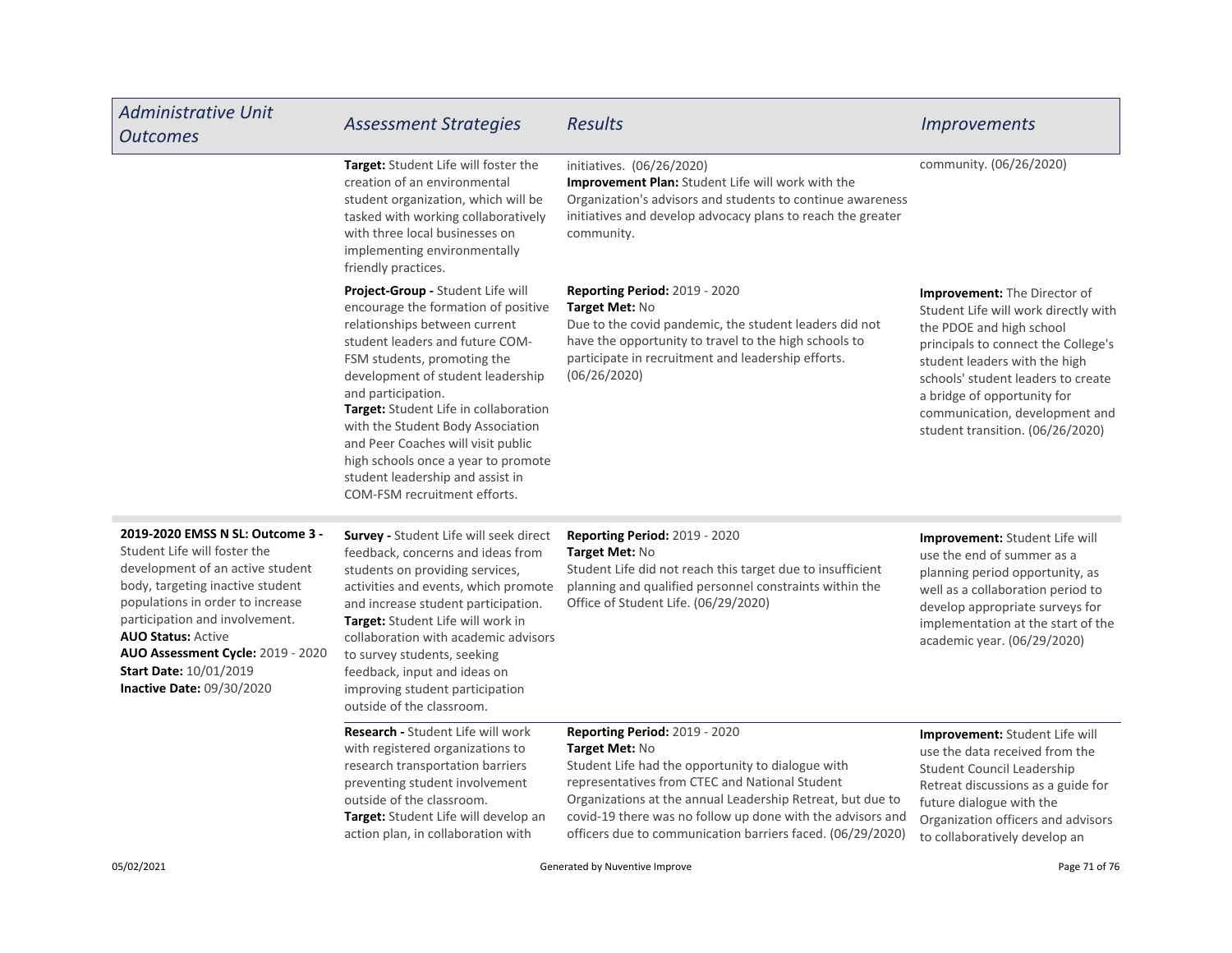| <b>Administrative Unit</b><br><b>Outcomes</b> | <b>Assessment Strategies</b>                                                                                                                                                                                                                                                                                                                                                                                             | <b>Results</b>                                                                                                                                                                                                                                                                                                                                                                                                                                                                                                                                                                                                                                                                                                                                                                                                                                                                                                                      | <b>Improvements</b>                                                                                                                                                                    |
|-----------------------------------------------|--------------------------------------------------------------------------------------------------------------------------------------------------------------------------------------------------------------------------------------------------------------------------------------------------------------------------------------------------------------------------------------------------------------------------|-------------------------------------------------------------------------------------------------------------------------------------------------------------------------------------------------------------------------------------------------------------------------------------------------------------------------------------------------------------------------------------------------------------------------------------------------------------------------------------------------------------------------------------------------------------------------------------------------------------------------------------------------------------------------------------------------------------------------------------------------------------------------------------------------------------------------------------------------------------------------------------------------------------------------------------|----------------------------------------------------------------------------------------------------------------------------------------------------------------------------------------|
|                                               | students, faculty and staff aimed at<br>improving and expanding<br>transportation options for off-<br>campus students.                                                                                                                                                                                                                                                                                                   |                                                                                                                                                                                                                                                                                                                                                                                                                                                                                                                                                                                                                                                                                                                                                                                                                                                                                                                                     | action p lan to address the issue of<br>transportation for off-campus<br>students and how it directly<br>impacts their involvement in<br>campus events and activities.<br>(06/29/2020) |
|                                               | Project-Group - Student Life will<br>provide a variety of events meant to<br>target participation from various<br>groups of students, working to<br>identify those events that illicit the<br>most involvement.<br>Target: Student Life will host four<br>events focused on social, cultural,<br>physical and mental activities,<br>conducting surveys during each to<br>track the profile of students in<br>attendance. | <b>Reporting Period: 2019 - 2020</b><br>Target Met: Yes<br>Student Life successfully reached this target by providing a<br>diverse range of events targeting social, cultural, physical<br>and mental activities. The kick-off event for the Fall 2019<br>semester was the second largest social event of the<br>semester, after the Annual Talent Show. The annual<br>Involvement Fair showcased various culture groups,<br>highlighting their uniqueness and welcoming new students<br>to join their organization and learn more about their<br>culture. The Wellness Project's Salsa Dancing with<br>community member's Mabel and Marta in addition to the<br>local rainforest walk organized by the Director ISLET,<br>offered the physical activity components so many of our<br>students requested. The Wellness Project's yoga and<br>meditation offered mental and spiritual exercises to those<br>interested. (06/29/2020) | Improvement: Student Life will<br>continue to expand and diversify<br>the events and activities offered<br>based on feedback and student<br>interest. (06/29/2020)                     |
|                                               |                                                                                                                                                                                                                                                                                                                                                                                                                          | <b>Related Documents:</b>                                                                                                                                                                                                                                                                                                                                                                                                                                                                                                                                                                                                                                                                                                                                                                                                                                                                                                           |                                                                                                                                                                                        |
|                                               |                                                                                                                                                                                                                                                                                                                                                                                                                          | <b>Event Diversity 2.jpg</b>                                                                                                                                                                                                                                                                                                                                                                                                                                                                                                                                                                                                                                                                                                                                                                                                                                                                                                        |                                                                                                                                                                                        |
|                                               |                                                                                                                                                                                                                                                                                                                                                                                                                          | <b>Event Diversity 3.jpg</b>                                                                                                                                                                                                                                                                                                                                                                                                                                                                                                                                                                                                                                                                                                                                                                                                                                                                                                        |                                                                                                                                                                                        |
|                                               |                                                                                                                                                                                                                                                                                                                                                                                                                          | <b>Event Diversity 4.jpg</b>                                                                                                                                                                                                                                                                                                                                                                                                                                                                                                                                                                                                                                                                                                                                                                                                                                                                                                        |                                                                                                                                                                                        |
|                                               |                                                                                                                                                                                                                                                                                                                                                                                                                          | <b>Event Diversity 5.jpg</b>                                                                                                                                                                                                                                                                                                                                                                                                                                                                                                                                                                                                                                                                                                                                                                                                                                                                                                        |                                                                                                                                                                                        |
|                                               |                                                                                                                                                                                                                                                                                                                                                                                                                          | <b>Event Diversity 6.jpg</b>                                                                                                                                                                                                                                                                                                                                                                                                                                                                                                                                                                                                                                                                                                                                                                                                                                                                                                        |                                                                                                                                                                                        |
|                                               |                                                                                                                                                                                                                                                                                                                                                                                                                          | <b>Event Diversity 7.jpg</b>                                                                                                                                                                                                                                                                                                                                                                                                                                                                                                                                                                                                                                                                                                                                                                                                                                                                                                        |                                                                                                                                                                                        |

# FY2020 EMSS N SLSR: Outcome 2 -

Sports and Recreation will ensure that Recreation will hold two workshops students and athletes alike exhibit the a semester: one on sportsmanship values of sportsmanship, teamwork, and camaraderie; as well as, demonstrate the basic knowledge

# Project-Group - Sports and

Target: Out of those students who and teamwork, one on coaching, officiating and running programs.

# Reporting Period: 2019 - 2020 Target Met: Yes

Event Diversity 8.jpg

Outcome from sports and recreation activities students were able to exhibit the values of sportsmanship, teamwork and camaraderie, as well as demonstrating the basic knowledge of coaching, officiating organizing sports and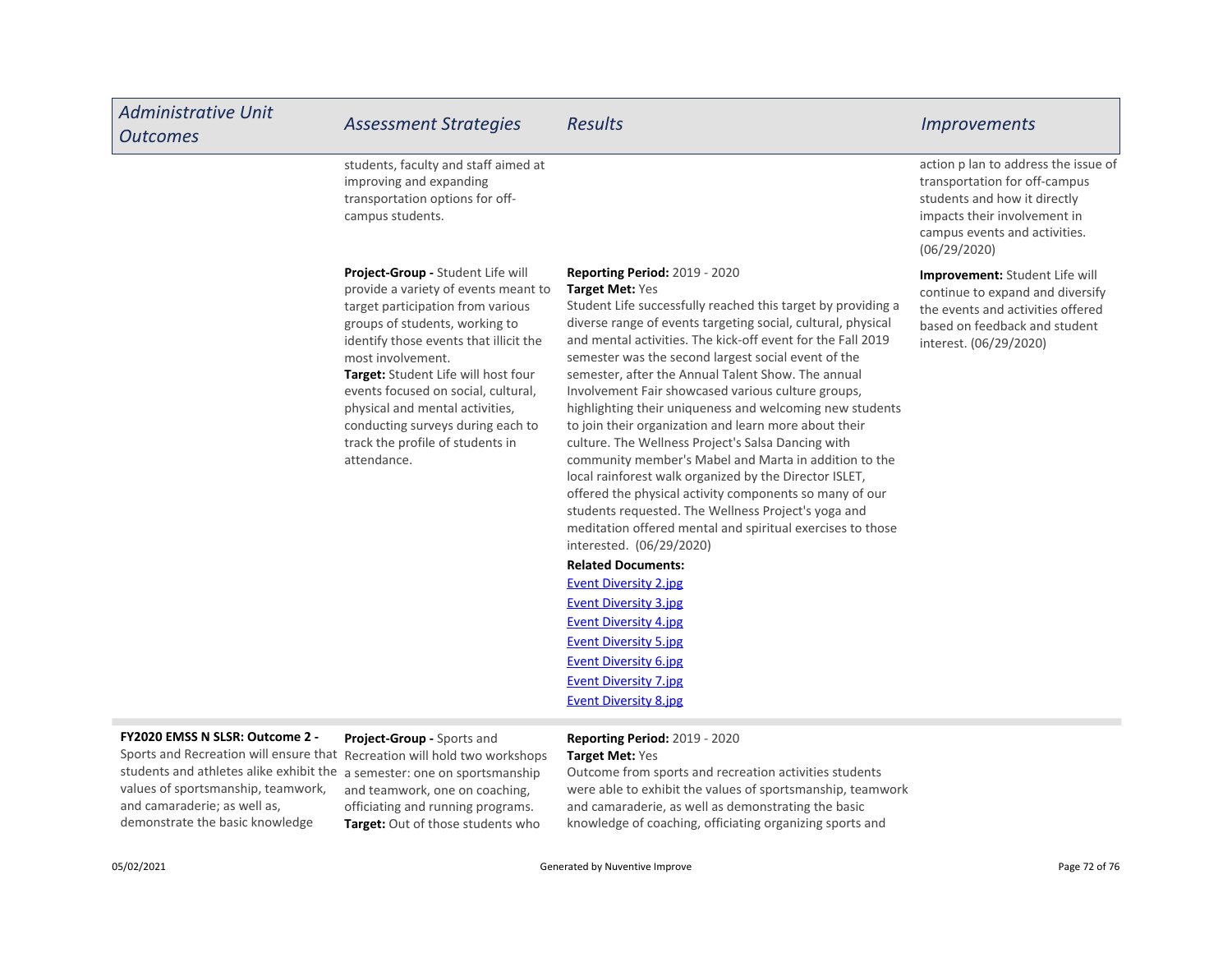| <b>Administrative Unit</b><br><b>Outcomes</b>                                                                                                                                                                                                                                                                                                                                                                                                                                                                                                                                       | <b>Assessment Strategies</b>                                                                                                                                                                                                                                                                                                                                                                                                               | <b>Results</b>                                                                                                                                                                                                                                                                                                                                                                                                                                                                                                                                  | <i><u><b>Improvements</b></u></i> |
|-------------------------------------------------------------------------------------------------------------------------------------------------------------------------------------------------------------------------------------------------------------------------------------------------------------------------------------------------------------------------------------------------------------------------------------------------------------------------------------------------------------------------------------------------------------------------------------|--------------------------------------------------------------------------------------------------------------------------------------------------------------------------------------------------------------------------------------------------------------------------------------------------------------------------------------------------------------------------------------------------------------------------------------------|-------------------------------------------------------------------------------------------------------------------------------------------------------------------------------------------------------------------------------------------------------------------------------------------------------------------------------------------------------------------------------------------------------------------------------------------------------------------------------------------------------------------------------------------------|-----------------------------------|
| of coaching, officiating and organizing are engaged in sporting events, 80%<br>sports competitions and other<br>recreational activities that take place<br>in the facility.<br><b>AUO Status: Active</b><br><b>AUO Assessment Cycle: 2019 - 2020</b><br><b>Start Date: 07/10/2020</b>                                                                                                                                                                                                                                                                                               | of them will participate in these<br>workshops.                                                                                                                                                                                                                                                                                                                                                                                            | recreational activities. (07/15/2020)                                                                                                                                                                                                                                                                                                                                                                                                                                                                                                           |                                   |
|                                                                                                                                                                                                                                                                                                                                                                                                                                                                                                                                                                                     | Project-Group - Sports and<br>Recreation will provide the<br>resources and preparation that will<br>ensure the Sports and Recreation<br>work study students participate in<br>sports training workshops off<br>campus.<br>Target: 90% of the work study<br>students, who work in Sports and<br>Recreation, will participate in at least<br>one off campus workshop a<br>semester.                                                          | Reporting Period: 2019 - 2020<br>Target Met: No<br>Work study students participated in workshop but did not<br>meet the target which is 90%. (07/15/2020)<br>Improvement Plan: Come up with more trainings but and<br>include off campus and on campus in order to meet the<br>target.                                                                                                                                                                                                                                                          |                                   |
| FY2020 EMSS N SLSR: Outcome 3 -<br>Sports and Recreation will ensure that survey participants in sports<br>services are provided on a daily basis,<br>and that all facilities and<br>resources/equipments made<br>available for use are adequate and<br>environmentally safe for the College<br>community and all other stakeholders Target: Sports and Recreation will<br>who may be utilizing the services at<br>the FSM-China Friendship Sports<br>Center at National Campus.<br><b>AUO Status: Active</b><br>AUO Assessment Cycle: 2019 - 2020<br><b>Start Date: 07/10/2020</b> | <b>Survey - Sports and Recreation will</b><br>competitions and recreational<br>activities, as well as, all other<br>stakeholders utilizing our facilities,<br>to ensure satisfaction for facilities<br>and equipment use.<br>survey 75% of facility users.                                                                                                                                                                                 | <b>Reporting Period: 2019 - 2020</b><br>Target Met: No<br>Daily services and safe environment were strictly enforced<br>the only challenge is gym is getting old and will need<br>building maintenance in the near future. Records for<br>services and use of facility were kept in our logbook. Will<br>work on the survey get approval from superior and<br>implement next time. (07/15/2020)<br>Improvement Plan: Get approval of the survey implement<br>it on every activities so we can get feedback and use it as<br>our goal to attain. |                                   |
|                                                                                                                                                                                                                                                                                                                                                                                                                                                                                                                                                                                     | Project-Group - Sports and<br>Recreation will hold monthly staff<br>meetings to identify strengths and<br>weaknesses in the delivery of day to<br>day operations, and will review and<br>prepare for the following month's<br>activity calendar.<br>Target: Each month, Sports and<br>Recreation will establish 2 goals for<br>the staff as a whole, and will<br>designate duties for the upcoming<br>Student Life and Sports & Recreation | <b>Reporting Period: 2019 - 2020</b><br>Target Met: No<br>Monthly meeting is effective and working for the sports and<br>recreation staffs. Challenge is need more staff to carry out<br>daily services and safety environment for the college<br>community. (07/15/2020)<br>Improvement Plan: More staff and work on communication<br>between staffs to show professionalism at the college                                                                                                                                                    |                                   |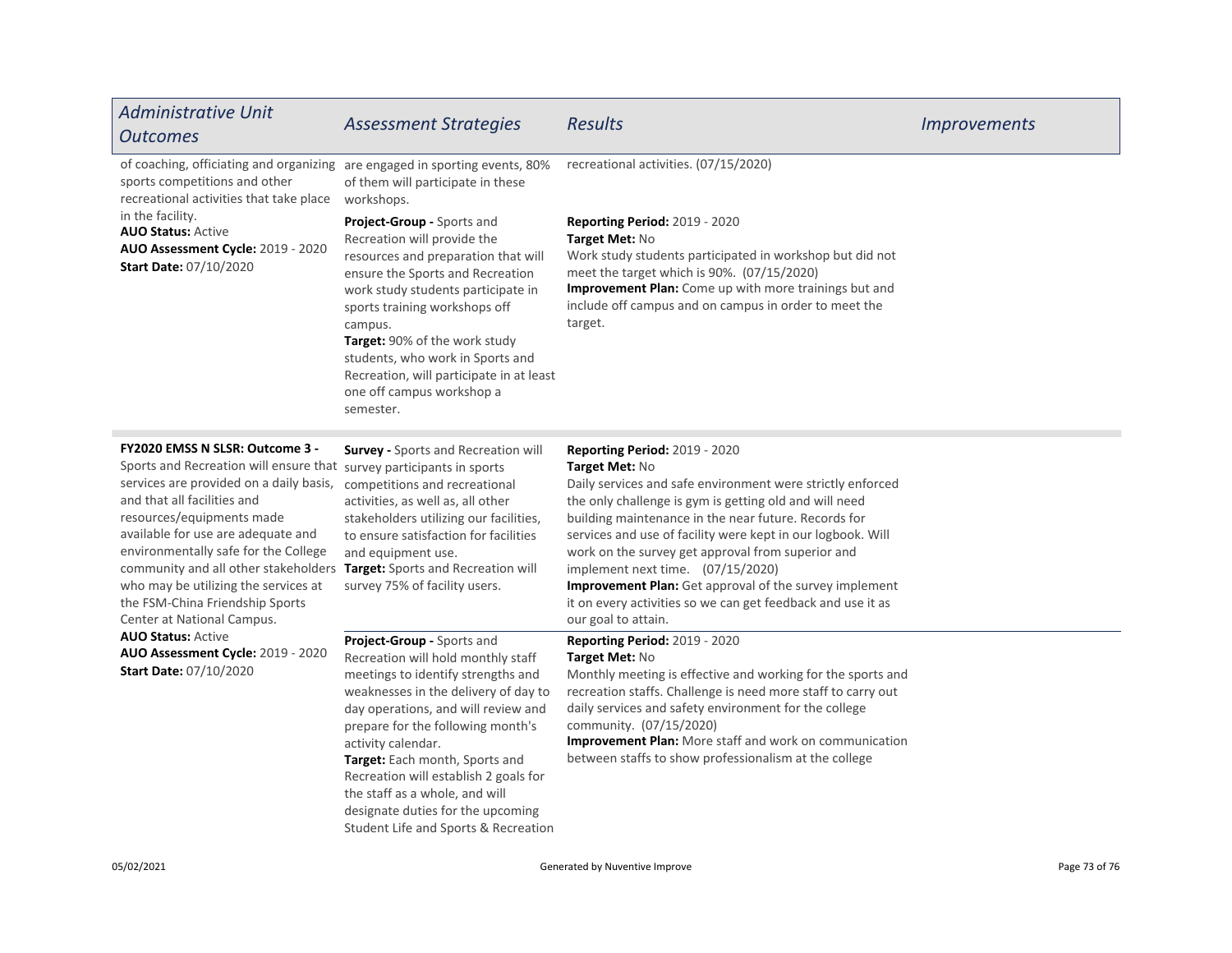| <b>Administrative Unit</b><br><b>Outcomes</b>                                                                                                                                                                                                                                                                                                                                                                                                                                                | <b>Assessment Strategies</b>                                                                                                                                                                                                                                                                                                                                                                                                                                                                                                | <b>Results</b>                                                                                                                                                                                                                                                                                                                                                                                                                                                                                                               | <i><u><b>Improvements</b></u></i>                                                                                                                                                                                                                                                                                              |
|----------------------------------------------------------------------------------------------------------------------------------------------------------------------------------------------------------------------------------------------------------------------------------------------------------------------------------------------------------------------------------------------------------------------------------------------------------------------------------------------|-----------------------------------------------------------------------------------------------------------------------------------------------------------------------------------------------------------------------------------------------------------------------------------------------------------------------------------------------------------------------------------------------------------------------------------------------------------------------------------------------------------------------------|------------------------------------------------------------------------------------------------------------------------------------------------------------------------------------------------------------------------------------------------------------------------------------------------------------------------------------------------------------------------------------------------------------------------------------------------------------------------------------------------------------------------------|--------------------------------------------------------------------------------------------------------------------------------------------------------------------------------------------------------------------------------------------------------------------------------------------------------------------------------|
|                                                                                                                                                                                                                                                                                                                                                                                                                                                                                              | events.                                                                                                                                                                                                                                                                                                                                                                                                                                                                                                                     |                                                                                                                                                                                                                                                                                                                                                                                                                                                                                                                              |                                                                                                                                                                                                                                                                                                                                |
| 2019-2020 EMSS NC SLRH Outcome 1<br>- Residence halls will train full time<br>hall staff focused on residence life<br>programs and tasks related to their<br>positions. Specific sessions or topics<br>include team building, diversity and<br>event planning, academic success,<br>advising, conduct, emergency<br>protocol, risk management, desk<br>operation, budgets and facilities.<br><b>AUO Status: Active</b><br>AUO Assessment Cycle: 2019 - 2020<br><b>Start Date: 10/01/2019</b> | Survey - Residence Halls will offer<br>ongoing professional development<br>sessions to all regular staffs on the<br>topics of, alcohol and drug<br>trends, conflict resolution,<br>assessment and personal wellness.<br>Target: At least 90% of staff who<br>attended the training/workshop will<br>enhance their knowledge and skills<br>needed to deliver a professional<br>service to colleagues, customer and<br>the community and will improve<br>staff morale and better operational<br>leadership and understanding. | <b>Reporting Period: 2019 - 2020</b><br>Target Met: Yes<br>80% of staff who attended staff workshops have<br>supplemented their knowledge and skills relating to alcohol<br>and drugs, conflict resolution and personal wellness.<br>(06/08/2020)<br><b>Improvement Plan:</b> continue to work with other offices<br>regarding opportunities for residence halls staffs<br>professional development to improve their knowledge and<br>skills needed in order to deliver professional services to<br>students and colleagues. | <b>Improvement:</b> continue to work<br>with other offices regarding<br>opportunities for residence halls<br>staffs professional development<br>to improve their knowledge and<br>skills needed in order to deliver<br>professional services to students<br>and colleagues. (06/08/2020)                                       |
|                                                                                                                                                                                                                                                                                                                                                                                                                                                                                              | Survey - Residence halls will develop<br>and implement annual staff training<br>on college best practices and<br>working as a team.<br>Target: Perform performance<br>evaluations per academic semester<br>to all residence halls staff to ensure<br>first rate performance expectations.                                                                                                                                                                                                                                   | Reporting Period: 2019 - 2020<br>Target Met: Yes<br>Annual staff training has been developed and implemented<br>to establish services goals and execute roles and<br>responsibilities accordingly. These Includes the goals on the<br>performance evaluation for all residence halls staffs.<br>(06/08/2020)                                                                                                                                                                                                                 | Improvement: Continue to<br>encourage and support all staff to<br>acquire and develop the relevant<br>knowledge, skills and<br>competencies to enhance their<br>performance in their current role<br>and, where they are involved in<br>succession planning, for their next<br>role within the college campus.<br>(06/08/2020) |
|                                                                                                                                                                                                                                                                                                                                                                                                                                                                                              | <b>Survey - Residence halls will Provide</b><br>high-quality staff who meet set<br>expectations.<br>Target: 85% of students will report<br>their staff always available to<br>respond in any needs, dependable<br>and approachable during the<br>assigned shift.                                                                                                                                                                                                                                                            | <b>Reporting Period: 2019 - 2020</b><br>Target Met: Yes<br>Respondents are very positive about the customer service<br>that staff deliver. Most respondents strongly agree<br>(between 85-90%) few (strongly) disagree (< 5%).<br>(06/08/2020)                                                                                                                                                                                                                                                                               | Improvement: Continue to<br>provide high-quality service to<br>students. Provide a level of<br>autonomy and flexibility to staff to<br>develop more efficient ways of<br>doing things, so they can more<br>effectively use their abilities and<br>skills . (06/08/2020)                                                        |
| 2019-2020 EMSS NC SLRH Outcome 2 Survey - Residence halls will work<br>- Residence halls will provide services closely with student life to plan for                                                                                                                                                                                                                                                                                                                                         |                                                                                                                                                                                                                                                                                                                                                                                                                                                                                                                             | Reporting Period: 2019 - 2020<br>Target Met: Yes                                                                                                                                                                                                                                                                                                                                                                                                                                                                             | <b>Improvement:</b> Develop a specific<br>and actionable plan to strengthen                                                                                                                                                                                                                                                    |

weekend activities each semester. and activities that contribute to a

80% of the respondents indicated they had participated in a

existing Living Learning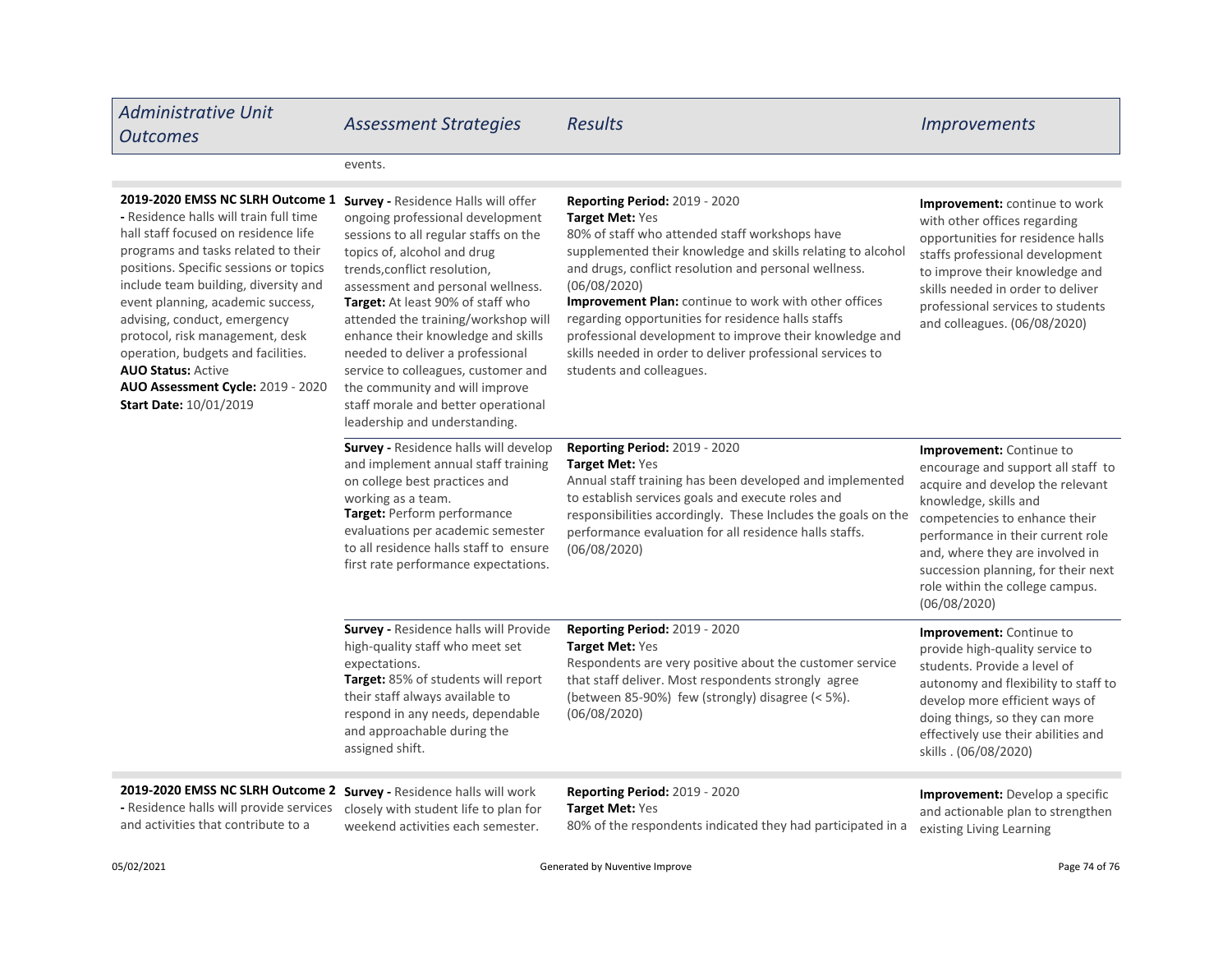| <b>Administrative Unit</b><br><b>Outcomes</b>                                                                                                                                                                                                                                                                                                  | <b>Assessment Strategies</b>                                                                                                                                                                                                                                                                                                                                                                                         | <b>Results</b>                                                                                                                                                                                                                                                                                                                                                                                      | <i><u><b>Improvements</b></u></i>                                                                                                                                                                                                                                                                                                                              |
|------------------------------------------------------------------------------------------------------------------------------------------------------------------------------------------------------------------------------------------------------------------------------------------------------------------------------------------------|----------------------------------------------------------------------------------------------------------------------------------------------------------------------------------------------------------------------------------------------------------------------------------------------------------------------------------------------------------------------------------------------------------------------|-----------------------------------------------------------------------------------------------------------------------------------------------------------------------------------------------------------------------------------------------------------------------------------------------------------------------------------------------------------------------------------------------------|----------------------------------------------------------------------------------------------------------------------------------------------------------------------------------------------------------------------------------------------------------------------------------------------------------------------------------------------------------------|
| exciting and engaging<br>accommodations.<br><b>AUO Status: Active</b><br><b>AUO Assessment Cycle: 2019 - 2020</b><br><b>Start Date: 10/01/2019</b>                                                                                                                                                                                             | Target: At least 90% of residents will<br>participate in the residence life<br>programs through social activities,<br>campus safety, Health and life skills,<br>alcohol and other drugs etc.                                                                                                                                                                                                                         | Residence Hall activities. Of those who did participate in a<br>Residence Hall activities, 90% were satisfied. (06/08/2020)                                                                                                                                                                                                                                                                         | community programs addressing<br>faculty interrelations,<br>departmental support and<br>programming efforts.<br>(06/08/2020)                                                                                                                                                                                                                                   |
|                                                                                                                                                                                                                                                                                                                                                | Survey - Residence hall will promote<br>and support academic success, social<br>responsibility, character<br>development, and personal growth<br>through successful interactions with<br>students and development and<br>implementation of programs<br>supportive of these goals.<br>Target: 90% of residential students<br>who attend programs/events in the<br>residence halls will find them to be<br>beneficial. | Reporting Period: 2019 - 2020<br>Target Met: No<br>Respondents were asked to indicate their satisfaction with<br>the types of Residential Life activities. eighty percent of<br>respondents (80%) indicated satisfaction with the types of<br>Residential Life activities, about twenty percent(20%)<br>indicated dissatisfaction with the activities. (06/10/2020)                                 | Improvement: Continue to<br>promote programs to residents to<br>help students with their various<br>curricular and co-curricular<br>experiences by working closely<br>with other departments or offices.<br>(06/10/2020)                                                                                                                                       |
| 2019-2020 EMSS NC SLRH Outcome 3<br>- Residence hall will continue to<br>provide clean, safe, accessible,<br>modern that include services, which<br>contribute favorable outcomes and<br>student success.<br><b>AUO Status: Active</b><br>AUO Assessment Cycle: 2019 - 2020<br><b>Start Date: 10/01/2019</b>                                   | <b>Survey - Continue to coordinate with</b><br>maintenance department to provide<br>quality furnishings in the residence<br>halls and ensuring continued hall<br>improvement projects.<br>Target: Gather students input<br>through regular surveys and building<br>inspections and report directly to<br>director of maintenance in a timely<br>manner for immediate action.                                         | <b>Reporting Period: 2019 - 2020</b><br>Target Met: Yes<br>Most responses(90%) indicated satisfaction with the<br>physical condition of the residence halls. Only 10% of<br>respondents indicated that the physical condition of the<br>residence halls was poor. (06/10/2020)                                                                                                                      | <b>Improvement:</b> Continue to work<br>with Director of maintenance and<br>procurement office to Initiate and<br>complete a residence halls<br>projects for future facility<br>renovation and upgrades.<br>(06/10/2020)                                                                                                                                       |
| 2019-2020 EMSS NC SLRH Outcome 4<br>- The Residence Hall will continue to<br>assist students in their transition to<br>Residence Hall life, providing<br>opportunities for educational<br>sessions, guidance on residence hall<br>rules and regulations as well as,<br>College policies and conduct<br>processes.<br><b>AUO Status: Active</b> | <b>Survey - Residence Halls will</b><br>continue to work on the written<br>literature outlining the rules,<br>regulations, policies, procedures and<br>expectations of living in the<br>Residence Halls.<br>Target: By the end of Fall 2019, the<br>Residence Hall will have completed<br>the creation and publication of a<br>Residence Halls Handbook                                                              | <b>Reporting Period: 2019 - 2020</b><br>Target Met: No<br>A draft of Residence halls handbook was crafted in the<br>Spring of 2019 with the support of the Student Life director.<br>However, due to time constraints to review and to endorse<br>for approval, the handbook was never actually formatted<br>and dispersed to the residents and staff for their input and<br>feedback. (06/10/2020) | Improvement: Continue to work<br>closely with Director of student<br>life, Residence halls staff and<br>students in completing the<br>residence halls manual to warrant<br>such policies are consistent with<br>College and other appropriate<br>offices and to provide direction to<br>residence halls students and staff<br>as they implement such rules and |